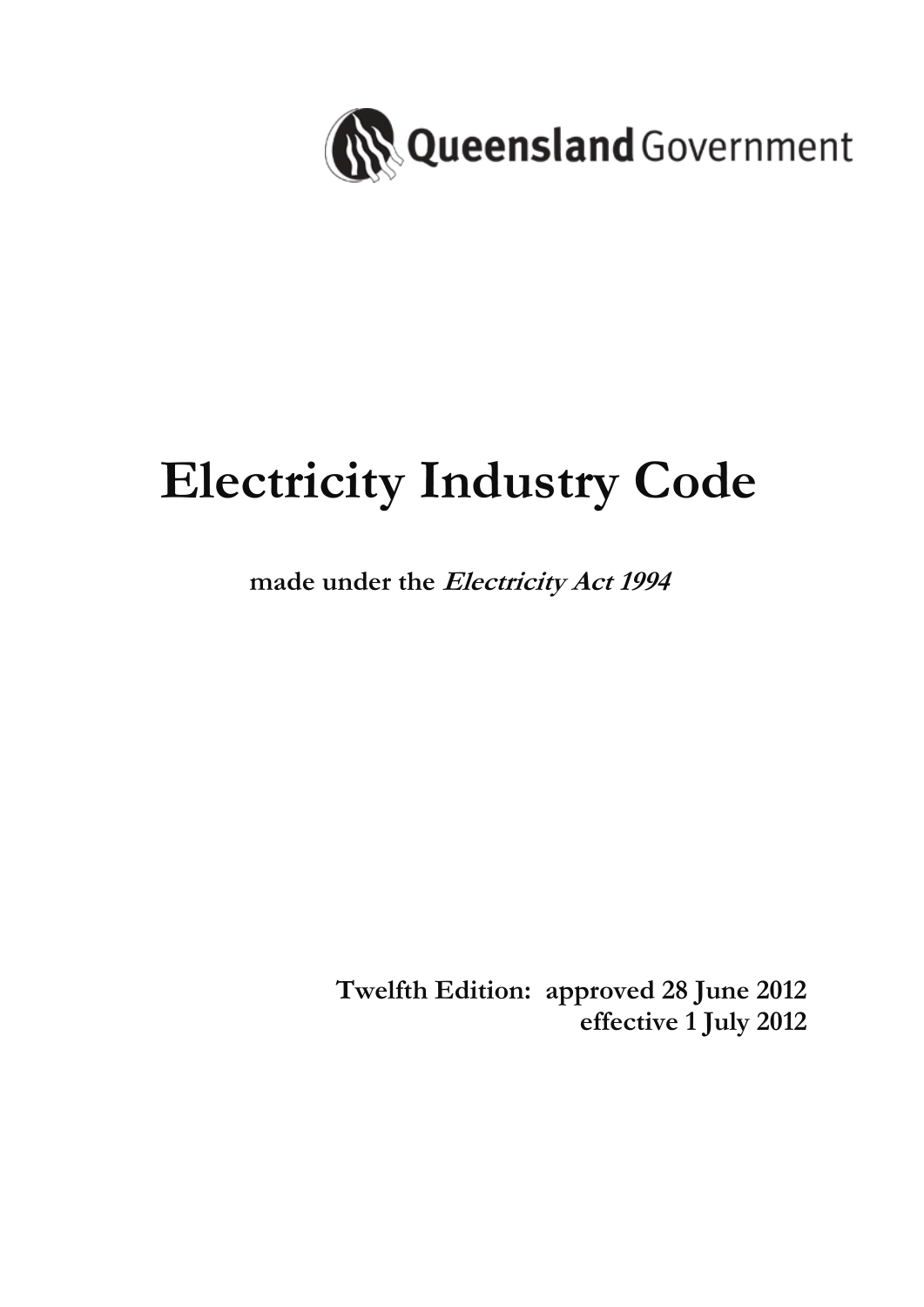This Twelfth Edition of the Electricity Industry Code—

- pursuant to section 120J(3) of the Act, comes into effect on 1 July 2012; and
- replaces the Eleventh Edition of the Electricity Industry Code which was approved on 21 May 2012 and came into effect on 15 June 2012.

# **Amendment History**

| <b>Edition</b> | Date made/approved by<br>the Regulator/Minister | <b>Effective date</b> |
|----------------|-------------------------------------------------|-----------------------|
| 1              | 9 December 2004                                 | 1 January 2005        |
| 2              | 20 July 2006                                    | 1 September 2006      |
| 3              | 29 June 2007                                    | 1 July 2007           |
| 4              | 31 July 2008                                    | 4 August 2008         |
| 5              | 20 November 2009                                | 1 July 2010           |
| 6              | 22 March 2010                                   | 1 July 2010           |
| $\tau$         | 21 April 2010                                   | 31 July 2010          |
| 8              | 18 February 2011                                | 18 February 2011      |
| 9              | 30 June 2011                                    | 1 July 2011           |
| 10             | 15 August 2011                                  | 26 August 2011        |
| 11             | 21 May 2012                                     | 15 June 2012          |
| 12             | <b>28 June 2012</b>                             | 1 July 2012           |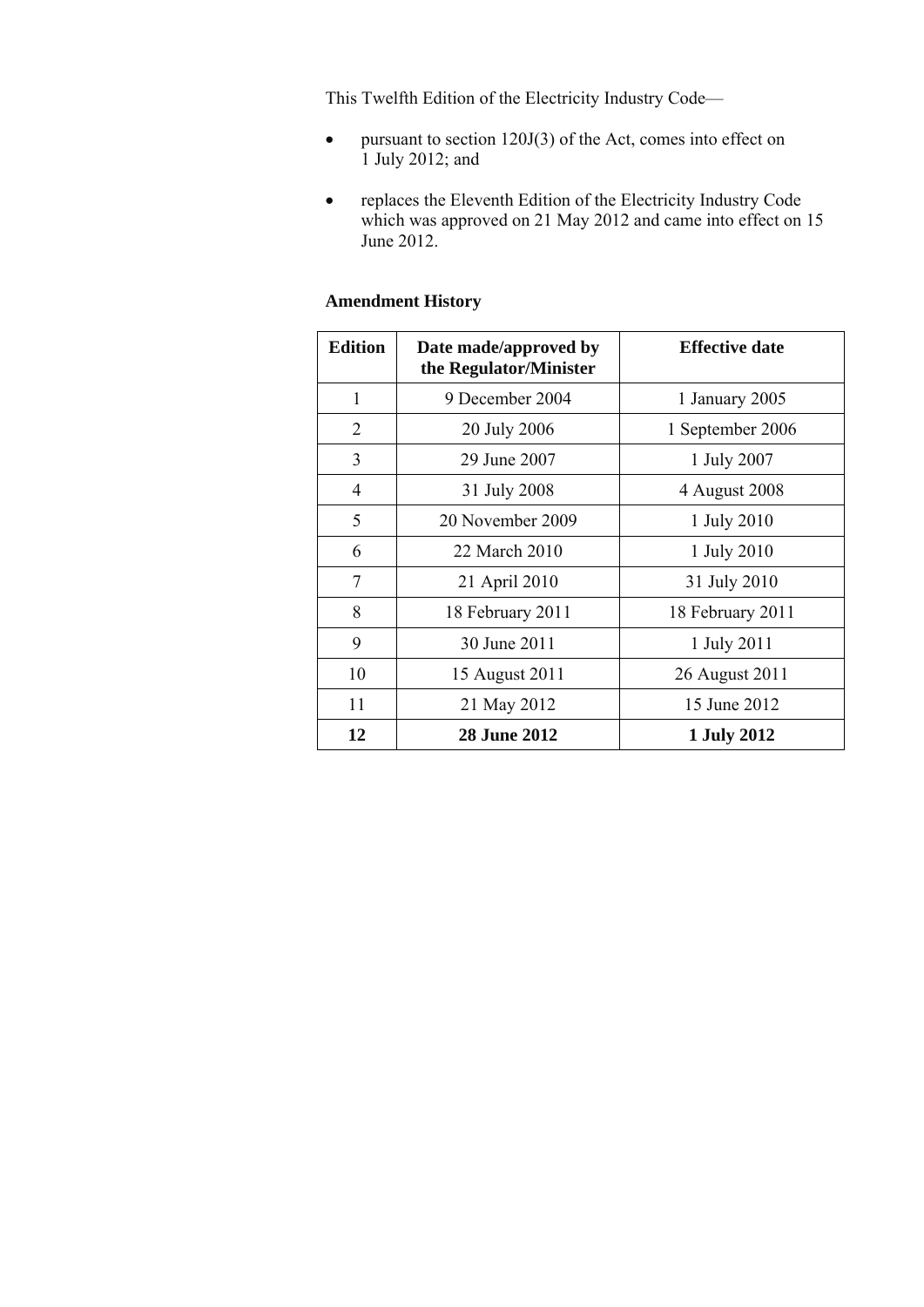# **Electricity Industry Code Contents**

|        | <b>CHAPTER 1:</b><br>THIS CODE<br>10                    |    |
|--------|---------------------------------------------------------|----|
| 1.1    | <b>Introduction</b>                                     | 10 |
| 1.1.1  | Code objective                                          | 10 |
| 1.1.2  | Scope of the Code                                       | 10 |
| 1.1.3  | Authority                                               | 11 |
| 1.1.4  | Date of effect                                          | 11 |
| 1.1.5  | Application                                             | 11 |
| 1.1.6  | Obligation to remedy                                    | 11 |
| 1.1.7  | Amendment of Code                                       | 11 |
| 1.1.8  | Interpretation                                          | 11 |
| 1.1.9  | Other relevant instruments                              | 11 |
|        | <b>CHAPTER 2: MANAGEMENT OF DISTRIBUTION BUSINESSES</b> | 13 |
| 2.1    | <b>Application of this Chapter</b>                      | 13 |
| 2.2    | <b>Summer preparedness plans</b>                        | 13 |
| 2.2.1  | Summer preparedness plan                                | 13 |
| 2.2.2  | Content of summer preparedness plan                     | 13 |
| 2.2.3  | Submission of summer preparedness plans to QCA          | 14 |
| 2.2.4  | Compliance and reporting                                | 14 |
| 2.3    | <b>Network management plans</b>                         | 14 |
| 2.3.1  | Network management plans                                | 14 |
| 2.3.2  | Content of a network management plan                    | 15 |
| 2.3.3  | Submission of network management plans to QCA           | 16 |
| 2.3.4  | Compliance                                              | 16 |
| 2.4    | <b>Minimum service standards</b>                        | 16 |
| 2.4.1  | Purpose                                                 | 16 |
| 2.4.2  | Minimum service standards                               | 17 |
| 2.4.3  | Exclusions from minimum service standards               | 17 |
| 2.4.4  | Review of minimum service standards                     | 17 |
| 2.5    | <b>Guaranteed service levels</b>                        | 17 |
| 2.5.1  | <b>Distribution authorities</b>                         | 17 |
| 2.5.2  | Application                                             | 18 |
| 2.5.3  | Wrongful disconnection                                  | 18 |
| 2.5.4  | Connections                                             | 18 |
| 2.5.5  | Customer reconnection                                   | 19 |
| 2.5.6  | Hot water supply                                        | 20 |
| 2.5.7  | Appointments                                            | 21 |
| 2.5.8  | <b>Planned interruptions</b>                            | 22 |
| 2.5.9  | Reliability                                             | 22 |
| 2.5.10 | Amount of GSL payments                                  | 24 |
| 2.5.11 | Claiming a GSL payment                                  | 24 |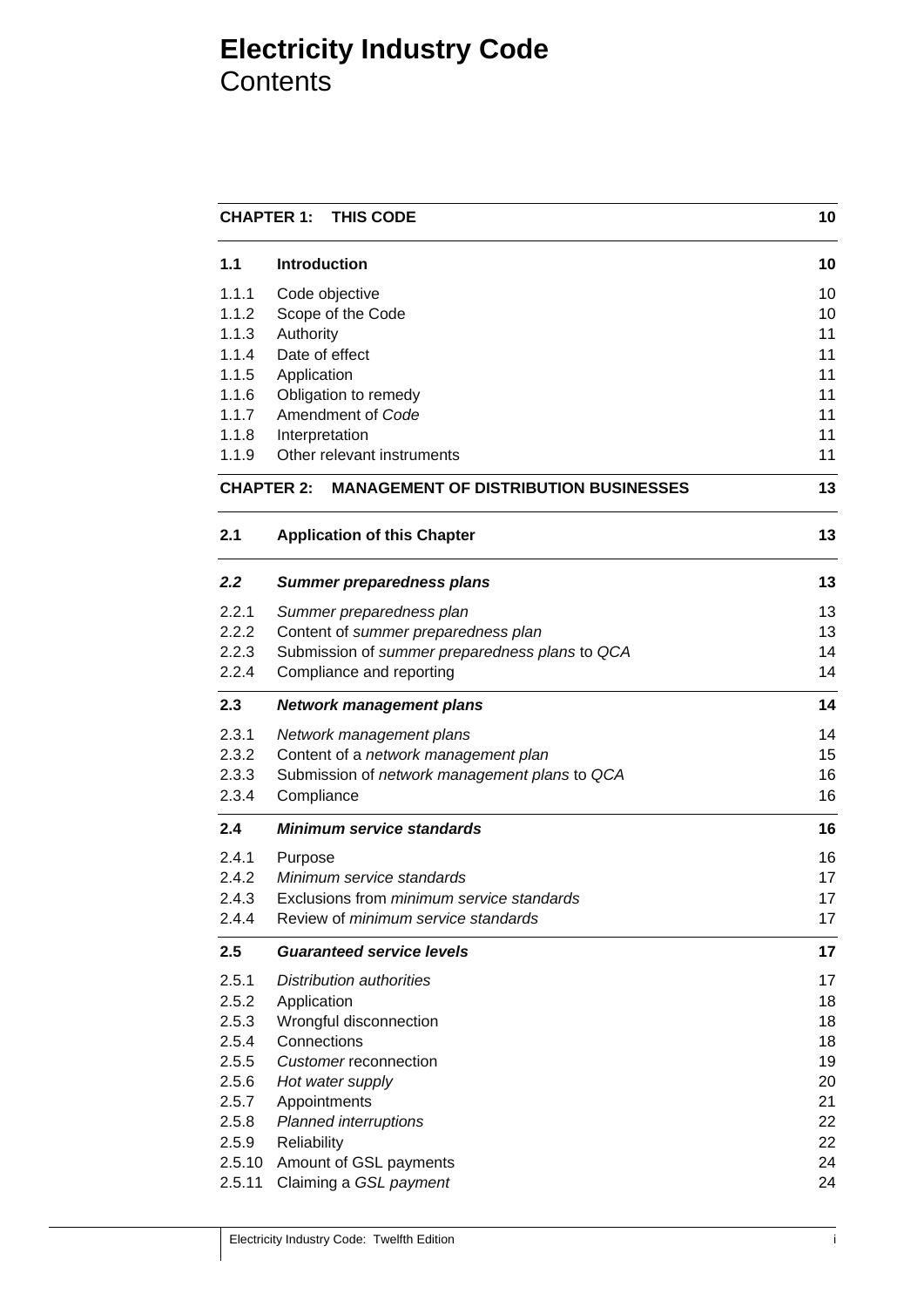|                   | 2.5.12 How a GSL payment is paid                                                               | 24       |
|-------------------|------------------------------------------------------------------------------------------------|----------|
|                   | 2.5.13 Small customers with card operated meters                                               | 24       |
|                   | 2.5.14 Processing claims                                                                       | 25       |
|                   | 2.5.15 Caps on entitlements                                                                    | 25       |
| 2.5.16 GST        |                                                                                                | 25       |
|                   | 2.5.17 Effect of a GSL payment<br>2.5.18 Disputes about GSL payments involving a retail entity | 25<br>26 |
|                   | 2.5.19 Review of guaranteed service levels                                                     | 26       |
|                   |                                                                                                |          |
| 2.6               | <b>Reporting and monitoring</b>                                                                | 26       |
| 2.6.1             | Distribution entity must monitor performance                                                   | 26       |
| 2.6.2             | Reporting requirements                                                                         | 26       |
| 2.6.3             | Audit of minimum service standards performance                                                 | 27       |
| <b>CHAPTER 3:</b> | <b>CUSTOMER CONNECTION SERVICES</b>                                                            | 28       |
| 3.1               | <b>Application of this Chapter</b>                                                             | 28       |
| 3.2               | <b>Customer Information</b>                                                                    | 28       |
| 3.3               | <b>Standard connection contract</b>                                                            | 29       |
| 3.3.1             | Standard connection contract                                                                   | 29       |
| 3.4               | <b>Minimum terms and conditions</b>                                                            | 30       |
| 3.5               | Liability                                                                                      | 30       |
| 3.5.1             | No indemnity                                                                                   | 30       |
| 3.5.2             | Restrictions on distribution entities' limitation of liability in                              |          |
|                   | negotiated connection contracts                                                                | 30       |
| 3.6               | <b>Disconnection</b>                                                                           | 30       |
| 3.6.1             | <b>Disconnection</b>                                                                           | 30       |
| 3.6.2             | Disconnection procedures                                                                       | 31       |
| 3.6.3             | Limitations on disconnection                                                                   | 32       |
| 3.7               | Small customer's liability for connection services                                             | 33       |
| 3.8               | <b>Billing</b>                                                                                 | 33       |
| 3.9               | Differing terms and requirements                                                               | 34       |
| 3.9.1             | Differing terms and requirements                                                               | 34       |
| <b>CHAPTER 4:</b> | <b>CUSTOMER RETAIL SERVICES</b>                                                                | 35       |
| 4.1               | <b>Application of this Chapter</b>                                                             | 35       |
| 4.1.1             | Application of this Chapter                                                                    | 35       |
| 4.2               | <b>Retail contracts</b>                                                                        | 36       |
| 4.2.1             | Terms of standard retail contract                                                              | 36       |
| 4.2.2             | Notice of contract where no application made                                                   | 36       |
| 4.2.3             | Minimum terms and conditions for negotiated retail contracts                                   | 36       |
|                   |                                                                                                |          |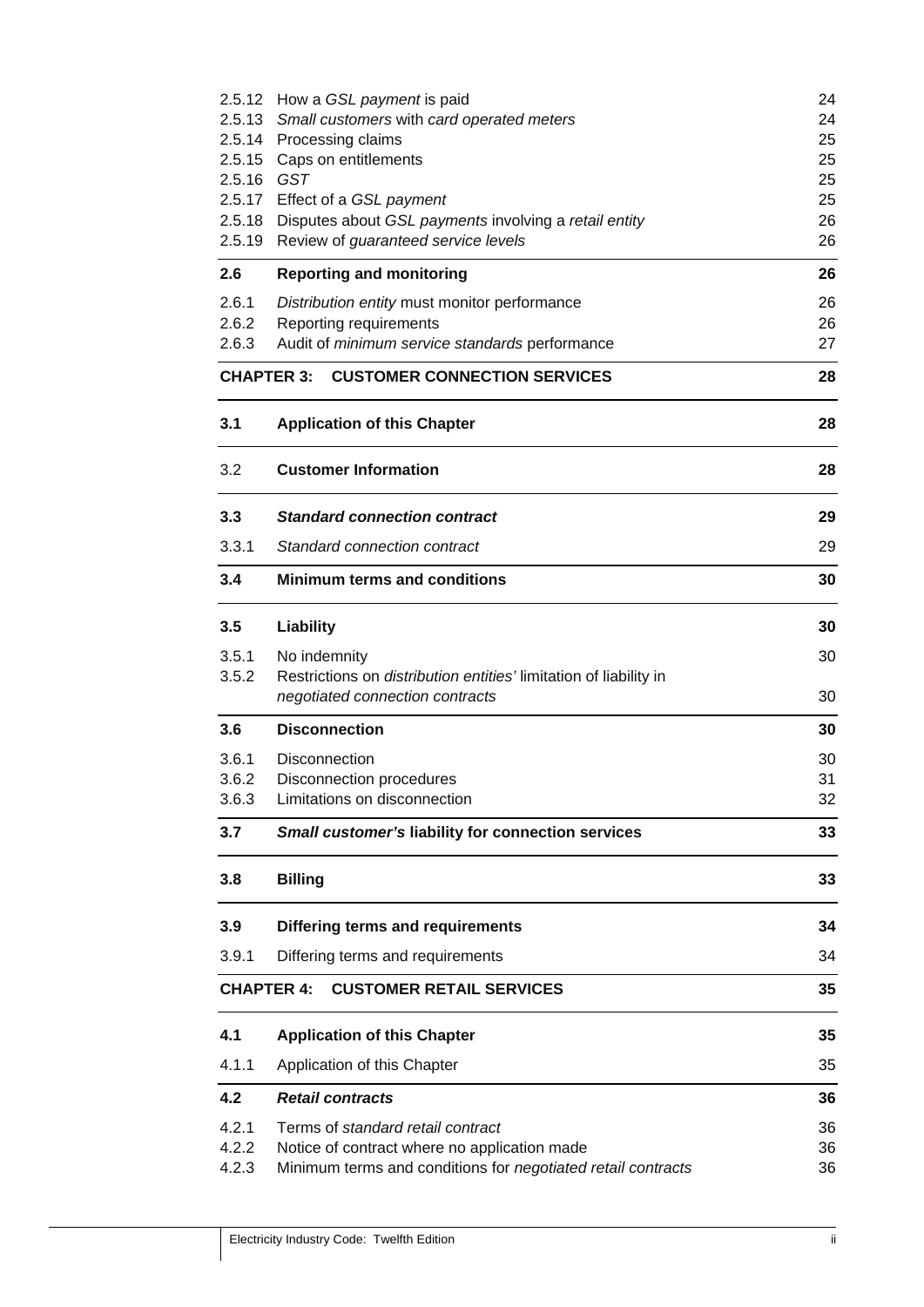| 4.2.4<br>4.2.5 | Cooling-off<br>Compliance with applicable regulatory instruments              | 37<br>38                                           |
|----------------|-------------------------------------------------------------------------------|----------------------------------------------------|
| 4.2.6          | Commencement of financial responsibility under negotiated<br>retail contracts | 38                                                 |
| 4.2.7          | Laws of Queensland to govern negotiated retail contracts                      | 38                                                 |
| 4.2.8          | No indemnity                                                                  | 38                                                 |
| 4.2.9          | Restrictions on retail entities' limitation of liability in negotiated        |                                                    |
|                | retail contracts                                                              | 39                                                 |
| 4.2.10         | Identifying who is obliged to offer a standard retail contract                | 39                                                 |
| 4.3            | <b>Commencement of standard retail contracts</b>                              | 40                                                 |
| 4.3.1          | Commencement of standard retail contracts                                     | 40                                                 |
| 4.4            | <b>Ending of retail contracts</b>                                             | 40                                                 |
| 4.4.1          | When a standard retail contract ends                                          | 40                                                 |
| 4.4.2          | Term of a negotiated retail contract                                          | 41                                                 |
| 4.4.3          | Termination of retail contracts by retail entities                            | 42                                                 |
| 4.4.4          | Expiry of fixed-term contracts                                                | 42                                                 |
| 4.4.5          | Notice period                                                                 | 42                                                 |
| 4.4.6          | Transitional notice period                                                    | 43                                                 |
| 4.5            | <b>Customer Information</b>                                                   | 43                                                 |
| 4.5.1          | Obligation to prepare Customer Information                                    | 43                                                 |
| 4.6            | Dealing with small customers                                                  | 44                                                 |
| 4.6.1          | Retail entities to prepare enquiry procedures                                 | 44                                                 |
| 4.6.2          | Approval and implementation of enquiry procedures                             | 44                                                 |
| 4.6.3          | Complaint handling                                                            | 45                                                 |
| 4.6.4          | Customer communications                                                       | 45                                                 |
| 4.7            | <b>Applications and connections</b>                                           | 45                                                 |
| 4.7.1          | Retail entities' requirements                                                 | 45                                                 |
| 4.7.2          | Retail entities' requirements when a small customer moves in                  |                                                    |
|                | without first making an application for services                              | 46                                                 |
| 4.7.3          | Use of credit history information where a small customer                      |                                                    |
|                | seeks a standard retail contract                                              | 46                                                 |
| 4.7.4          | Retail entities' obligations to advise the distribution entity of             |                                                    |
|                | connection applications                                                       | 46                                                 |
| 4.8            | <b>Illegal use</b>                                                            | 47                                                 |
| 4.8.1          | Retail entities' rights of recovery for illegal use                           | 47                                                 |
| 4.8.2          | Non-application of payment difficulties                                       | 47                                                 |
| 4.9            | <b>Billing</b>                                                                | 47                                                 |
| 4.9.1          |                                                                               |                                                    |
|                | Obligation to bill quarterly*                                                 |                                                    |
| 4.9.2          | How bills are issued                                                          |                                                    |
| 4.9.3          | Information on charges which comprise a bill                                  |                                                    |
| 4.9.4          | Simultaneous payments for gas and electricity                                 |                                                    |
| 4.9.5          | Other goods and services to a small customer                                  |                                                    |
| 4.9.6          | Particulars on each bill                                                      |                                                    |
| 4.9.7          | Average daily usage                                                           |                                                    |
| 4.9.8<br>4.9.9 | Historical billing data<br><b>Bill format</b>                                 | 47<br>47<br>48<br>48<br>48<br>49<br>50<br>50<br>50 |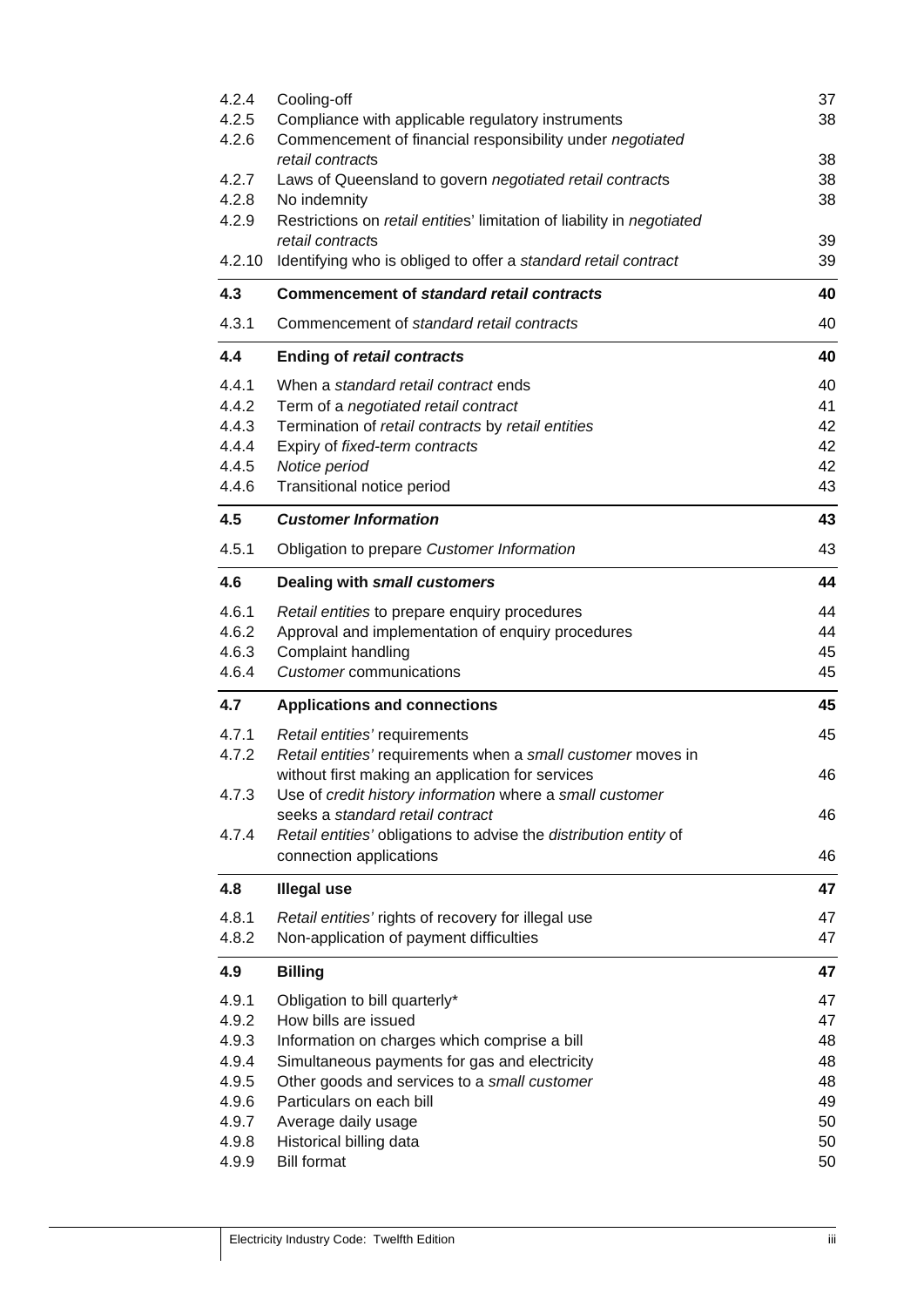| 4.10   | <b>Meter reading</b>                                              | 50 |
|--------|-------------------------------------------------------------------|----|
| 4.10.1 | Meter reading for billing purposes                                | 50 |
|        | 4.10.2 Advice that a bill is estimated                            | 51 |
|        | 4.10.3 Adjustments to subsequent bills                            | 51 |
|        | 4.10.4 Pass through of cost where access is denied                | 51 |
|        | 4.10.5 Unmetered supplies                                         | 51 |
| 4.11   | Undercharging and overcharging                                    | 52 |
| 4.11.1 | Recovery of undercharges from small customers                     | 52 |
| 4.11.2 | Process and limitations on recovery                               | 52 |
|        | 4.11.3 Notice and payment to small customers of overcharges       | 52 |
| 4.12   | <b>Tariff changes and options</b>                                 | 53 |
| 4.12.1 | Obligations on retail entities                                    | 53 |
|        | 4.12.2 Change of tariff within a billing cycle                    | 53 |
|        | 4.12.3 Customer applications*                                     | 53 |
|        | 4.12.4 Effective date of transfer between tariffs                 | 53 |
|        | 4.12.5 Change in use                                              | 54 |
|        | 4.12.6 Notification of price changes                              | 54 |
| 4.13   | <b>Payment</b>                                                    | 54 |
| 4.13.1 | Minimum time for payment of a bill*                               | 54 |
|        | 4.13.2 Issue of reminder notices                                  | 54 |
|        | 4.13.3 Payment methods*                                           | 54 |
|        | 4.13.4 Direct debit                                               | 55 |
|        | 4.13.5 Other retail fees and charges                              | 55 |
|        | 4.13.6 Pass through of distribution non-network charges           | 55 |
|        | 4.13.7 Payments in advance*                                       | 56 |
|        | 4.13.8 Long absence or illness                                    | 56 |
|        | 4.13.9 Concessions, rebates or grants                             | 56 |
|        | 4.13.10 Payment difficulties                                      | 56 |
| 4.14   | <b>Paying by instalments</b>                                      | 57 |
|        | 4.14.1 Minimum instalment payment options*                        | 57 |
| 4.14.2 | When a retail entity may require instalments in advance           | 57 |
| 4.14.3 | When a retail entity does not need to offer an instalment plan    | 57 |
| 4.14.4 | Obligations on retail entities when offering instalment plans     | 57 |
| 4.14.5 | No limitation on payment options                                  | 58 |
| 4.15   | Review of a bill                                                  | 58 |
| 4.15.1 | Obligation to review a bill on request                            | 58 |
| 4.15.2 | Time frame for report on request                                  | 58 |
| 4.15.3 | Payments during a review of a bill                                | 58 |
| 4.15.4 | Customer requests for testing of meters or metering data          | 58 |
| 4.15.5 | Procedures following a review of a bill                           | 59 |
| 4.16   | <b>Shortened collection period</b>                                | 59 |
| 4.16.1 | Shortened collection period                                       | 59 |
| 4.16.2 | Retail entities' obligations prior to placing a small customer on |    |
|        | a shortened collection period                                     | 59 |
| 4.16.3 | <b>Notice</b>                                                     | 60 |
| 4.16.4 | Effect of small customer compliance with shortened collection     |    |
|        | period                                                            | 60 |
|        |                                                                   |    |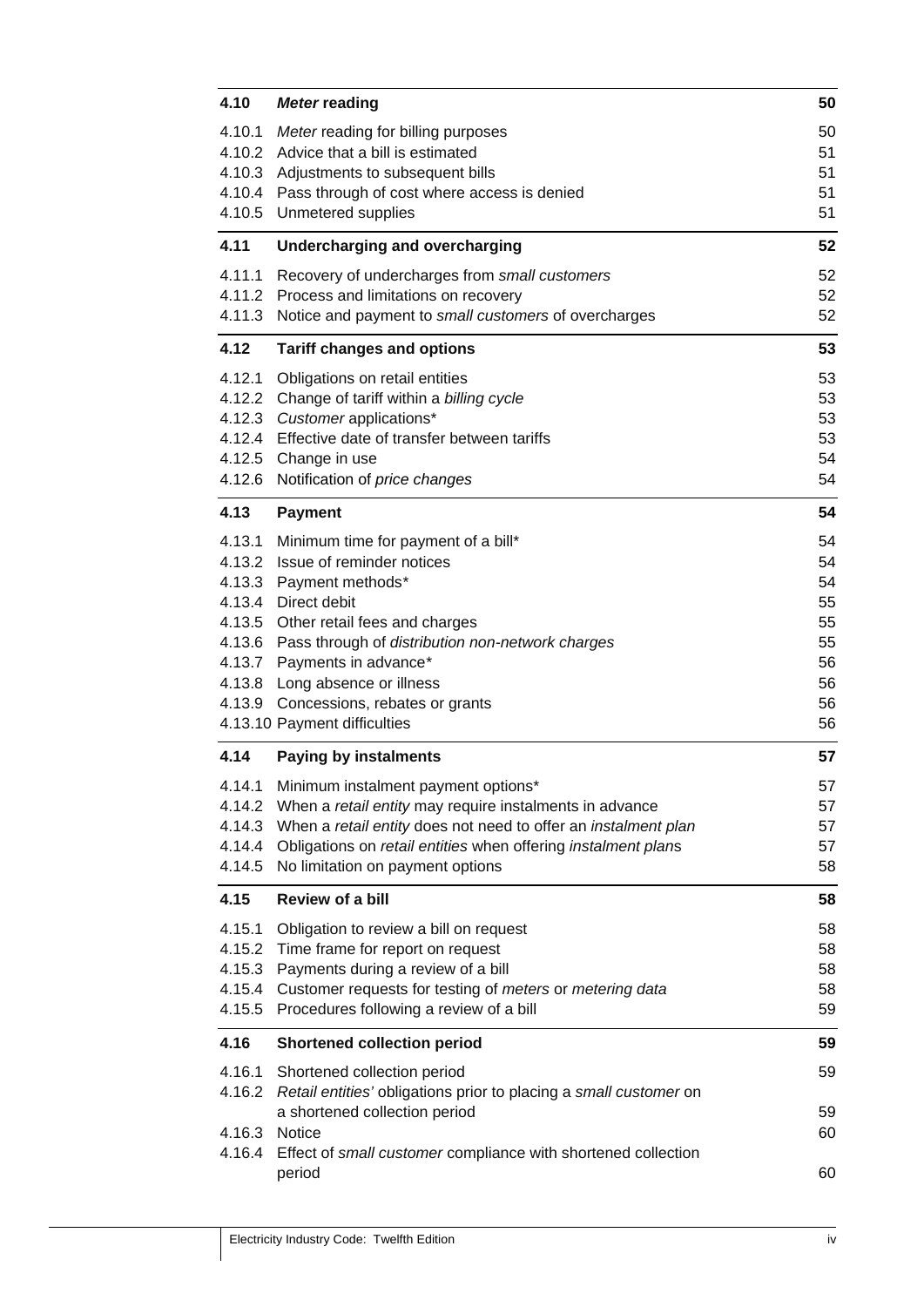| 4.17             | <b>Security deposits</b>                                                                                                      | 60       |
|------------------|-------------------------------------------------------------------------------------------------------------------------------|----------|
|                  | 4.17.1 Requirement for security deposit                                                                                       | 60       |
|                  | 4.17.2 Amount of security deposit                                                                                             | 60       |
|                  | A retail entity must ensure that the amount of a security deposit for a                                                       |          |
|                  | small customer is not greater than 37.5% of the customer's                                                                    |          |
|                  | estimated bills over a 12 month period, based on-                                                                             | 60       |
|                  | 4.17.3 Estimated monthly or quarterly bills                                                                                   | 61       |
|                  | 4.17.4 Residential customers                                                                                                  | 61       |
|                  | 4.17.5 Business customers                                                                                                     | 61       |
|                  | 4.17.6 Interest on security deposits                                                                                          | 62       |
|                  | 4.17.7 Obligation to return a security deposit                                                                                | 62       |
|                  | 4.17.8 Return of bank guarantee                                                                                               | 62<br>62 |
|                  | 4.17.9 Identification in a retail entity's accounts<br>4.17.10 Use of a security deposit                                      | 62       |
|                  | 4.17.11 No unauthorised offset for goods and services other than                                                              |          |
|                  | electricity                                                                                                                   | 62       |
|                  | 4.17.12 Obligation to account                                                                                                 | 63       |
|                  | 4.17.13 Transitional provision                                                                                                | 63       |
|                  |                                                                                                                               |          |
| 4.18             | Disconnection of a premises                                                                                                   | 63       |
|                  | 4.18.1 Disconnection                                                                                                          | 63       |
|                  | 4.18.2 Non-payment disconnection                                                                                              | 63       |
| 4.18.3           | Limitation on disconnection of residential customers in cases                                                                 |          |
|                  | of financial difficulties                                                                                                     | 63       |
|                  | 4.18.4 Obligations prior to disconnection of residential customers                                                            | 64       |
|                  | 4.18.5 Circumstances when a residential customer may be                                                                       |          |
|                  | disconnected                                                                                                                  | 64       |
|                  | 4.18.6 No obligation to offer instalment plan                                                                                 | 65       |
|                  | 4.18.7 Limitation on disconnection of business customers<br>Obligations on retail entity prior to disconnection of a business | 65       |
| 4.18.8           | customer                                                                                                                      | 65       |
|                  | 4.18.9 Circumstances when a business customer may be                                                                          |          |
|                  | disconnected                                                                                                                  | 66       |
|                  | 4.18.10 Denying access to a meter                                                                                             | 66       |
|                  | 4.18.11 Illegal use                                                                                                           | 67       |
|                  | 4.18.12 Security deposits                                                                                                     | 67       |
|                  | 4.18.13 Acceptable identification                                                                                             | 67       |
|                  | 4.18.14 When a retail entity must not arrange disconnection                                                                   | 67       |
|                  | 4.18.15 Request for final account or disconnection                                                                            | 68       |
| 4.19             | <b>Reconnection after disconnection</b>                                                                                       | 68       |
| 4.19.1           | Retail entity and small customer obligations                                                                                  | 68       |
| 4.20             | <b>Special needs</b>                                                                                                          | 69       |
|                  |                                                                                                                               |          |
| 4.20.1           | Life support equipment                                                                                                        | 69       |
| 4.20.2           | Cessation of requirement for life support equipment                                                                           | 69       |
| 4.20.3<br>4.20.4 | Definition of life support equipment<br>Language and large print needs                                                        | 69<br>69 |
|                  |                                                                                                                               |          |
| 4.21             | Advice on the use of electricity                                                                                              | 70       |
| 4.22             | Force majeure                                                                                                                 | 70       |
| 4.22.1           | Effect of force majeure event                                                                                                 | 70       |
|                  |                                                                                                                               |          |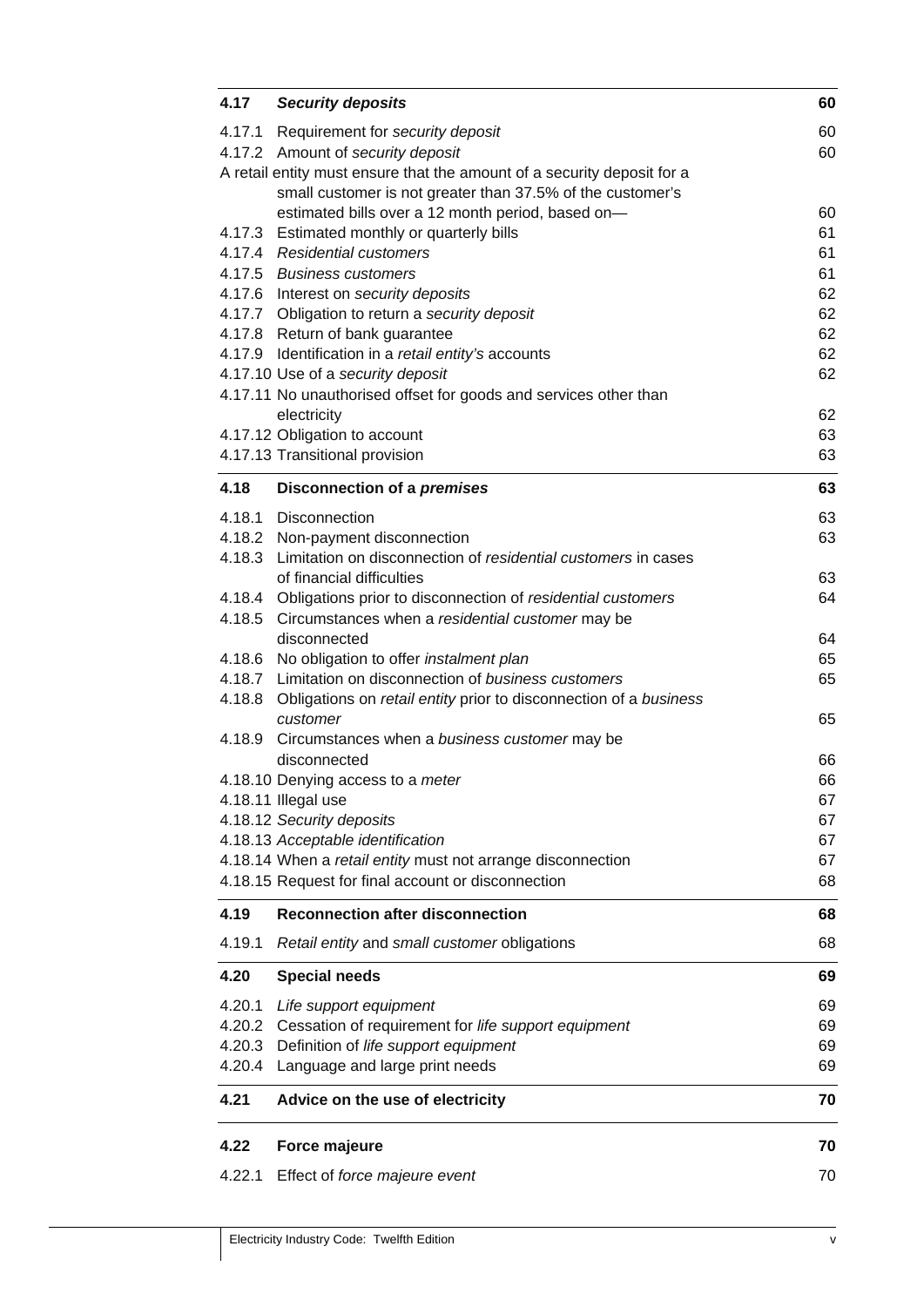|                   | 4.22.2 Deemed prompt notice                                                      | 70       |
|-------------------|----------------------------------------------------------------------------------|----------|
| 4.22.3            | Situations where clause 4.22.1(a) does not apply                                 | 70       |
| 4.22.4            | Obligation to overcome or minimise effects of force majeure                      |          |
|                   | event<br>4.22.5 Settlement of industrial disputes                                | 70<br>71 |
|                   | 4.22.6 Non-exclusion                                                             | 71       |
| 4.22.7            | Obligation to include force majeure clause in negotiated retail                  |          |
|                   | contracts                                                                        | 71       |
|                   | <b>CHAPTER 5:</b><br><b>SERVICES BETWEEN DISTRIBUTION AND RETAIL ENTITIES</b>    | 72       |
| 5.1               | <b>Application of this Chapter</b>                                               | 72       |
| 5.2               | <b>Standard co-ordination agreement</b>                                          | 72       |
| 5.3               | <b>Network billing</b>                                                           | 72       |
| 5.4               | <b>Service requests</b>                                                          | 73       |
| 5.4.1             | Purpose of clause 5.4 to 5.7                                                     | 73       |
| 5.5               | <b>Process for initiating</b>                                                    | 73       |
| 5.5.1             | Authority for standard service orders                                            | 73       |
| 5.5.2             | Initiating standard service orders                                               | 73       |
| 5.6               | <b>NMI</b> classification                                                        | 73       |
| 5.6.1             | NMI classification - 'LARGE'                                                     | 73       |
| 5.6.2             | NMI classification - 'SMALL'                                                     | 74       |
| 5.7               | Completion of standard service order                                             | 74       |
| 5.7.1             | Requirement to complete standard service order                                   | 74       |
| 5.7.2             | Preconditions for completion                                                     | 74       |
| 5.7.3             | Timeframes for completion                                                        | 75       |
| <b>CHAPTER 6:</b> | <b>CUSTOMER TRANSFER AND CONSENT</b>                                             | 80       |
| 6.1               | <b>Application of this Chapter</b>                                               | 80       |
| 6.1.1             | Application                                                                      | 80       |
| 6.2               | <b>Compliance obligations</b>                                                    | 80       |
| 6.2.1             | Contracting customer transfer functions                                          | 80       |
| 6.2.2             | Compliance with MSATS procedures                                                 | 80       |
| 6.3               | <b>Consent</b>                                                                   | 80       |
| 6.3.1             | Obligation to obtain consent                                                     | 80       |
| 6.3.2             | Form and retention of consent                                                    | 80       |
| 6.4               | <b>NMI</b> discovery                                                             | 81       |
| 6.4.1             | NMI and NMI checksum                                                             | 81       |
| 6.4.2             | NMI standing data                                                                | 81       |
| 6.4.3<br>6.4.4    | Information must not be available though MSATS<br><b>Transitional provisions</b> | 81<br>82 |
|                   |                                                                                  |          |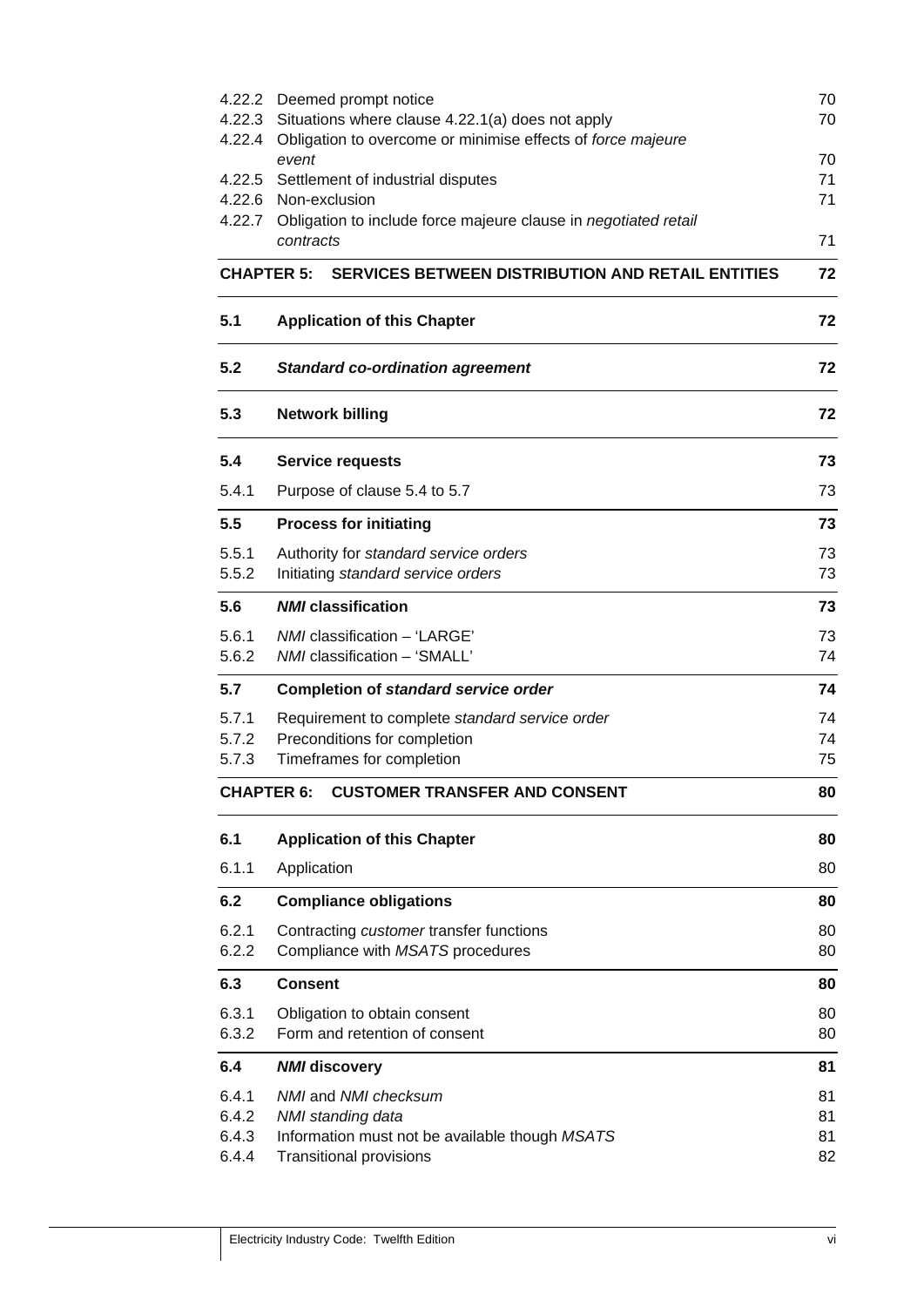| 6.5            | Initiation of transfers by retail entities                   | 82       |
|----------------|--------------------------------------------------------------|----------|
| 6.5.1<br>6.5.2 | Proposed transfers<br>Cancellation of transfer               | 82<br>82 |
|                |                                                              |          |
| 6.6            | Meter read methods                                           | 82       |
| 6.7            | Notification of non-occurrence of transfer                   | 83       |
| 6.8            | <b>Minimalist transitioning approach</b>                     | 83       |
| 6.8.1          | Application                                                  | 83       |
| 6.8.2          | Discovery requests under a minimalist transitioning approach | 83       |
| 6.8.3          | NMI creation requests under a minimalist transitioning       |          |
|                | approach                                                     | 84       |
| 6.8.4          | Request to create a NMI                                      | 85       |
| 6.8.5          | Population of MSATS                                          | 85       |
|                | <b>RETAIL MARKETING CONDUCT</b><br><b>CHAPTER 7:</b>         | 86       |
| 7.1            | <b>Application of this Chapter</b>                           | 86       |
| 7.1.1          | Application                                                  | 86       |
| 7.1.2          | Non-application to Ergon Energy                              | 86       |
| 7.1.3          | Non-application by agreement                                 | 86       |
| 7.2            | <b>Compliance</b>                                            | 87       |
| 7.2.1          | Compliance                                                   | 87       |
| 7.2.2          | Statement of compliance                                      | 87       |
| 7.3            | <b>General conduct standards</b>                             | 87       |
| 7.4            | <b>Time of contact</b>                                       | 88       |
| 7.4.1          | Door knocking                                                | 88       |
| 7.4.2          | Telephone marketing                                          | 88       |
| 7.5            | <b>Marketing contacts</b>                                    | 88       |
| 7.5.1          | Identification                                               | 88       |
| 7.5.2          | Contact details                                              | 89       |
| 7.5.3          | Termination of marketing contacts                            | 89       |
| 7.5.4          | Marketing in person                                          | 89       |
| 7.5.5          | Information and details to be provided in writing where      |          |
|                | marketing is in person                                       | 90       |
| 7.5.6          | Marketing by telephone                                       | 90       |
| 7.5.7          | Marketing by electronic means                                | 90       |
| 7.5.8          | Record keeping standards                                     | 90       |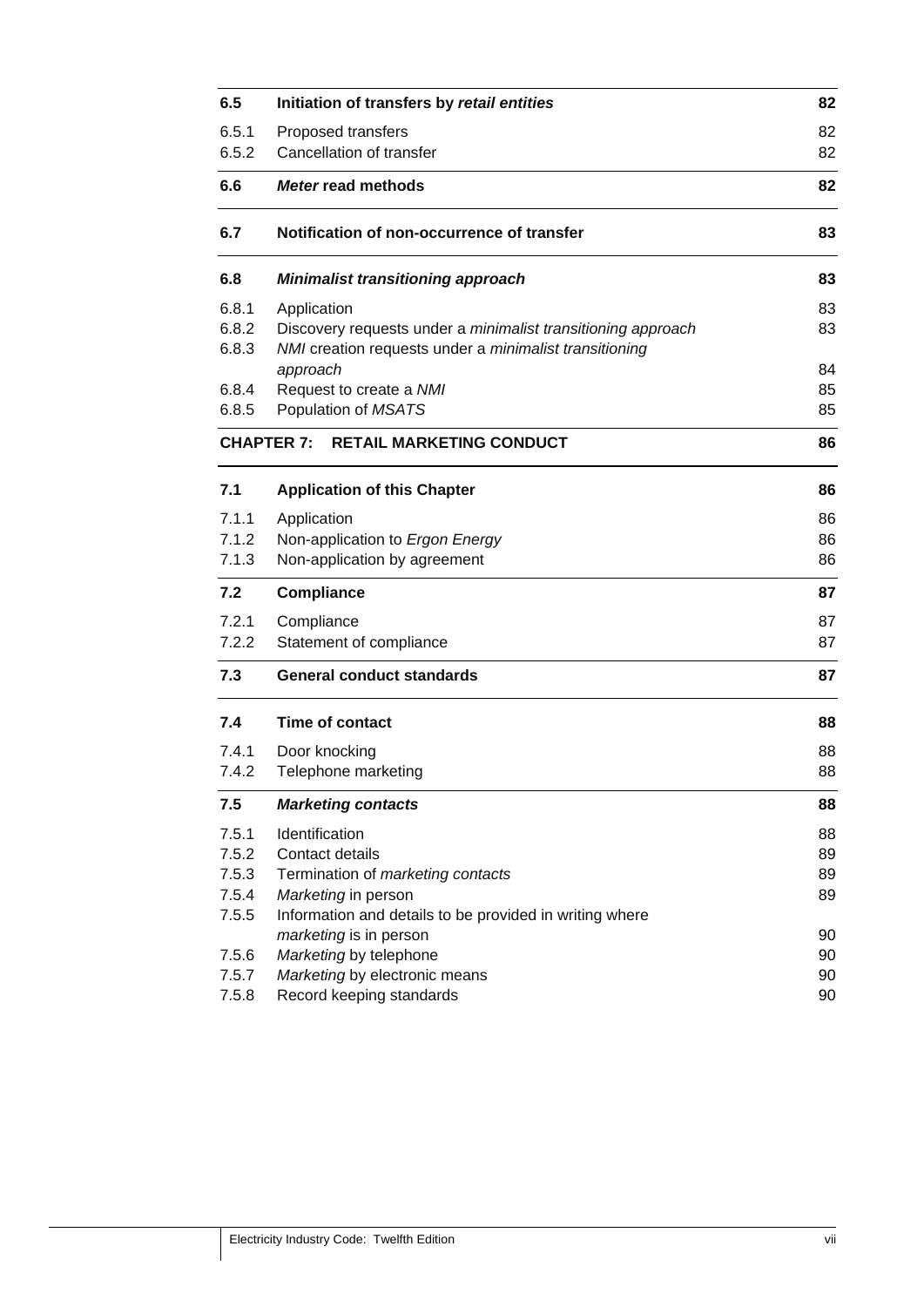| 7.6   | Written disclosure statement                                  | 90  |
|-------|---------------------------------------------------------------|-----|
| 7.7   | <b>Consent</b>                                                | 91  |
| 7.8   | <b>Training and product knowledge</b>                         | 92  |
| 7.9   | <b>Privacy</b>                                                | 92  |
|       | <b>RETAIL MARKET INFORMATION</b><br><b>CHAPTER 8:</b>         | 93  |
| 8.1   | <b>Application of this Chapter</b>                            | 93  |
| 8.1.1 | Application                                                   | 93  |
| 8.1.2 | Non-application to Ergon Energy                               | 93  |
| 8.2   | <b>Price fact sheets</b>                                      | 93  |
| 8.2.1 | Publishing price fact sheets                                  | 93  |
| 8.2.2 | Form of price fact sheet                                      | 93  |
| 8.2.3 | Expression of price information                               | 93  |
| 8.3   | Provision of information to the QCA                           | 94  |
| 8.3.1 | Provision of information to the QCA                           | 94  |
| 8.4   | <b>Price comparator</b>                                       | 94  |
| 8.4.1 | Development of price comparator                               | 94  |
| 8.5   | Review of developments in full retail competition             | 95  |
| 8.5.1 | QCA monitoring and reporting role                             | 95  |
| 8.5.2 | Retail entities to supply the number of market and non-market |     |
|       | customers                                                     | 95  |
| 8.5.3 | Retail entities to supply customer disconnection data         | 95  |
| 8.5.4 | Retail entities to supply customer complaint data             | 96  |
| 8.5.5 | Distribution entities to supply number of NMI premises        | 97  |
| 8.5.6 | Distribution entities to supply disconnection data            | 97  |
|       | <b>CHAPTER 9:</b><br><b>METERING</b>                          | 98  |
| 9.1   | <b>Application</b>                                            | 98  |
| 9.1.1 | Purpose                                                       | 98  |
| 9.1.2 | Application of this chapter                                   | 98  |
| 9.1.3 | Scope                                                         | 98  |
| 9.1.4 | Responsibility for meter provision and energy data services   | 99  |
| 9.1.5 | Background information                                        | 99  |
| 9.1.6 | Interpretation                                                | 99  |
| 9.2   | <b>Preliminary issues</b>                                     | 99  |
| 9.2.1 | Metering installation components                              | 99  |
| 9.2.2 | Dispute resolution                                            | 101 |
| 9.2.3 | Disaster recovery                                             | 102 |
| 9.2.4 | Document responsibility                                       | 102 |
| 9.2.5 | Appendix and Schedules                                        | 102 |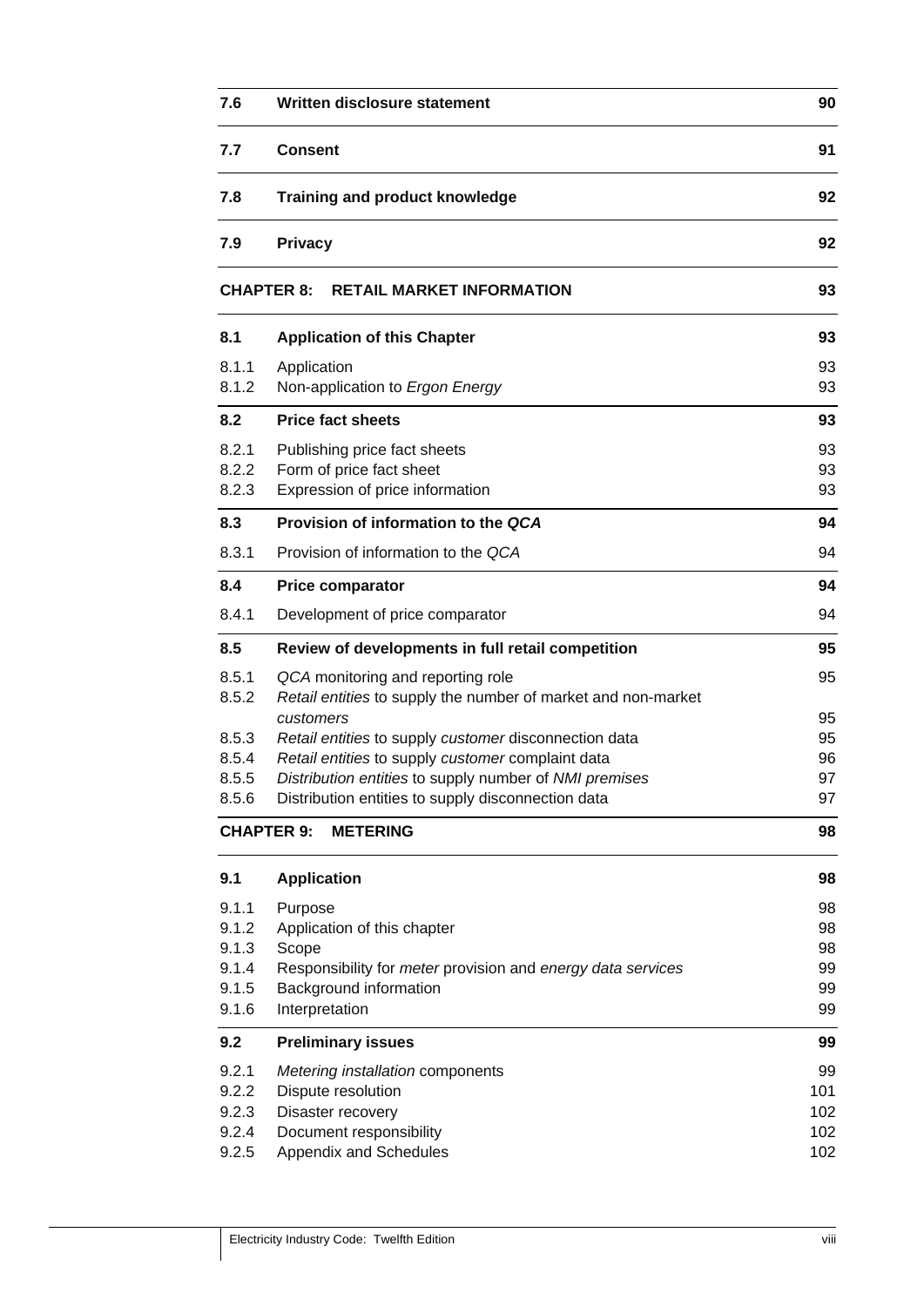| 9.3    | <b>Responsibility for meter provision</b>                        | 102 |
|--------|------------------------------------------------------------------|-----|
| 9.3.1  | Application of clause 9.3                                        | 102 |
| 9.3.2  | Overall responsibility requirements                              | 102 |
| 9.3.3  | Metering installation components - meter provision               | 103 |
| 9.3.4  | Transitional provision for existing temporary builders' supplies | 104 |
| 9.3.5  | Reversion of metering installation types                         | 104 |
| 9.3.6  | Testing and inspection of metering equipment                     | 104 |
| 9.3.7  | Installation of meter                                            | 105 |
| 9.4    | Responsibility for energy data services                          | 106 |
| 9.4.1  | Application of clause 9.4                                        | 106 |
| 9.4.2  | Metering installation components - energy data services          | 106 |
| 9.4.3  | Meter reading                                                    | 107 |
| 9.4.4  | Validation and substitution of energy data                       | 109 |
| 9.4.5  | Deleted                                                          | 110 |
| 9.4.6  | Calculation of energy data for type 7 metering installation      | 110 |
| 9.4.7  | Data storage                                                     | 110 |
| 9.4.8  | Information                                                      | 110 |
| 9.4.9  | Validation of metering installation database                     | 111 |
| 9.4.10 | Request for testing of the metering installation                 | 112 |
|        | <b>CHAPTER 10:</b><br><b>GENERAL</b>                             | 113 |
| 10.1   | Definitions and interpretation                                   | 113 |
| 10.1.1 | Definitions                                                      | 113 |
|        | 10.1.2 Interpretation                                            | 123 |
|        | <b>Schedule 1 - Reliability limits</b>                           | 125 |
|        | <b>Schedule 2 - Excluded Locations</b>                           | 128 |
|        | Schedule 3 - Not used                                            | 129 |
|        | Schedule 4 - Maximum charges (clause 3.10)                       | 132 |
|        | <b>ANNEXURE A - Standard connection contract</b>                 |     |
|        | <b>ANNEXURE B - Standard retail contract</b>                     |     |
|        | <b>ANNEXURE C - Standard co-ordination agreement</b>             |     |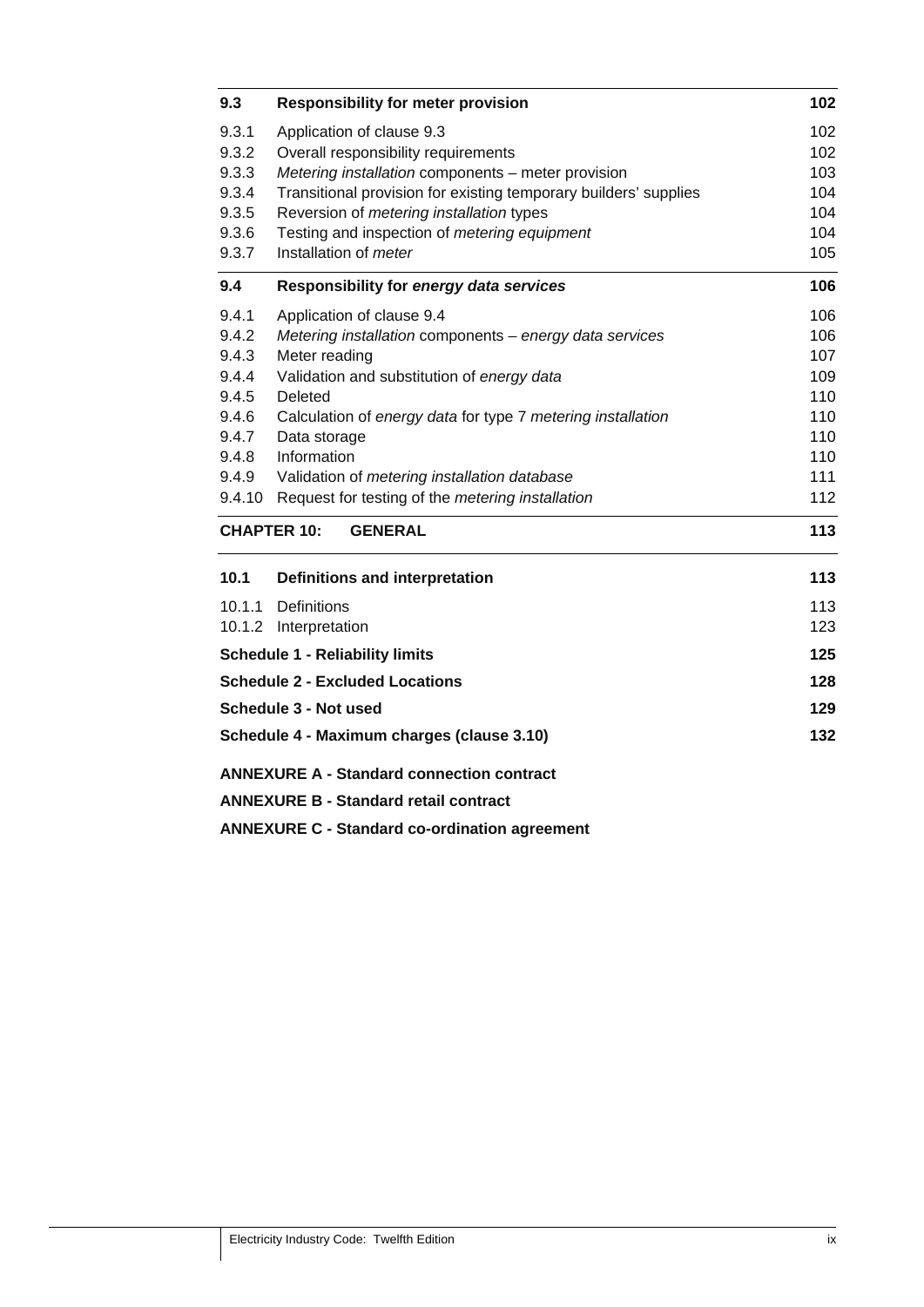# **1.1 Introduction**

#### **1.1.1 Code objective**

The objective of this *Code* is to promote efficient investment in, and efficient use of, electricity services for the long-term interests of Queensland *customers* about:

- (a) price, quality, reliability and security of supply of electricity; and
- (b) the reliability, safety and security of the Queensland electricity system.

#### **1.1.2 Scope of the Code**

The scope of this *Code* is to:

- (a) require the preparation of annual management plans relating to a *distribution entity's supply network*;
- (b) set *minimum service standards* for a *distribution entity*;
- (c) set *guaranteed service levels* which require a *distribution entity* to provide a payment to a *small customer* where those service levels are not met;
- (d) require a *distribution entity* to report to the *QCA* on its performance against the *minimum service standards* and *guaranteed service levels*;
- (e) require *retail entities* to comply with specified *customer* protection provisions;
- (f) set out a framework for co-ordination of services between *distribution entities*  and *retail entities*;
- (g) impose obligations on *retail entities* and *distribution entities* with respect to:
	- (i) obtaining explicit informed consent of customers prior to customer transfers;
	- (ii) providing information regarding certain *NMI premises*, including, where relevant, the *NMI* and *NMI checksum*; and
	- (iii) notifying and advising *customers* regarding the transfer process;
- (h) require *retail entities* to comply with retail *marketing* and price disclosure rules;
- (i) set out the principles for the metering of electricity at certain *connection points*  and *points of supply* to which the *National Electricity Rules* do not apply and in other specified circumstances; and
- (j) state the terms for a *distribution entity's standard connection contract*, a *retail entity's standard retail contract* and the *standard co-ordination agreement.*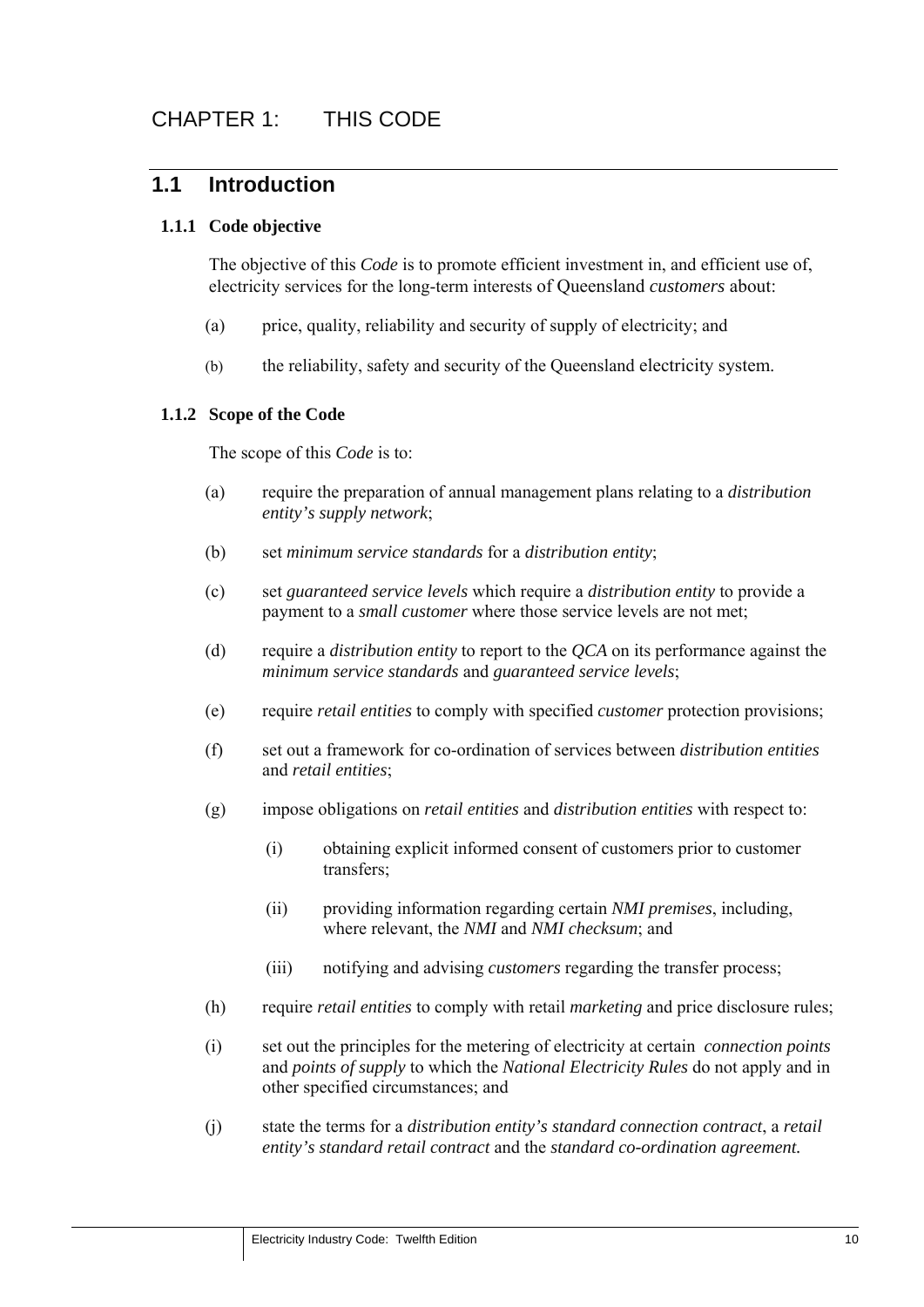#### **1.1.3 Authority**

This *Code* is made by the *Minister* under section 120B of the *Electricity Act*.

#### **1.1.4 Date of effect**

Subject to section 120J(3) of the *Electricity Act*, this twelfth edition of the *Code* takes effect on and from 1 July 2012.

#### **1.1.5 Application**

- (a) Each *distribution entity* must comply with this *Code* as a condition of its *distribution authority*.
- (b) Each *retail entity* must comply with this *Code* as a condition of its *retail authority*.
- (c) To avoid doubt, this *Code* does not apply to:
	- (i) *Essential Energy* in respect of *non-market customers* supplied under its special approval number SA01/11 ; and
	- (ii) *Origin Energy* Electricity Limited (ACN 071 052 287) in respect of non-market customers supplied under its special approval number SA02/11

#### **1.1.6 Obligation to remedy**

If a *distribution entity* or *retail entity* breaches this *Code*, it must remedy that breach as soon as practicable.

#### **1.1.7 Amendment of** *Code*

This *Code* may only be amended in accordance with the procedure and consultation processes set out in the *electricity legislation*.

#### **1.1.8 Interpretation**

Words appearing like *this* are defined in clause 10.1.1.

#### **1.1.9 Other relevant instruments**

Not all aspects of a *distribution entity's* or *retail entity's* obligations are regulated by this *Code*. Their obligations and some aspects of their relationships with a *customer* are also affected by a number of instruments, including:

- (a) the *Electricity Act*;
- (b) the *Electricity Regulation*;
- (c) the *Electrical Safety Act*;
- (d) the *Electrical Safety Regulation*;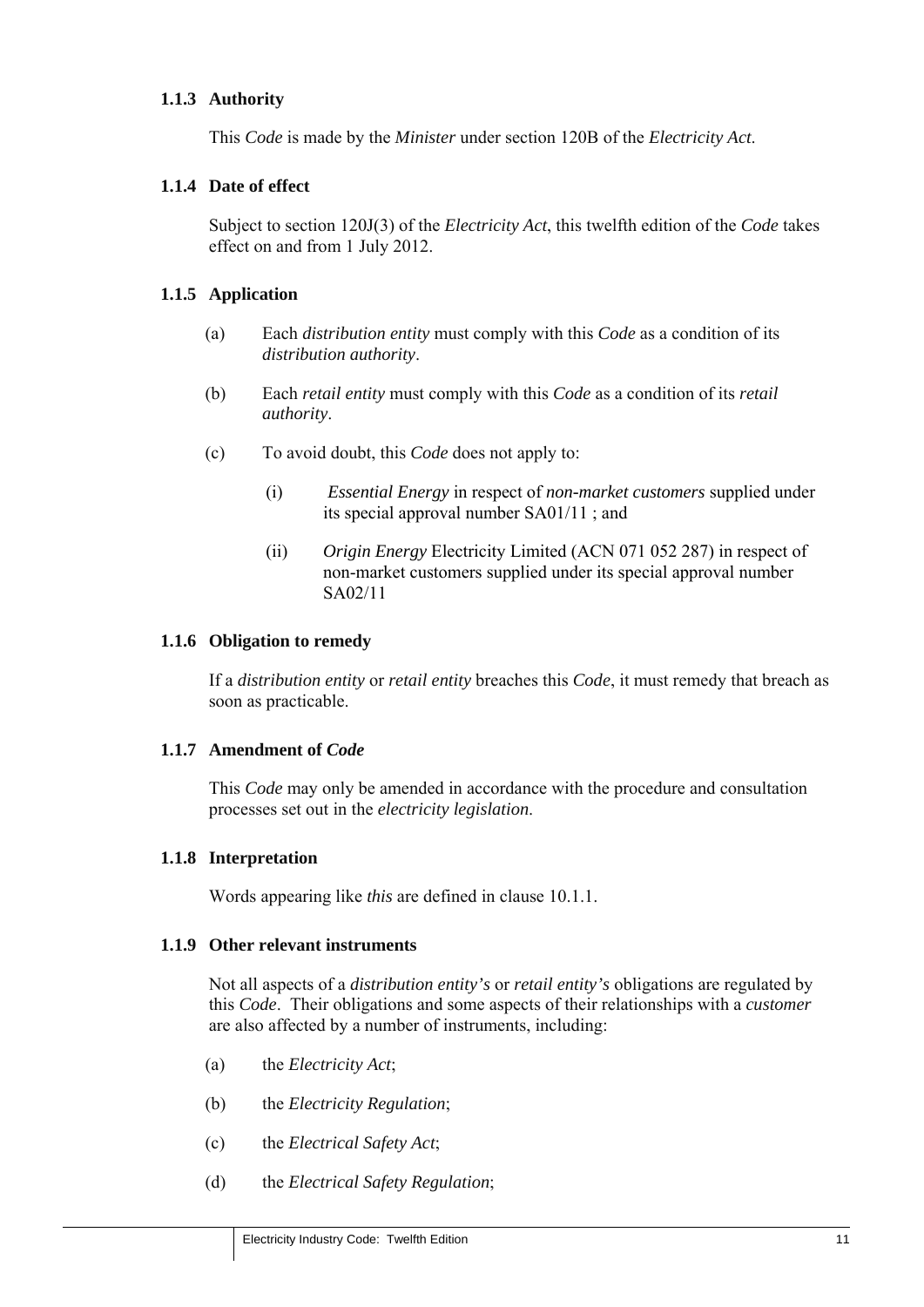- (e) the *National Electricity Law*;
- (f) the *National Electricity Rules*;
- (g) a *distribution entity's distribution authority* and a *retail entity's retail authority;*
- (h) a *distribution entity's connection contract* and a *retail entity's retail contract*;
- (i) the *co-ordination agreement* between a *distribution entity* and a *retail entity*;
- (j) the *Electricity Connection and Metering Manuals*;
- (k) the *Metrology Procedure*;
- (l) the *MSATS* procedures; and
- (m) consumer protection laws, including the *Competition and Consumer Act 2010 (Cth)* and the *Fair Trading Act*.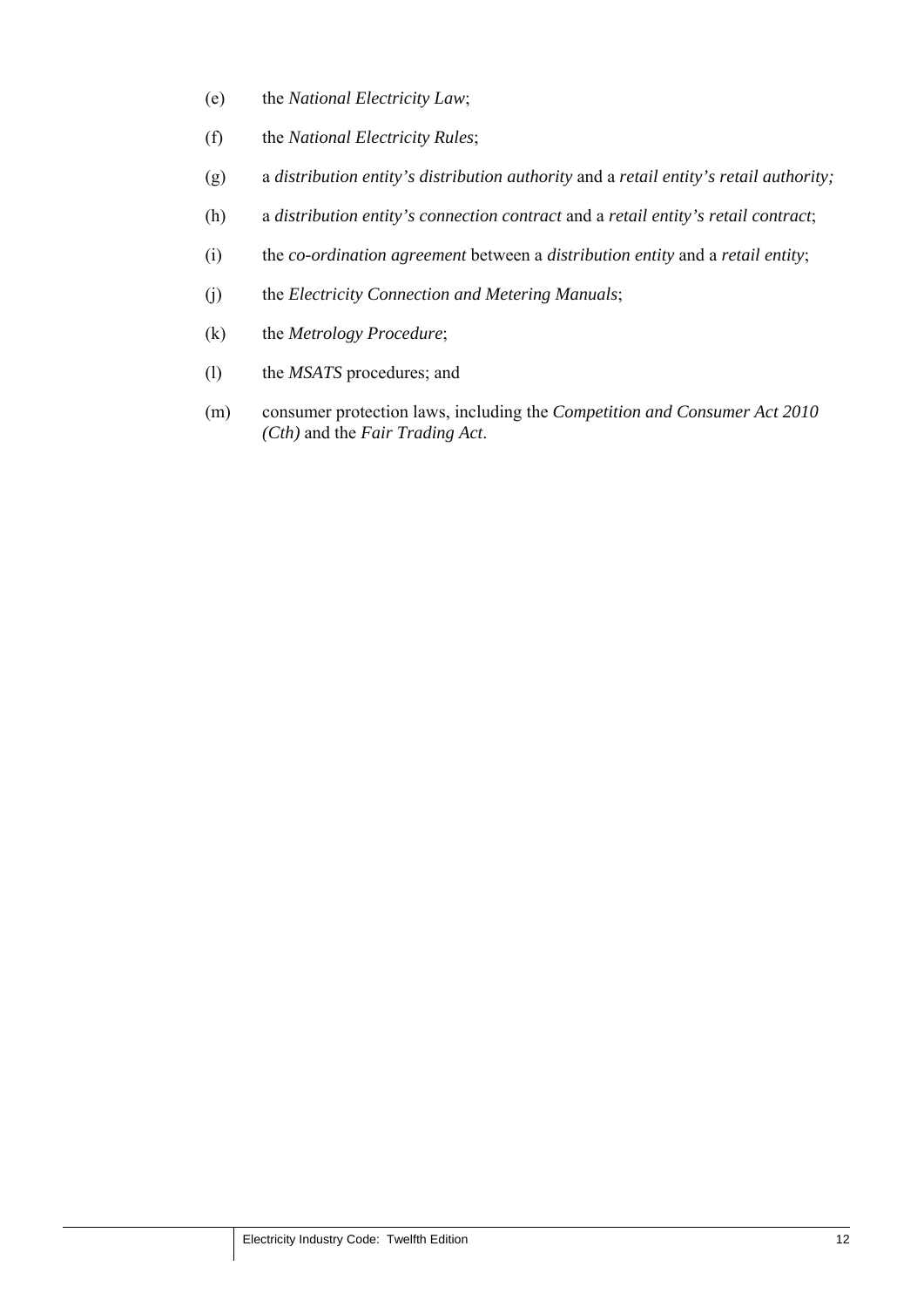# **2.1 Application of this Chapter**

- (a) This Chapter applies to:
	- (i) all *distribution entities*; and
	- (ii) in respect of clauses 2.5.5(b) and 2.5.5(c), all *retail entities*; and
	- (iii) unless otherwise specified, in relation to *small* and *large customers*.
- (b) Where, in this Chapter 2, a clause refers to a *small customer* making a request of, agreeing with or otherwise providing information to its *distribution entity*, that includes the *retail entity* doing any of those things on the *small customer's* behalf.

# *2.2 Summer preparedness plans*

#### **2.2.1** *Summer preparedness plan*

If requested by the *QCA* before 31 May in any year, a *distribution entity* must prepare and submit a *summer preparedness plan* in accordance with this clause detailing how it plans to:

- (a) prepare its *supply network* for the upcoming summer to minimise outages of *customers*' electricity supply;
- (b) manage and minimise the impact of extreme weather events on *customers'* electricity supply;
- (c) identify and respond to *emergencies* that have the potential to impact on *customers'* electricity supply; and
- (d) keep *customers* informed of electricity supply issues over summer.

To avoid doubt, a request by the *regulator* before 31 May 2007 is deemed to be a request by the *QCA* for the next summer.

#### **2.2.2 Content of** *summer preparedness plan*

A *distribution entity* must include the following information in the *summer preparedness plan* (unless specified otherwise by the *QCA*):

- (a) specific activities to be undertaken before the start of summer and a timetable for implementing those activities, including:
	- (i) capital expenditure programs and initiatives; and
	- (ii) operational or maintenance expenditure programs and initiatives;
- (b) the capacity of the *distribution entity* to manage and respond to extreme weather events and *emergencies*, including: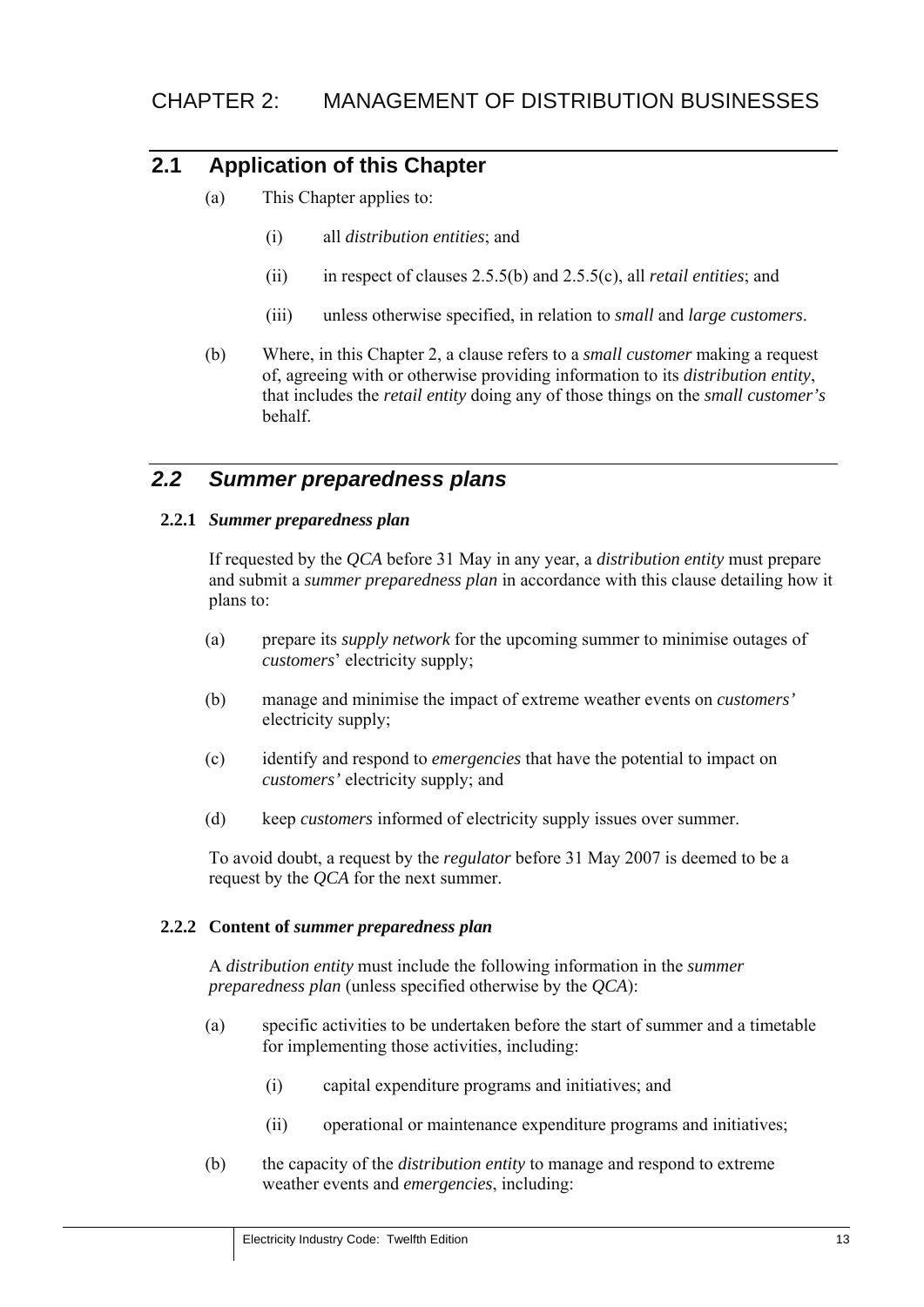- (i) *emergency* response programs;
- (ii) the capacity of existing telephone and other *customer* information systems over summer;
- (iii) its public communications strategy; and
- (iv) staffing levels over summer and the ability to call on extra resources; and
- (c) such other matters reasonably notified by the *QCA*.

#### **2.2.3 Submission of** *summer preparedness plans* **to** *QCA*

If the *QCA* has requested a *summer preparedness plan* under clause 2.2.1, then a *distribution entity* must:

- (a) submit a draft *summer preparedness plan* for the upcoming summer to the *QCA* by 31 July of that year;
- (b) consider in good faith any reasonable changes to the draft *summer preparedness plan* recommended by the *QCA* and if the *distribution entity* does not propose to include the recommended changes in its final plan, it must give the *QCA* written reasons why it rejected the recommended changes;
- (c) submit a final *summer preparedness plan* to the *QCA* by 31 August of that year;
- (d) publish the final *summer preparedness plan* on its website and, on request by a *customer*, must provide the *customer* with a copy of the final *summer preparedness plan*. The *distribution entity* may impose a reasonable charge for providing a *customer* with a copy of the *summer preparedness plan*; and
- (e) if the *distribution entity* does not accept a change to the draft *summer preparedness plan* recommended by the *QCA*, the *distribution entity* must publish in its final *summer preparedness plan* its reasons for not accepting such change. A *distribution entity* is not required to disclose any confidential information under this paragraph (e).

#### **2.2.4 Compliance and reporting**

- (a) A *distribution entity* must use its best endeavours to implement a final *summer preparedness plan*.
- (b) By 1 April of each year, a *distribution entity* must give a report to the *QCA* on the effectiveness, and its compliance with the implementation, of a *summer preparedness plan* (if any) for the previous summer.

# **2.3** *Network management plans*

#### **2.3.1** *Network management plans*

(a) The *distribution entity* must prepare and submit a *network management plan* in accordance with this clause 2.3.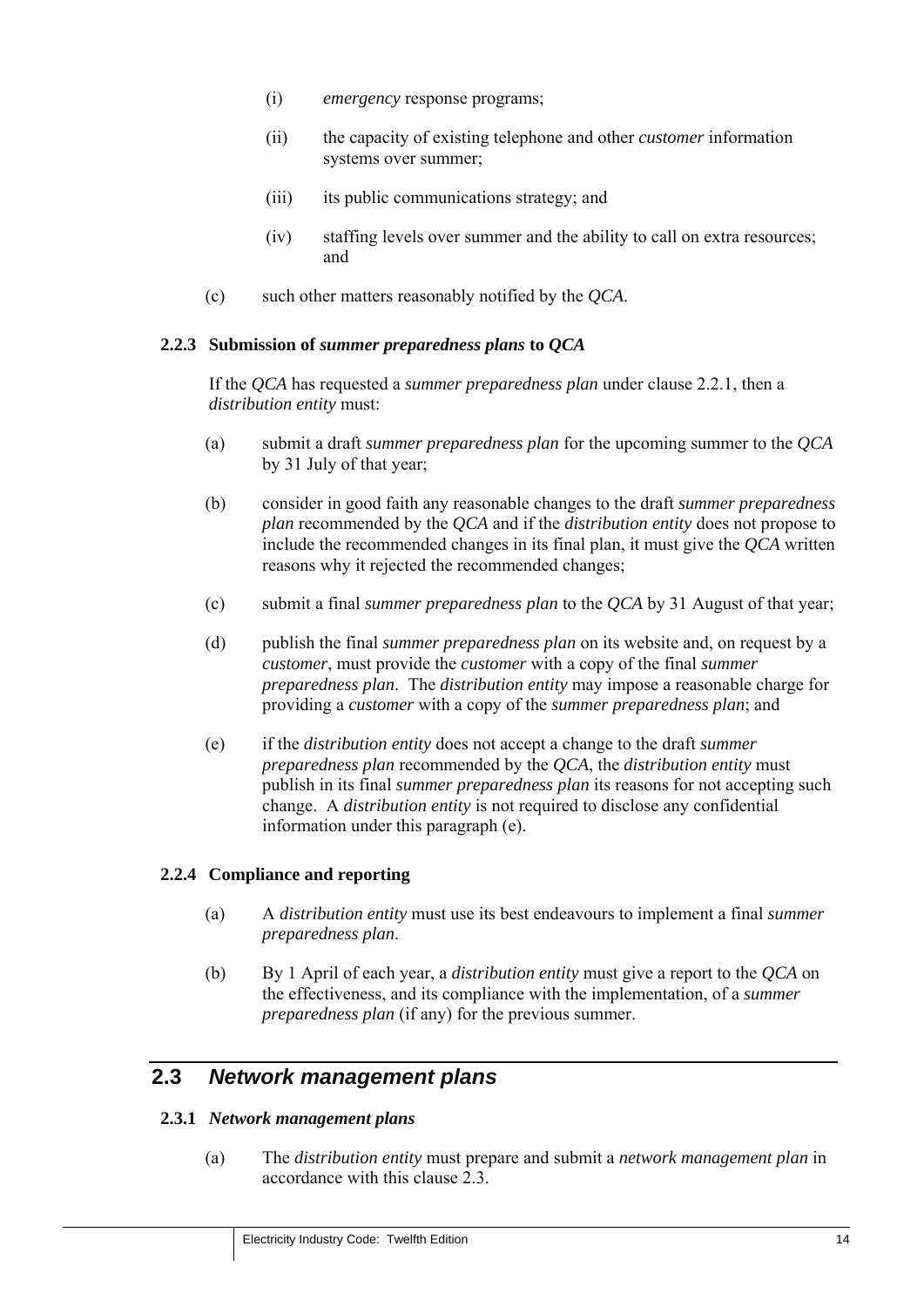(b) Each *network management plan* must detail how the *distribution entity* will manage and develop its *supply network* with the objective of delivering an adequate, economic, reliable and safe connection and supply of electricity to its *customers* over the following five *financial years*.

#### **2.3.2 Content of a** *network management plan*

The *distribution entity* must include the following information in each *network management plan* (unless otherwise specified by the *QCA*):

- (a) an explanation of the background to the *network management plan* and its purpose;
- (b) general information about the *distribution entity's supply network*;
- (c) the operating environment including growth forecasts;
- (d) a statement of the *distribution entity's* planning policy and a qualitative assessment of its compliance with that policy;
- (e) a statement of the *distribution entity's* asset management policy (including its current key programs) and a qualitative assessment of its compliance with that policy;
- (f) the *distribution entity's* demand management strategy, including a description of the existing and planned programs and opportunities for demand side participation;
- (g) an analysis of the historical reliability performance for the previous five year period;
- (h) a statement of the reliability targets for the next five years and a description of major existing and planned reliability improvement programs, including details of major capital and operating and maintenance expenditure initiatives;
- (i) an evaluation of the *distribution entity*'*s* performance in the preceding *financial year* against the *network management plan* for that year, including its implementation of major capital and operating and maintenance expenditure initiatives;
- (j) a risk assessment of the major constraints in the *distribution entity's* network and how they may be alleviated;
- (k) how worst performing feeders are defined and an analysis of the performance of worst performing feeders in the past *financial year* and of worst performing feeders identified in the preceding *network management plan*;
- (l) certification by the chief executive officer of the *distribution entity* that:
	- (i) the *network management plan* meets the *distribution entity's* obligations under its *distribution authority*;
	- (ii) the *network management plan* accurately represents the relevant policies of the *distribution entity*;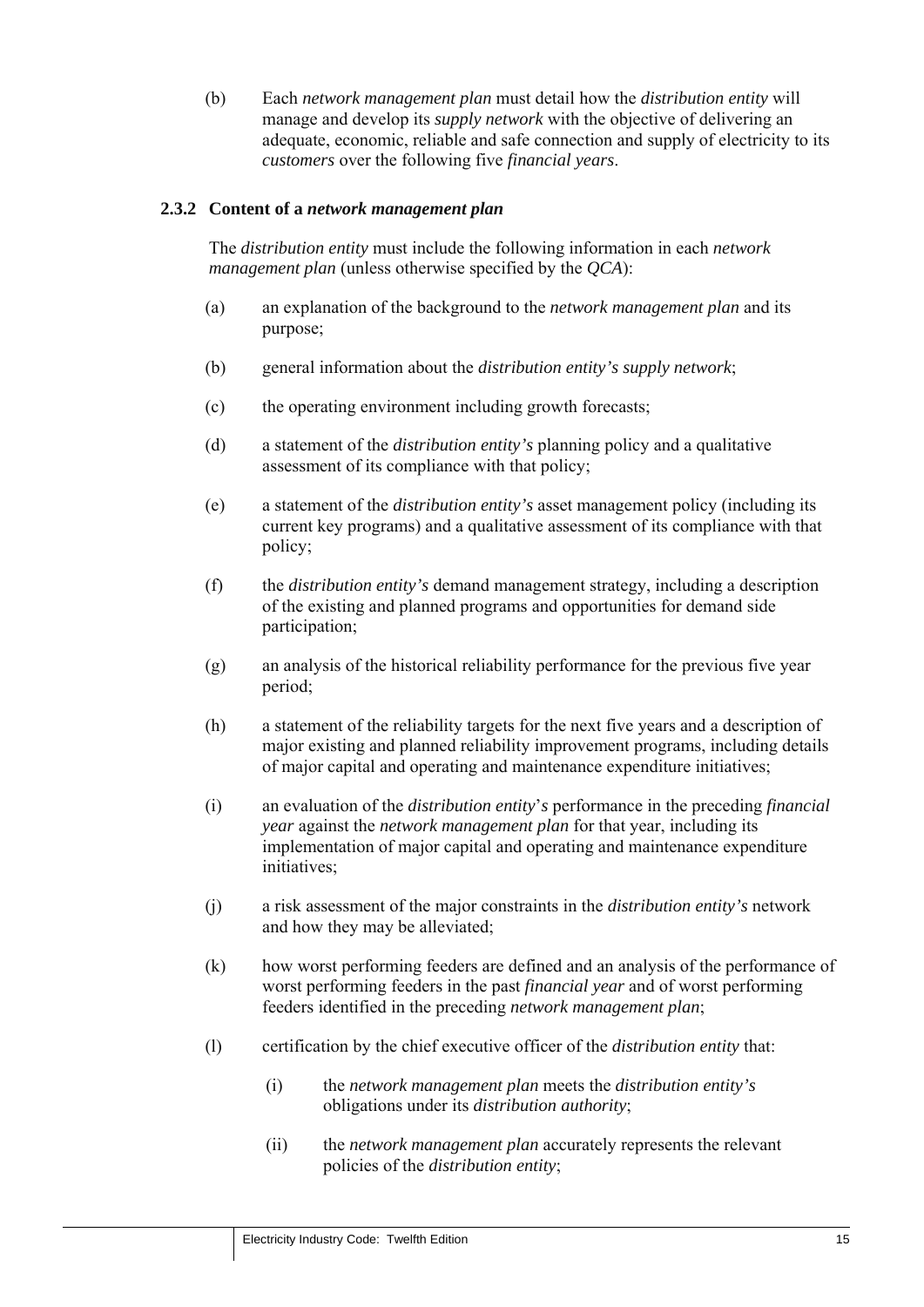- (iii) the *distribution entity* has complied with those policies or details of where it has not complied; and
- (iv) the *distribution entity* is committed to implementing the *network management plan*; and
- (m) such other matters reasonably notified by the *QCA*.

#### **2.3.3 Submission of** *network management plans* **to** *QCA*

- (a) The *distribution entity* must submit a draft *network management plan* for each five year period to the *QCA* by 30 June each year.
- (b) The *distribution entity* must consider in good faith any changes to the draft *network management plan* recommended by the *QCA*. If the *distribution entity* does not propose to include the recommended changes in its final *network management plan*, it must give the *QCA* written reasons why it rejected the recommended changes.
- (c) The *distribution entity* must submit a final *network management plan* for the five year period to the *QCA* by 31 August each year to take effect by 1 September of that year. A final *network management plan* shall remain in effect until 31 August of the following year.
- (d) The *distribution entity* must publish the final *network management plan* on its website and, on request by a *customer*, provide the *customer* with a copy. The *distribution entity* may impose a reasonable charge for providing a *customer* with a copy of the *network management plan*.
- (e) If the *distribution entity* does not accept a change to the draft *network management plan* recommended by the *QCA*, the *distribution entity* must publish in its final *network management plan* its reasons for not accepting such change. A *distribution entity* is not required to disclose any confidential information under this paragraph (e).

#### **2.3.4 Compliance**

The *distribution entity* must use its best endeavours to comply with its most recent final *network management plan*.

# **2.4** *Minimum service standards*

#### **2.4.1 Purpose**

- (a) The purpose of the *minimum service standards* is to:
	- (i) provide a standard against which a *distribution entity's* performance, by *feeder type*, will be assessed across the *supply network*; and
	- (ii) enable annual comparisons of a *distribution entity's* performance.
- (b) The *minimum service standards* do not constitute standards which are enforceable against a *distribution entity* by individual *customers*.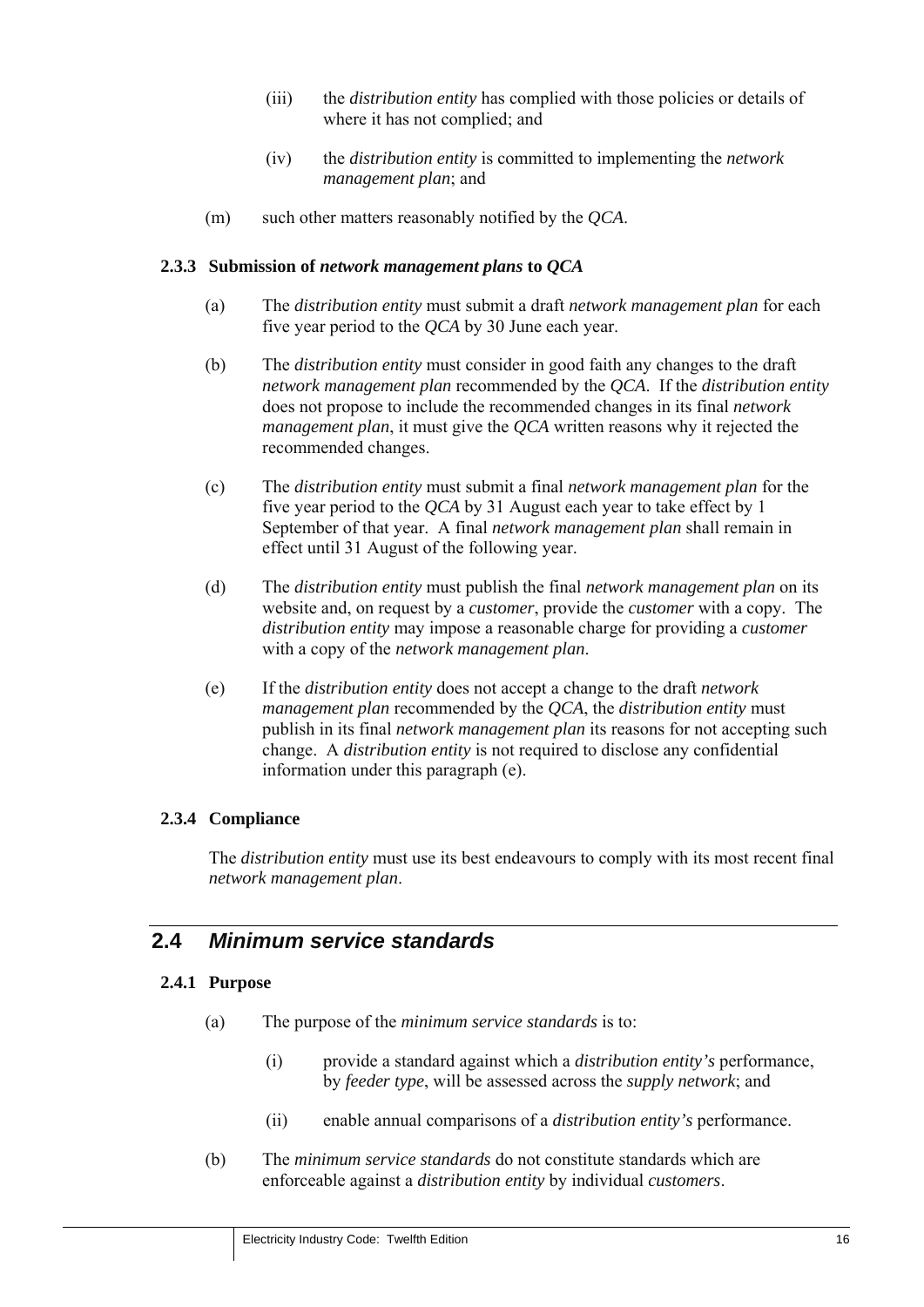#### **2.4.2** *Minimum service standards*

Subject to clause 2.4.3, a *distribution entity* must use its best endeavours to ensure that it does not exceed in a *financial year* the:

- (a) *SAIDI Limits*; and
- (b) *SAIFI Limits*,

applicable to its *feeder types* set out in the relevant table in Schedule 1.

#### **2.4.3 Exclusions from** *minimum service standards*

In determining whether a *distribution entity* has exceeded its *SAIDI Limits* or *SAIFI Limits*, the following *interruptions* will not be taken into account:

- (a) an *interruption* of a duration of one minute or less;
- (b) an *interruption* resulting from:
	- (i) load shedding due to a shortfall in generation;
	- (ii) a direction by *AEMO*, a *system operator* or any other body exercising a similar function under the *Electricity Act*, *National Electricity Rules* or *National Electricity Law*;
	- (iii) automatic shedding of load under the control of under-frequency relays following the occurrence of a power system under-frequency condition described in the *power system security and reliability standards*;
	- (iv) a failure of the shared *transmission grid*; or
	- (v) a direction by a police officer or another authorised person exercising powers in relation to public safety;
- (c) any *interruption* to the supply of electricity on a *distribution entity's supply network* which commences on a *major event day*; and
- (d) an *interruption* caused by a *customer's electrical installation* or failure of that *electrical installation*.

#### **2.4.4 Review of** *minimum service standards*

The *QCA* must review the *minimum service standards* to apply at the beginning of each *regulatory control period*. The *QCA* must consult with the *distribution entities* in conducting the review.

# **2.5** *Guaranteed service levels*

#### **2.5.1** *Distribution authorities*

This clause 2.5 constitutes a *guaranteed service levels* regime notified by the *QCA* for the purposes of a *distribution authority*.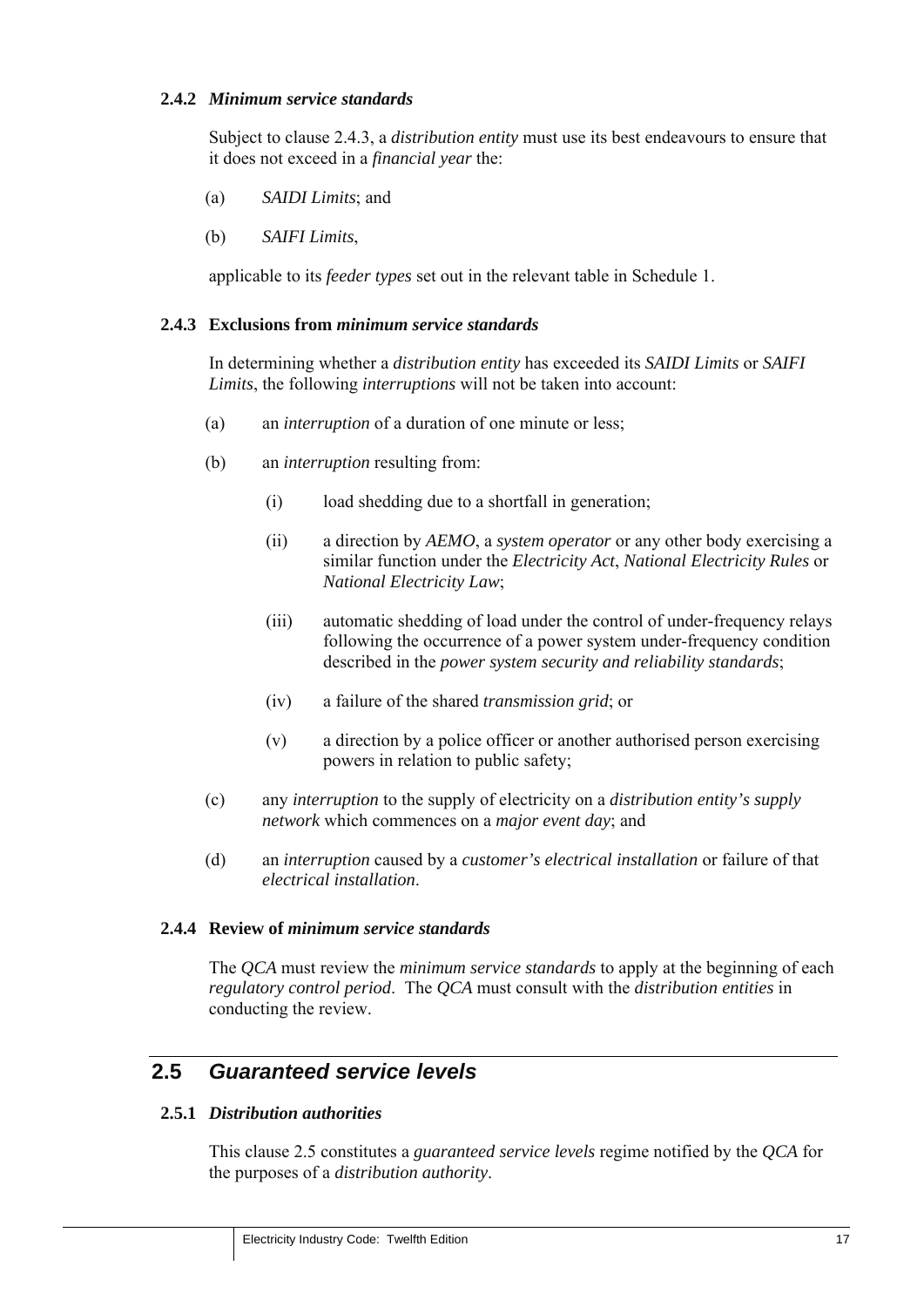#### **2.5.2 Application**

- (a) Subject to paragraph (c), this clause 2.5 applies to a *small customer*:
	- (i) who is the named electricity account holder for a *premises*; or
	- (ii) if there is a *card operated meter* at a *premises*, who is the occupier of that *premises*.
- (b) A *distribution entity* is required to give only one *GSL payment* per electricity account for each event giving rise to a *GSL payment* regardless of the number of account holders or *premises* listed on the account affected by the event.
- (c) A *small customer* is not eligible for a *GSL payment* for a *premises* which does not have a *meter*.
- (d) A *distribution entity's* obligation to give a *GSL payment* under clauses 2.5.3 to 2.5.7 applies notwithstanding that a *retail entity* may have caused the event giving rise to the *GSL payment*. 1

#### **2.5.3 Wrongful disconnection**

- (a) If a *distribution entity* wrongfully disconnects a *small customer*, then that *customer* is eligible for a *GSL payment* (applying on the date of the wrongful disconnection) from the *distribution entity*.
- (b) A *distribution entity* wrongfully disconnects a *small customer* when:
	- (i) it was not entitled to do so under *electricity legislation* or the *connection contract* with that *customer*;
	- (ii) it fails to comply with the procedures for disconnection required of the *distribution entity* under the *connection contract* with that *customer*; or
	- (iii) it disconnects the *customer* at the request of a *retail entity* and:
		- (A) the wrong *premises* is *disconnected* due to an error in the *retail entity's* request; or
		- (B) the *retail entity* does not give the *customer* a *disconnection warning* (where required under clause 4.18) at least five *business days* before the disconnection occurs. To avoid doubt, a *GSL payment* is not payable where a *retail entity* does not comply with any other disconnection procedures under clause 4.18.

#### **2.5.4 Connections**

If:

<sup>1</sup> A *distribution entity's* right to recover a *GSL payment* from a *retail entity* is provided for in the c*o-ordination agreement*.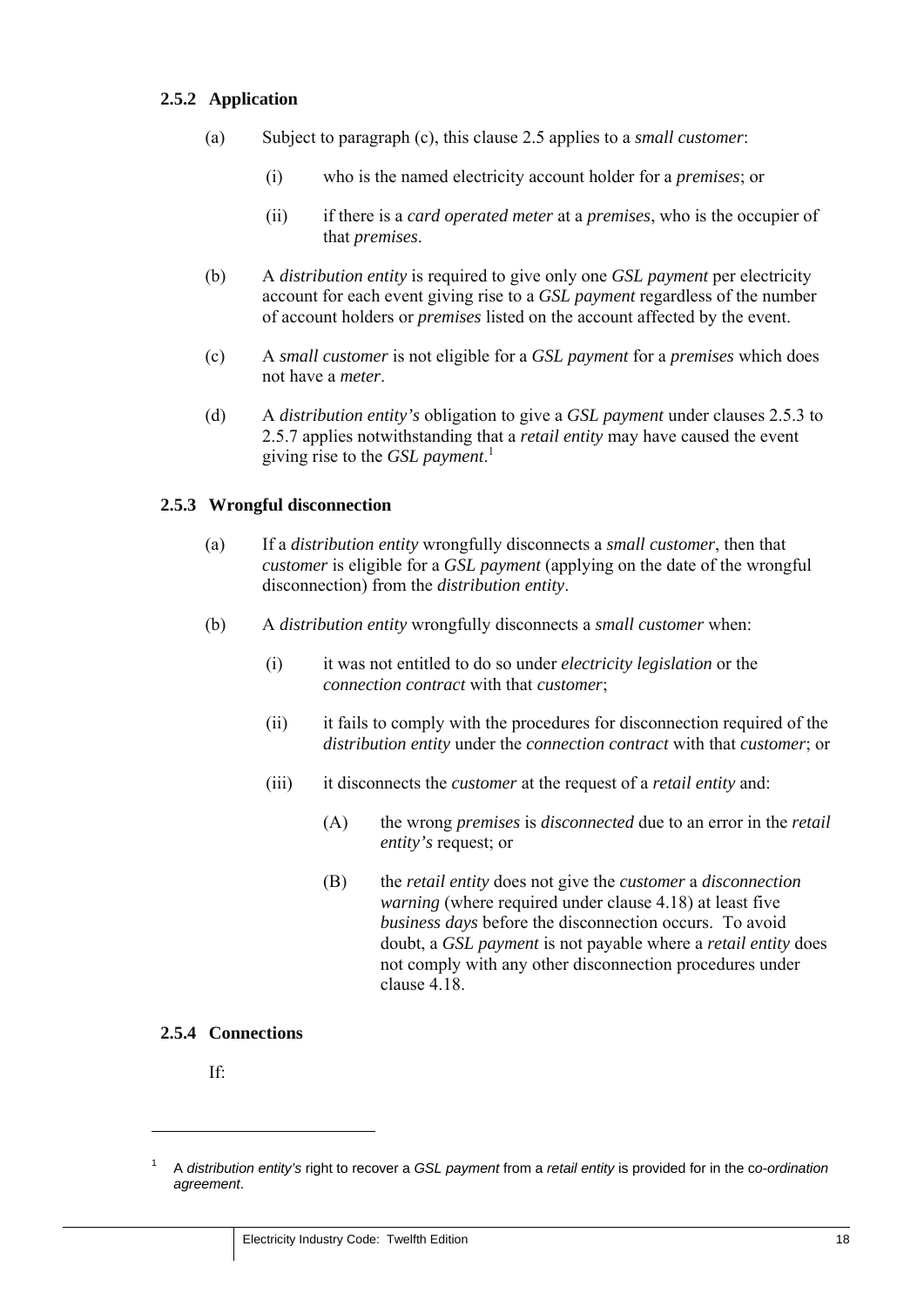- (a) a *small customer* is entitled, and has taken all necessary steps, to have its *premises* connected; and
- (b) that *customer's premises* do not require any extension of, or augmentation to, the *supply network* to enable the *customer's premises* to be connected; and
- (c) a *distribution entity* does not connect that *customer's premises* on the day agreed (or subsequently agreed) with that *customer*,

then that *small customer* is eligible for a *GSL payment* (applying on the relevant day) from the *distribution entity* for each day it is late.

#### **2.5.5** *Customer* **reconnection**

- $(a)$  If:
	- (i) a *small customer*'s *premises* has been disconnected and the *customer* is entitled, and has taken all necessary steps, to have the *premises* reconnected; and
	- (ii) a *distribution entity* does not reconnect the *premises* within the time required in the table below,

then that *small customer* is eligible for a *GSL payment* (applying on the relevant day) from the *distribution entity* for each day it is late.

| Premises description                                                           | Time required for reconnection                                                                                                                                                                                       |
|--------------------------------------------------------------------------------|----------------------------------------------------------------------------------------------------------------------------------------------------------------------------------------------------------------------|
| <i>Premises</i> supplied through CBD<br>feeder / urban feeder                  | If the request is made by the <i>small</i><br><i>customer</i> to its <i>retail entity</i> by 12.00pm<br>on a <i>business day</i> , then on the same day<br>or as otherwise agreed with the <i>small</i><br>customer. |
|                                                                                | If the request is made by the <i>small</i><br>customer to its retail entity after 12.00pm<br>on a <i>business day</i> , then by the next<br>business day or as otherwise agreed with<br>the <i>small</i> customer.   |
|                                                                                | If the request is made by the <i>small</i><br>customer to its retail entity on a non-<br>business day, then on the next business<br><i>day</i> or as otherwise agreed with the <i>small</i><br>customer.             |
| Premises supplied through short<br>rural feeder                                | By the next business day after the small<br><i>customer's</i> request to its <i>retail entity</i> or<br>as otherwise agreed with the small<br>customer.                                                              |
| <i>Premises</i> supplied through <i>long rural</i><br>feeder / isolated feeder | Within 10 business days of the small<br>customer's request to its retail entity or<br>as otherwise agreed with the small<br>customer.                                                                                |

#### *Premises* **in** *Ergon Energy's distribution area*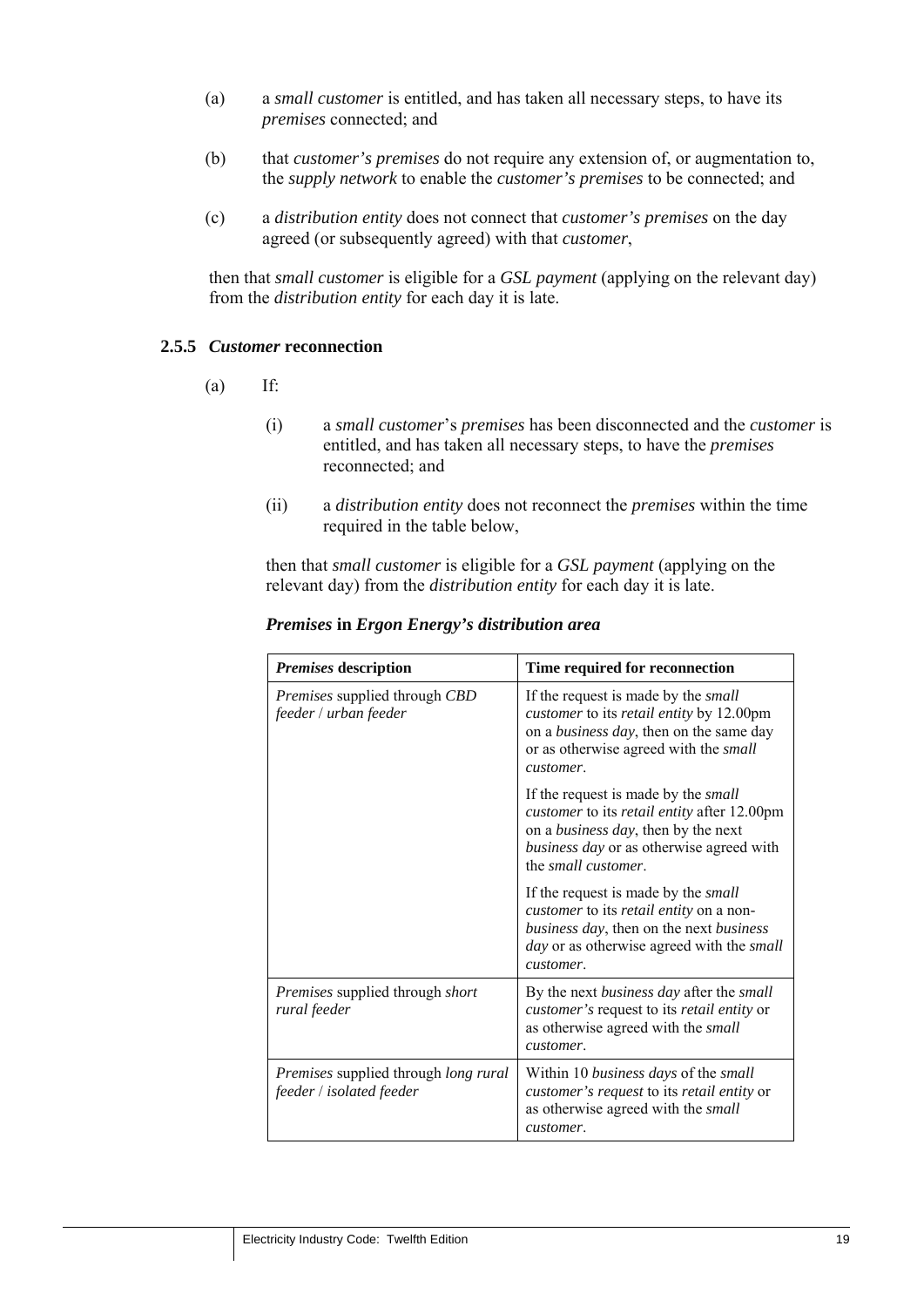| <b>Premises description</b>                                   | Time required for reconnection                                                                                                                                                                                                    |
|---------------------------------------------------------------|-----------------------------------------------------------------------------------------------------------------------------------------------------------------------------------------------------------------------------------|
| All <i>premises</i> other than those in<br>excluded locations | If the request is made by the <i>small</i><br>customer to its retail entity by 12.00pm<br>on a <i>business day</i> , then on the same day<br>or as otherwise agreed with the <i>small</i><br>customer.                            |
|                                                               | If the request is made by the <i>small</i><br><i>customer</i> to its <i>retail entity</i> after 12.00pm<br>on a <i>business day</i> , then by the next<br>business day or as otherwise agreed with<br>the <i>small customer</i> . |
|                                                               | If the request is made by the <i>small</i><br>customer to its retail entity on a non-<br>business day, then on the next business<br><i>day</i> or as otherwise agreed with the <i>small</i><br>customer.                          |
| <i>Premises</i> in <i>excluded locations</i>                  | Within 10 business days of the small<br><i>customer's</i> request to its <i>retail entity</i> or<br>as otherwise agreed with the small<br>customer.                                                                               |

#### *Premises* **in** *ENERGEX's distribution area*

- (b) When a *retail entity* receives a request for reconnection from a *small customer* who is entitled to reconnection before 12.00 pm on a *business day*, the *retail entity* must, by 1.00 pm that *business day*, initiate a request for reconnection of the *small customer's premises* in accordance with Chapter 5 of this *Code*.
- (c) The *retail entity* on behalf of the *small customer* may request that the *distribution entity* reconnect the *small customer* sooner than is required under clause 2.5.5(a). If the *small customer* or its *retail entity* does so, the *distribution entity*:
	- (i) must use its best endeavours to reconnect the *small customer* in the requested timeframe; and
	- (ii) if the reconnection is made in the requested timeframe, may charge the relevant fee published in the *distribution entity's* price list.
- (d) In this clause 2.5.5, a "*business day*" does not include a *local holiday* in the district where the *premises* is located.

#### **2.5.6** *Hot water supply*

- (a) Subject to paragraph (b), if:
	- (i) a *small customer* (or its *retail entity*) makes an inquiry to a *distribution entity* about a loss of *hot water supply*; and
	- (ii) the *distribution entity* fails to attend the *premises* within the time required in the following table,

then that *small customer* is eligible for a *GSL payment* (applying on the relevant day) from the *distribution entity* for each day it is late.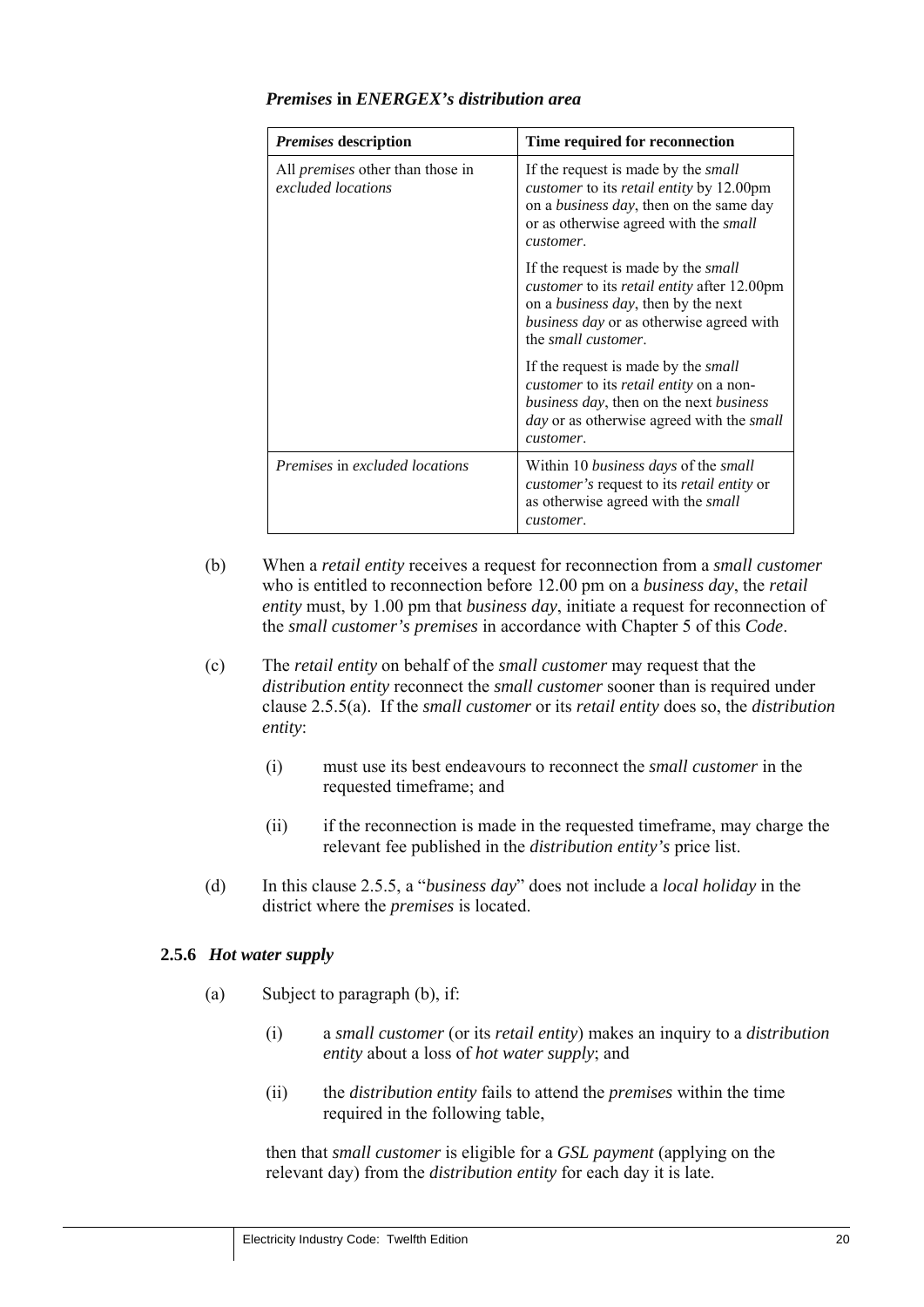| Feeder type through which the small<br>customer's premises is supplied | Time required to attend                                                                                                               |
|------------------------------------------------------------------------|---------------------------------------------------------------------------------------------------------------------------------------|
| long rural feeder / isolated feeder                                    | By the <i>business day</i> agreed with the<br>small customer (or its retail entity).                                                  |
| All other <i>feeder types</i>                                          | Within one <i>business day</i> of the<br>inquiry or as otherwise agreed with<br>the small customer (or its retail<br><i>entity</i> ). |

- (b) A *distribution entity* is not required to attend the *premises* in response to a *hot water supply* inquiry under paragraph (a) if the *distribution entity* reasonably believes the loss of *hot water supply* is not caused by its *supply network* or associated *control equipment*, or if the loss of *hot water supply* is the result of an outage on its *supply network* or associated *control equipment*.
- (c) In this clause 2.5.6, a "*business day*" does not include a *local holiday* in the district where the *premises* is located.

#### **2.5.7 Appointments**

- (a) This clause 2.5.7 applies to an appointment which:
	- (i) is made between a *distribution entity* and a *small customer* (or its *retail entity*) who has an existing account for the *premises*; and
	- (ii) relates to the *distribution entity* attending the *premises* for the purpose of:
		- (A) reading, testing, maintaining or inspecting the *meter*; or
		- (B) inspecting, altering or adding to the *customer's electrical installation*.
- (b) This clause 2.5.7 does not apply if a *small customer* is eligible for a *GSL payment* under clauses 2.5.4 to 2.5.6.
- (c) When making an appointment, a *distribution entity* must specify a time or time period for the appointment. Any time period must not exceed the following:
	- (i) for *ENERGEX* a five hour period within a day; and
	- (ii) for *Ergon Energy* a day.
- (d) A *distribution entity* may reschedule an appointment provided it notifies the *small customer* before the day scheduled for the appointment.
- (e) Subject to paragraph (d), if a *distribution entity* makes an appointment and does not attend the *premises* at the specified time, or within the specified time period, then the *small customer* is eligible for a *GSL payment* (applying on the date of the appointment) from the *distribution entity*.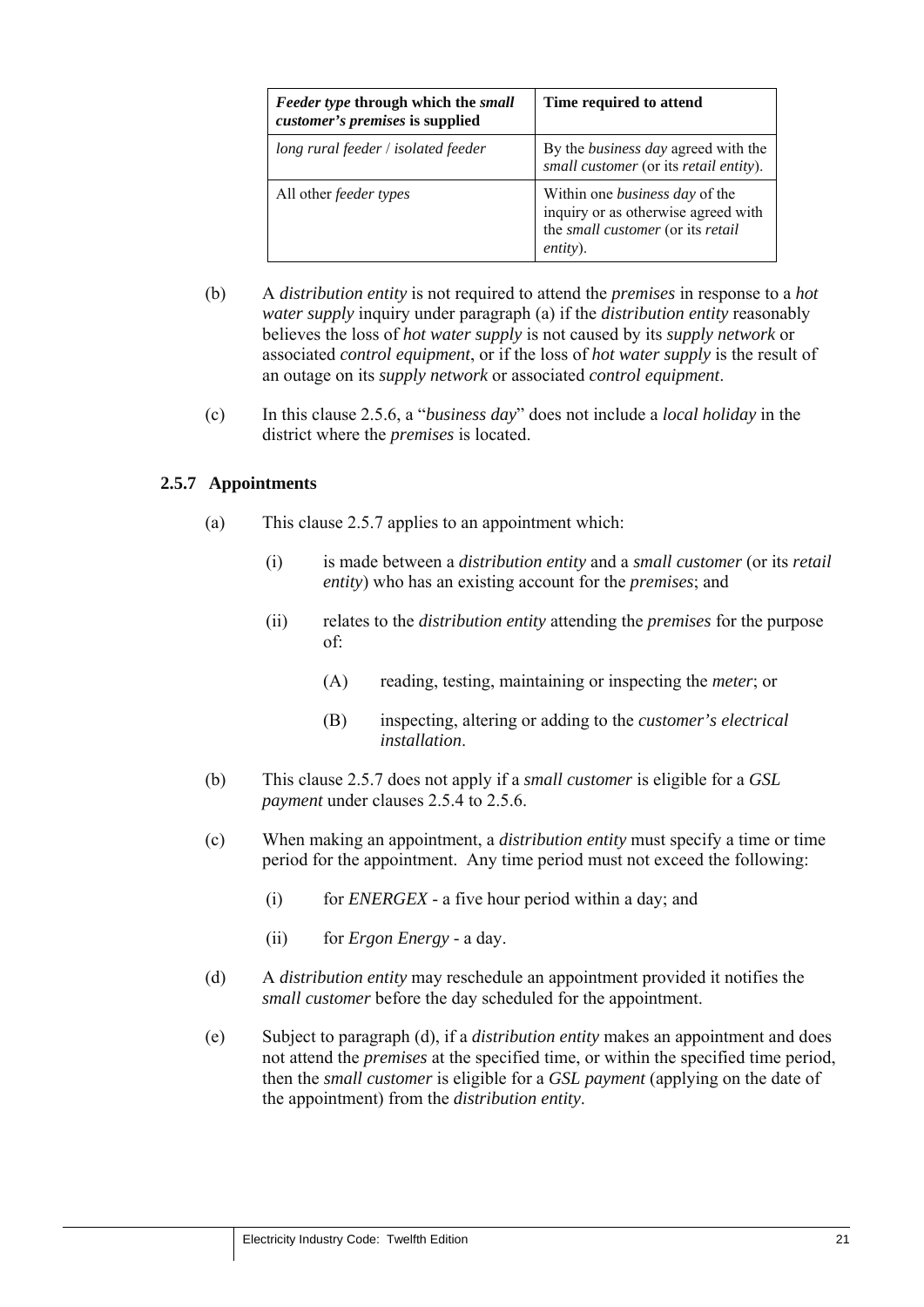#### **2.5.8** *Planned interruptions*

- (a) Except in the case of *emergencies*, if a *distribution entity* does not give a *small customer* at least two *business days*' notice of a *planned interruption* to that *customer's premises*, then the *small customer* is eligible for a *GSL payment* (applying on the date of the *planned interruption*) from the *distribution entity.*
- (b) A notice may be given by mail, letterbox drop, press advertisement or any other means which are appropriate and reasonable in the circumstances.
- (c) If a notice is sent by post, a *small customer* is taken to have received it on the second *business day* after posting.

#### **2.5.9 Reliability**

- (a) Subject to paragraph (b), a *small customer* is eligible for a *GSL payment* (applying in the relevant *financial year*) from its *distribution entity* in either of the following circumstances:
	- (i) for each *interruption* to its *premises* which, if connected to:
		- (A) a *CBD feeder*  lasts longer than eight hours;
		- (B) an *urban* or *short rural feeder*  lasts longer than 18 hours; or
		- (C) a *long rural* or *isolated feeder*  lasts longer than 24 hours,

("*interruption duration GSL*"); or

(ii) once that *small customer* experiences the relevant number of *interruptions* at its *premises* in a *financial year* as set out in the following table ("*interruption frequency GSL*"). Irrespective of when during a *financial year* that a *small customer* becomes eligible for a *GSL payment* under this *interruption frequency GSL*, the *distribution entity* is only required to assess the eligibility of a *small customer* to a *GSL payment* (including an automatic payment under clause 2.5.11(b)) after the end of that *financial year*.

| <b>Distribution</b><br>entity | <i>Feeder type</i> through which<br>the <i>small customer's</i><br><i>premises</i> is supplied                      | Number of <i>interruptions</i> in<br>a financial year * |
|-------------------------------|---------------------------------------------------------------------------------------------------------------------|---------------------------------------------------------|
| <b>ENERGEX</b>                | CBD feeder                                                                                                          | 10                                                      |
|                               | Urban feeder                                                                                                        | 10                                                      |
|                               | Short rural feeder                                                                                                  | 16                                                      |
| Ergon<br>Energy               | Urban feeder                                                                                                        | 13                                                      |
|                               | Short rural feeder                                                                                                  | 21                                                      |
|                               | Long rural feeder                                                                                                   | 21                                                      |
|                               | Isolated feeder                                                                                                     | 21                                                      |
|                               | A customer is not entitled to more than one GSL payment<br>under clause $2.5.9(a)(ii)$ in a <i>financial year</i> . |                                                         |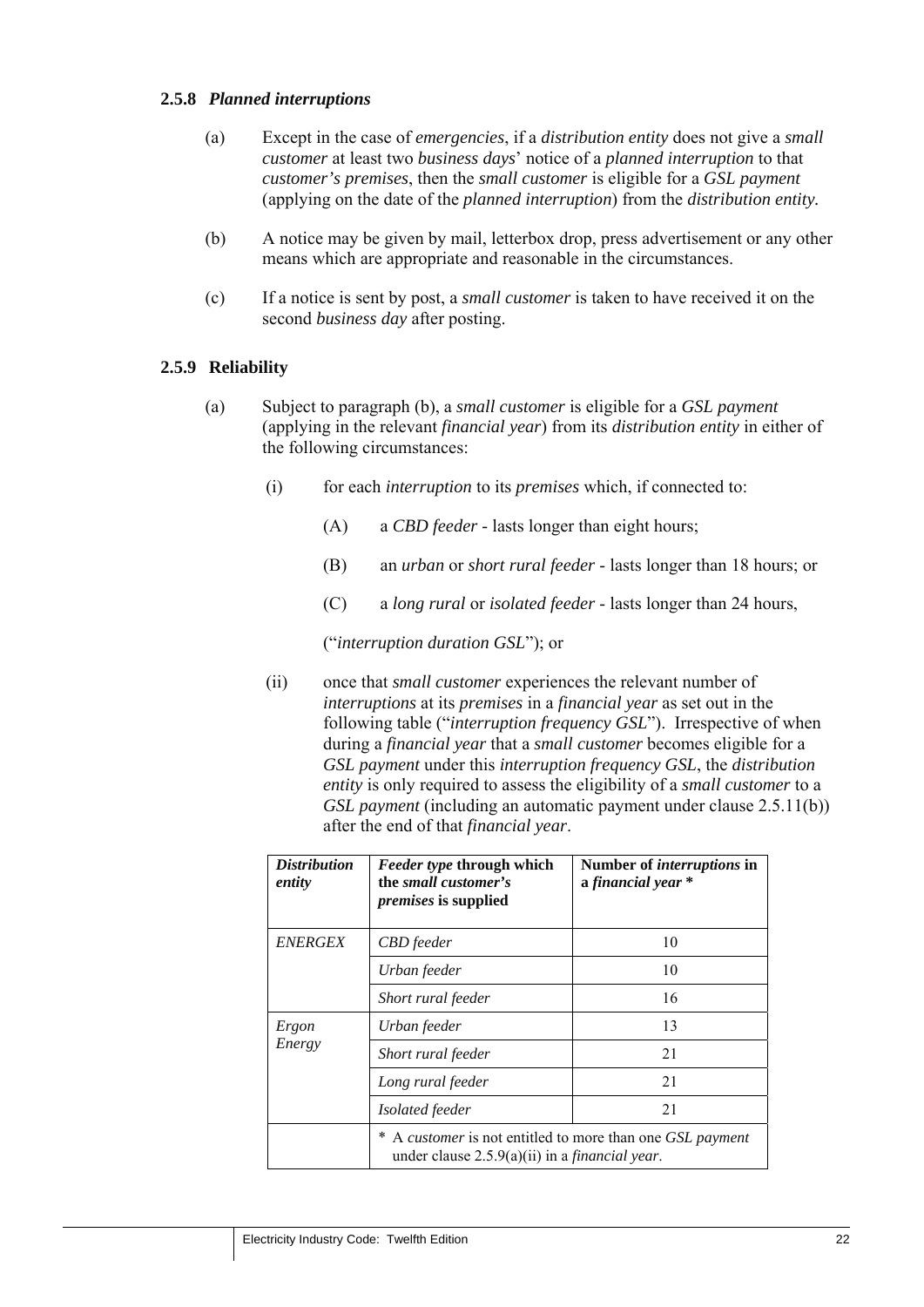- (b) The following types of *interruptions* are excluded from paragraph (a):
	- (i) an *interruption* of a duration of one minute or less;
	- (ii) an *interruption* resulting from:
		- (A) load shedding due to a shortfall in generation;
		- (B) a direction by *AEMO*, a *system operator* or any other body exercising a similar function under the *Electricity Act*, *National Electricity Rules* or *National Electricity Law*;
		- (C) automatic shedding of load under the control of underfrequency relays following the occurrence of a power system under-frequency condition described in the *power system security and reliability standards*;
		- (D) a failure of the shared *transmission grid*; or
		- (E) a direction by a police officer or another authorised person exercising powers in relation to public safety;
	- (iii) a *planned interruption*;
	- (iv) an *interruption* requested, or initiated, by the *small customer*;
	- (v) an *interruption* caused by the *small customer*'s *electrical installation* or failure of that *electrical installation*;
	- (vi) an *interruption* to a *small customer*'s *premises* within a region in which a natural disaster has occurred, where:
		- (A) the Queensland Minister for Police and Community Safety has notified the Commonwealth of the occurrence of an eligible disaster under the *Natural Disaster Relief and Recovery Arrangements* in respect of that natural disaster for that region; and
		- (B) the *interruption* occurred during the period for which the *Natural Disaster Relief and Recovery Arrangements* have been notified.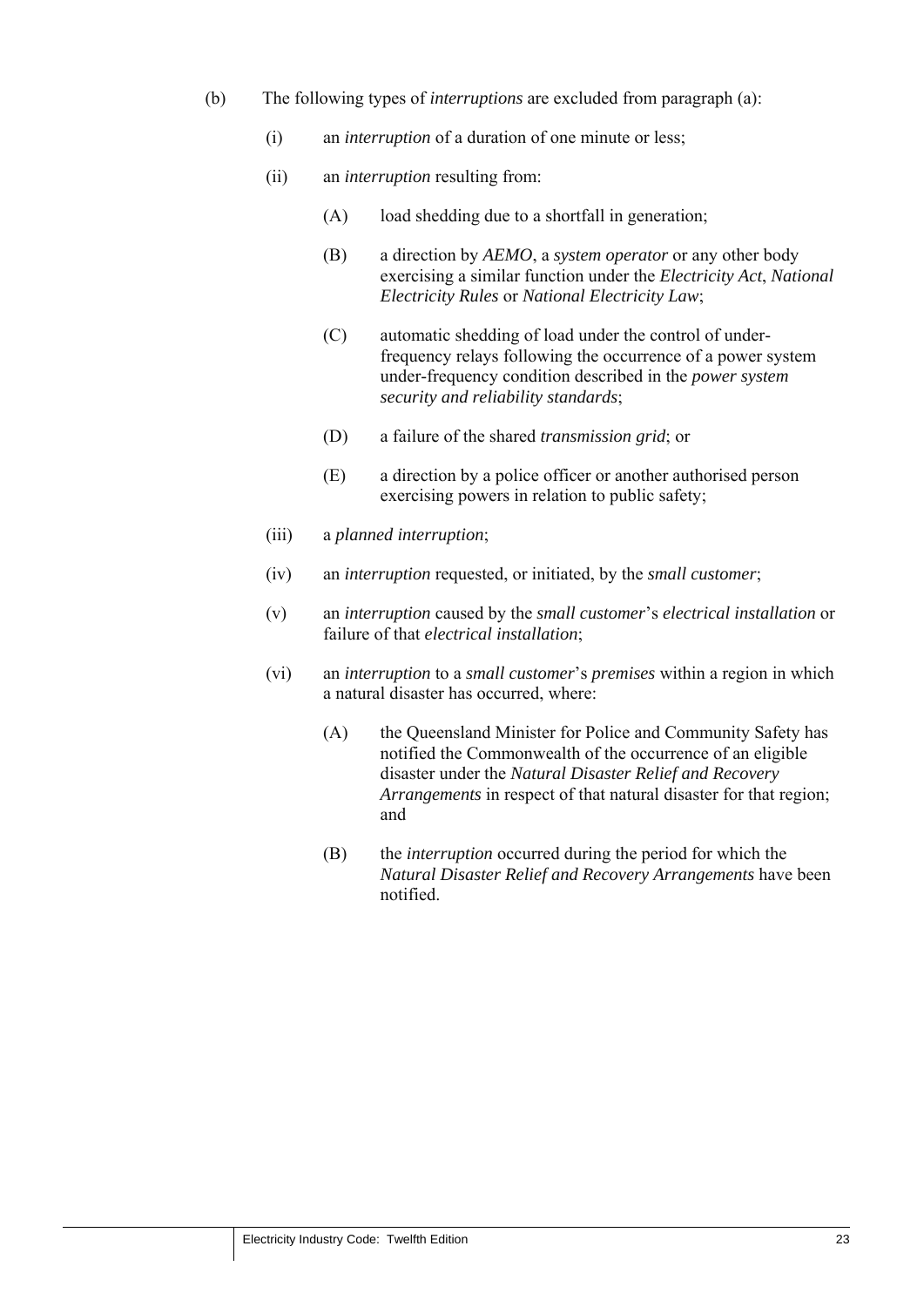#### **2.5.10 Amount of GSL payments**

This table sets out the amount of a GSL payment applicable for the date or *financial year* in which a *guaranteed service level* is not met in accordance with clauses 2.5.3 to 2.5.9.

| Electricity<br><b>Industry Code</b> | <b>GSL</b>                                                                                                      | <b>GSL</b> Payment for<br>1 July 2010 to<br>30 June 2015                                          |
|-------------------------------------|-----------------------------------------------------------------------------------------------------------------|---------------------------------------------------------------------------------------------------|
| Clause $2.5.3$                      | Wrongful disconnections                                                                                         | \$130                                                                                             |
| Clause $2.5.4$                      | Connection not provided by the agreed date                                                                      | \$52 per day                                                                                      |
| Clause $2.5.5$                      | Reconnection not provided within the required time                                                              | \$52 per day                                                                                      |
| Clause $2.5.6$                      | Failure to attend to <i>customer's premises</i> within the<br>time required concerning loss of hot water supply | \$52 per day                                                                                      |
| Clause $2.5.7$                      | Failure to attend appointments on time                                                                          | \$52                                                                                              |
| Clause $2.5.8$                      | Notice of a <i>planned interruption</i> to supply not given                                                     | \$26 for small<br><i>residential customers</i><br>and \$65 for <i>small</i><br>business customers |
| Clause $2.5.9(a)(i)$                | Interruption duration GSL                                                                                       | \$104                                                                                             |
| Clause $2.5.9(a)(ii)$               | Interruption frequency GSL                                                                                      | \$104                                                                                             |

#### **2.5.11 Claiming a** *GSL payment*

- (a) A *distribution entity* must use best endeavours to automatically give a *GSL payment* to a *small customer* eligible for it under clauses 2.5.3 to 2.5.8. However, a *small customer* may make a claim for a *GSL payment* within three months of the event giving rise to the claim where a *distribution entity* has not done so.
- (b) A *distribution entity* must use best endeavours to automatically give a *GSL payment* to a *small customer* eligible for it under clause 2.5.9. However, a *small customer* may make a claim for a *GSL payment* where a *distribution entity* has not done so:
	- (i) within three months of the relevant *interruption* for an *interruption duration GSL*; and
	- (ii) within three months of the end of the relevant *financial year* for an *interruption frequency GSL*.

#### **2.5.12 How a** *GSL payment* **is paid**

A *distribution entity* must use its best endeavours to pay a *GSL payment* to a *small customer* entitled to it by cheque, electronic funds transfer or any other means agreed with the *small customer*.

#### **2.5.13** *Small customers* **with** *card operated meters*

(a) This clause 2.5.13 applies to *small customers* who have *card operated meters* instead of clauses 2.5.11 and 2.5.12.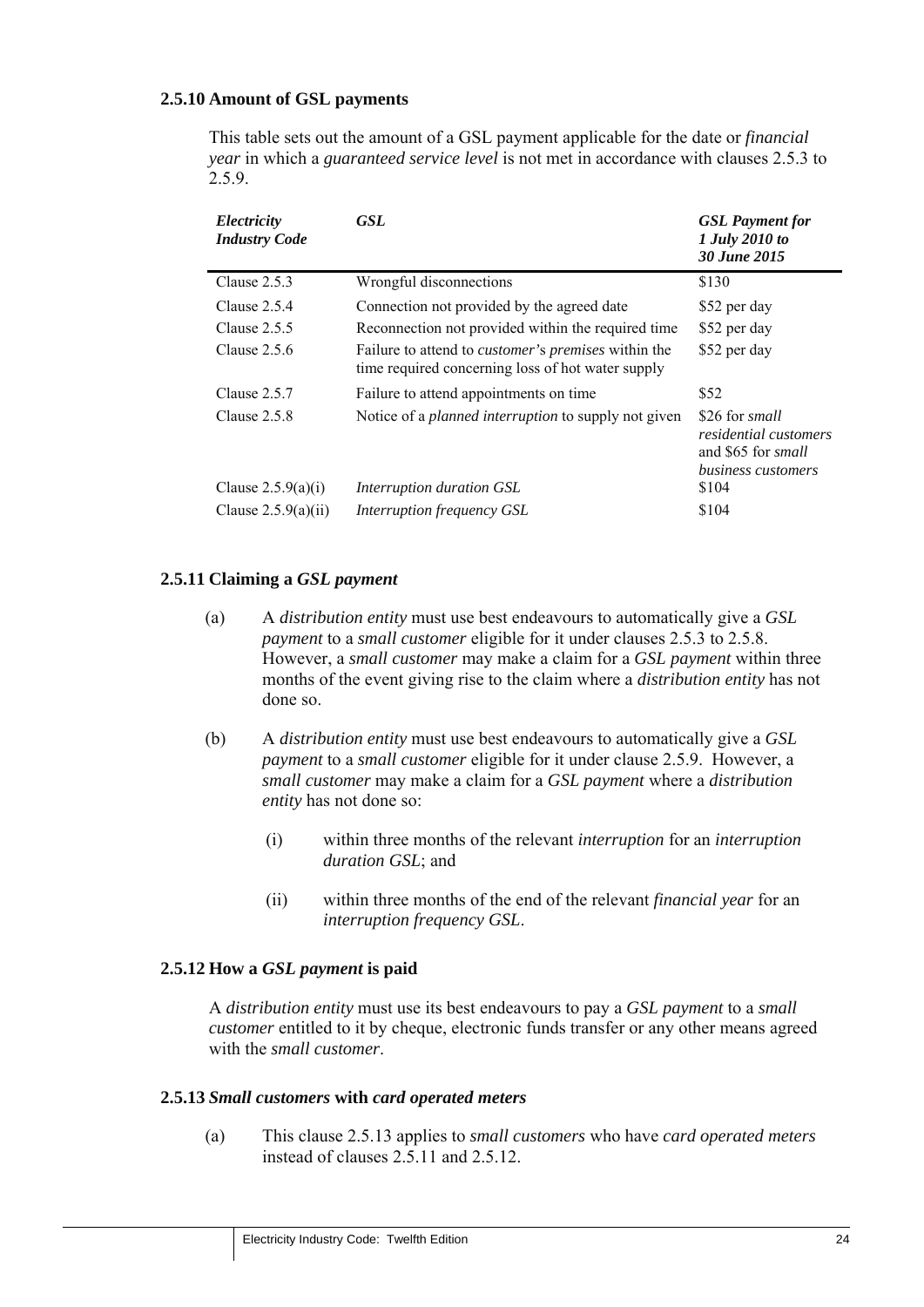- (b) A *small customer* who becomes eligible for a *GSL payment* under clauses 2.5.3 to 2.5.9 must make a claim from the *distribution entity* within one month of the event giving rise to the claim to be entitled to that *GSL payment*.
- (c) To remove doubt, if there are multiple occupiers of a *premises*, a *distribution entity* is only required to give one *GSL payment*.
- (d) A *distribution entity* must pay a *GSL payment* to a *small customer* entitled to it by cheque, electronic funds transfer or any other means agreed with the *small customer*.

#### **2.5.14 Processing claims**

A *distribution entity* must use best endeavours to process a claim for a *GSL payment*:

- (a) within one month after receiving a claim under clauses 2.5.11(a) and  $2.5.11(b)(i)$ ; and
- (b) in respect of a claim for an *interruption frequency GSL* under clause 2.5.11(b)(ii), within one month after the end of the *financial year* or one month after receiving a claim, whichever is the later.

#### **2.5.15 Caps on entitlements**

- (a) Subject to paragraph (b), a *small customer* is not entitled to receive more than \$320 worth of *GSL payments* (more than \$416 worth of GSL payments from 1 July 2010) in any one *financial year* per electricity account.
- (b) *GSL payments* received by a *small customer* in respect of wrongful disconnection under clause 2.5.3 are not to be taken into account in determining whether that *customer* has reached the cap under paragraph (a).

#### **2.5.16** *GST*

All amounts specified in this clause 2.5 include *GST* (if any is payable).

#### **2.5.17 Effect of a** *GSL payment*

- (a) A *small customer*'s receipt of a *GSL payment* does not in any way alter or diminish any rights which it may have against any person under trade practices or other applicable legislation, common law or contract.
- (b) A *distribution entity* does not make any admission of legal liability or a breach of the *Code* in giving a *GSL payment*.
- (c) A *retail entity* does not make any admission of legal liability or a breach of the *Code* when a *distribution entity* makes a *GSL payment* which is reimbursed by the *retail entity* under a *co-ordination agreement*.
- (d) This clause 2.5 does not alter, vary or exclude the operation of sections 97 and 97A of the *Electricity Act* and sections 119 and 120 of the *National Electricity Law,* or any other limitations of liability or immunities granted to a *distribution entity* under *electricity legislation*.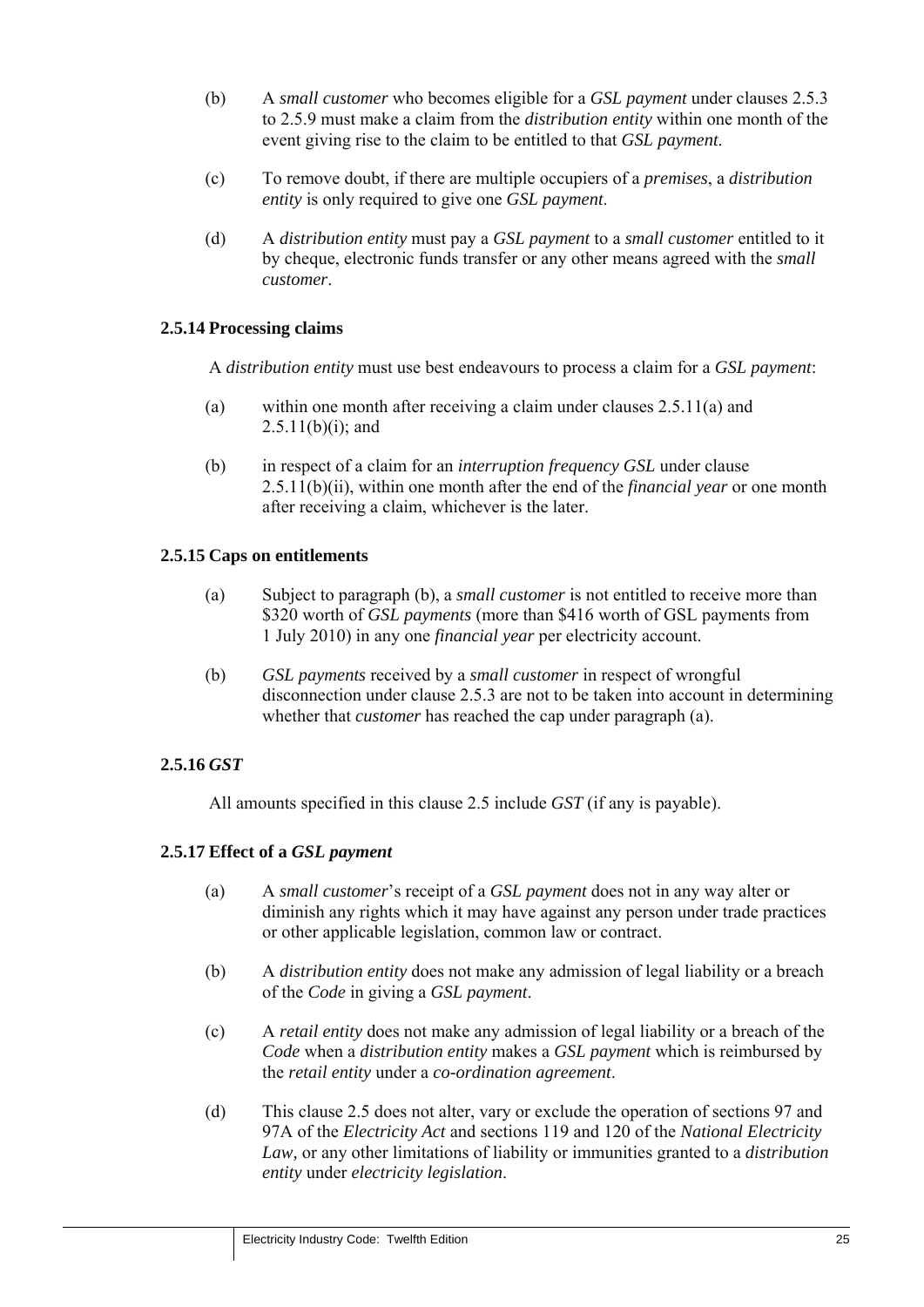#### **2.5.18 Disputes about** *GSL payments* **involving a** *retail entity*

- (a) If a *small customer* has a dispute about a *GSL payment* relating to clauses 2.5.3 to 2.5.7*,* where a *retail entity* caused (or is claimed to have caused) the event giving rise to the *GSL payment*, it must be dealt in accordance with the *retail entity's* complaint handling process under clause 4.6.3.
- (b) If the dispute is not resolved under the *retail entity's* complaint handling process, the *small customer* may refer the dispute to the *Energy and Water Ombudsman Queensland*.
- (c) To avoid doubt, the *Energy and Water Ombudsman Queensland* may decide whether a *GSL payment* is payable or not without referring the matter to the *QCA*. A decision by the *Energy and Water Ombudsman Queensland* that a *distribution entity* must make a *GSL payment* (or that a *retail entity* caused the event giving rise to the *GSL payment*) is not evidence that the relevant entity has breached the *Code*.

#### **2.5.19 Review of** *guaranteed service levels*

The *QCA* must review the *guaranteed service levels* and *GSL payment* amounts to apply at the beginning of each *regulatory control period*.

# **2.6 Reporting and monitoring**

#### **2.6.1** *Distribution entity* **must monitor performance**

- (a) A *distribution entity* must monitor:
	- (i) its performance against the *minimum service standards*; and
	- (ii) its compliance with the *guaranteed service levels*,

to enable it to provide the reports to the *QCA* specified in clause 2.6.2.

(b) A *distribution entity* must monitor its compliance with, and implementation of, any current and final *summer preparedness plan* and *network management plan* to enable it to meet its reporting obligations under clauses 2.2.4 and 2.3.2(i) respectively.

#### **2.6.2 Reporting requirements**

- (a) Within two months of the end of each *quarter*, a *distribution entity* must submit a report to the *QCA* detailing the following for the preceding *quarter* and for the *financial year* to the end of that *quarter*:
	- (i) compliance with *minimum service standards* outlined in clause 2.4, including:
		- (A) performance against the *SAIDI Limits* and *SAIFI Limits*, by *feeder type*, including those *interruptions* listed in clause 2.4.3;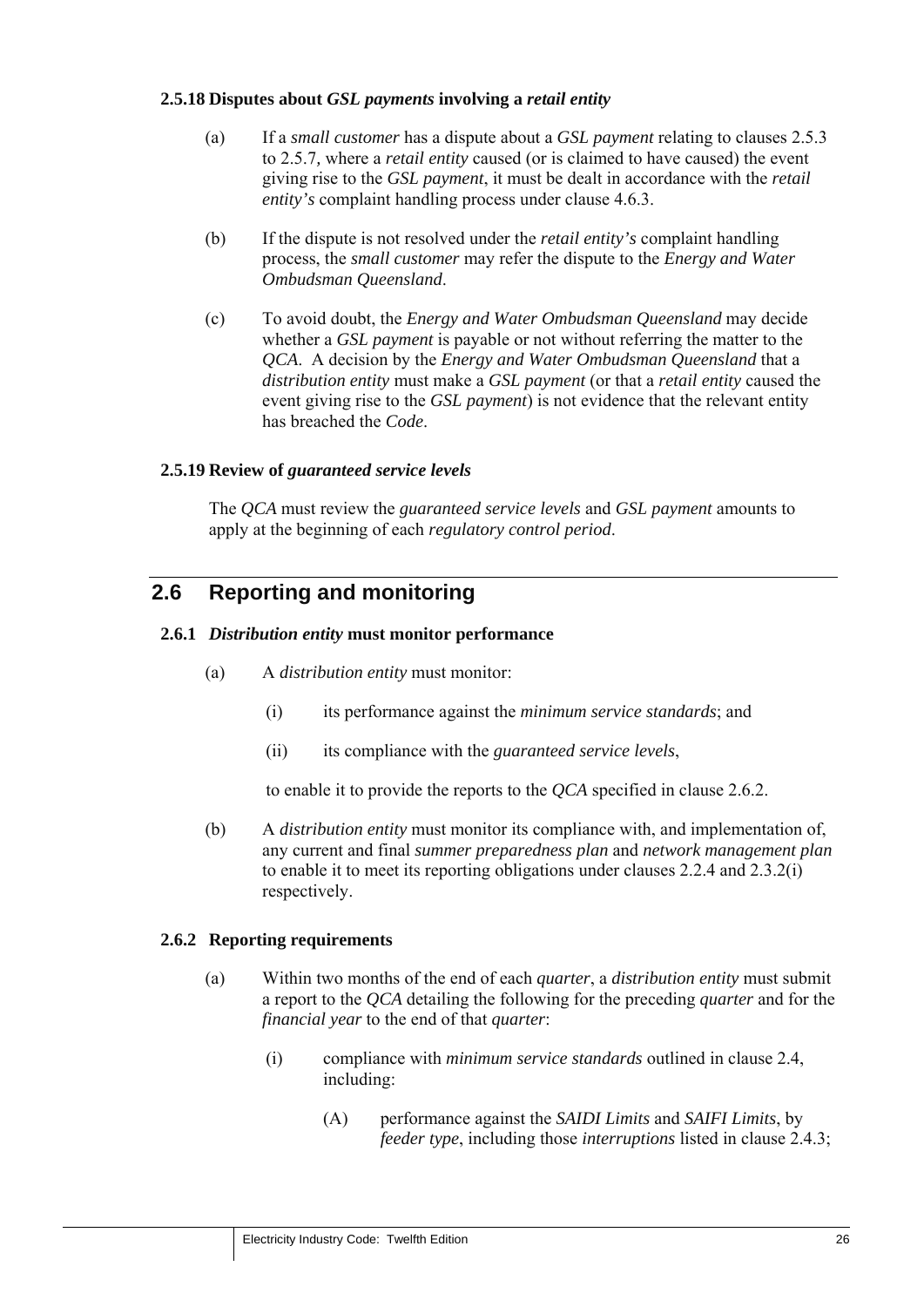- (B) performance against the *SAIDI Limits* and *SAIFI Limits*, by *feeder type*, excluding those *interruptions* listed in clause 2.4.3;
- (C) details of the *interruptions* excluded under clause 2.4.3, including the number of minutes and *interruptions* excluded by *feeder type* and category of exclusion;
- (D) a description of any *major event days*; and
- (E) an explanation of reasons for a *distribution entity* exceeding (where applicable) those *minimum service standards* and proposals to improve performance;
- (ii) compliance with the *guaranteed service levels*, including;
	- (A) the number of *GSL payments* given by category and the amount of such payments;
	- (B) the number of *GSL payment* claims by category; and
	- (C) the number of rejected *GSL payment* claims by category; and
- (iii) any other matter reasonably notified by the *QCA*.
- (b) The *distribution entity* must also provide any other further reports reasonably required by the *QCA* in respect of the *minimum service standards* or *guaranteed service levels* from time to time.
- (c) Each report must be submitted in the format determined by the *QCA*.

#### **2.6.3 Audit of** *minimum service standards* **performance**

- (a) Subject to paragraph (b), a *distribution entity* must appoint an independent auditor to audit the *distribution entity's* performance against the *minimum service standards* by 30 September after the end of each *financial year*.
- (b) A *distribution entity's* obligation under paragraph (a) applies until such time as the independent auditor confirms that, for its *feeder types* as set out in the relevant table in schedule 1, the *distribution entity's* reported performance is accurate within  $+/-5%$ .
- (c) After paragraph (b) applies, the *QCA* may appoint, or require the *distribution entity* to appoint, an independent auditor to audit the *distribution entity's* performance against the *minimum service standards* when the *QCA* reasonably considers it necessary (but no more than once in any 12 month period).
- (d) If a *distribution entity* has appointed an independent auditor under this clause, the *distribution entity* must promptly give the *QCA* a copy of the independent auditor's report after it has been received.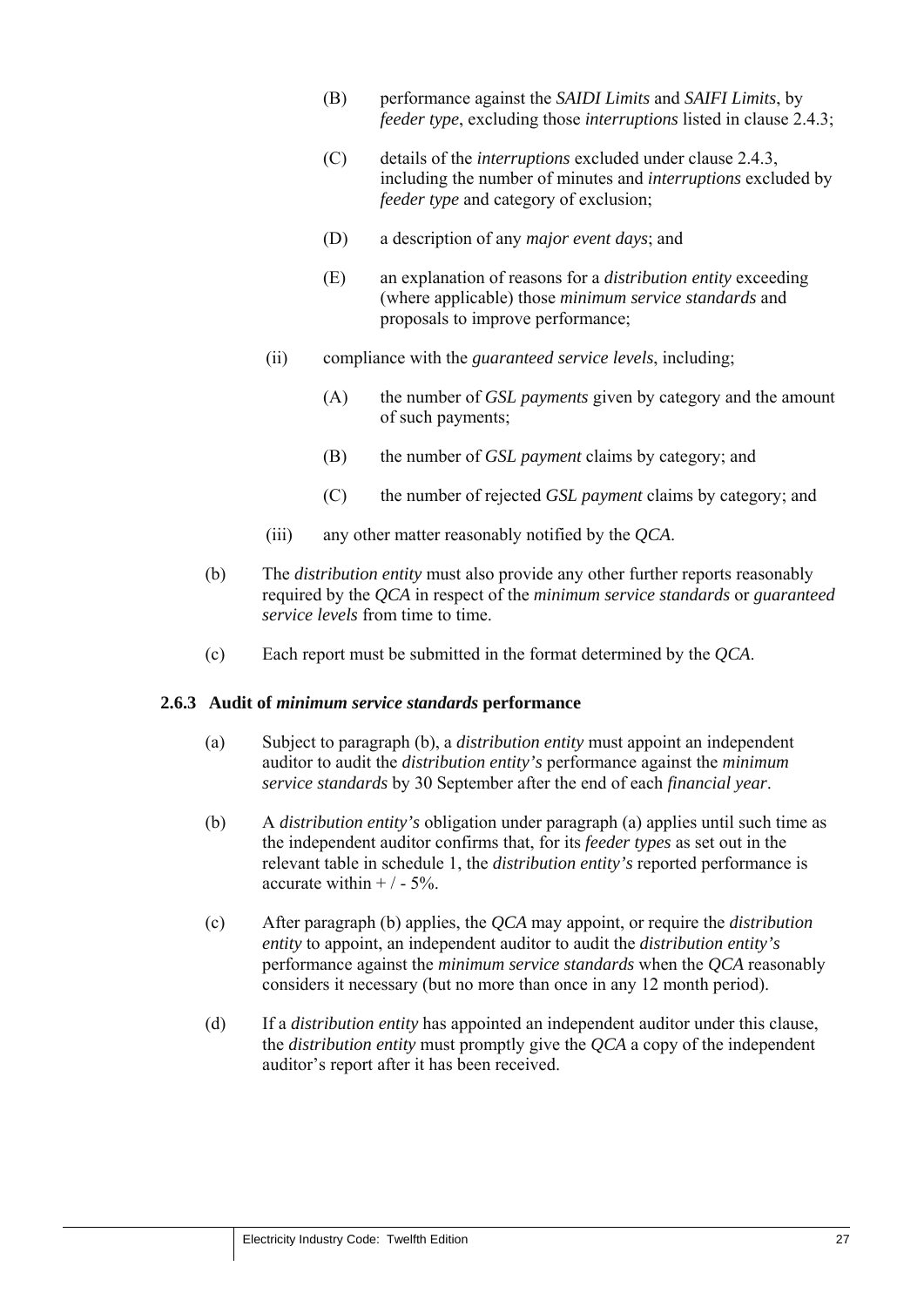# **3.1 Application of this Chapter**

This chapter applies to all *distribution entities*:

- (a) in respect of clauses 3.2 and 3.2(d), in relation to all *customers* with whom a *distribution entity* has a *standard connection contract*; and
- (b) in respect of clauses 3.4 to 3.8, in relation to all *small customers* with whom a *distribution entity* has a *connection contract*; and
- (c) in respect of clause **Error! Reference source not found.**, in relation to all *customers* with whom a *distribution entity* has a *connection contract*."

# 3.2 **Customer Information**

#### **3.2.1 Provision of information**

A *distribution entity* must, on request by a customer or a customer's *retail entity*, provide information about the customer's energy consumption or the distribution entity's charges, but information requested more than once in any 12 month period may be provided subject to a reasonable charge.

#### **3.2.2 Obligation to publish information**

- (a) A *distribution entity* must publish on its website:
	- (i) a summary of the rights and obligations of a *customer* under Chapter 3 of this *Code* and how a copy of the *Code* may be obtained;
	- (ii) a summary of the terms and conditions of the *standard connection contract* in Annexure A to this *Code*;
	- (iii) details of a distribution entity's service standards and any associated GSL schemes;
	- (iv) details of applicable energisation and re-energisation timeframes;
	- (v) notice of a customer's rights in respect of the negotiation of different terms;
	- (vi) details of charges for customer connection services;
	- (vii) information relation to new connections or connection alterations;
	- (viii) a description of the distribution entity's and customer's respective rights and obligations concerning the provision of customer connection services under this code and the *Electricity Act 1994*;
	- (ix) a summary of the rights, entitlements and obligations of small customers' including-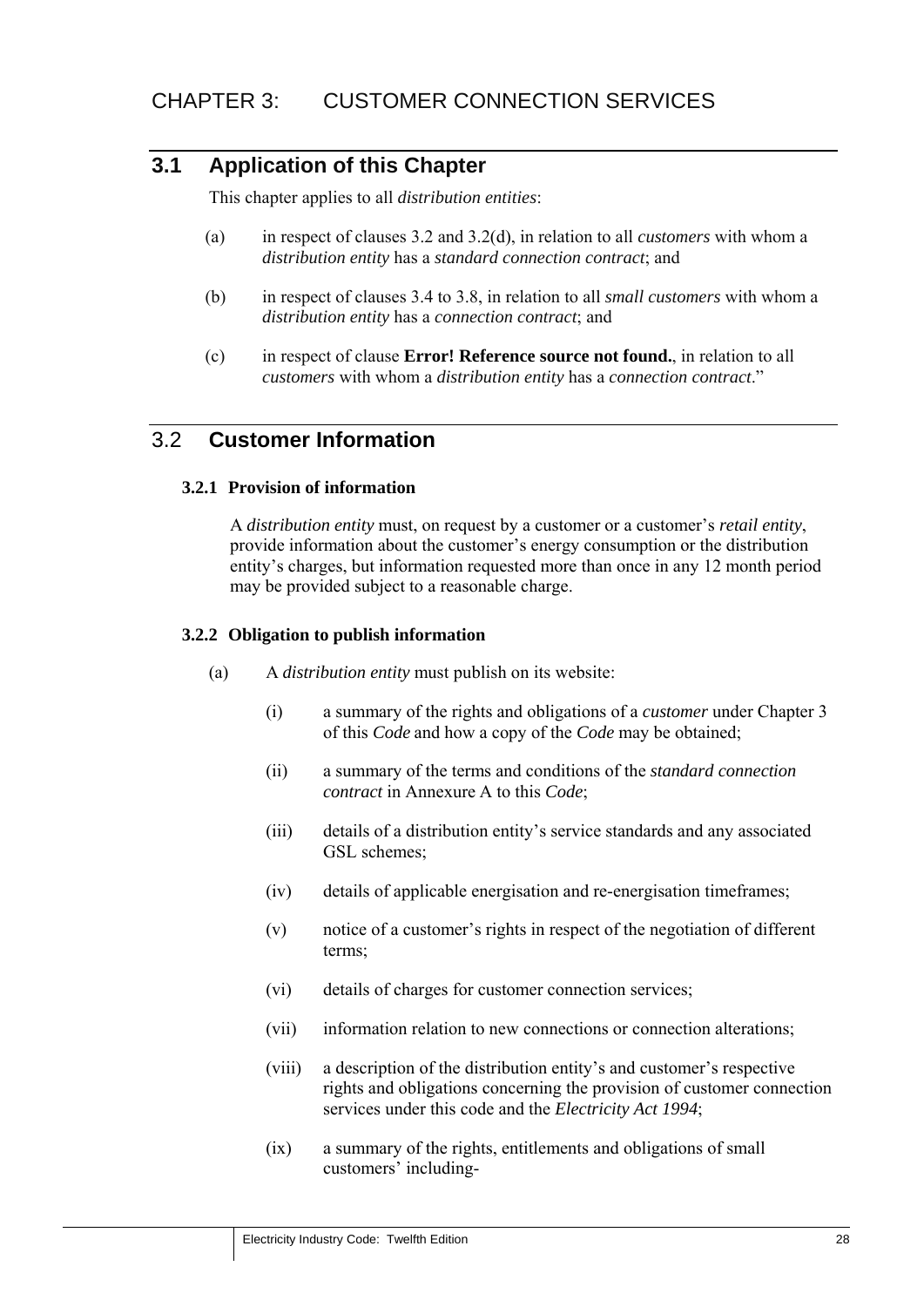- (a) the distribution entity's standard complaints and dispute resolution procedure; and
- (b) the contact details for the Energy and Water Ombudsman Queensland.
- (x) a description of how to read a meter and the process to check the reliability of a meter;
- (xi) information on electrical safety, including safety switches and vegetation control;
- (xii) if any overhead or underground lines are to be owned by the *customer;*
- (xiii) a clear indication of the rules that are applied to determine the extent of the *customer's* responsibility in relation to those lines;
- (xiv) information on the prospect of, and preventative measures to protect against, voltage fluctuations (ie. power surges, spikes, blackouts and brownouts); and
- (xv) any other information reasonably required by the *QCA* on no less than six months' notice.
- (b) If a customer requests information of the kind referred to in clause (1), the distribution entity must either:
	- (i) refer the customer to the distribution entity's website; or
	- (ii) provide the information to the customer.
- (c) However, the distribution entity must provide a copy of any information of that kind to the customer if the customer requests a copy.
- (d) The information or a copy of the information requested under this rule must be provided without charge, but information requested more than once in any 12 month period may be provided subject to a reasonable charge.

# **3.3** *Standard connection contract*

#### **3.3.1** *Standard connection contract*

- (a) For the purpose of section 40DB(3) of the *Electricity Act*, the terms of a *distribution entity's standard connection contract* are the terms set out in Annexure A.
- (b) Where a *distribution entity* is a party to a *standard connection contract*, the *distribution entity* must comply with the terms of the *standard connection contract*.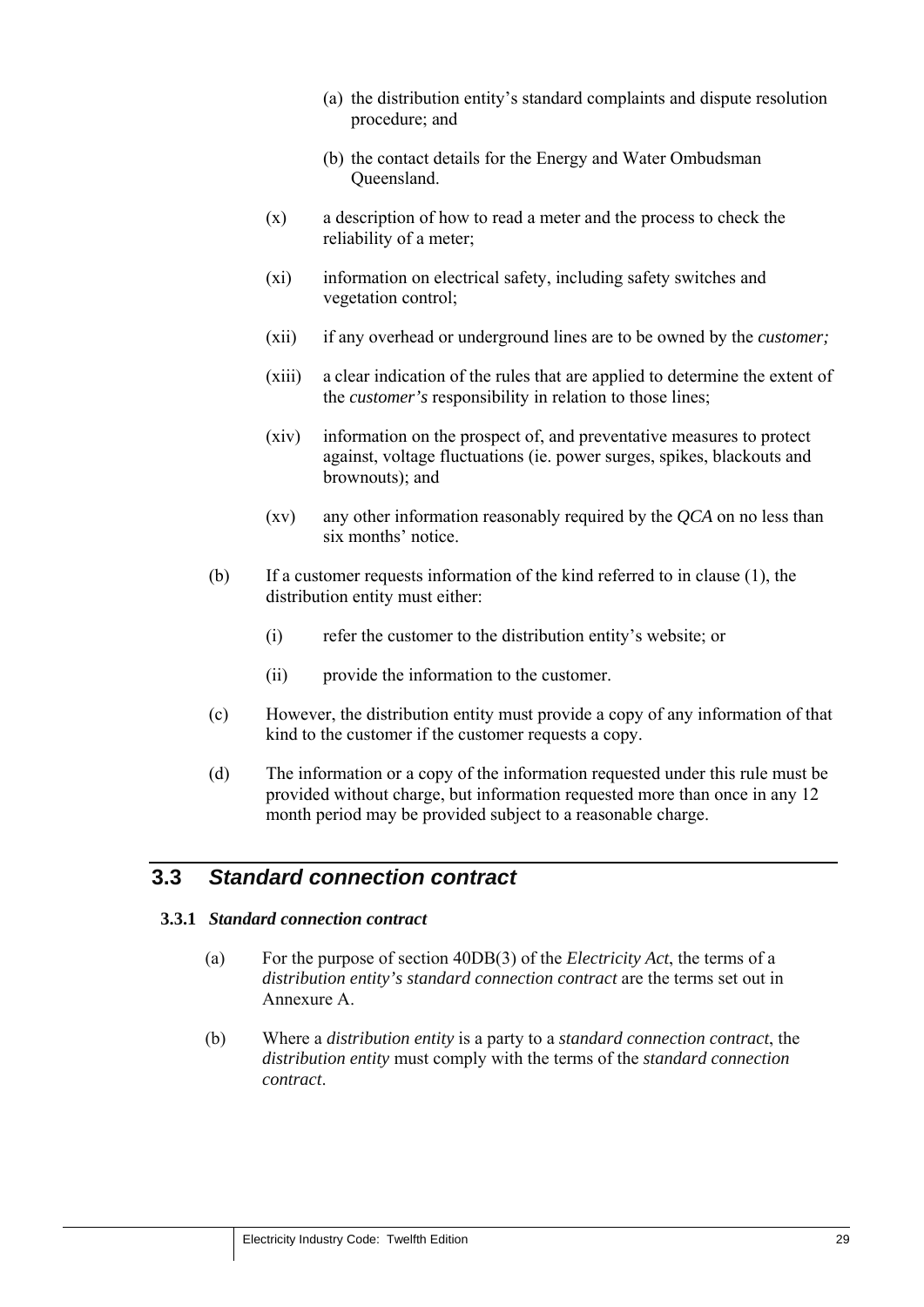# **3.4 Minimum terms and conditions**

For the purposes of section 40DE(2) of the *Electricity Act*, clauses 3.5 to 3.8 are minimum terms for the provision of *customer connection services* to *small customers*.

# **3.5 Liability**

#### **3.5.1 No indemnity**

A *distribution entity* must not include an indemnity or other term or condition in any *negotiated connection contract* with a *small customer* the effect of which is to entitle the *distribution entity* to recover from the *customer* in respect of:

- (a) any breach by the *customer* of the contract; or
- (b) any negligence by the *customer* in relation to the contract,

any greater amount than that which, under common law (including in equity) or statute, the *distribution entity* is entitled to as compensation for the *customer's* breach of contract or negligence.

#### **3.5.2 Restrictions on** *distribution entities'* **limitation of liability in** *negotiated connection contracts*

A *distribution entity* must ensure that any clause in any *negotiated connection contract* it enters into with a *small customer* limiting the liability of the *distribution entity* to the *small customer* does not provide any greater limitation of liability than that provided for in clause 6 of the *standard connection contract*.

# **3.6 Disconnection**

#### **3.6.1 Disconnection**

A *distribution entity* is only entitled to disconnect a *small customer's premises* if:

- (a) the *small customer's retail entity* informs the *distribution entity* that they have a right to arrange for disconnection under their *retail contract* with the *small customer* and requests that the *distribution entity* arrange such disconnection;
- (b) the *small customer* refuses or fails to pay the *distribution entity* following a request by the *distribution entity* for a capital contribution towards the costs incurred, or to be incurred, by the *distribution entity* in extending, or increasing the capacity of, its *supply network* to provide the *customer connection services* to the *premises*;
- (c) the *small customer* does not provide and maintain space, equipment, access, facilities or anything else the *small customer* must provide for the *customer connection services* under the *electricity legislation* or a *customer connection contract*;
- (d) the *small customer* fails to give safe access as required under the *electricity legislation*;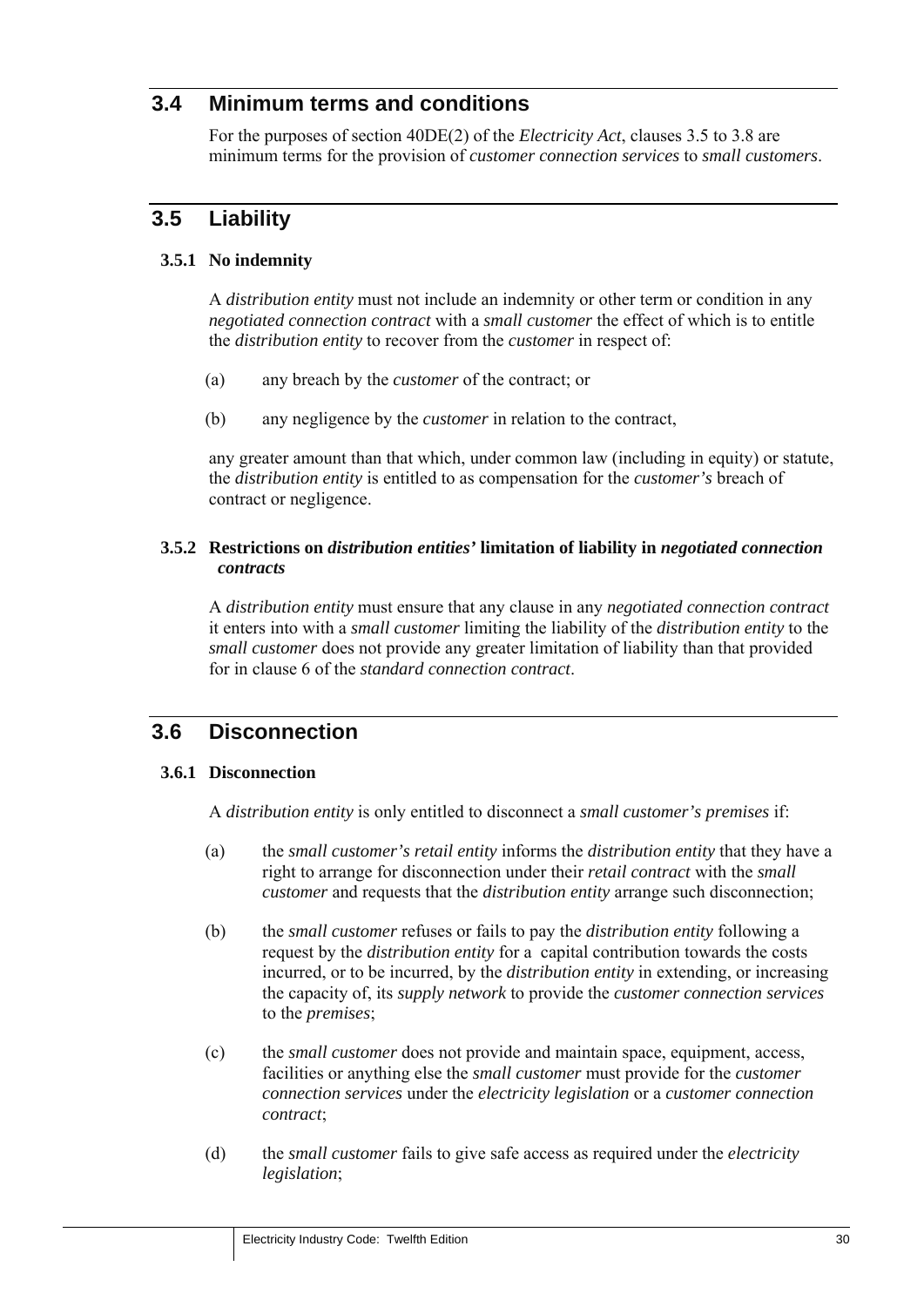- (e) there are health and safety reasons;
- (f) there is an *emergency*;
- (g) required to do so at the direction of the *relevant authority*;
- (h) the *small customer* provided false information to the *distribution entity* (in circumstances where the *small customer* would not have been entitled to be connected if the false information had not been provided);
- (i) either the *small customer* does any of the following or fails to take reasonable steps to ensure others do not do any of the following:
	- (i) illegally uses electricity supplied to the *small customer's premises*;
	- (ii) interferes or allows interference with any of the *distribution entity's* equipment which is at the *premises* except as may be permitted by law;
	- (iii) uses the electricity supplied to the *small customer's premises* or any *electrical equipment* in a manner which:
		- (aa) unreasonably interferes with the connection or supply of electricity to another *customer*; or
		- (bb) causes damage or interference to any third party;
	- (iv) allows *customer connection services* provided by the *distribution entity* to be used other than in accordance with the *connection contract* or the *electricity legislation*; or
- (j) the *small customer* tampers with, or permits tampering with, any *meters* or associated equipment;
- (k) the *distribution entity* is billing the *small customer* directly and the *small customer* fails to pay a bill by a due date;
- (l) the *distribution entity* is entitled to require a *security deposit* from the *small customer* and upon request, the *small customer* does not provide a *security deposit*;
- (m) the *distribution entity* is otherwise entitled under the *electricity legislation* to disconnect the *small customer*.

#### **3.6.2 Disconnection procedures**

- (a) The *distribution entity* may only disconnect the *premises* under clauses 3.6.1(b)  $, 3.6.1(c), 3.6.1(d), 3.6.1(h), 3.6.1(l),$  if:
	- (i) the *distribution entity* has sent the *small customer* a *disconnection warning* that:
		- (A) states the date it is issued;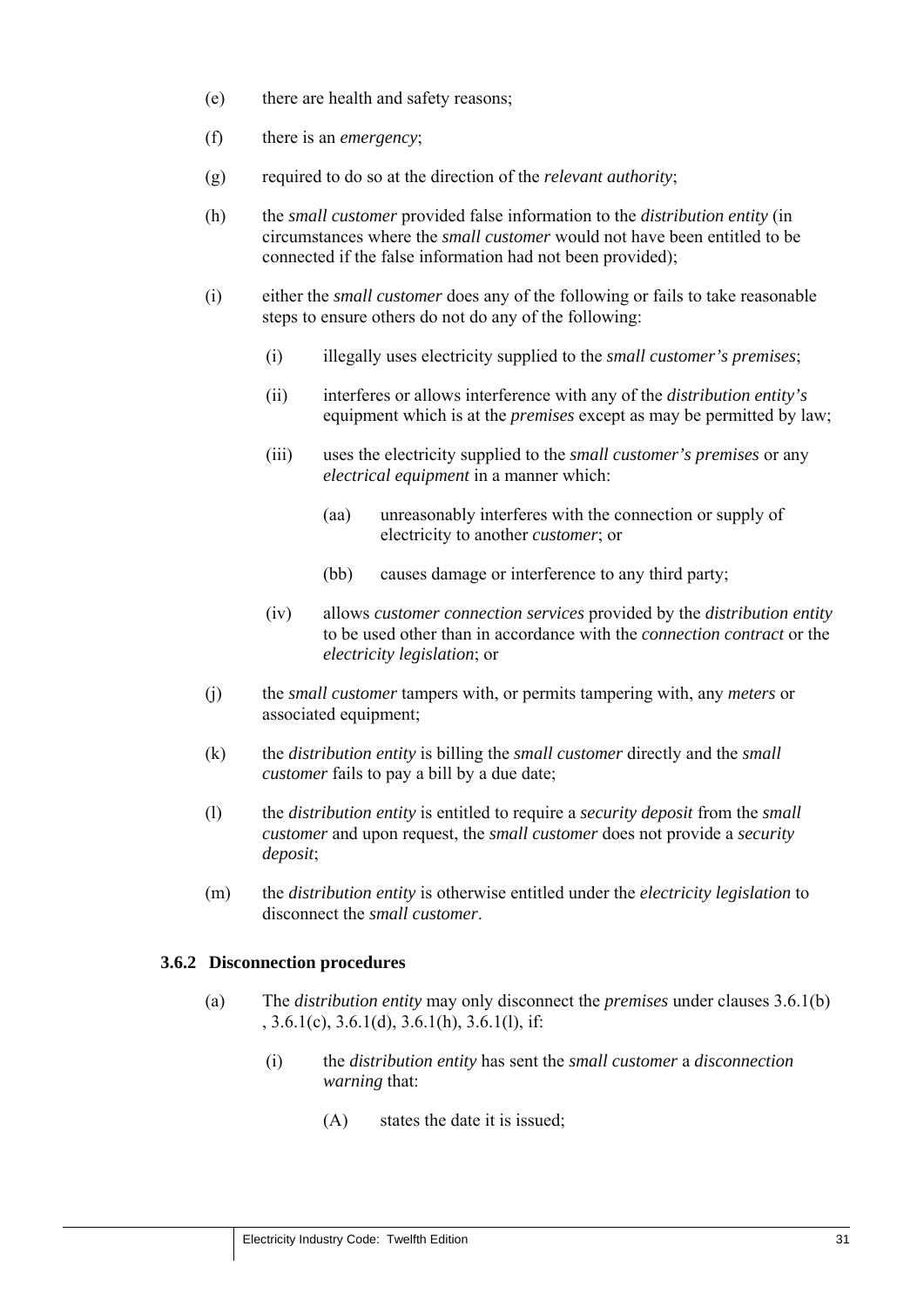- (B) requires the *small customer* to rectify, in not fewer than five *business days* after issue of the *disconnection warning*, the issue that could lead to disconnection; and
- (C) carries a warning of the consequences of failing to comply with the *disconnection warning*; and
- (ii) the *small customer* fails to comply with the *disconnection warning* in not fewer than five *business days* after its receipt.
- (b) The *distribution entity* may only disconnect the *premises* under clause 3.6.1(k) if:
	- (i) the *distribution entity* has sent the *small customer* a reminder notice that:
		- (A) states the date it was issued;
		- (B) requires the *small customer* to rectify, in not fewer than five *business days* after issue of the reminder notice, the failure to pay; and
		- (C) carries a warning of the consequences of failing to comply with the reminder notice;
	- (ii) the *distribution entity* has sent the *small customer* a *disconnection warning* upon the *small customer* failing to comply with the reminder notice; and
	- (iii) the *small customer* fails to comply with the *disconnection warning* not fewer than five *business days* after it receipt; and
	- (iv) the amount due is not less than the amount approved by the *QCA*.
- (c) A *distribution entity* must include on a *disconnection warning* given to a *small customer* details of the existence and operation of the *Energy and Water Ombudsman Queensland*, including the *Energy and Water Ombudsman Queensland's* contact details.

#### **3.6.3 Limitations on disconnection**

- (a) A *distribution entity* must not disconnect a *small customer's premises* under clauses 3.6.1(a), 3.6.1(b), 3.6.1(c), 3.6.1(d), 3.6.1(h), 3.6.1(k) and 3.6.1(l):
	- (i) before 8am and after 3 pm on a *business day*;
	- (ii) on a Friday or the day before a public holiday;
	- (iii) on a weekend or a public holiday; or
	- (iv) between 20 December and 31 December (inclusive) in any year.
- (b) To avoid doubt, paragraph (a) does not apply if the *small customer* has requested the disconnection.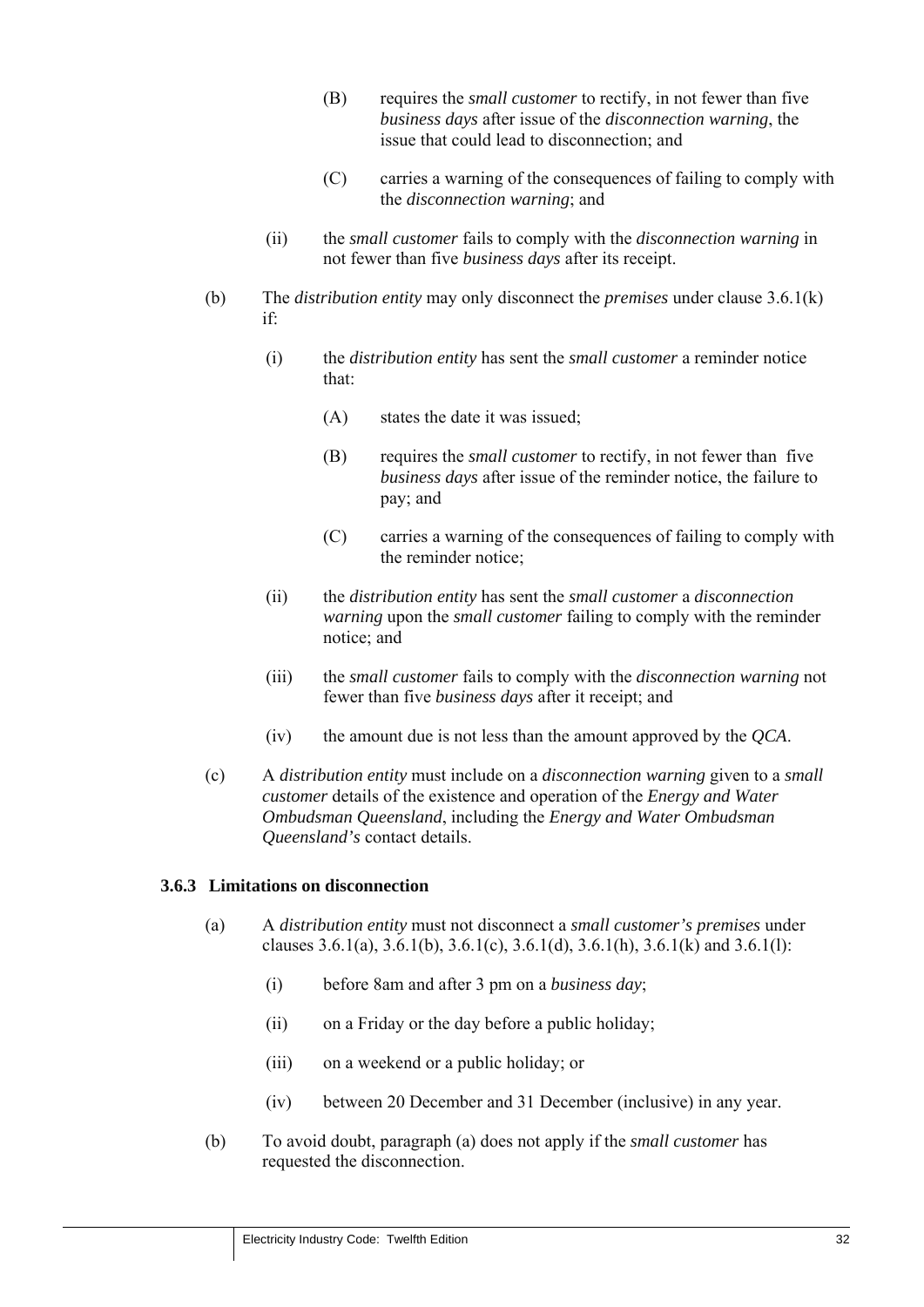(c) In this clause 3.6.3, public holiday means a Queensland wide public holiday and a *local holiday* in the district where the *premises* is located.

# **3.7** *Small customer's* **liability for connection services**

- (a) A *small customer* is not liable to pay the *distribution entity* for providing *customer connection services* to the *small customer's premises* under a *negotiated connection contract* with the *distribution entity* for the period following:
	- (i) disconnection of the *premises*;
	- (ii) subject to paragraph (b), the end of the *notice period* set out in clause 4.4.5 commencing on the *small customer* or the *small customer's retail entity* notifying the *distribution entity* orally or in writing that *customer connection services* are no longer needed at the *premises*; or
	- (iii) electricity is supplied to the *premises* by arrangement with another *customer* or under a different *connection contract* with the *small customer*.
- (b) If the *small customer* gives notice under clause 3.7(a)(ii) but does not, if required by the *distribution entity*, give the *distribution entity* safe access to the *premises* for a *final meter reading*, the *small customer* is liable for *customer connection services* provided at the *premises* until the earlier of the following:
	- (i) the end of the *notice period* commencing on safe access being given to the *distribution entity* for a *final meter reading*;
	- (ii) the end of the day the *distribution entity* reads the *meter*.
- (c) The *standard connection contract* sets out a *small customer's* liability if the *small customer* is on a *standard connection contract*.

# **3.8 Billing**

- (a) Subject to paragraph (b), a *negotiated connection contract* with a *small customer* must include an obligation on the *distribution entity* to bill the *small customer* for *network charges* through the *small customer's retail entity* and not directly.
- (b) Paragraph (a) will not apply to a *distribution entity* where the *distribution entity* has agreed in writing with a *small customer*, by obtaining that *small customer's explicit informed consent*, that the *distribution entity* may bill the *small customer* directly, if the *customer*:
	- (i) is a *business customer*;
	- (ii) has one or more relevant *premises* or a group of *premises*;
	- (iii) is a *small customer* in respect of one or more of those *premises*; and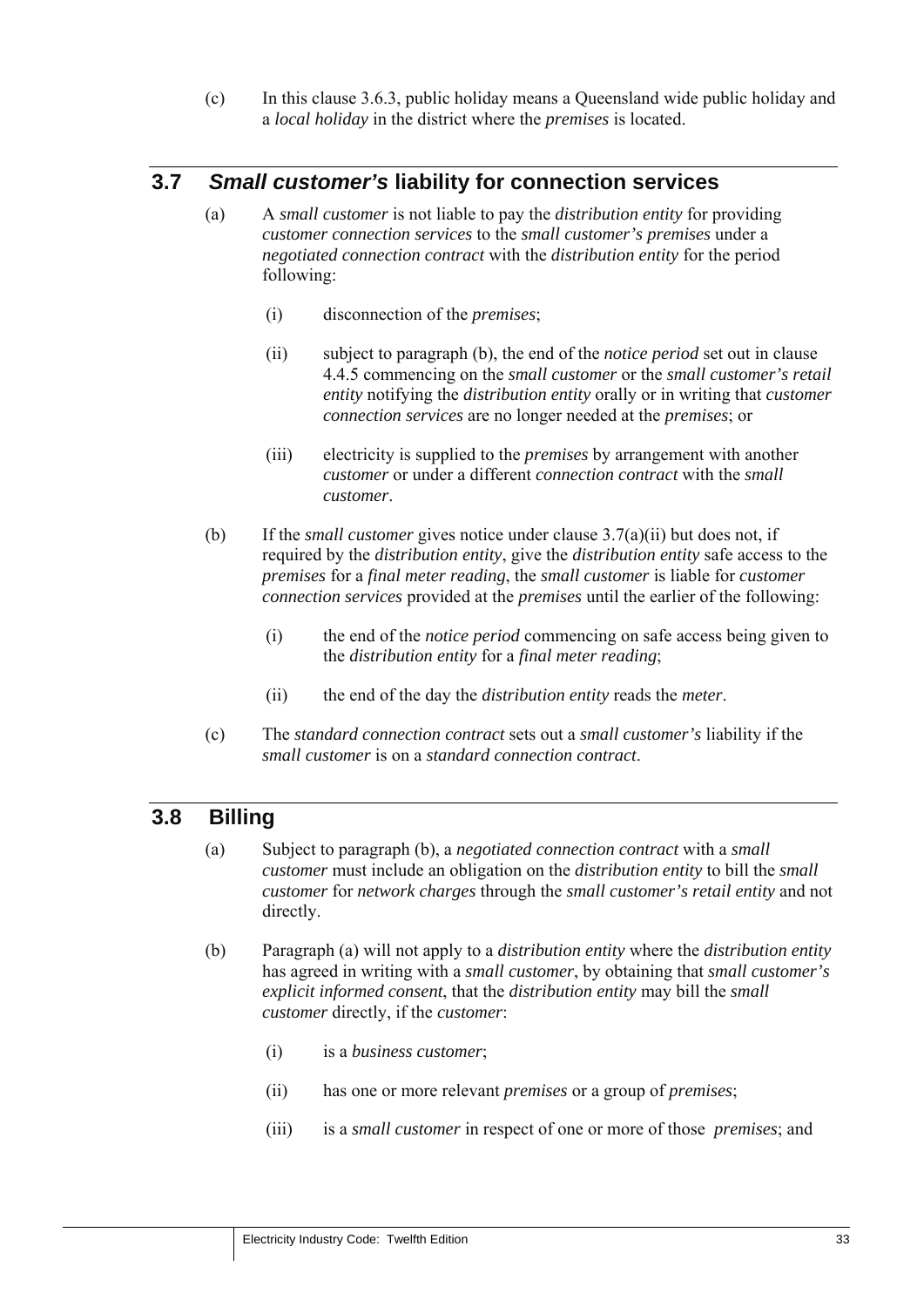(iv) the aggregate of the annual electricity *consumption* level for those *premises* equals or exceeds 100*MWh* of electricity per annum.

# **3.9 Differing terms and requirements**

#### **3.9.1 Differing terms and requirements**

Nothing in this *Code* prevents:

- (a) a *distribution entity* requiring different *small customers* on *negotiated connection contracts* to pay differing security;
- (b) a *distribution entity* requiring different *small customers* to pay different capital contributions prior to entering into or during the term of a *connection contract*;
- (c) a *distribution entity* using differing methods of charging for the provision of *customer connection services* to different *small customers* on *connection contracts*; and
- (d) subject to clause 3.4, a *distribution entity* providing *customer connection services* on different terms to different *small customers* or types of *small customers* on *negotiated connection contracts*.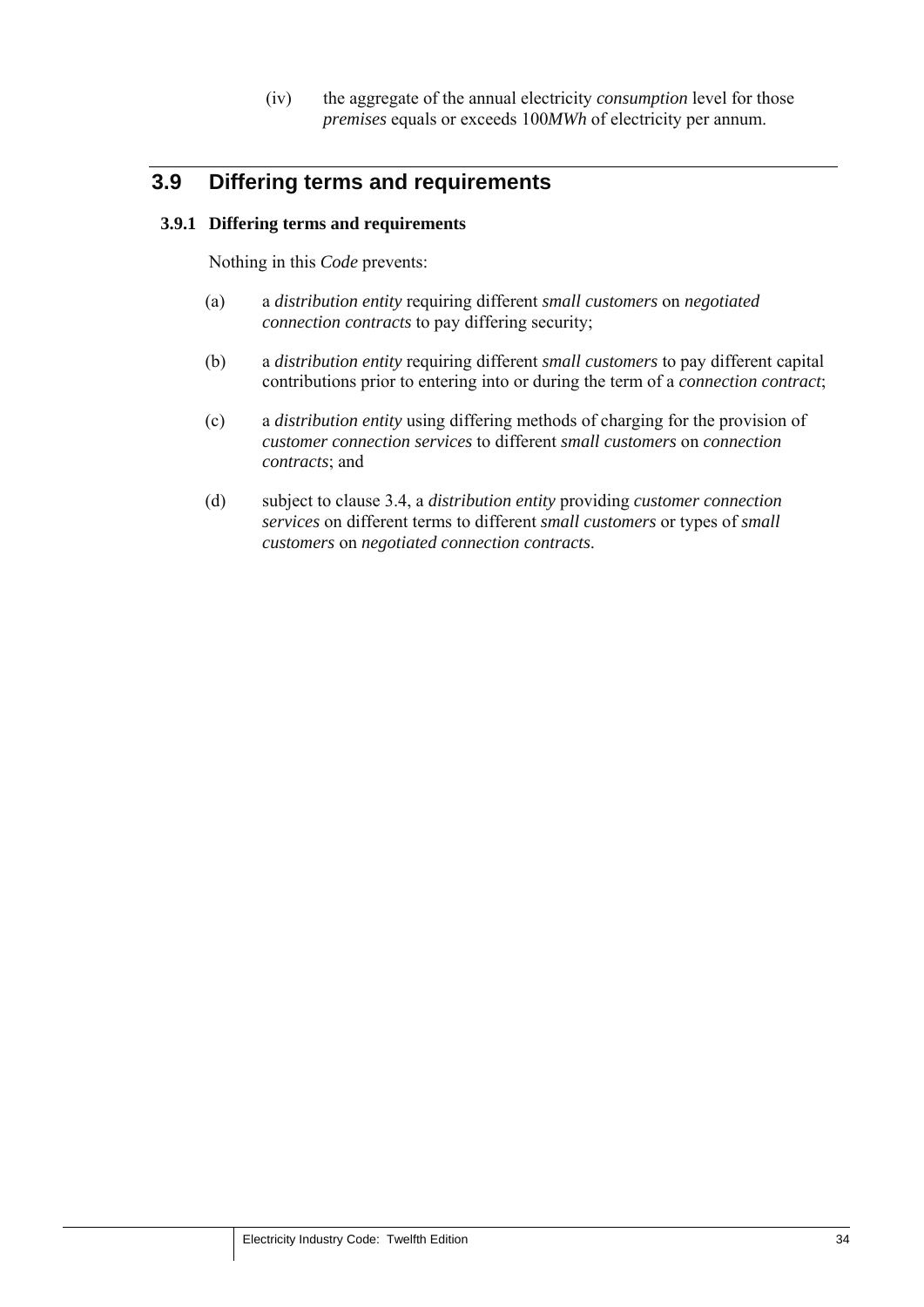# CHAPTER 4: CUSTOMER RETAIL SERVICES

# **Preamble**

## **How does Chapter 4 apply?**

|                           | <b>Market customer</b>                                                                                                                                                                                                                                                                                                             | <b>Non-market customer</b>                                                                                                                                                                                                   |
|---------------------------|------------------------------------------------------------------------------------------------------------------------------------------------------------------------------------------------------------------------------------------------------------------------------------------------------------------------------------|------------------------------------------------------------------------------------------------------------------------------------------------------------------------------------------------------------------------------|
| large<br><b>customers</b> | Chapter 4 does not apply.<br>×                                                                                                                                                                                                                                                                                                     | Chapter 4 does not apply.<br>×<br>These customers should refer<br>to their retail entity's "standard<br>large customer retail contract"<br>available from their retail entity<br>(including its website) or from<br>the QCA. |
| small<br><b>customers</b> | $\checkmark$ Chapter 4 applies. The terms and<br>conditions of a negotiated retail<br>contract with a small customer<br>must be consistent with the<br>minimum terms set out in Chapter<br>4. The terms marked * in Chapter<br>4 may be varied for this category<br>of customers with the customer's<br>explicit informed consent. | $\checkmark$<br>Chapter 4 applies. These<br>customers are on the<br>standard retail contract in<br>Annexure B.                                                                                                               |

# **4.1 Application of this Chapter**

## **4.1.1 Application of this Chapter**

- (a) This chapter applies to:
	- (i) all *retail entities*;
	- (ii) in respect of clause 4.2.10(b), all *distribution entities*; and
	- (iii) subject to paragraph (b), in relation to *retail contracts* with all *small customers;* and
	- (iv) in respect of clauses 4.12.6 and 4.12.7, *negotiated retail contracts* with all *small customers* made before or after the date this *Code* takes effect.
- (b) Chapter 4, or specified provisions of Chapter 4, will not apply to a *retail entity* where the *retail entity* has agreed in writing with a *customer*, by obtaining that *customer's explicit informed consent* in a *negotiated retail contract*, that Chapter 4, or specified provisions of Chapter 4, will not apply in respect of a contract for *customer retail services*, if:
	- (i) the *customer*:
		- (A) is a *business customer*;
		- (B) has one or more relevant *premises* or a group of *premises*;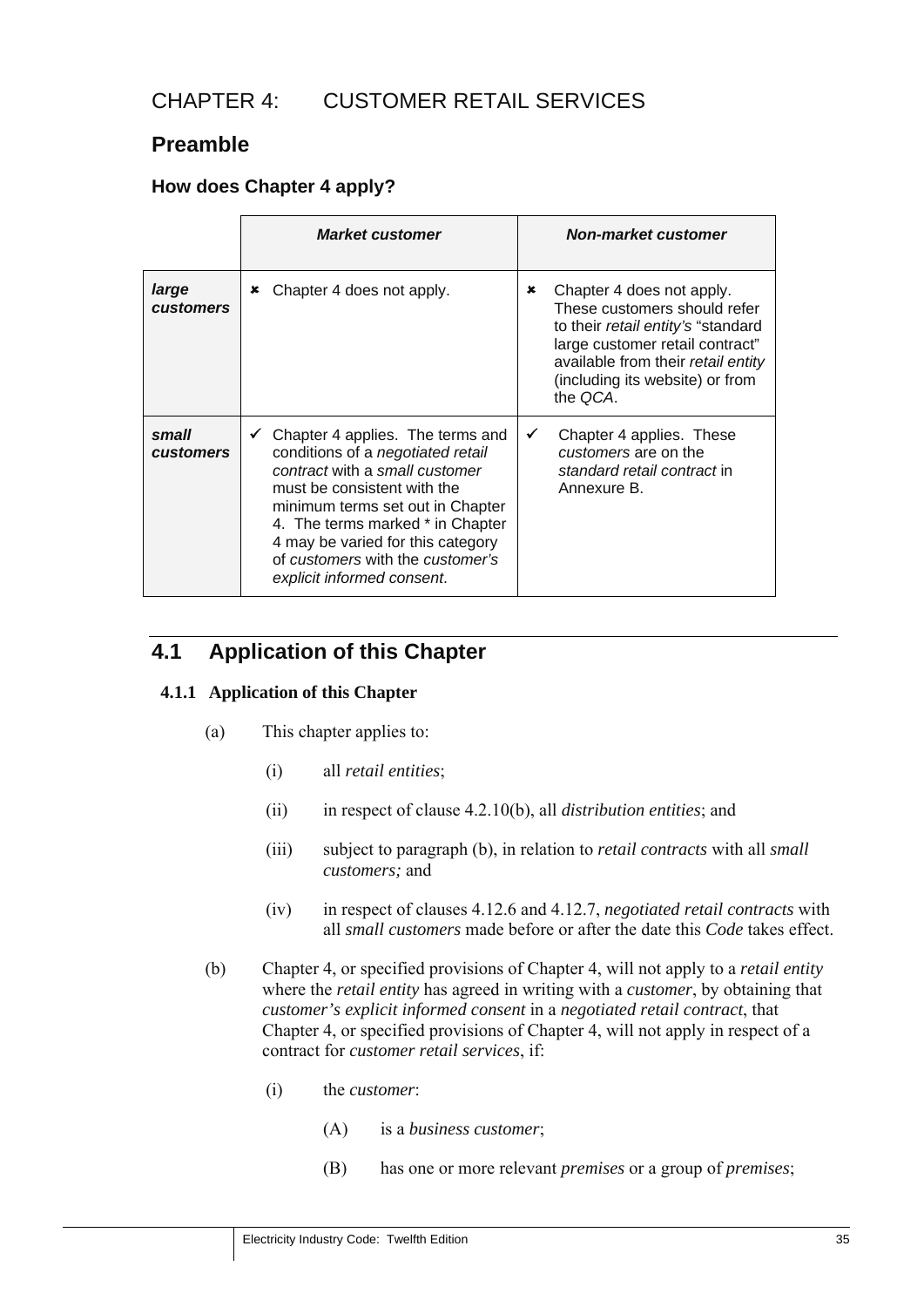- (C) is a *small customer* in respect of one or more of those *premises*; and
- (ii) the aggregate of the actual or estimated annual energy consumption level for those *premises* equals or exceeds:
	- (A) in the case of an electricity only contract, 100*MWh* of electricity per annum; or
	- (B) in the case of a *dual fuel contract*, 100*MWh* of electricity per annum or 1TJ of gas per annum.

## **4.2** *Retail contracts*

#### **4.2.1 Terms of** *standard retail contract*

- (a) The contract set out in Annexure B to this *Code* applies to a s*mall customer* that does not have a *negotiated retail contract* with its *retail entity*.
- (b) For the purpose of the *Electricity Act*, the terms of a *retail entity's standard retail contract* are the terms set out in Annexure B to this *Code*.
- (c) If a *small customer* negotiates a contract with its *retail entity* then that contract must not be inconsistent with the terms of Chapter 4 of this *Code.*

#### **4.2.2 Notice of contract where no application made**

A *retail entity* must, as soon as practicable after becoming aware that a *small customer*  is a *move-in customer*, advise that *small customer* of:

- (a) the terms and conditions of the *standard retail contract,* including access to notified prices;
- (b) the existence and a general description of the *retail entity's negotiated retail contracts*, if any; and
- (c) the ability of the *small customer* to choose a *retail entity* from whom it wishes to purchase *customer retail services.*

#### **4.2.3 Minimum terms and conditions for** *negotiated retail contracts*

- (a) Subject to paragraph (d), the provisions of Chapter 4 which are not permitted to be varied under this clause 4.2.3 are the minimum terms for the provision of *customer retail services* to *small customers* for the purposes of section 55C(2) of the *Electricity Act*.
- (b) The terms and conditions of a *negotiated retail contract* with a *small customer* must not be inconsistent with such provisions and are unenforceable to the extent they are.
- (c) At the request of a *retail entity* the *QCA* may at its absolute discretion, prior to the commencement of a *negotiated retail contract*, approve terms and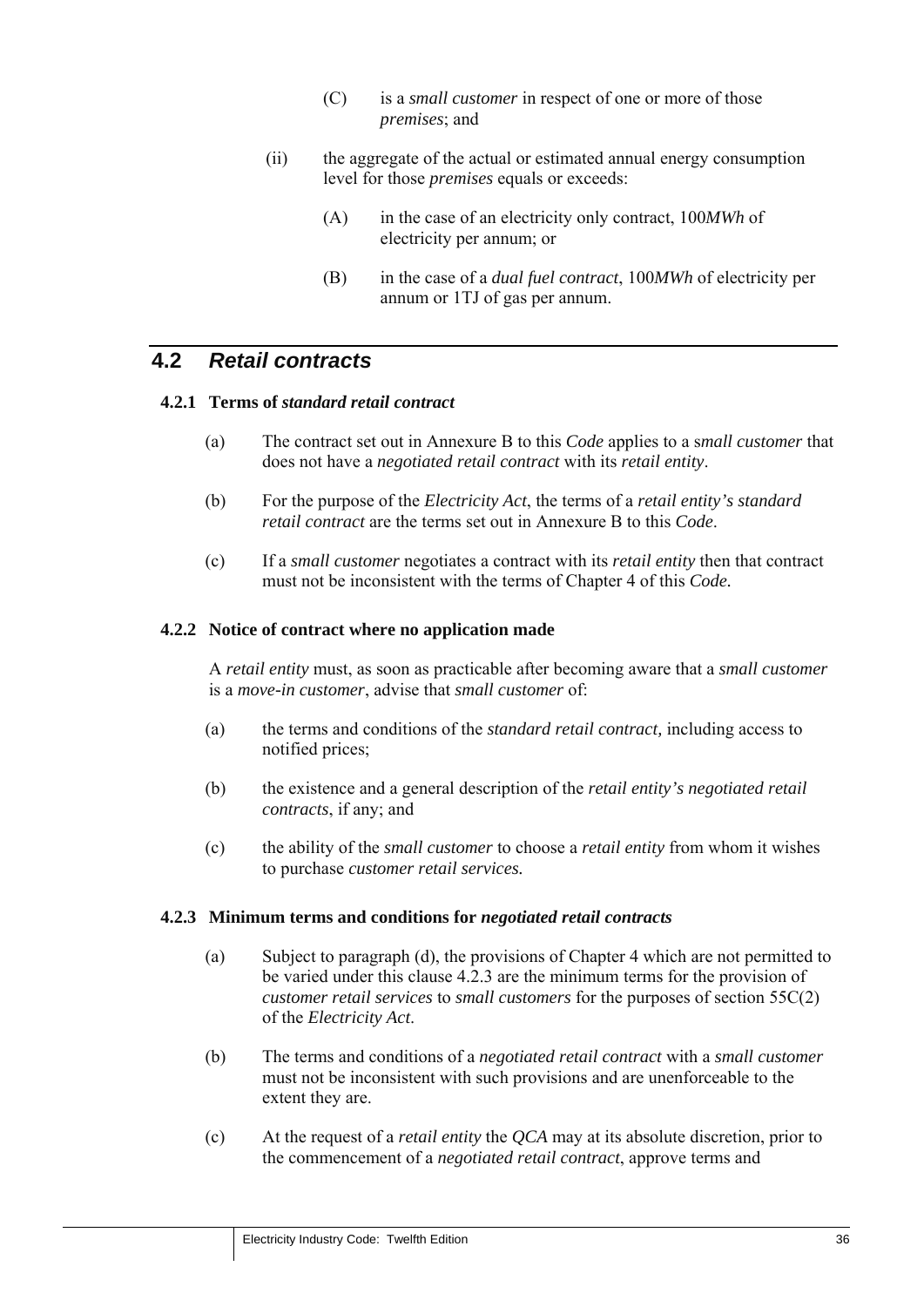conditions for that *negotiated retail contract* which do not conform with all or any of the provisions of Chapter 4 of this *Code*.

- (d) For the purposes of paragraph (a), the following clauses of Chapter 4 (marked with an asterisk (**\***) and an annotation throughout) may be varied in a *negotiated retail contract*:
	- (i) Clause 4.9.1 (obligation to bill quarterly);
	- (ii) Clause 4.9.6(r) (list of available payment methods on bill);
	- (iii) Clause 4.9.6(s) (notice of *customer's* right to nominate apportionment being on bill);
	- (iv) Clause 4.12.3 (*customer* applications for alternative tariffs or tariff options);
	- (v) Clause 4.13.1 (minimum time for payment of a bill);
	- (vi) Clause 4.13.3 (minimum payment methods offered);
	- (vii) Clause 4.13.7 (acceptance of payments in advance); and
	- (viii) Clause 4.14.1 (minimum instalment payment options).

## **4.2.4 Cooling-off**

- (a) A *retail entity* must ensure that each *negotiated retail contract* it enters into with a *small customer* confers on the *small customer* the right to rescind that *negotiated retail contract* in accordance with this clause within the period of 10 *business days* commencing on, and including, the date of receipt by the *small customer* of the disclosure statement provided in respect of that *negotiated retail contract*.
- (b) A right of rescission conferred under this clause may be exercised notwithstanding affirmation of the contract by the *small customer*.
- (c) Notice of rescission must be provided to the *retail entity* by the *small customer* in a form which clearly indicates an intention on the part of the *small customer* to rescind the *negotiated retail contract*.
- (d) A notice of rescission provided in writing by a *small customer* will be deemed to have been received by the *retail entity* on the date it was sent where the notice was sent by:
	- (i) post to the *retail entity's* postal address as stated in the disclosure statement provided in respect of the *negotiated retail contract*;
	- (ii) facsimile to the *retail entity*'s facsimile number as stated in the disclosure statement provided in respect of the *negotiated retail contract*; or
	- (iii) email to the *retail entity*'s email address as stated in the disclosure statement provided in respect of the *negotiated retail contract*.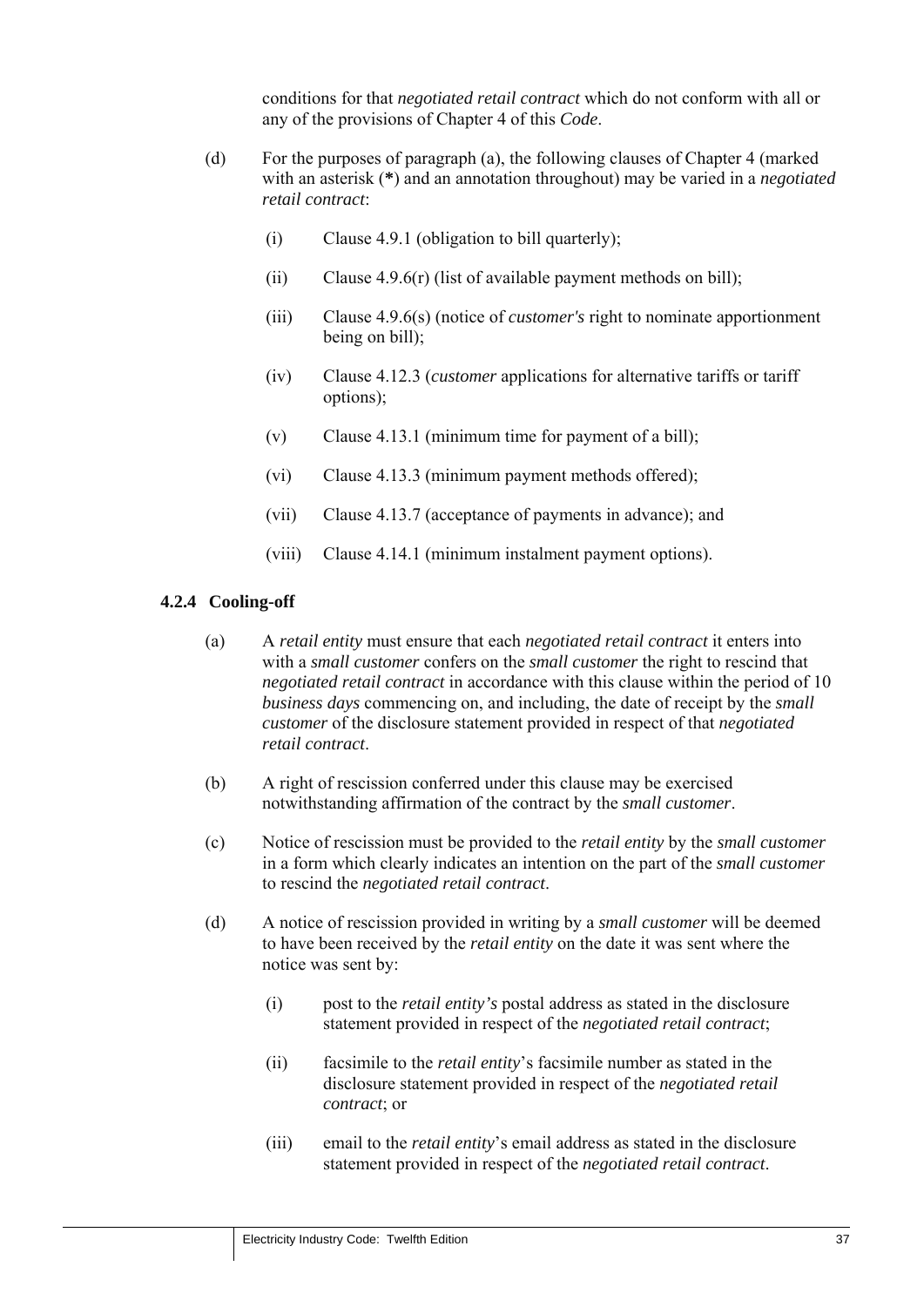- (e) Nothing in this clause affects other rights in law or in equity which a *small customer* may have in relation to the *negotiated retail contract* or the conduct of a *retail entity*.
- (f) A *retail entity* must include in each *negotiated retail contract* it enters into with a *small customer* express provisions setting out the rights and obligations provided for by this clause 4.2.4.
- (g) A *retail entity* must retain records of a notice of rescission given by a *small customer* under clause (c) for a period of two years and in a format which permits the *retail entity* to answer any enquiries relating to that notice by the *small customer*, the *QCA*, the *Energy and Water Ombudsman Queensland* or any other entity permitted by *electricity legislation* to access that information.

## **4.2.5 Compliance with applicable regulatory instruments**

A *retail entity* must ensure that when a *negotiated retail contract* it enters into with a *small customer* confers an obligation on the *small customer* to comply with all relevant requirements imposed by *electricity legislation*, that *negotiated retail contract* must also confer on the *retail entity* a contractual obligation to comply with all relevant requirements imposed by *electricity legislation*.

#### **4.2.6 Commencement of financial responsibility under** *negotiated retail contract***s**

The obligation under a *negotiated retail contract* for a *retail entity* to provide *customer retail services*, and for a *small customer* to pay for such services, does not become binding between the *retail entity* and the *small customer* until and unless:

- (a) the *retail entity* becomes the *financially responsible retail entity* for the *premises*; and
- (b) any cooling-off period applicable to the *negotiated retail contract* has expired.

#### **4.2.7 Laws of Queensland to govern** *negotiated retail contract***s**

A *retail entity* must ensure that each *negotiated retail contract* it enters into with a *small customer* is governed by the laws of Oueensland.

#### **4.2.8 No indemnity**

A *retail entity* must ensure that any *negotiated retail contract* it enters into with a *small customer* does not include an indemnity or other term and condition the effect of which is to entitle the *retail entity* to recover from the *small customer* in respect of:

- (a) any breach by the *small customer* of the contract; or
- (b) any negligence by the *small customer* in relation to the contract,

any greater amount than that which, under common law (including in equity) or statute, the *retail entity* is entitled to as compensation for the *small customer's* breach of contract or negligence.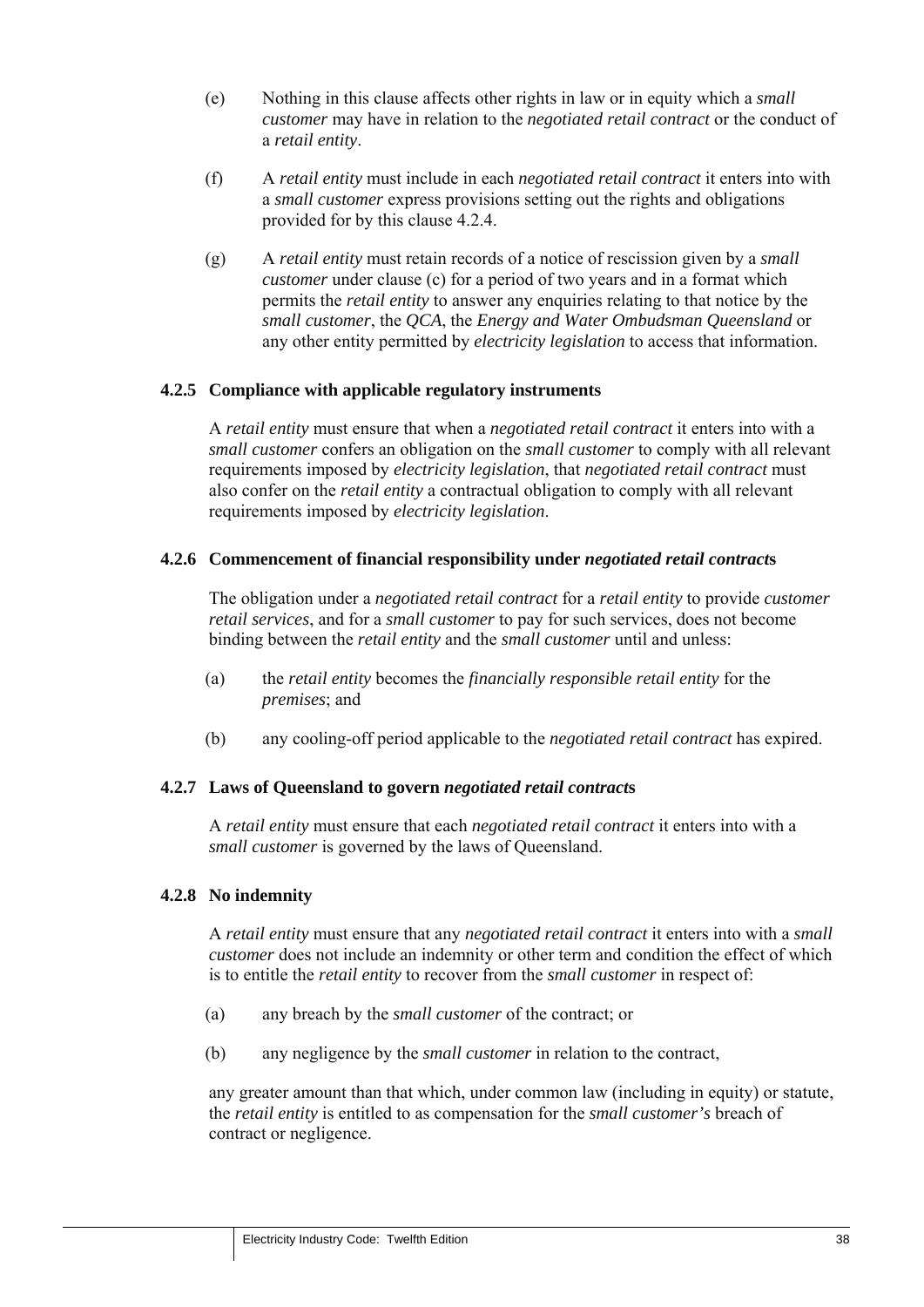### **4.2.9 Restrictions on** *retail entitie***s' limitation of liability in** *negotiated retail contract***s**

A *retail entity* must ensure that any clause in any *negotiated retail contract* it enters into with a *small customer* limiting the liability of the *retail entity* to the *small customer* does not provide any greater limitation of liability than that provided for in clause 7 of the *standard retail contract*.

#### **4.2.10 Identifying who is obliged to offer a** *standard retail contract*

- (a) If a *retail entity* is contacted by a *small customer* for a *premises* and the *retail entity* does not offer the *small customer* a *negotiated retail contract* on request, the *retail entity* must:
	- (i) if the *retail entity* is not the *financially responsible retail entity* for the *premises*:
		- (A) refer the *small customer* to the *distribution entity* for the *premises*; and
		- (B) inform the *small customer* that the *distribution entity* will be able to advise the *customer* which *retail entity* has the obligation to provide *customer retail services* to the *small customer* on the terms of the *standard retail contract* at *notified prices;* or
	- (ii) if the *retail entity* is the *financially responsible retail entity* for the *premises*, advise the *small customer* that it has an obligation to provide *customer retail services* to the *small customer* on the terms of the *standard retail contract* at *notified prices*.
- (b) If a *distribution entity* is contacted by a *small customer* directly or on referral from a *retail entity* seeking the information referred to under paragraph (a), the *distribution entity* must:
	- (i) where the *small customer* is a *move-in customer* or is seeking to connect the *premises* to the *supply network*, inform the *small customer*:
		- (A) that associated *service order requests* must be made through a *retail entity*;
		- (B) that the *small customer* may be able to choose their *retail entity* and may benefit from exercising this choice;
		- (C) that a list of *retail entities* who are offering *small customers negotiated retail contracts* can be obtained from the *QCA* or the *QCA's* website; and
		- (D) if requested, the *retail entity* who has the obligation to provide *customer retail services* to the *small customer* on the terms of the *standard retail contract* at *notified prices*; or
	- (ii) in all other circumstances, inform the *small customer* of the *retail entity* who has the obligation to provide *customer retail services* to the *small customer* on the terms of the *standard retail contract* at *notified prices*.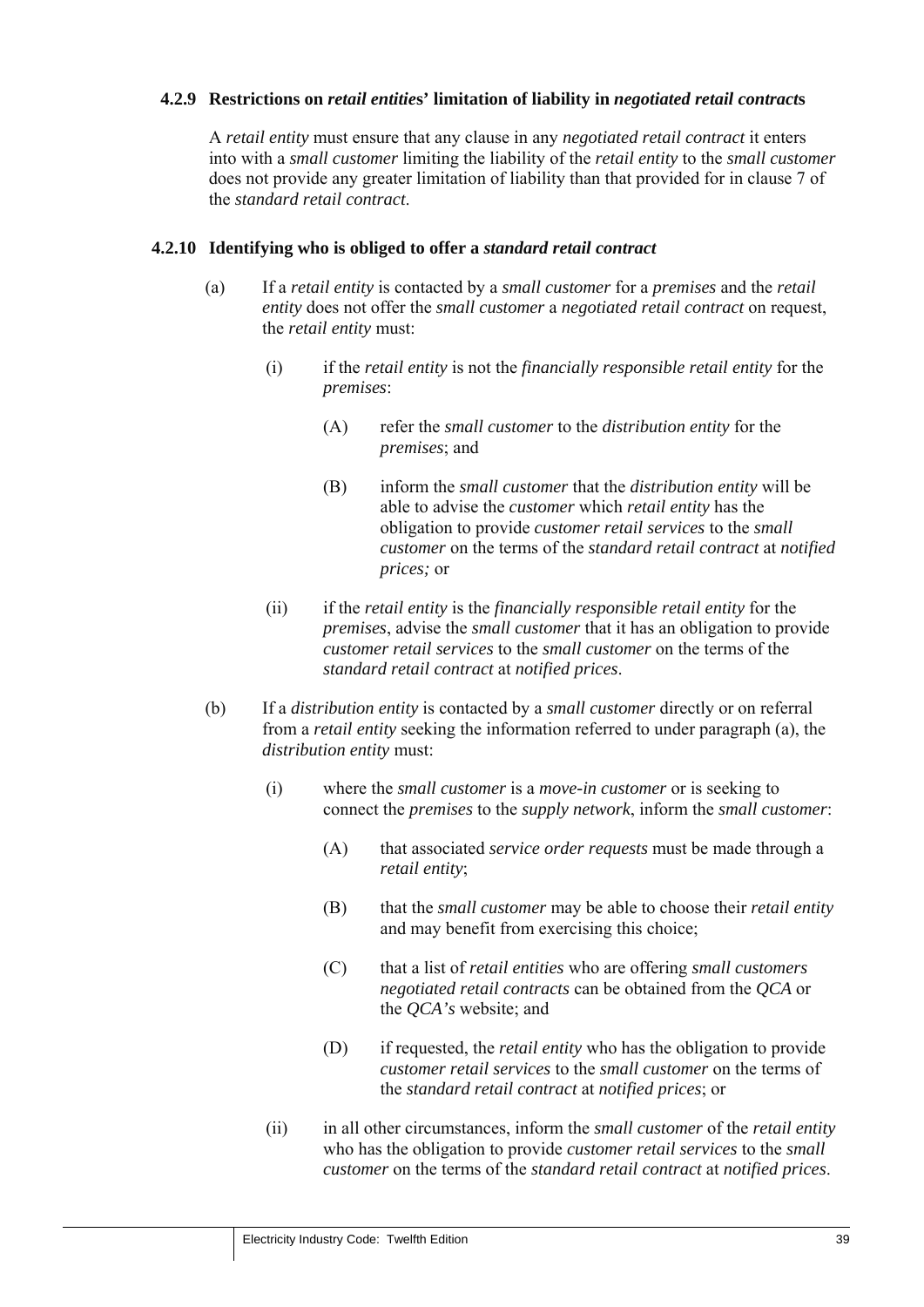# **4.3 Commencement of** *standard retail contracts*

## **4.3.1 Commencement of** *standard retail contracts*

A *standard retail contract* commences on the provision of *customer retail services* to a *small customer* by the *retail entity* in accordance with the *Electricity Act*.

## **4.4 Ending of** *retail contracts*

### **4.4.1 When a** *standard retail contract* **ends**

- (a) A *standard retail contract* ends on the earliest of the following to occur:
	- (i) subject to paragraph (c), the end of the *notice period* set out in clause 4.4.5 after the *small customer* notifies the *retail entity* (a "*termination notice*") that it wishes the provision of *customer retail services* to the *small customer* at the *premises* to be terminated (even if the *small customer* has vacated the *premises* earlier);
	- (ii) a date agreed between the *retail entity* and the *small customer*;
	- (iii) when the provision of *customer retail services* to the *premises* commences under a *negotiated retail contract* between the *retail entity*  and the *small customer*;
	- (iv) when a *small customer* becomes a *large customer* with respect to the *premises*;
	- (v) when the provision of *customer retail services* to the *premises* commences under a *retail contract* with a different *customer*;
	- (vi) a different *retail entity* has become the *financially responsible retail entity* for the *premises*; or
	- (vii) the *small customer's premises* is disconnected and the *small customer*  no longer has a right to be reconnected under clause 4.19.
- (b) Where a *small customer* gives a *termination notice* and notifies the *retail entity*  of a date on which the *small customer* intends to vacate the *premises*, the *retail entity* must:
	- (i) use its best endeavours to ensure that the relevant *meters* are read, or the relevant *metering data* are obtained, at that *premises* on the date and at the time agreed with the *small customer* (or as soon as possible after that date if the *small customer* has not provided access to the relevant *meters* on the date or at that time); and
	- (ii) prepare and send to the *small customer* at the forwarding address provided by the *small customer* a final bill based on the relevant *metering data*.
- (c) If the *small customer* gives a *termination notice* but does not give safe access to the *premises* to conduct a *final meter reading* (where relevant), then the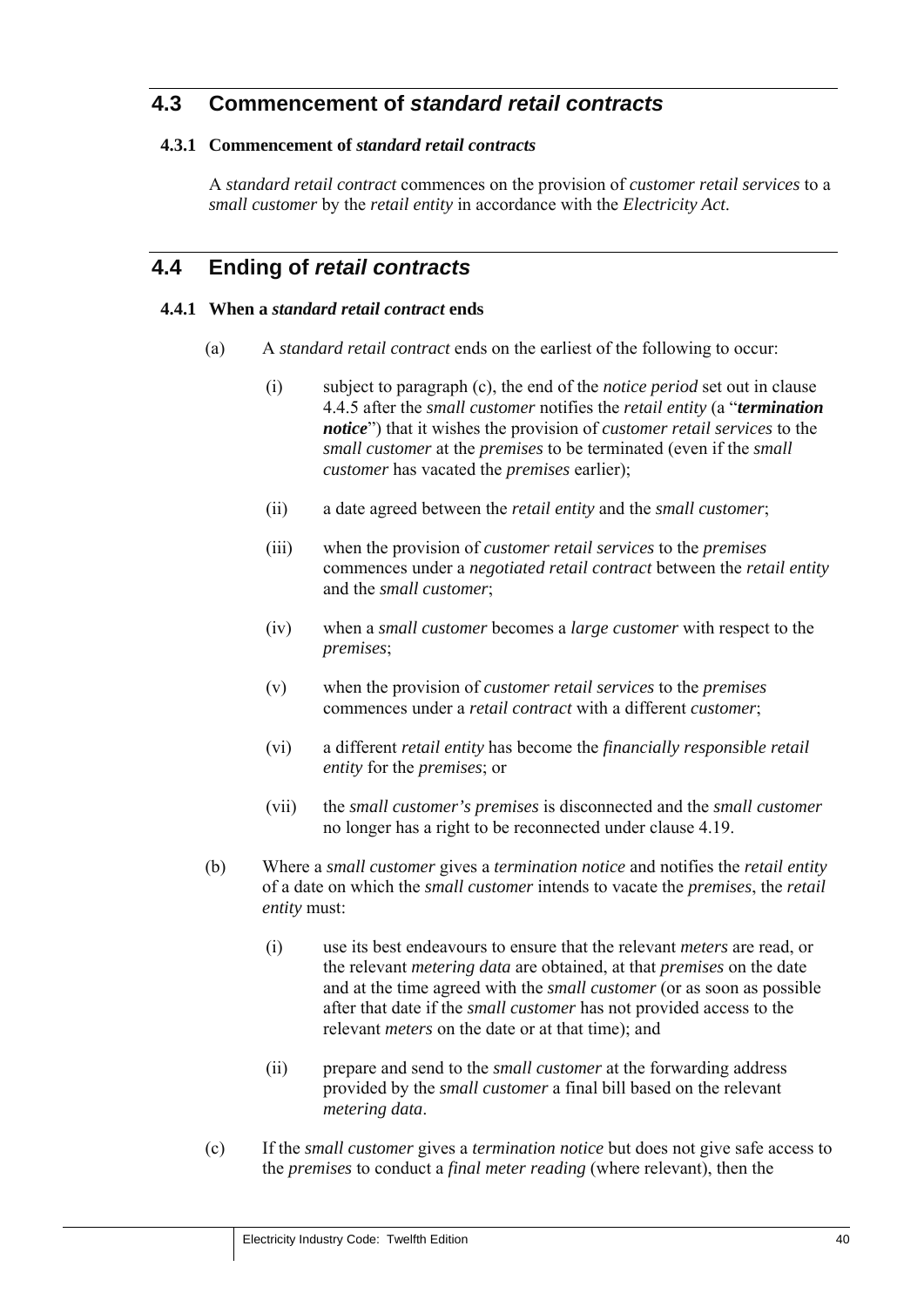*standard retail contract* will not end under subparagraph (a)(i) until the earlier of:

- (i) the end of the *notice period* commencing on safe access being given; or
- (ii) when the *meter* is read or the relevant *metering data* are obtained.

#### **4.4.2 Term of a** *negotiated retail contract*

- (a) Subject to paragraph (c), a *retail entity* must ensure that each *negotiated retail contract* it enters into with a *small customer* confers on the *small customer* the right to effect:
	- (i) an *in-situ termination*<sup>2</sup> of that *contract* by providing at least 20 *business days'* notice; and
	- (ii) termination of that *contract* by giving a notice where the *small customer* is vacating the *premises* (a "*vacation notice*"). The *vacation notice* must be given in advance of the vacation. The period of advance notice must be at least the required *notice period* set out in clause 4.4.5
- (b) Where a *small customer* gives a *vacation notice* and notifies the *retail entity* of the date on which the *small customer* intends to vacate the *premises* the *retail entity* must:
	- (i) use its best endeavours to ensure that the relevant *meters* are read, or the relevant *metering data* are obtained, at that *premises* on the date and at the time agreed with the *small customer* (or as soon as possible after that date if the *small customer* has not provided access to the relevant *meters* on the date or at that time); and
	- (ii) prepare and send to the *small customer* at the forwarding address provided by the *small customer* a final bill based on the relevant *metering data*.
- (c) If the *small customer* gives a *vacation notice* but does not give safe access to the *premises* to conduct a *final meter reading* (where relevant), then the *negotiated retail contract* will not end until the earlier of:
	- (i) the end of the *notice period* commencing on safe access being given;
	- (ii) when the *meter* is read or the relevant *metering data* are obtained;
	- (iii) when the provision of *customer retail services* to the *premises* commences under a *retail contract* with a different *customer*; or
	- (iv) a different *retail entity* has become the *financially responsible retail entity* for the *premises*.

<sup>2</sup> *In-situ termination* refers to the situation where the *retail contract* is terminated but the *customer* continues to occupy the *premises*.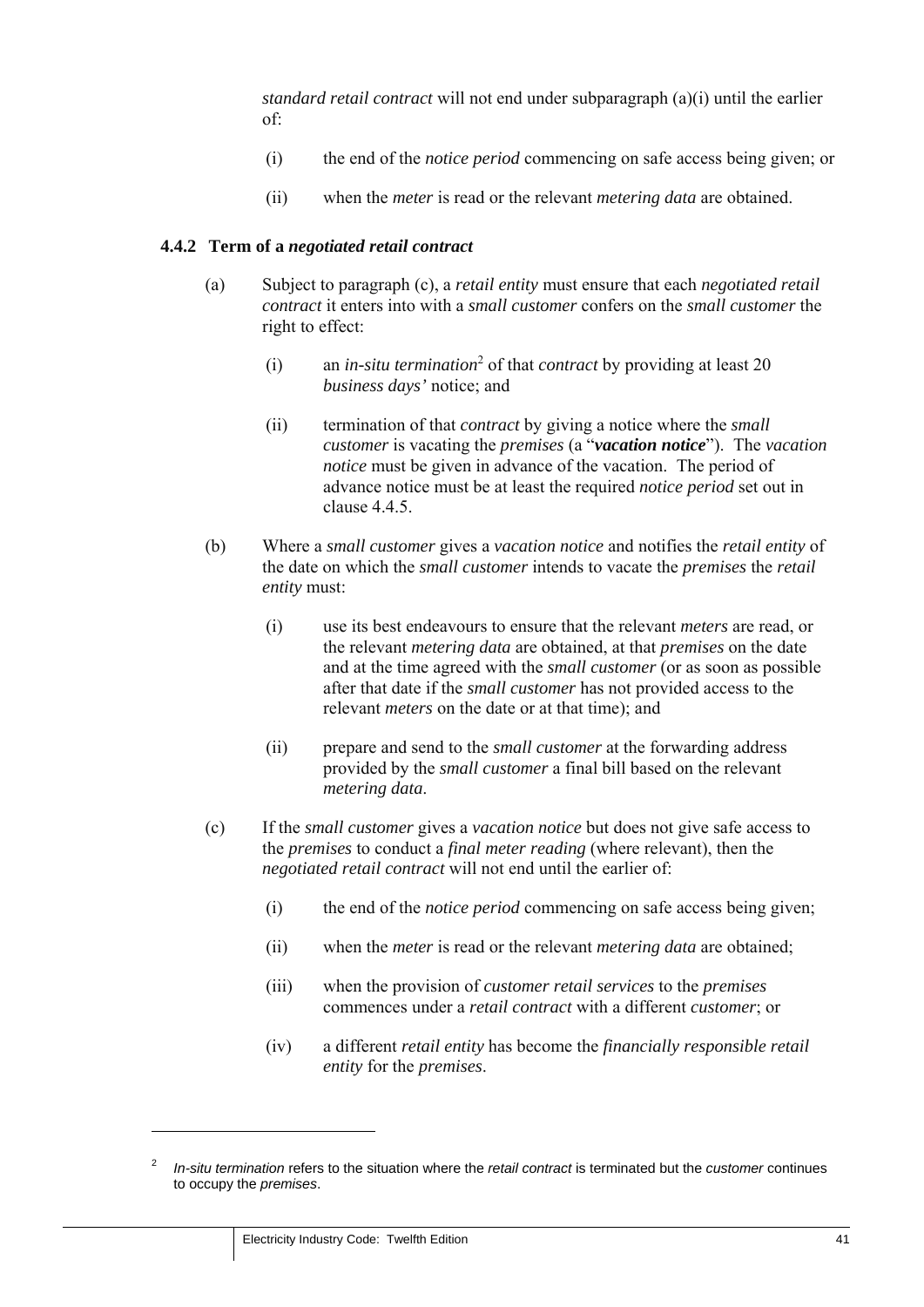- (d) If the *small customer* has entered into a *fixed-term contract* with the *retail entity*  and has terminated that contract prior to the expiry of the *fixed–term* in accordance with paragraph (a), the *retail entity* may only impose an early termination charge if:
	- (i) the *negotiated retail contract* includes details of the amount or manner of calculation of the early termination charge;
	- (ii) the early termination charge is a reasonable estimate of the costs to the retail entity resulting from the early termination; and
	- (iii) the imposition of the early termination charge is not prohibited under the *electricity legislation* or in law or in equity.

#### **4.4.3 Termination of** *retail contracts* **by** *retail entities*

A *retail entity* may not terminate a *retail contract* with a *small customer* by reason of the *small customer's* breach of the *retail contract* unless and until whichever is the earliest of the following events occurs:

- (a) the *small customer's premises* has been disconnected in accordance with the terms of the *retail contract* and the *small customer* no longer has a right to be reconnected under clause 4.19 of this *Code*;
- (b) the *small customer* and the *retail entity* have entered into a new *retail contract* in respect of the *premises*; or
- (c) a different *retail entity* has become the *financially responsible retail entity* for the *premises*.

#### **4.4.4 Expiry of** *fixed-term contracts*

No earlier than 40 *business days* and at least 20 *business days* prior to the expiry of a *fixed-term contract*, a *retail entity* must advise a *small customer* of the:

- (a) date on which the *fixed-term contract* will expire;
- (b) terms and conditions for the provision of *customer retail services* to the *small customer* by the *retail entity* which will come into effect after the expiry date if the *small customer* does not elect before that date to enter into a new *retail contract* with the *retail entity* or another *retail entity* for the *small customer's premises*;
- (c) existence of the other contractual options that may be available for the purchase of *customer retail services* by that *small customer* at that *premises* and a general description of each; and
- (d) ability of the *small customer* to choose the *retail entity* from whom it wishes to purchase *customer retail services*.

#### **4.4.5** *Notice period*

For the purposes of clause 4.4, the *notice period* for a *retail contract* is dependent on who the *small customer's distribution entity* is and the location or *feeder type* of the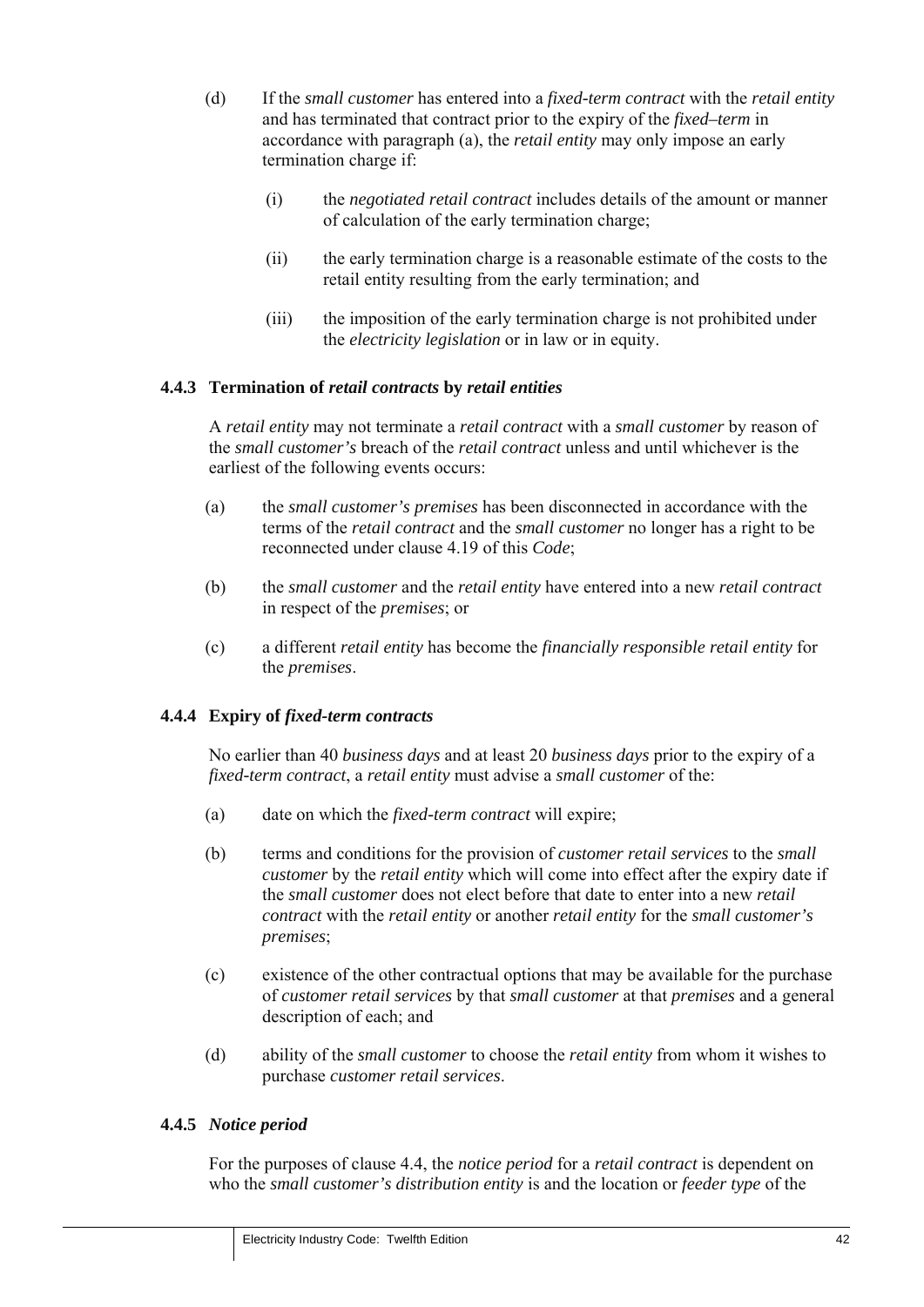*premises* to which the *retail contract* relates. The tables below sets out the relevant *notice periods*:

| <i>Premises</i> description                                   | Notice period      |
|---------------------------------------------------------------|--------------------|
| All <i>premises</i> other than <i>excluded</i>  <br>locations | $53$ business days |
| Premises in excluded locations                                | 10 business days   |

#### *Premises* **in** *ENERGEX's distribution area*

## *Premises* **in** *Ergon Energy's distribution area*

| <i>Premises</i> description                                                           | Notice period    |
|---------------------------------------------------------------------------------------|------------------|
| <i>Premises</i> supplied through CBD<br>feeder / urban feeder / short rural<br>feeder | 5 business days  |
| <i>Premises</i> supplied through <i>long</i><br>rural feeder / isolated feeder        | 10 business days |

In this clause 4.4.5, a "*business day*" does not include a *local holiday* in the district where the *premises* is located.

#### **4.4.6 Transitional notice period**

Until the end of 30 June 2008, the relevant *notice period* for the purposes of clause 4.4 for all *premises* in *ENERGEX's distribution area*, other than *premises* in *excluded locations*, is six *business days*.

## **4.5** *Customer Information*

 $\overline{a}$ 

#### **4.5.1 Obligation to prepare** *Customer Information*

- (a) Each *retail entity* must publish on its website a summary of the rights, entitlements and obligations of small customers, including—
	- (i) the *retail entity's* standard complaints and dispute resolution procedure; and
	- (ii) the contact details for the Energy and Water Ombudsman Queensland.
- (b) If a *small customer* requests information of the kind referred to in subparagraph (a), the *retail entity* must either—
	- (i) refer the customer to the retail entity's website; or

<sup>3</sup> This is subject to the transitional provisions in clause 4.4.6.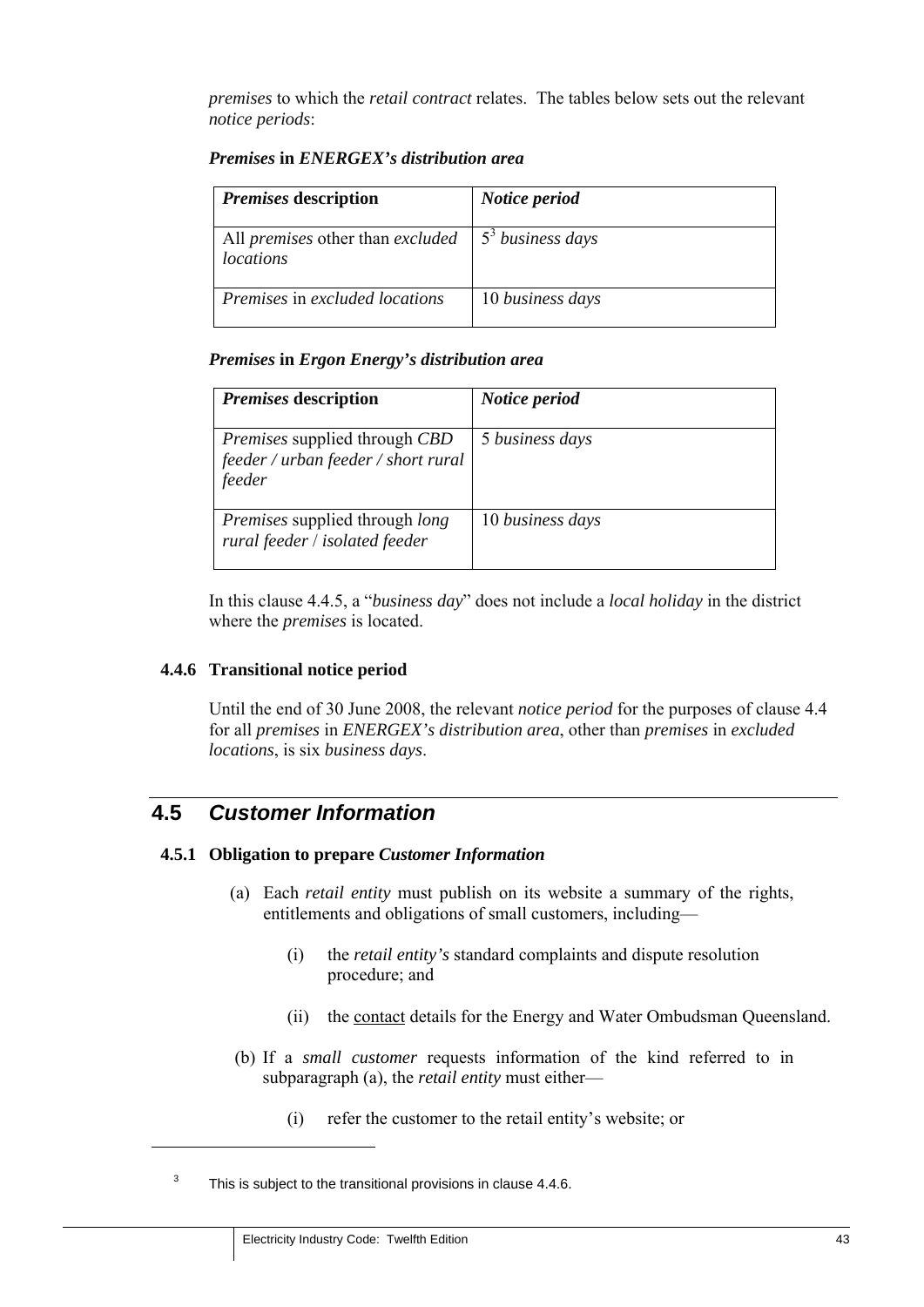- (ii) provide the information to the customer.
- (c) The retail entity must provide a copy of any information of that kind to the customer if the customer requests a copy.
- (d) The information or a copy of the information requested under this clause must be provided without charge, but information requested more than once in any 12 month period may be provided subject to a reasonable charge.

## **4.6 Dealing with** *small customers*

#### **4.6.1** *Retail entities* **to prepare enquiry procedures**

A *retail entity* must, within 20 *business days* after it first provides *customer retail services* to a *small customer* after the *FRC commencement date*, prepare and submit to the *QCA*, for approval, its procedures for handling *small customer* enquiries. The procedures must deal with at least the following matters:

- (a) the establishment of a *customer* enquiry line (for the cost of a local call from anywhere in Queensland) or information desk to provide information about:
	- (i) the provision of *customer retail services* to *small customers*;
	- (ii) the referral of questions by *small customers* concerning the quality, reliability and safety of electricity supply to their *premises* to the *small customer's distribution entity*;
	- (iii) payment options available to *small customers*;
	- (iv) what *small customers* can do if they are having trouble paying the *retail entity's* bills;
	- (v) how *small customers* can make enquiries or lodge complaints; and
	- (vi) the existence and operations of the *Energy and Water Ombudsman Queensland*;
- (b) the registration of special needs (see clause 4.20);
- (c) referral to interpreter services; and
- (d) any other matter required by the *QCA*.

#### **4.6.2 Approval and implementation of enquiry procedures**

The *QCA* must notify the *retail entity* whether it approves the enquiry procedures. If the *QCA* notifies the *retail entity* that it does not approve the enquiry procedures, the *retail entity* must submit revised procedures as soon as practicable until a set of procedures is approved. The *retail entity* must implement the procedures within 20 *business days* after the date they are approved by the *QCA*.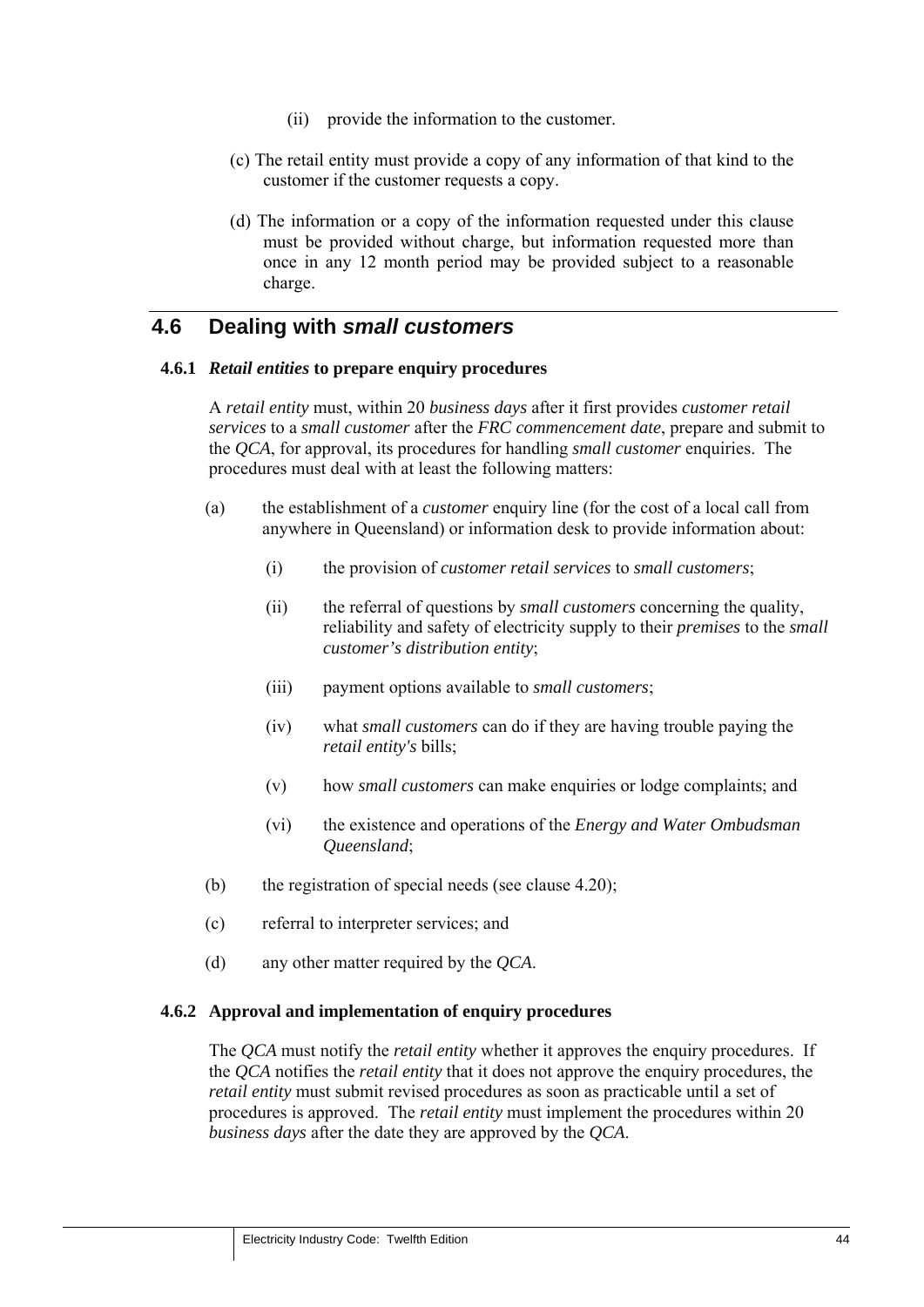## **4.6.3 Complaint handling**

- (a) If there is a dispute between the *small customer* and the *retail entity* about the terms of a *retail contract* or any rights or obligations under this *Code*, the *small customer* may complain to the *retail entity*.
- (b) The *retail entity* must handle a complaint made by a *small customer* in accordance with the *Australian Standard.*
- (c) When the *retail entity* responds to a *small customer's* complaint, the *retail entity* must inform the *small customer*:
	- (i) that the *retail entity* is obliged to handle a complaint made by a *small customer* in accordance with the retail entity's standard complaints and dispute resolution procedures, which can be found on the *retail entity*'s website or provided to the customer on request;
	- (ii) the *retail entity* must inform the small customer of the outcome of the customer's complaint; that the *small customer* has a right to raise the complaint to a higher level within the *retail entity*'s management structure; and
	- (iii) that, if after raising the complaint to a higher level the *small customer*  is still not satisfied with the *retail entity's* response, the *small customer*  can refer the complaint to the *Energy and Water Ombudsman Queensland*.
- (d) If requested by the *small customer*, the information in paragraph (c) must be provided in writing.

#### **4.6.4** *Customer* **communications**

- (a) Notices and bills are deemed to have been received by a party to a *retail contract*:
	- (i) on the date the *retail entity* hands it to the *small customer*, it is left at the *small customer's premises* or successfully faxed to the *small customer* (which occurs when the sender receives a transmission report to that effect);
	- (ii) on the date two *business days* after it is posted to a *premises* or a *small customer's* contact address; or
	- (iii) where use of email has been agreed, on the date of transmission unless the sender receives notice that delivery did not occur or has been delayed.

## **4.7 Applications and connections**

#### **4.7.1** *Retail entities'* **requirements**

If a *small customer* wishes to purchase *customer retail services* from a *retail entity* at a *premises* under a *retail contract*, the *retail entity* may require that the *small customer*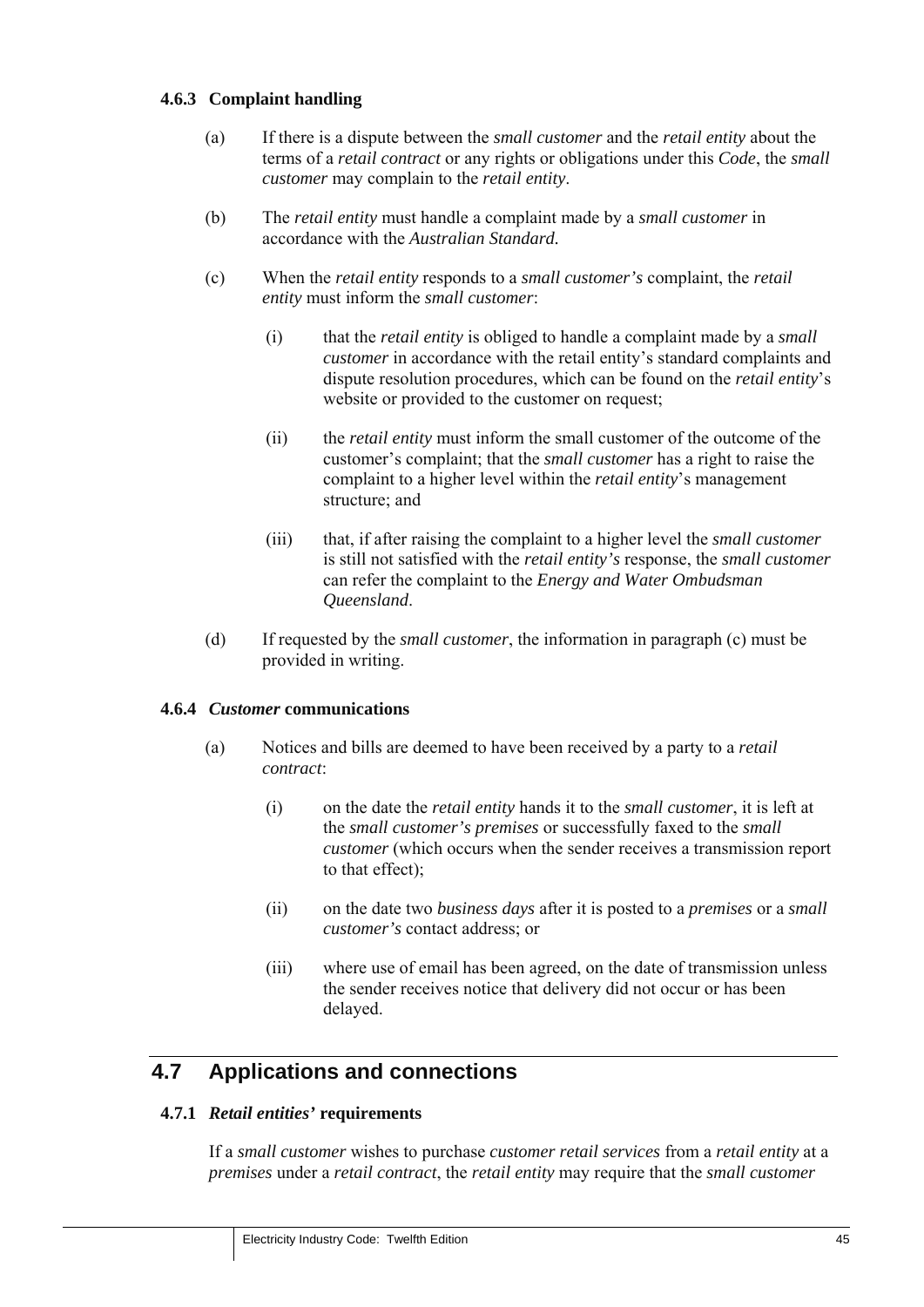must first apply to the *retail entity* (in person, by telephone or in writing) to provide *customer retail services* to that *small customer* at that *premises* and, if requested by the *retail entity*:

- (a) provide *acceptable identification* when required by the *retail entity*;
- (b) provide *credit history information* when required by the *retail entity*;
- (c) pay any relevant fees and charges applicable to that *small customer*;
- (d) provide contact details for billing purposes;
- (e) provide contact details for the owner (or the agent of the owner) of the *premises* if the application is for a rental property;
- (f) ensure that there is safe and convenient access to the *meter* at the *premises*;
- (g) where appropriate, provide estimated electricity load information for the *small customer's* proposed use of electricity at the *premises*;
- (h) (subject to clause 4.17) provide a *security deposit*, a bank guarantee or enter into a payment arrangement; and
- (i) satisfy any other pre-condition set out in the *electricity legislation*.

### **4.7.2** *Retail entities'* **requirements when a** *small customer* **moves in without first making an application for services**

If a *small customer* is a *move-in customer*, the *retail entity* may require that the *small customer*:

- (a) make an application to the *retail entity* for the provision of *customer retail services*; and
- (b) comply with the requirements set out in clause  $4.7.1(a)$  to  $(k)$ .

## **4.7.3 Use of** *credit history information* **where a** *small customer* **seeks a** *standard retail contract*

- (a) Nothing in clause 4.7.1 will permit a *financially responsible retail entity* to refuse to enter into a *standard retail contract* with a *small customer* on the basis of *credit history information*.
- (b) Subject to clauses 4.17.4 and 4.17.5, where a *small customer* enters into a *standard retail contract*, *credit history information* may only be used by the *financially responsible retail entity* in determining whether to require the payment of a *security deposit* by the *small customer*.

## **4.7.4** *Retail entities'* **obligations to advise the** *distribution entity* **of connection applications**

Subject to the *small customer* complying with clause 4.7.1, as soon as possible after receiving an application from a *small customer* to start providing *customer retail services* to the *small customer*, or a request from a *small customer* to arrange for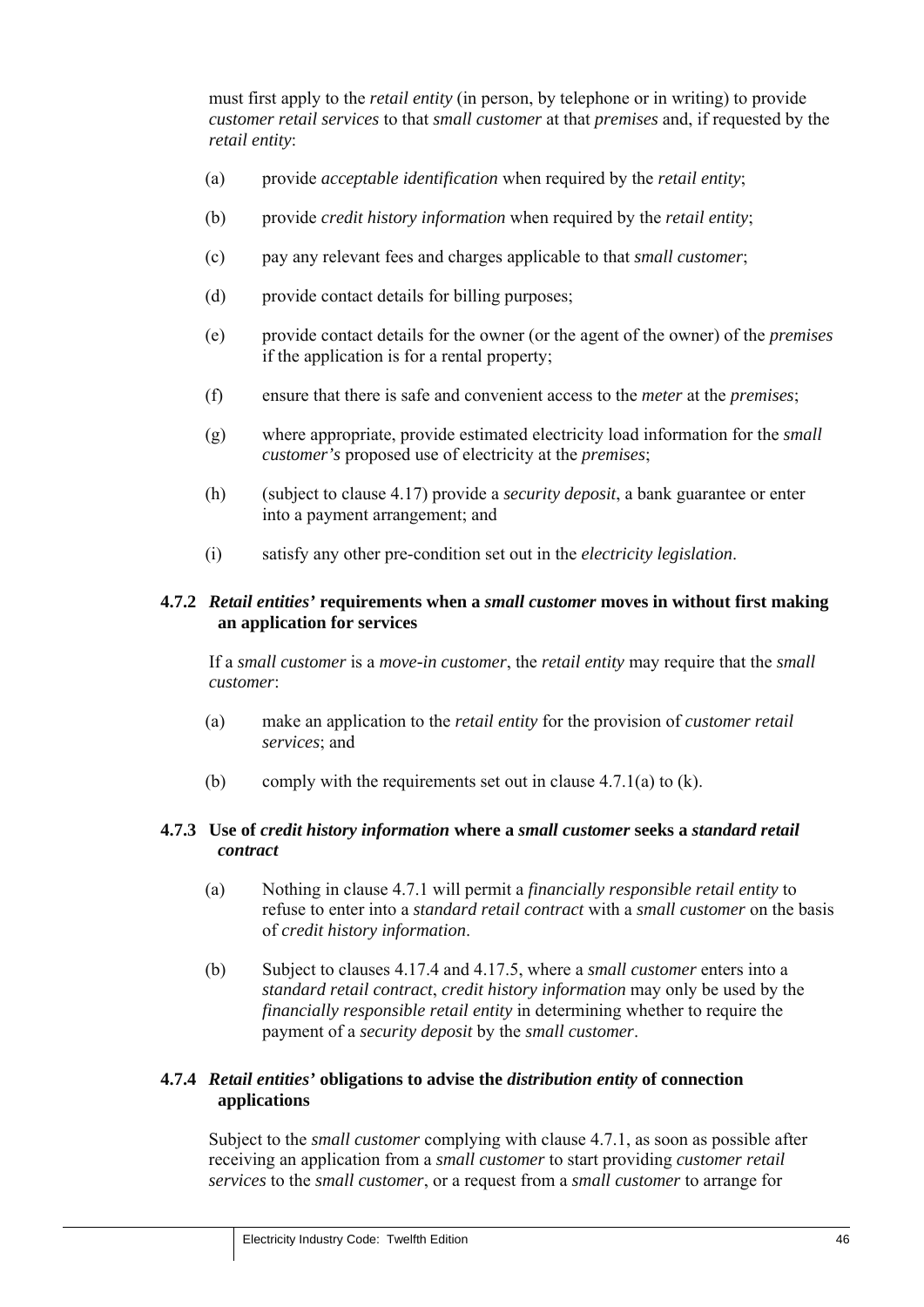connection, a *retail entity* must forward relevant details of a *small customer,* including their classification as a *small business customer* or *small residential customer* to the *small customer's distribution entity* for the purpose of:

- (a) updating the *distribution entity's* records for that *premises* and *small customer*, if the *small customer's premises* is already connected; or
- (b) arranging for the connection of that *premises*, if the *small customer's premises* is not already connected to the *distribution entity's supply network*.

## **4.8 Illegal use**

#### **4.8.1** *Retail entities'* **rights of recovery for illegal use**

The restrictions on recovery of undercharged amounts in clause 4.11.2 do not apply if a *small customer* has been undercharged or not charged as a result of a *small customer's* or an occupier of the *premises'* fraud or intentional consumption of electricity otherwise than in accordance with the *electricity legislation*.

#### **4.8.2 Non-application of payment difficulties**

Clause 4.13.10 does not apply if, during the course of the *small customer's* dealings with the *retail entity,* the *small customer* is convicted of an offence involving fraud or theft of electricity.

## **4.9 Billing**

#### **4.9.1 Obligation to bill quarterly\***

*(Note: this clause 4.9.1 may be varied in a negotiated retail contract)* 

- (a) A *retail entity* must use its best endeavours to issue a bill to a *small customer* at least quarterly.
- (b) Nothing in paragraph (a) will prevent a *retail entity* from issuing a bill more frequently than quarterly to a *business customer*.
- (c) Nothing in paragraph (a) will prevent a *retail entity* from issuing a bill more frequently than quarterly to a *residential customer* where the *retail entity* has obtained a *residential customer's explicit informed consent* to issue bills on that basis.
- (d) This clause 4.9.1 does not apply to *small customers* with *card operated meters*.

### **4.9.2 How bills are issued**

The *retail entity* must issue a bill to a *small customer* at the *premises*, unless the *small customer* nominates another address.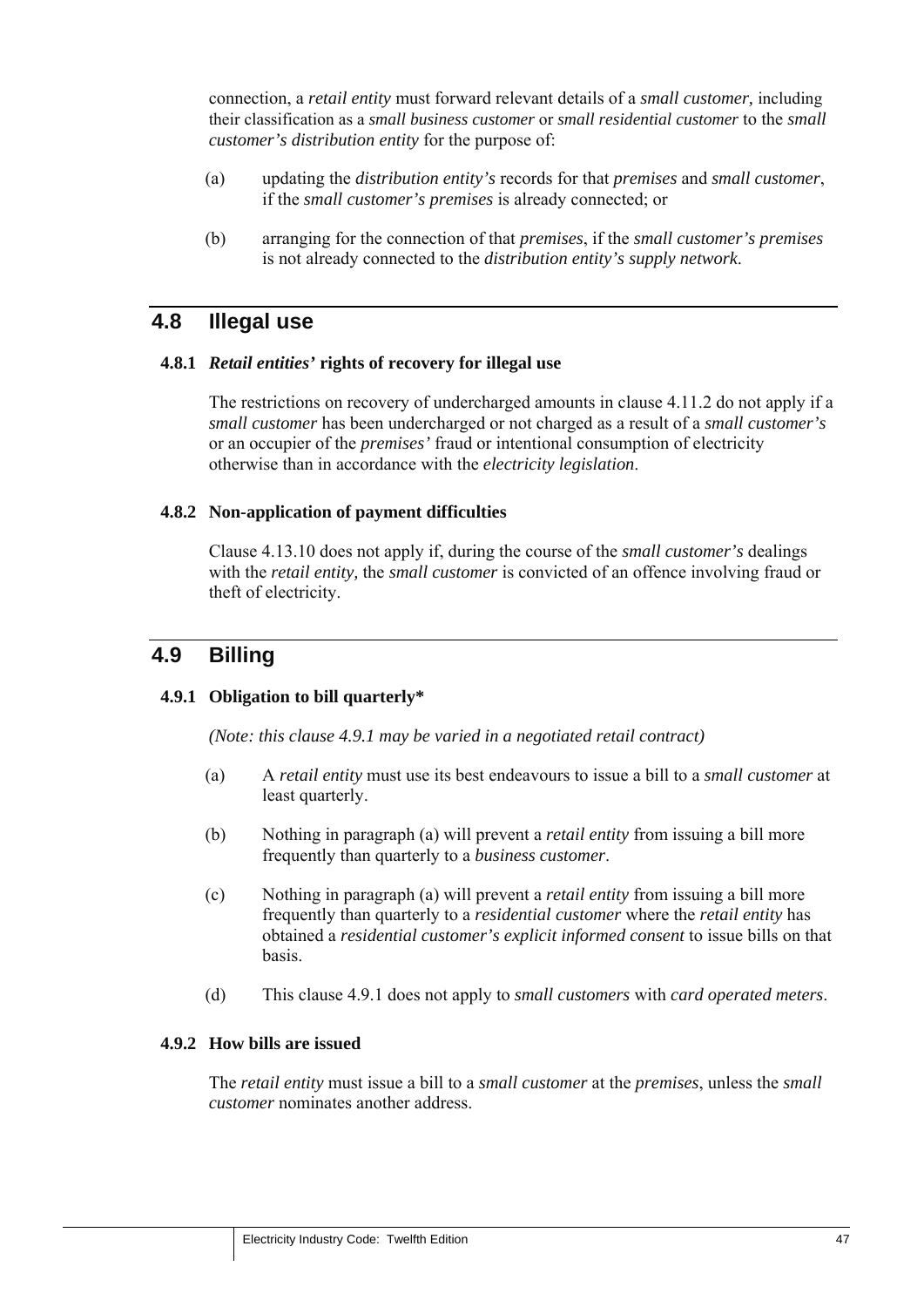## **4.9.3 Information on charges which comprise a bill**

If requested by a *small customer* who is party to a *negotiated retail contract*, in relation to a bill, a *retail entity* must provide the *small customer* with reasonable information on *network charges* (to the extent it is readily available), retail charges and any other charges relating to the sale or sale and supply of electricity comprising the amount payable in respect of the *small customer's* bill.

### **4.9.4 Simultaneous payments for gas and electricity**

Where a *retail entity* and a *small customer* have entered into:

- (a) a *dual fuel contract*; or
- (b) two *negotiated retail contracts* for the sale of electricity and the sale and supply of gas,

under which a single bill is, or two simultaneous bills are, for electricity and gas, issued to the *small customer*, and the *small customer* does not pay the entire amount owing under that bill or those bills, the *retail entity* must (subject to the *Community Ambulance Cover Act 2003* (Qld)):

- (c) apply a payment received from a *small customer* for charges for the sale of electricity or the sale and supply of gas respectively as agreed between the *retail entity* and the *small customer*; or
- (d) if no agreement is in place between the *retail entity* and the *small customer*, apply a payment received from a *small customer* for charges for the sale of electricity or the sale and supply of gas respectively as directed by the *small customer*; or
- (e) if paragraphs (c) and (d) do not apply, apply the payment in proportion to the relative value of each of the charges.

#### **4.9.5 Other goods and services to a** *small customer*

Where a *retail entity* also provides goods or services (other than *customer retail services*) to a *small customer*, the *retail entity* must bill for those goods or services separately or:

- (a) include the charges for those goods and services as separate items in its combined bills, together with a description of the other goods or services supplied;
- (b) subject to the *Community Ambulance Cover Act 2003 (Qld),* apply any payment received from a *small customer* as directed by the *small customer*; and
- (c) subject to the *Community Ambulance Cover Act 2003 (Qld),* where a *small customer* does not direct how the payment is to be applied, the *retail entity* must apply the payment in satisfaction of the charges for the provision of *customer retail services* and the supply and sale of gas before applying any portion of it to the charges for any other goods or services.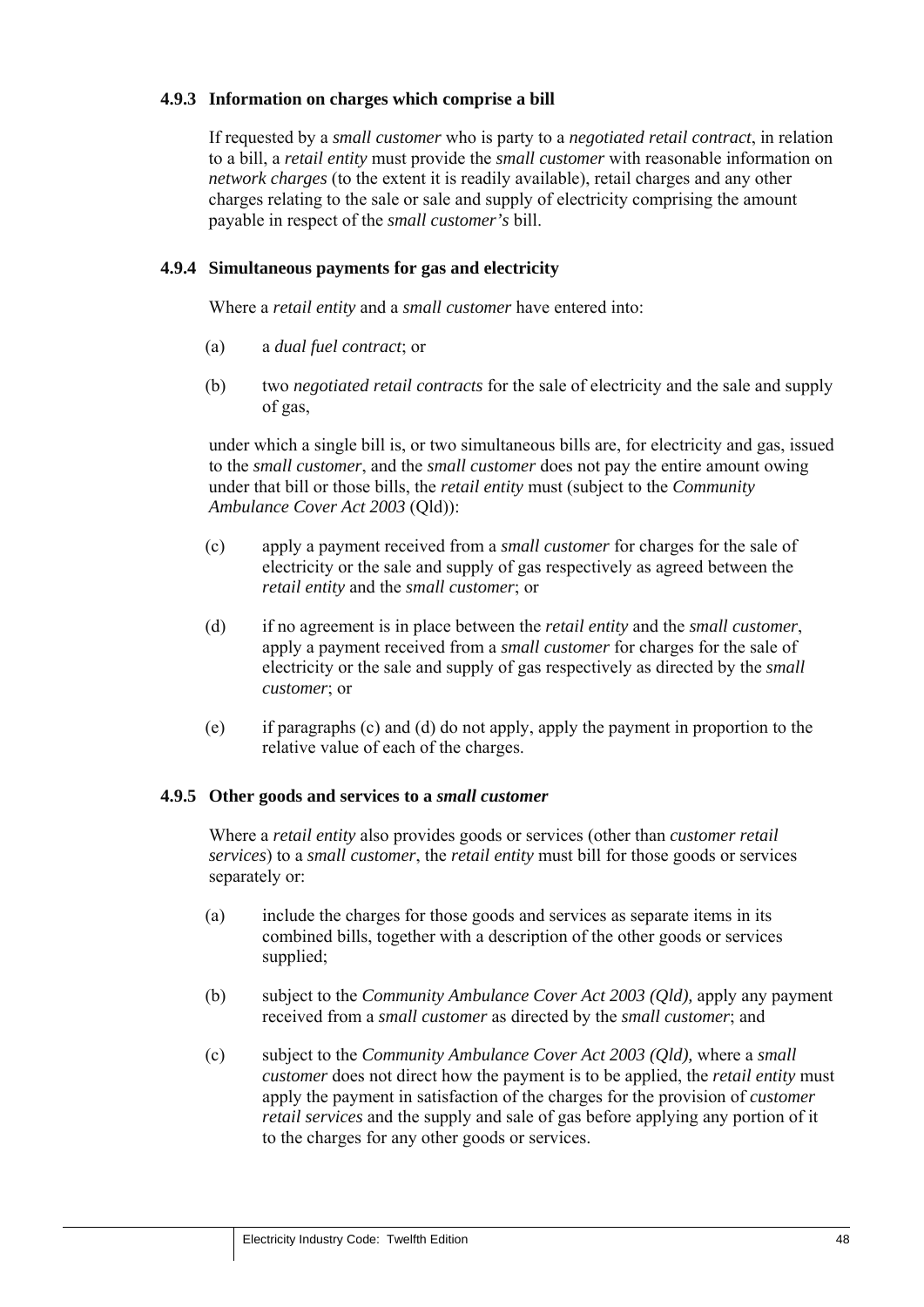### **4.9.6 Particulars on each bill**

A *retail entity* must include at least the following particulars on each bill:

- (a) the date of the last *meter* reading (or reading of *metering data*, as the case may be) or estimate and the number of days since the previous reading or estimate;
- (b) the estimated date of the next *meter* reading;
- (c) the *meter* readings, *metering data* or estimates for the bill;
- (d) consumption, or estimated consumption, in units used (kWh or kVAh);
- (e) the relevant fees, charges and tariffs applicable to the *small customer*;
- (f) the pay-by date;
- (g) the telephone number for billing, payment enquiries and instalment payment options (for the cost of a local call from anywhere in Queensland);
- (h) a 24 hour contact telephone number for faults, emergencies and *force majeure events*;
- (i) the *small customer's premises* and any relevant other address;
- (j) the *small customer's* name and account number;
- (k) the amount of arrears or credit;
- (l) the amount of any *security deposit* provided by the *small customer*;
- (m) the amount of any other charge (as described in clause 4.9.5) and details of the goods or service provided;
- (n) on *residential customers'* bills only, advice in languages common to the *residential customer* base on how to access interpreter services;
- (o) on *residential customers'* bills only, a reference to the availability of concessions, if any;
- (p) if the bill is a reminder notice issued in accordance with clause 4.13.2, contact details for the *retail entity's* internal complaint handling processes;
- (q) all *NMI* and *NMI checksum* applicable to the bill;
- (r) a list of the available payment methods;\* and

*(paragraph (r) may only be varied in a negotiated retail contract where clause 4.13.3 is also varied)* 

(s) if the bill contains charges for the sale of both electricity and gas, a notice advising of the *small customer's* right to nominate apportionment of any payment between those charges under clause 4.9.4.**\***

*(Paragraph (s)*(s) *may only be varied where clause 4.9.4(c) applies.)*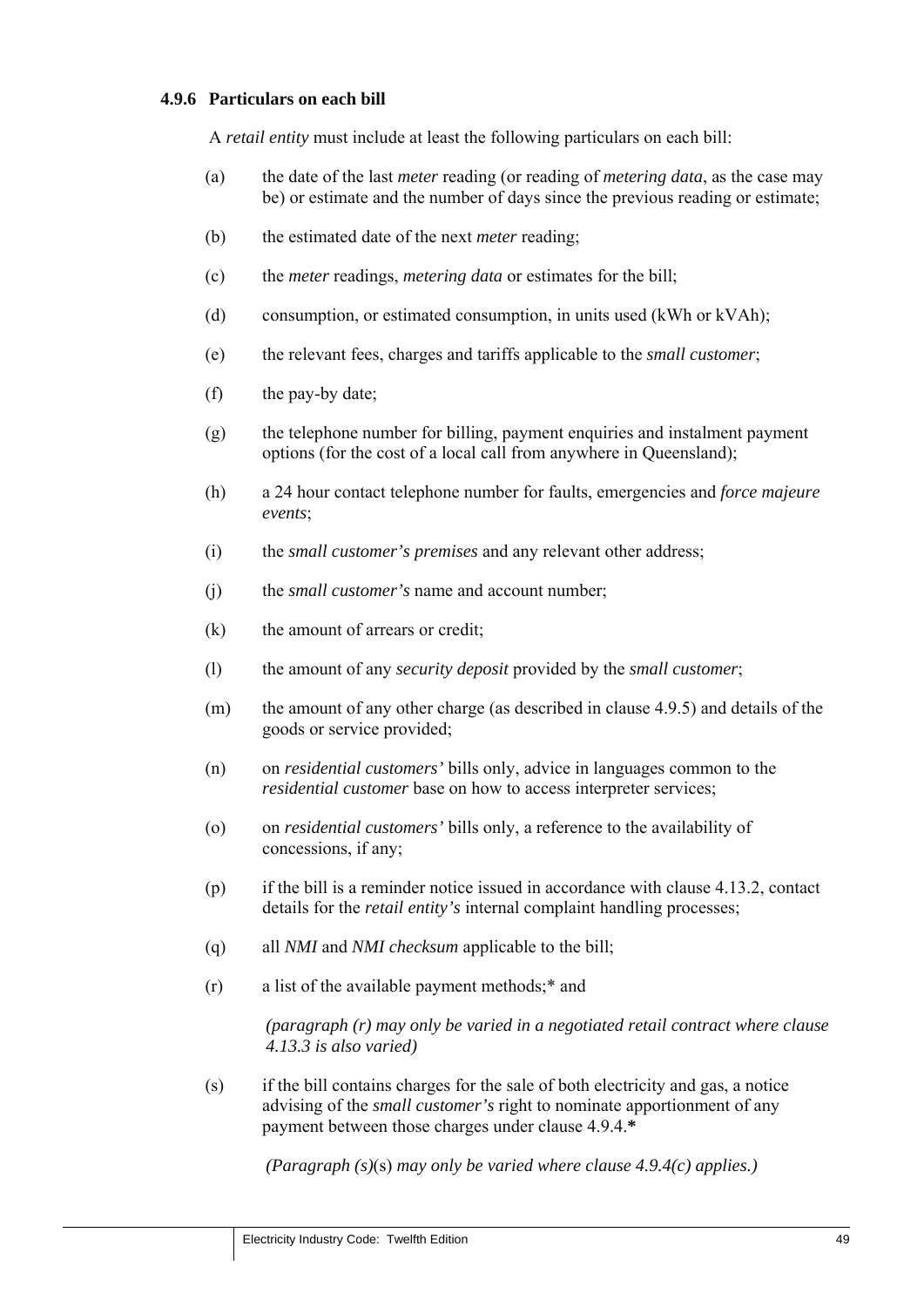### **4.9.7 Average daily usage**

- (a) Subject to paragraph (b), a *retail entity* must, for a *small customer's* current *premises*, display on each bill the *small customer's* current average daily usage and, to the extent that data are available, a comparison of the *small customer's* average daily usage for the same period during the previous year for that *premises*.
- (b) A *retail entity* need not include a comparison of average daily usage:
	- (i) when it is the *small customer's* first bill for a *premises*;
	- (ii) where there has been no or very low relevant electricity consumption; or
	- (iii) where relevant comparable data are not available.

## **4.9.8 Historical billing data**

- (a) A *retail entity* must keep a *small customer's* billing data for a minimum of two years.
- (b) Where a *small customer* requests, and the data are available, a *retail entity* must promptly provide to the *small customer* free of charge the *small customer's*  billing data appearing on the *small customer's* bills for a *premises* for the previous two years.
- (c) Where the *small customer* requests billing data before this period, the *retail entity* must use its best endeavours to provide that data to the *small customer* and may impose a reasonable charge for providing that data.<sup>4</sup>

### **4.9.9 Bill format**

A *retail entity* must issue a bill in a format which permits a *small customer* to easily verify that the bill conforms with its *retail contract*.

# **4.10** *Meter* **reading**

#### **4.10.1** *Meter* **reading for billing purposes**

A *retail entity* must:

- (a) base a *small customer's* bill on:
	- (i) the *meter* reading or *metering data* for the relevant *meters* at the *small customer*'s *premises* provided by the *responsible person* determined in accordance with Chapter 9 of this *Code* or the *Metrology Procedure* (as appropriate); or

<sup>4</sup> The amount charged may be the subject of a maximum charge under the *notified prices, Electricity Regulation* or Schedule 4.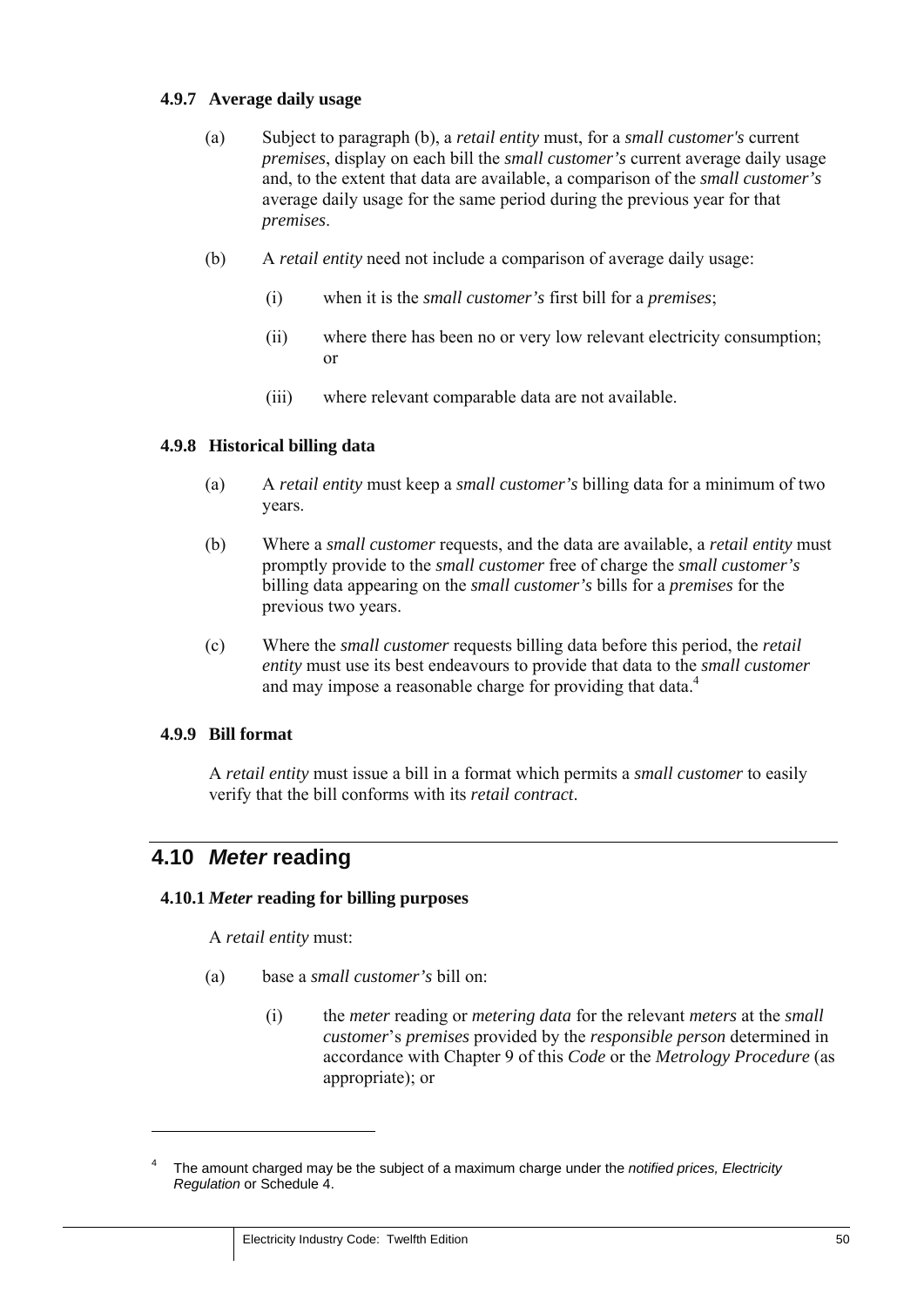- (ii) any method agreed between the *small customer* and the *retail entity*, which may include a *customer* self read;
- (b) use its best endeavours to ensure that an *actual meter reading* is obtained at least once every 12 months; and
- (c) use an estimate of the amount of electricity consumed at the *small customer's premises* only if an *actual meter reading* is not obtained from the *premises* for the billing period under consideration.

#### **4.10.2 Advice that a bill is estimated**

If a *retail entity* issues a *small customer* with a bill that is not based on an *actual meter reading,* or is based on a *substituted meter reading*, it must publish a notice in a prominent location on that bill advising that the bill is based on an estimate.

#### **4.10.3 Adjustments to subsequent bills**

Where a *retail entity* has issued a *small customer* with a bill based on an estimate and the *retail entity* subsequently issues the *small customer* with a bill that is based on an *actual meter reading*:

- (a) the *retail entity* must include an adjustment on the bill to take account of any overcharging of the *small customer* that has occurred; and
- (b) unless the *actual meter reading* could not be obtained as a result of an act or omission by the *small customer*, the *retail entity* will, at the request of the *small customer*, offer the *small customer* time to pay the undercharged amount by agreed instalments (which is not an *instalment plan*), over a period being no longer than:
	- (i) the period during which an *actual meter reading* was not obtained, where this period is less than 12 months; or
	- (ii) in any other case, 12 months.

#### **4.10.4 Pass through of cost where access is denied**

Where a *small customer* has denied access to a *meter* for the purpose of reading that *meter* and subsequently requests the *retail entity* to replace an estimated bill with a bill based on an *actual meter reading*, the *retail entity* must use its best endeavours to comply with that request but may pass through to that *small customer* any costs it incurs in doing so.

#### **4.10.5 Unmetered supplies**

If there is no *meter* in respect of a *small customer's premises,* a *retail entity* must base a bill on the provisions relating to unmetered *premises* in the *notified prices.* Where the *notified prices* do not apply, the *retail entity* must base a bill on *metering data*  calculated in accordance with the *Metrology Procedure* or Chapter 9 of this *Code* (as appropriate).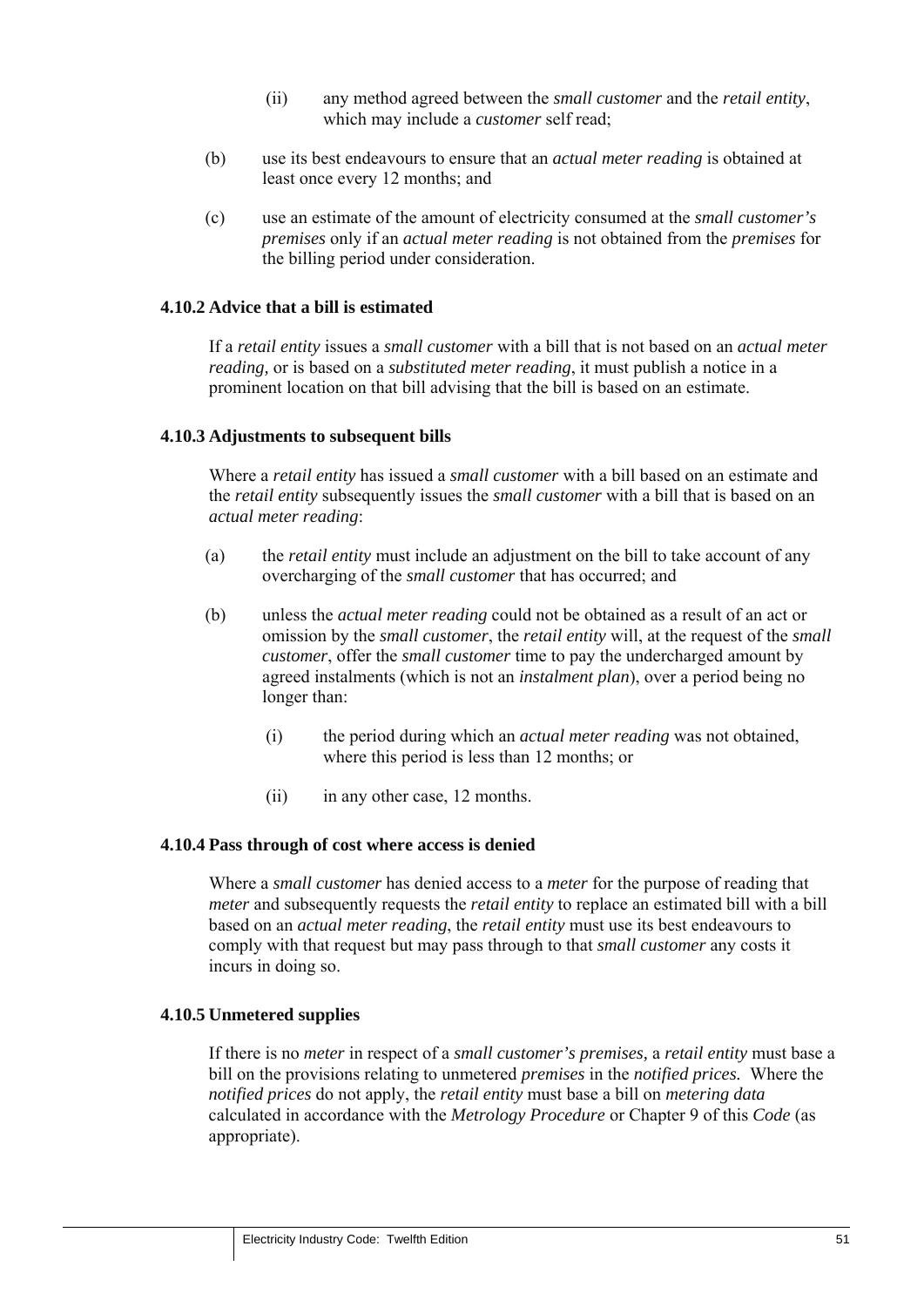# **4.11 Undercharging and overcharging**

## **4.11.1 Recovery of undercharges from** *small customers*

Subject to clause 4.11.2, where a *retail entity* has undercharged a *small customer* it may recover from the *small customer* the amount undercharged.

### **4.11.2 Process and limitations on recovery**

Where a *retail entity* proposes to recover an amount undercharged the *retail entity*  must:

- (a) if the amount was undercharged as a result of the *retail entity's* or *distribution entity's* act or omission, limit the amount to be recovered to the amount undercharged in the 9 months prior to the date the *small customer* is notified of the undercharging;
- (b) list the amount to be recovered as a separate item in a special bill or in the next bill, together with an explanation of that amount;
- (c) not charge the *small customer* interest on that amount; and
- (d) offer the *small customer* time to pay that amount by agreed instalments, over a period nominated by the *small customer* being no longer than:
	- (i) the period during which the undercharging occurred (if the undercharging occurred over a period of less than12 months); or
	- (ii) in any other case, 12 months.

#### **4.11.3 Notice and payment to** *small customers* **of overcharges**

- (a) Subject to paragraph (b), where a *small customer* has been overcharged, the *retail entity* must inform the *small customer* accordingly within 10 *business days* of the *retail entity* becoming aware of that overcharging and:
	- (i) if the *small customer* has already paid that amount, credit that amount to the *small customer's* next bill unless the *small customer* reasonably requests otherwise in which case the *retail entity* must comply with that request; or
	- (ii) if the *small customer* has ceased to purchase *customer retail services*  from that *retail entity*, use its best endeavours to pay that amount to the *small customer* within 10 *business days*.
- (b) If the *small customer* has been overcharged otherwise than as a result of an act or omission of the *retail entity* or *distribution entity*, the *retail entity* is only required to credit or pay the *small customer* the amount the *small customer* was overcharged in the 12 months before the error was discovered.
- (c) No interest shall accrue to a credit or refund referred to in paragraph (a) or (b).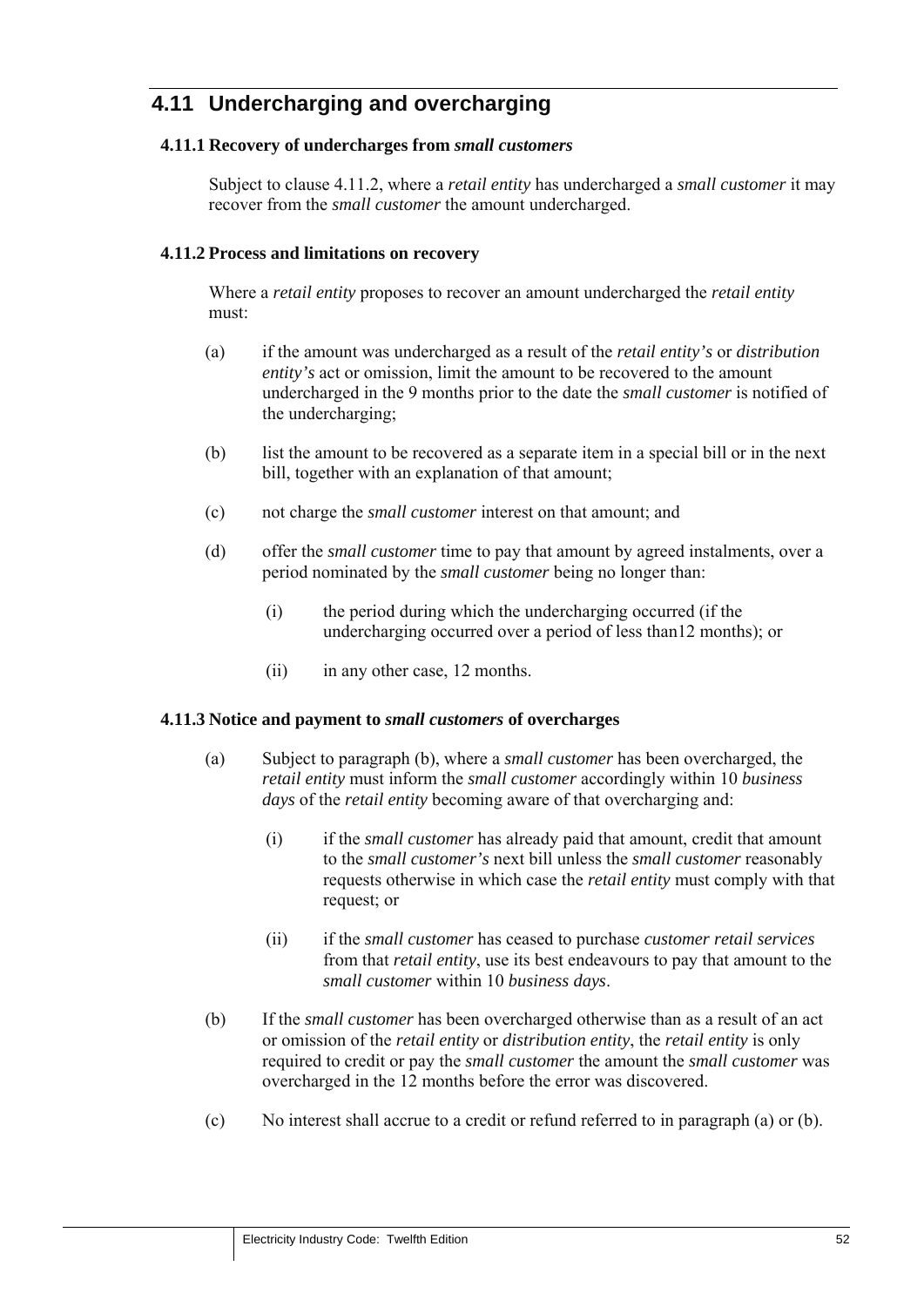# **4.12 Tariff changes and options**

## **4.12.1 Obligations on retail entities**

Subject to clauses 4.12.6 and 4.12.7 where during a *billing cycle* a *small customer* changes from one type of tariff to another type of tariff for *customer retail services*, the *retail entity* must (if it is necessary to do so due to the change in the type of tariff applying to that *small customer*):

- (a) obtain a *meter* reading (or *metering data*) at the time the type of tariff changes; and
- (b) calculate the *small customer's* bill using the type of tariff applying:
	- (i) the old type of tariff up to but not including the date of the *meter* reading; and
	- (ii) the new type of tariff from and including the date of the *meter* reading.

## **4.12.2 Change of tariff within a** *billing cycle*

Subject to clauses 4.12.6 and 4.12.7 where during a *billing cycle* the tariff rate or charge applying to a *small customer* changes, the *retail entity* must calculate the bill on a pro rata basis using:

- (a) the old tariff rate or charge up to but not including the date of change; and
- (b) the new tariff rate or charge from and including the date of the change to the end of the *billing cycle*.

#### **4.12.3** *Customer* **applications\***

*(Note: this clause 4.12.3 may be varied in a negotiated retail contract)*

Where a *retail entity* offers alternative tariffs or tariff options and a *small customer:*

- (a) requests that the retail entity transfer from that small customer's current tariff to another tariff; and
- (b) demonstrates to the *retail entity* that it satisfies all of the conditions relating to that other tariff and any conditions imposed by the *small customer's distribution entity*,

the *retail entity* must transfer the *small customer* to that other tariff within 10 *business days* of satisfying those conditions.

#### **4.12.4 Effective date of transfer between tariffs**

Where a *small customer* transfers from one tariff type to another in accordance with clause 4.12.3, the effective date of the transfer will be:

(a) subject to paragraph (b), the date on which the *meter* reading referred to in clause 4.12.1(a) was obtained; or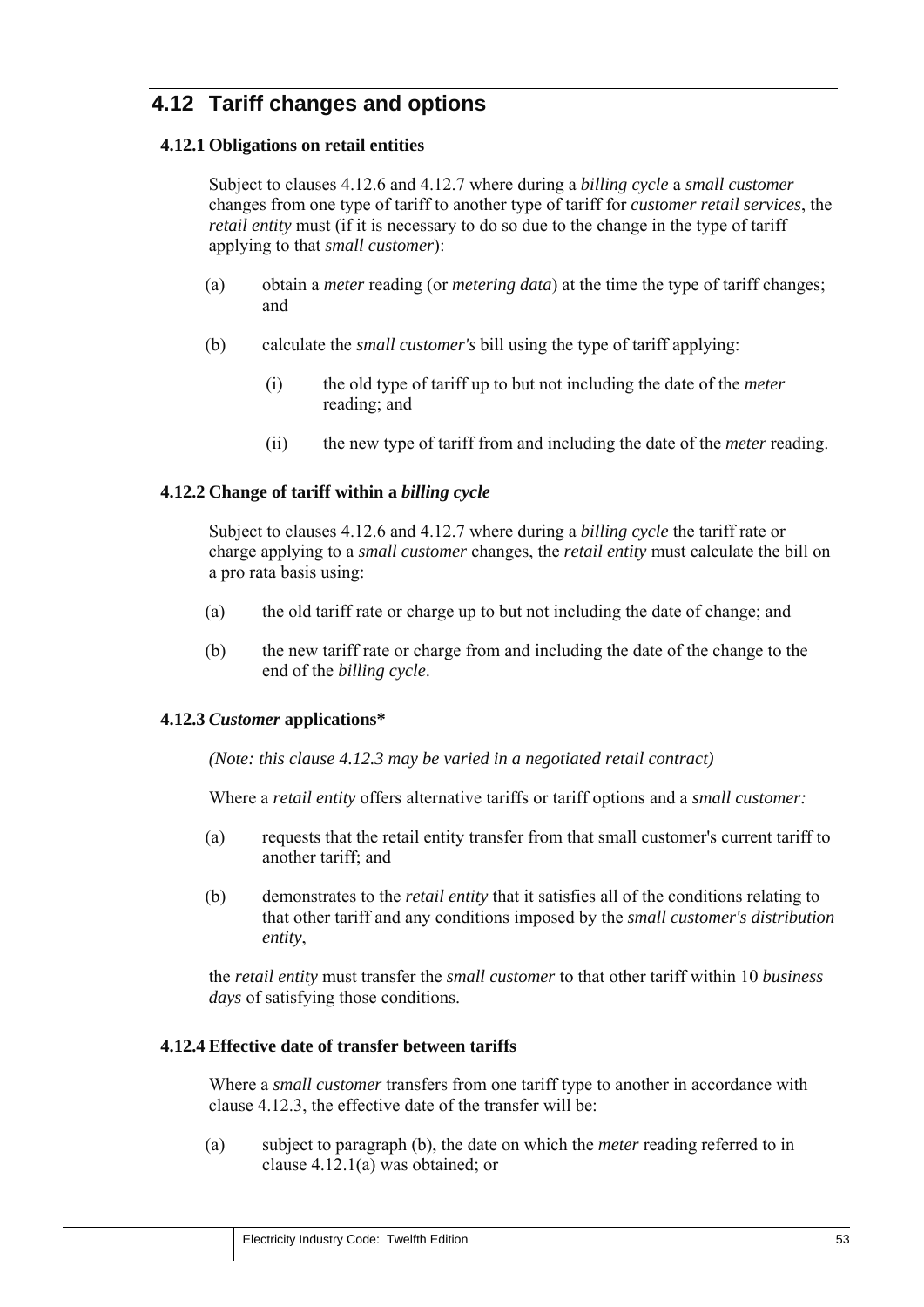(b) where the transfer requires a change to the *meter* at the *small customer's premises*, the date the *meter* change is completed.

#### **4.12.5 Change in use**

- (a) Where a *small customer* notifies a *retail entity* of a change in use of the *small customer's premises*, the *retail entity* may require the *small customer* to transfer to a tariff applicable to the *small customer's* use of that *premises*.
- (b) If a *small customer* fails to give the notice required under paragraph (a), the *retail entity* may, upon written notice to the *small customer*, transfer the *small customer* retrospectively to the applicable tariff.

#### **4.12.6 Notification of** *price changes*

- (a) A retail entity must set out in a negotiated retail contract with a small customer all tariffs and charges payable by the customer.
- (b) The retail entity must give notice to the customer of any variation to the tariffs and charges that affects the customer.
- (c) The notice must be given as soon as practicable, and in any event no later than the customer's next bill.
- (d) The retail entity must set out in the negotiated retail contract the obligations with regard to notice that the retail entity must comply with where the tariffs and charges are to be varied.

## **4.13 Payment**

#### **4.13.1 Minimum time for payment of a bill\***

*(Note: clause 4.13.1 may be varied in a negotiated retail contract)* 

Unless otherwise agreed with a *small customer*, the pay-by date specified in the bill must not be less than 13 *business days* after the date the *retail entity* sends the bill.

#### **4.13.2 Issue of reminder notices**

If a *small customer* has not paid a bill by the pay-by date, the *retail entity* may send to that *small customer* a reminder notice that its bill is past due, giving the *small customer*  a further pay-by date (not less than five *business days* after the date the notice is sent).

#### **4.13.3 Payment methods***\**

*(Note: this clause may be varied in a negotiated retail contract)* 

A *retail entity* must offer at least the following payment methods to its *small customers*:

(a) in person at a network of agencies or payment outlets;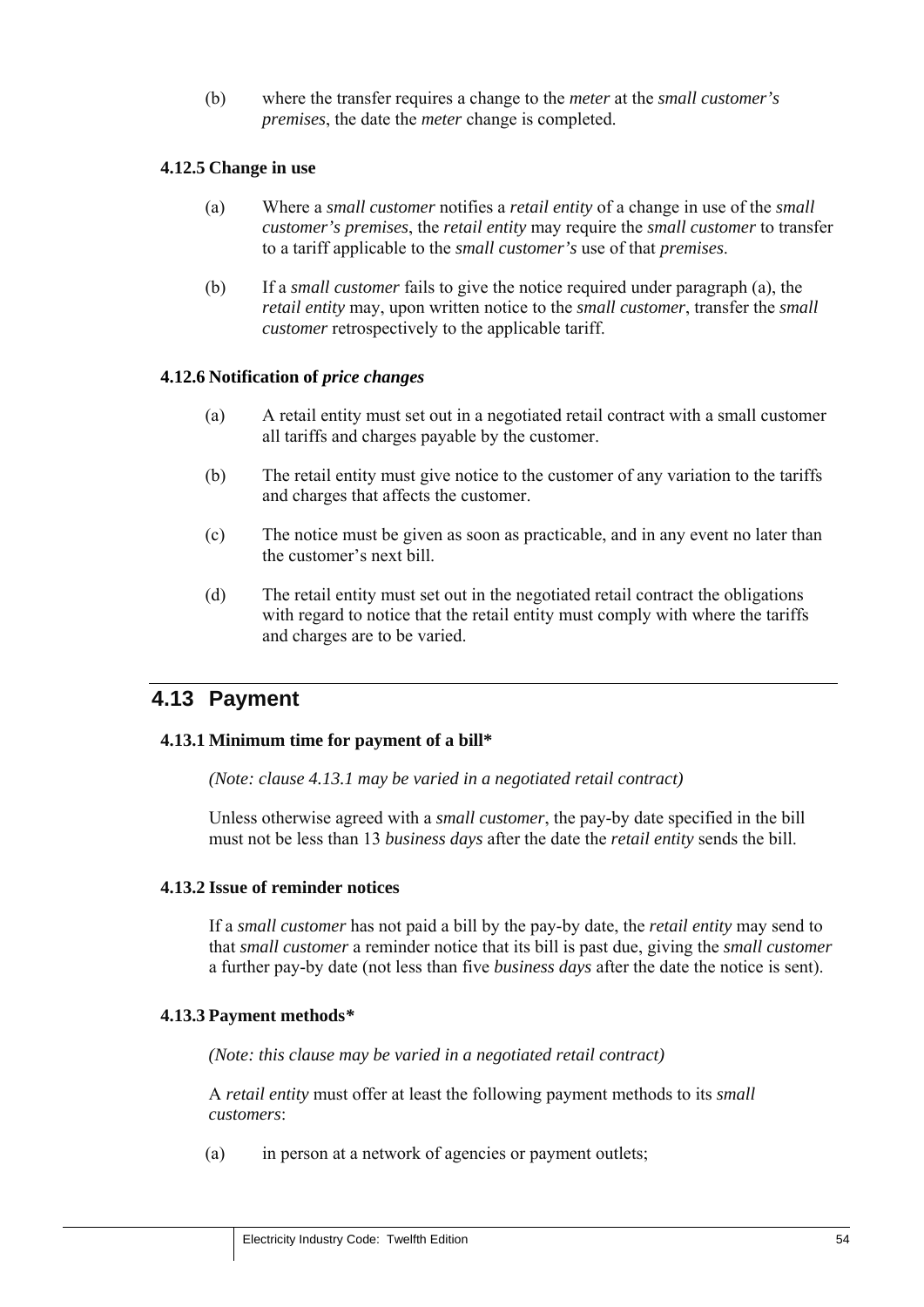- (b) by mail; and
- (c) by direct debit under a payment arrangement agreed by the *small customer*, the *retail entity* and a *bank* nominated by the *small customer*.

## **4.13.4 Direct debit**

- (a) Where a direct debit arrangement is to be entered into between a retail entity and a small customer:
	- (i) the *retail entity* and the *small customer* must agree the amount, initial date and frequency of the direct debits; and
	- (ii) the explicit informed consent of the *small customer* is required for entering into the arrangement.
- (b) Where a direct debit arrangement is entered into between a *retail entity* and a small customer, the *retail entity* must
	- (i) notify the *small customer* in writing that if the customer requests the retailer to cease to rely on the arrangement, the *retail entity* will no longer rely on the direct debit authority; and
	- (ii) terminate the arrangement on being requested by the customer to do so.

#### **4.13.5 Other retail fees and charges**

- (a) In addition to charges for electricity consumption, a *retail entity* may impose other fees and charges on a *small customer* relating to the provision of *customer retail services*:
	- (i) under a *negotiated retail contract*, whether or not the imposition of that fee or charge is expressly provided for in this *Code*; and
	- (ii) under a *standard retail contract*, only where the imposition of that fee or charge is expressly provided for in the *notified prices*.
- (b) In a *negotiated retail contract*, the amount of any such fee or charge must be fair and reasonable having regard to related costs incurred by the *retail entity*.

#### **4.13.6 Pass through of** *distribution non-network charges*

- (a) A *retail entity* may bill a *small customer* under a *retail contract* a *distribution non-network charge* which:
	- (i) the *distribution entity* is entitled to charge the *small customer* under their *connection contract*; and
	- (ii) has been charged to the *retail entity* in accordance with the *coordination agreement* between the *retail entity* and the *distribution entity*.

Examples of *distribution non-network charges* are disconnection fees, reconnection fees and *meter* test fees.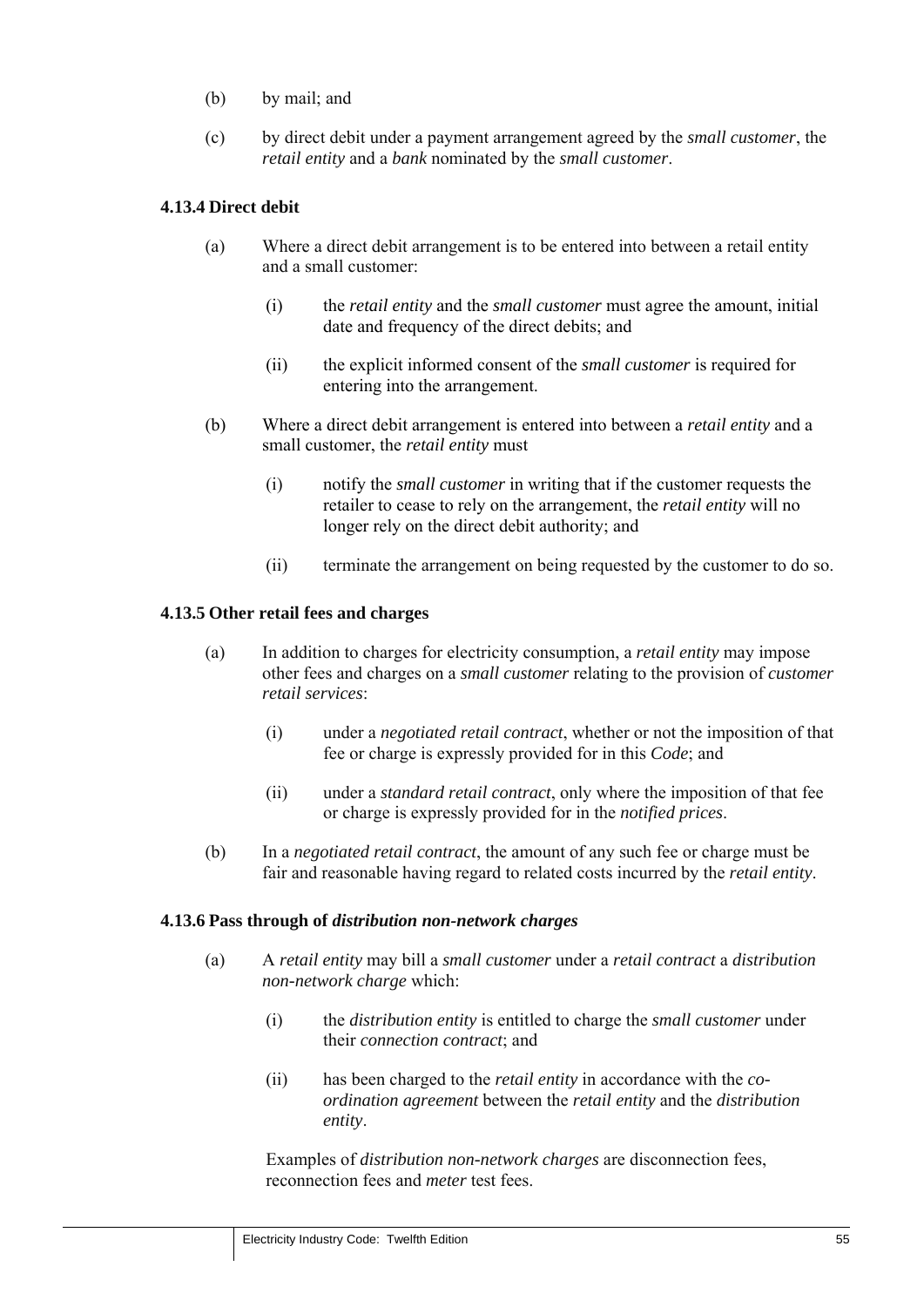(b) If a *small customer* is on a *standard retail contract*, a *retail entity* must not charge the *small customer* any administration fees or surcharge with respect to *distribution non-network charges*.

#### **4.13.7 Payments in advance***\**

*(Note: this clause 4.13.7 may be varied in a negotiated retail contract)* 

- (a) A *retail entity* must, at the request of a *small customer*, accept payment in advance.
- (b) The acceptance of an advance payment by a *retail entity* in accordance with paragraph (a) will not require the *retail entity* to credit any interest to the amounts paid in advance.

#### **4.13.8 Long absence or illness**

Where a *residential customer* is unable to arrange payment by one of the methods specified in clause 4.13.3, whether due to illness or long absence, the *retail entity* must offer:

- (a) payment in advance facilities (unless a *negotiated retail contract* between the *small customer* and *retail entity* has varied clause 4.13.7); and
- (b) redirection of the *small customer's* bill as requested by the *small customer* free of charge.

#### **4.13.9 Concessions, rebates or grants**

The *retail entity* must, when requested by a *residential customer*, pass on to the *residential customer*, as soon as is reasonably practicable, any information about the availability of concessions, rebates or grants (in particular, the electricity pensioners' and seniors' rebate), which information has been provided to the *retail entity* by the organisation or Government department responsible for the administration of that concession, rebate or grant.

#### **4.13.10 Payment difficulties**

- (a) Where a *residential customer* informs the *retail entity* in writing or by telephone that the *customer* is experiencing payment difficulties, or the *retail entity's* credit management processes indicate or ought to indicate to the *retail entity* that a *residential customer* is experiencing payment difficulties, the *retail entity* must offer the *residential customer*, as soon as is reasonably practicable, an *instalment plan* which complies with clause 4.14 and, where appropriate:
	- (i) information about the right to have a bill redirected to a third person, as long as that third person consents in writing to that redirection;
	- (ii) information on independent financial and other relevant counselling services;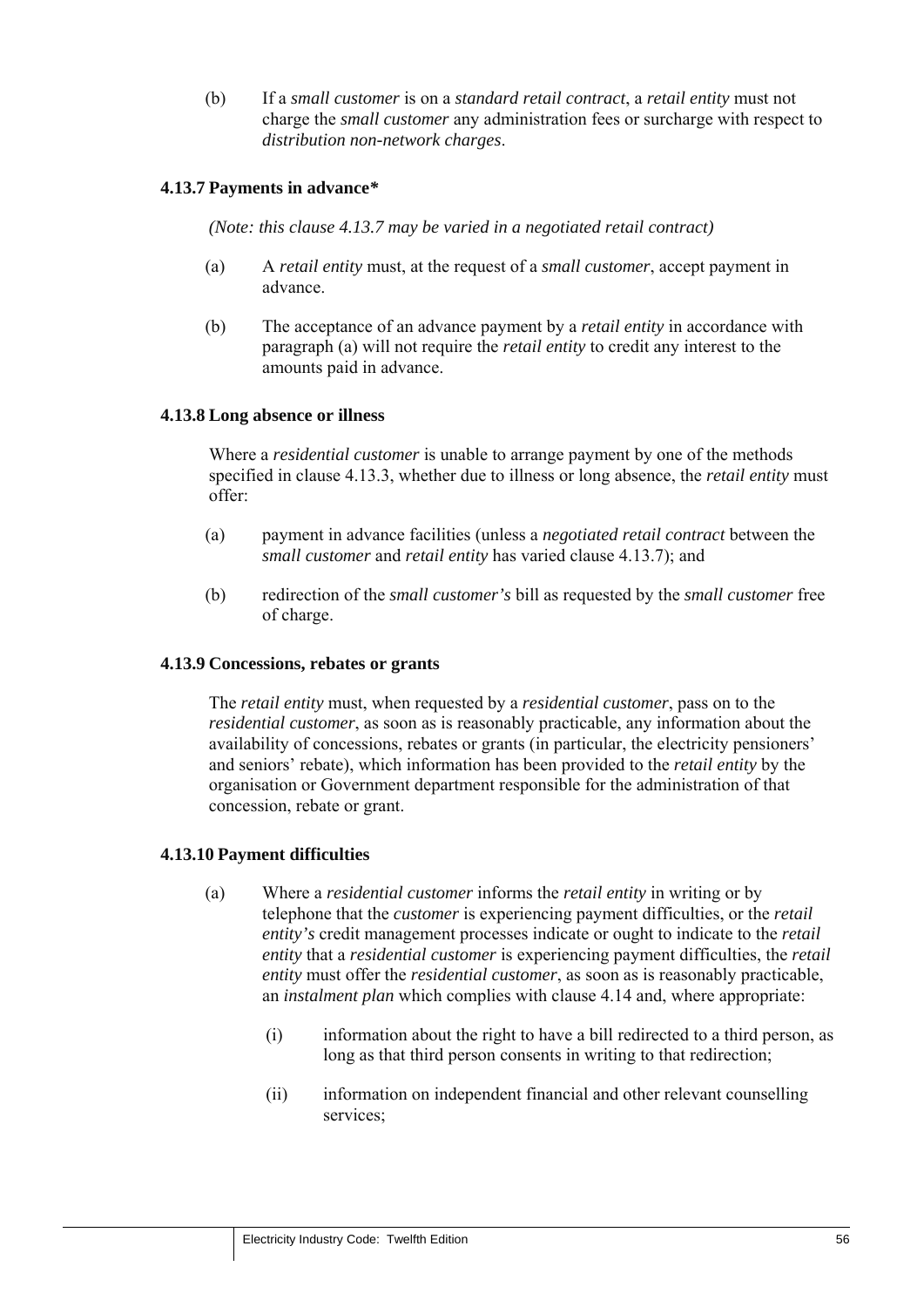- (iii) advise the *residential customer* of any concessions, rebates or grants that may be available to the *residential customer* to assist with financial hardship; and
- (iv) to the extent available, advice on how a *residential customer* may arrange for an electricity audit of the *residential customer's premises*.
- (b) Where a *residential customer* requests information or a redirection of its bills under this clause, the *retail entity* must provide that information or redirection free of charge.

# **4.14 Paying by instalments**

#### **4.14.1 Minimum instalment payment options\***

*(Note: this clause 4.14.1 may be varied in a negotiated retail contract)* 

A *retail entity* must offer *residential customers* at least the following payment options:

- (a) a system or arrangement under which a *residential customer* may make payments in advance towards future bills; and
- (b) an interest and fee free *instalment plan* under which the *residential customer* is given more time to pay a bill or to pay arrears (including any disconnection or reconnection charges).

#### **4.14.2 When a** *retail entity* **may require instalments in advance**

A *retail entity* may require a *residential customer* to pay by instalments in advance if the *residential customer* is in arrears or as an alternative to the *residential customer*  paying a *security deposit*.

#### **4.14.3 When a** *retail entity* **does not need to offer an** *instalment plan*

A *retail entity* does not have to offer a *residential customer* an *instalment plan* if the *residential customer* has, in the previous 12 months, had two *instalment plan*s cancelled due to non-payment. In such a case, the *retail entity* must offer another *instalment plan* only if the *retail entity* is reasonably satisfied that the *residential customer* will comply with that *instalment plan*.

#### **4.14.4 Obligations on** *retail entities* **when offering** *instalment plan***s**

A *retail entity* offering an *instalment plan* must:

- (a) in determining the period of the plan and calculating the amount of the instalments, take into account information from the *residential customer* about the *residential customer's* usage needs and capacity to pay;
- (b) specify the period of the plan;
- (c) specify the number of instalments (not less than four, unless the *residential customer* agrees otherwise);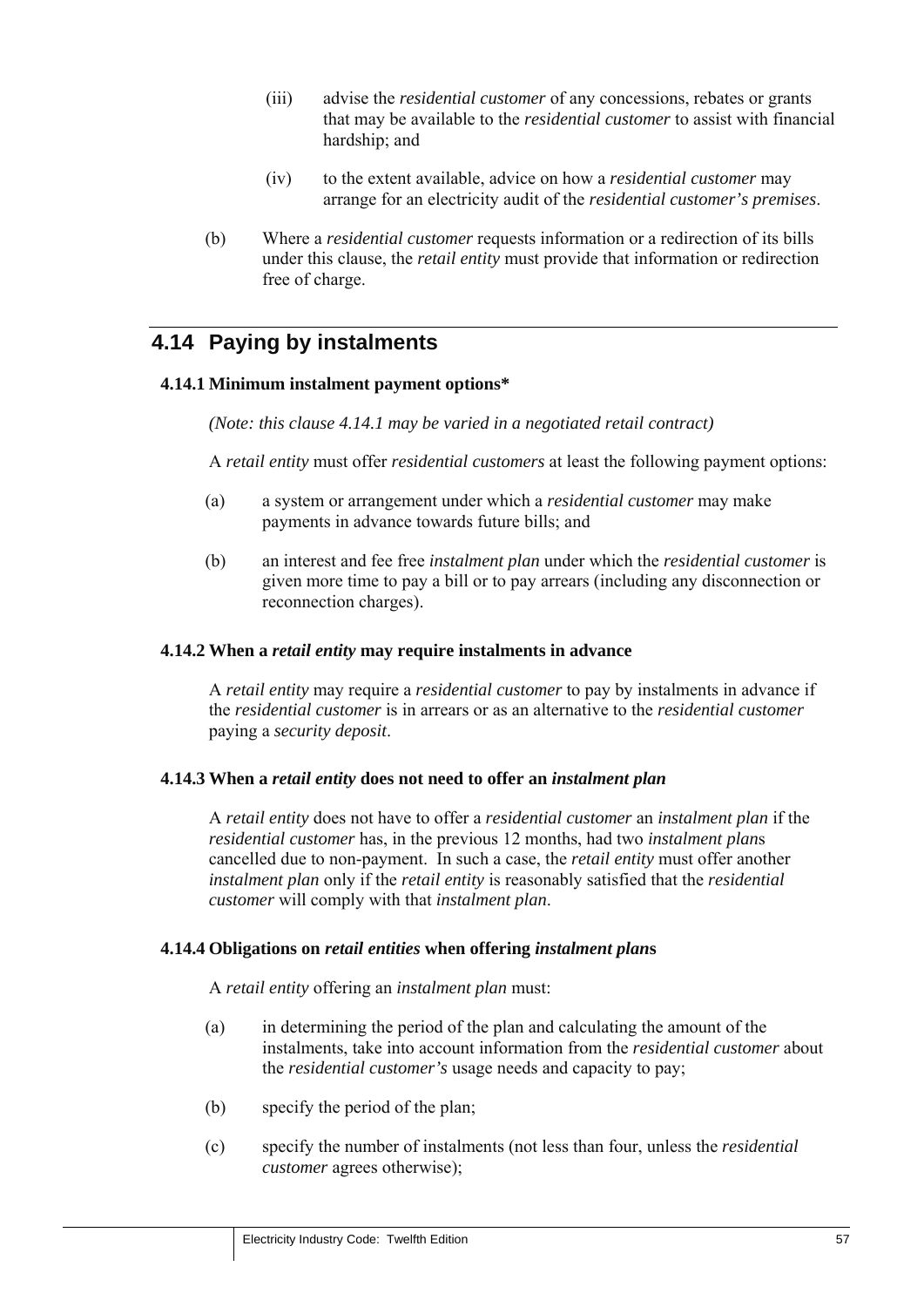- (d) specify the amount of the instalments which will pay the *residential customer's*  arrears (if any) and estimated usage during the period of the plan;
- (e) state how the amount of the instalments is calculated;
- (f) state that due to seasonal fluctuations in the *residential customer's* usage, paying by instalments may result in the *residential customer* being in credit or debit during the period of the plan;
- (g) monitor the *residential customer's* compliance with that plan; and
- (h) have in place fair and reasonable procedures to address payment difficulties a *residential customer* may face while on the plan.

## **4.14.5 No limitation on payment options**

Nothing in this *Code* limits the payment options that a *retail entity* may offer to a *small customer*.

## **4.15 Review of a bill**

#### **4.15.1 Obligation to review a bill on request**

A *retail entity* must review a *small customer's* bill when asked by that *small customer*.

### **4.15.2 Time frame for report on request**

The *retail entity* must inform the *small customer* of the outcome of that review as soon as reasonably possible but, in any event, within 20 *business days*.

#### **4.15.3 Payments during a review of a bill**

Where a *retail entity* is reviewing a bill, the *retail entity* may require the *small customer* to pay:

- (a) the greater of:
	- (i) that portion of the bill under review that the *small customer* and the *retail entity* agree is not the subject of review; or
	- (ii) an amount equal to the average amount of the *small customer's* bills in the previous 12 months (excluding the bill in dispute); and
- (b) any future bills that are properly due.

#### **4.15.4 Customer requests for testing of** *meters* **or** *metering data*

- (a) Where the *small customer* requests that, in reviewing the bill, the *meter* reading or *metering data* be checked or the *meter* tested, the *retail entity* must, as the case may be:
	- (i) arrange for a check of the *meter* reading or *metering data*; or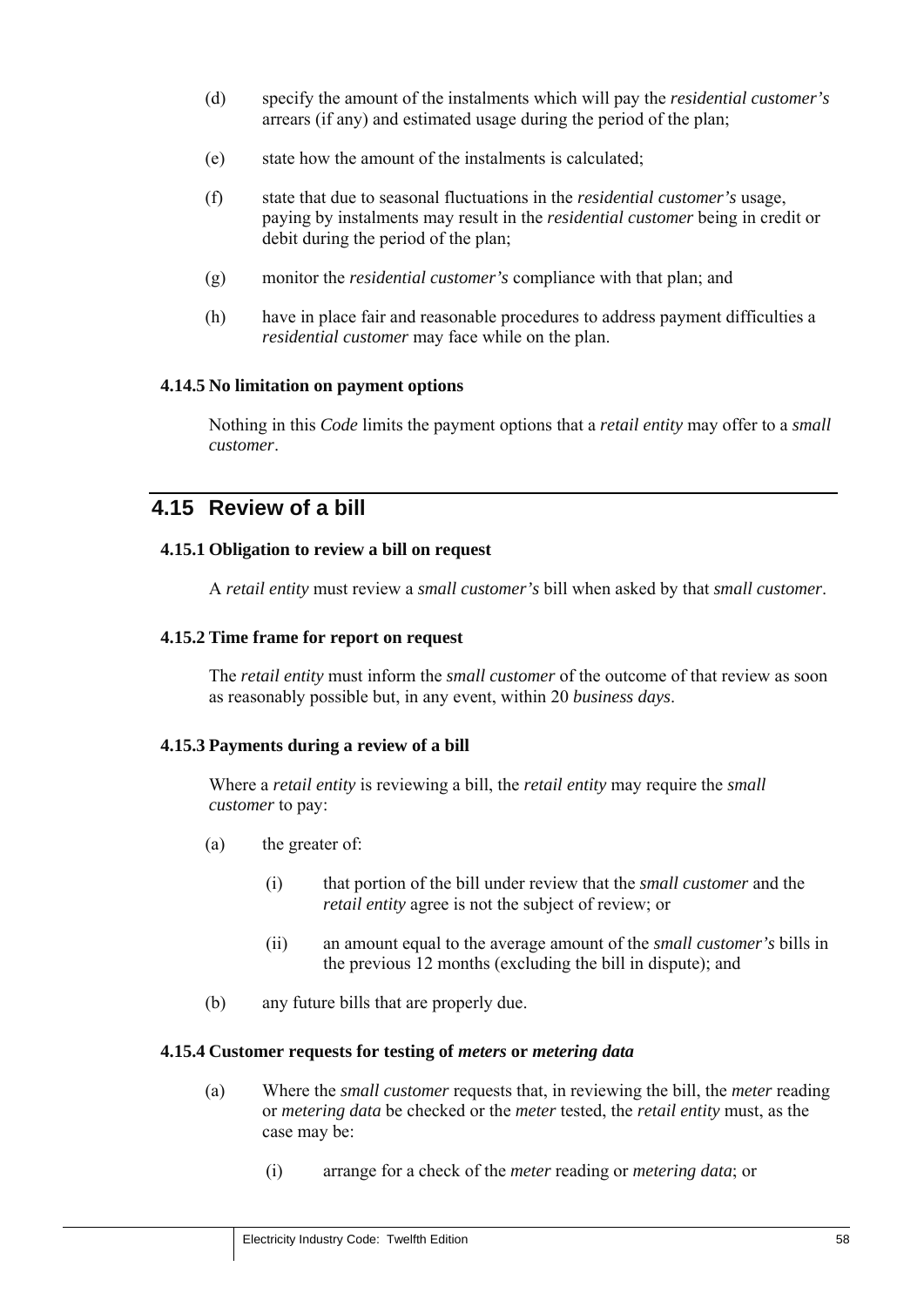- (ii) request the *small customer's responsible person* to test the *meter*.
- (b) The *small customer* must pay any *distribution non-network charge* levied by the *distribution entity* for testing the *meter*. The fee may be requested in advance.

#### **4.15.5 Procedures following a review of a bill**

Where, after conducting a review of the bill, a *retail entity* is satisfied that it is:

- (a) correct, the *retail entity* may require the *small customer* to pay the amount of that bill which is still outstanding; or
- (b) incorrect, the *retail entity*:
	- (i) must correct the *small customer's* bill in accordance with clause 4.11;
	- (ii) must refund (or set off against the amount in (iii)) any fee paid in advance under clause 4.15.4;
	- (iii) may require the *small customer* to pay the amount of that bill which is still outstanding; and
	- (iv) must advise the *small customer* of the existence of its complaint handling processes under clause 4.6.3 of this *Code*.

## **4.16 Shortened collection period**

#### **4.16.1 Shortened collection period**

Where a *retail entity* has issued a *small customer* with:

- (a) reminder notices in respect of two consecutive electricity bills; or
- (b) reminder notices in respect of three consecutive *dual fuel contract* bills; or
- (c) two consecutive *disconnection warnings*,

the *retail entity* may place the *small customer* on a shortened collection period in relation to the relevant *retail contract*.

#### **4.16.2** *Retail entities'* **obligations prior to placing a** *small customer* **on a shortened collection period**

Before a *retail entity* may place a *small customer* on a shortened collection period, the *retail entity* must inform the *small customer* by notice that:

- (a) receipt of a second reminder notice (or second *disconnection warning*) may result in the *small customer* being placed on a shortened collection period;
- (b) being placed on a shortened collection period will result in the *small customer*  not receiving a reminder notice until the *small customer* has paid three consecutive bills by the pay-by date;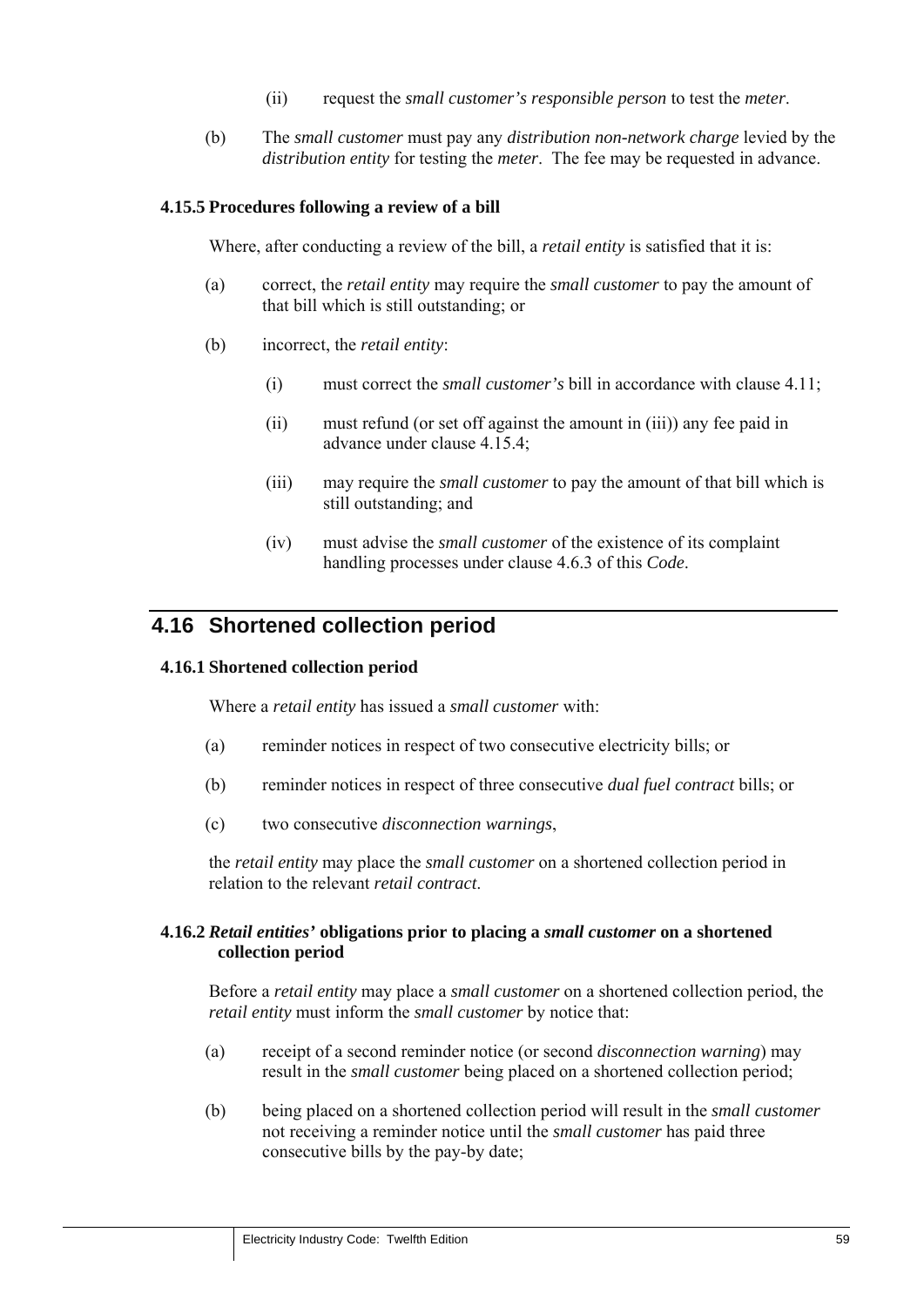- (c) the *small customer* may obtain further information from the *retail entity* on a specified telephone number;
- (d) once on a shortened collection period, the *small customer* must pay three consecutive bills by the pay-by date to return to its previous collection period; and
- (e) in the case of a *residential customer* only, alternative payment arrangements, such as *instalment plan*s offered by the *retail entity*, are available.

### **4.16.3 Notice**

- (a) Where after giving notice as required in clause 4.16.2, a *retail entity* decides to shorten the collection period in respect of a *small customer*, the *retail entity*  must give the *small customer* written notice of that decision within 10 *business days* of the decision.
- (b) Any notice given under paragraph (a) must advise the *small customer* of the existence of the *retail entity's* complaint handling processes available under clause 4.6.3 of this *Code*.

#### **4.16.4 Effect of** *small customer* **compliance with shortened collection period**

Where a *small customer* on a shortened collection period pays three consecutive bills by the pay-by date, the *retail entity* must return the *small customer* to the collection period that applied before the shortened collection period commenced.

# **4.17** *Security deposits*

#### **4.17.1 Requirement for** *security deposit*

- (a) A *retail entity* may require a *small customer* to provide a *security deposit* at the time the *small customer* makes an application under clause 4.7 (or an application for reconnection after being disconnected by reason of clause 4.18), or before providing *customer retail services* to the *small customer*.
- (b) A *small customer* must provide the *security deposit,* any increase in the *security deposit* or, if the *retail entity* permits a bank guarantee to be provided in place of a *security deposit*, the bank guarantee, within five *business days* after the *retail entity* requests such *security deposit*, increase or bank guarantee when requested by the *retail entity*.

#### **4.17.2 Amount of** *security deposit*

A *retail entity* must ensure that the amount of a security deposit for a small customer is not greater than 37.5% of the customer's estimated bills over a 12 month period, based on—

- (a) the customer's billing history; or
- (b) the average usage of energy by a comparable customer over a comparable 12 month period.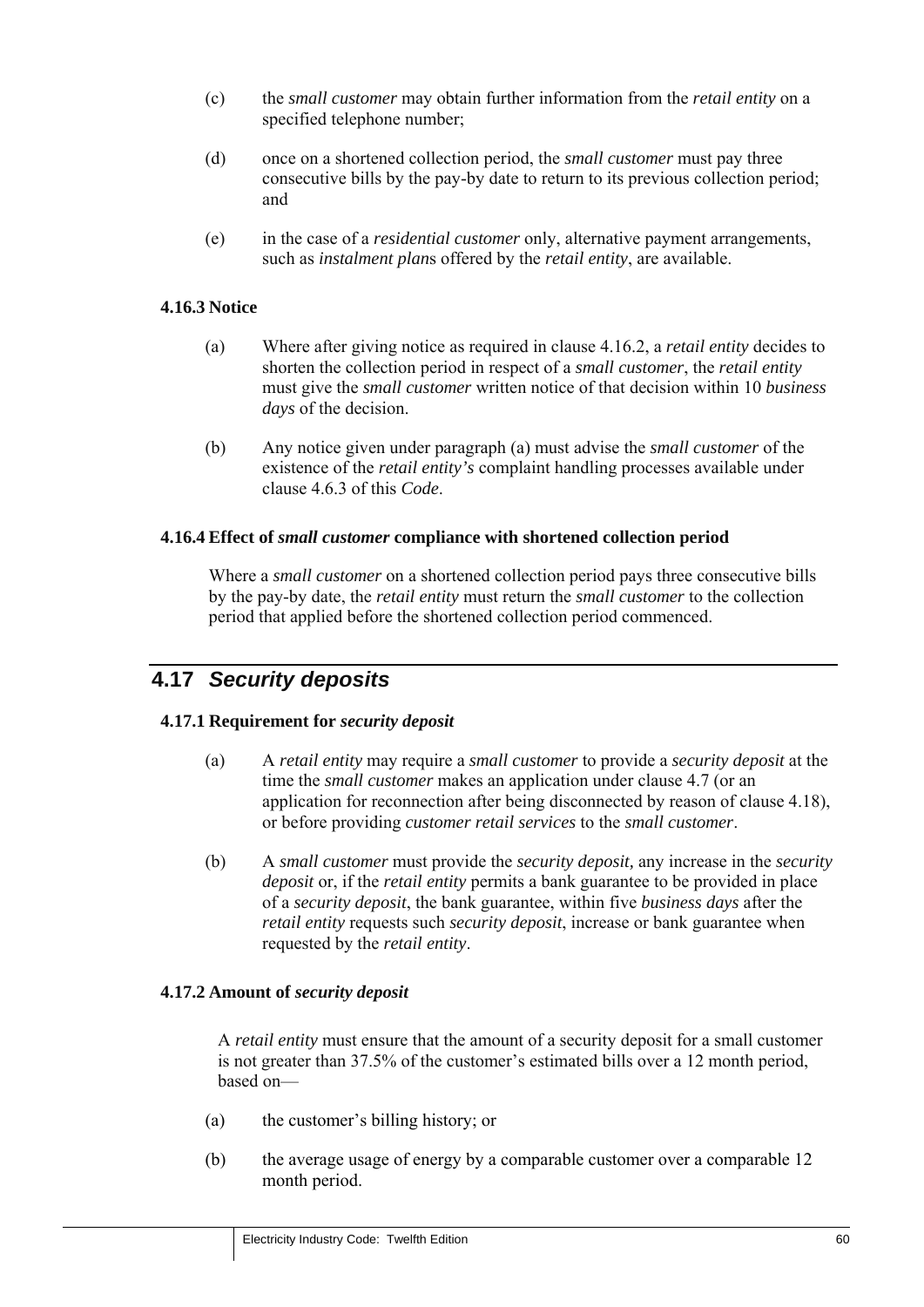## **4.17.3 Estimated monthly or quarterly bills**

For the purposes of clause 4.17.2, a *retail entity* must base a *customer's* estimated monthly or quarterly bill on:

- (a) the *customer's* previous billing history;
- (b) the previous billing history at the *premises*; or
- (c) typical electricity usage of *customers* of the same type as the *customer*.

## **4.17.4** *Residential customers*

A *retail entity* must not require a *residential customer* to provide a *security deposit* unless:

- (a) the *residential customer* has left a previous *premises* without settling an outstanding electricity debt owing to that *retail entity*, the debt remains outstanding, and the *residential customer* refuses to make arrangements (acceptable to both parties) to pay the debt;
- (b) the *residential customer* has within the previous two years fraudulently acquired or intentionally consumed electricity otherwise than in accordance with *electricity legislation* ;
- (c) the *residential customer* is a new *customer* and has refused or failed to produce *acceptable identification*;
- (d) the *residential customer* has not provided *credit history information* required by the *retail entity*; or
- (e) the *retail entity* has reasonably formed a view that the *residential customer* has an unsatisfactory or no credit history.

#### **4.17.5** *Business customers*

- (a) A *retail entity* must not require a *business customer* to provide a *security deposit* unless:
	- (i) the *business customer* does not have a satisfactory credit rating; or
	- (ii) the *business customer* does not have a satisfactory electricity account payment history.
- (b) A *retail entity* must accept a bank guarantee from a *small business customer* as an alternative to a cash *security deposit*.
- (c) Despite clause 4.17.1, a *retail entity* may increase a *small business customer's*  existing *security deposit* at any time to ensure the *security deposit* held is sufficient to secure that *business customer's* current electricity usage taking into account the limits on *security deposits* under clause 4.17.2 as calculated using the average of the *business customer's* last three bills.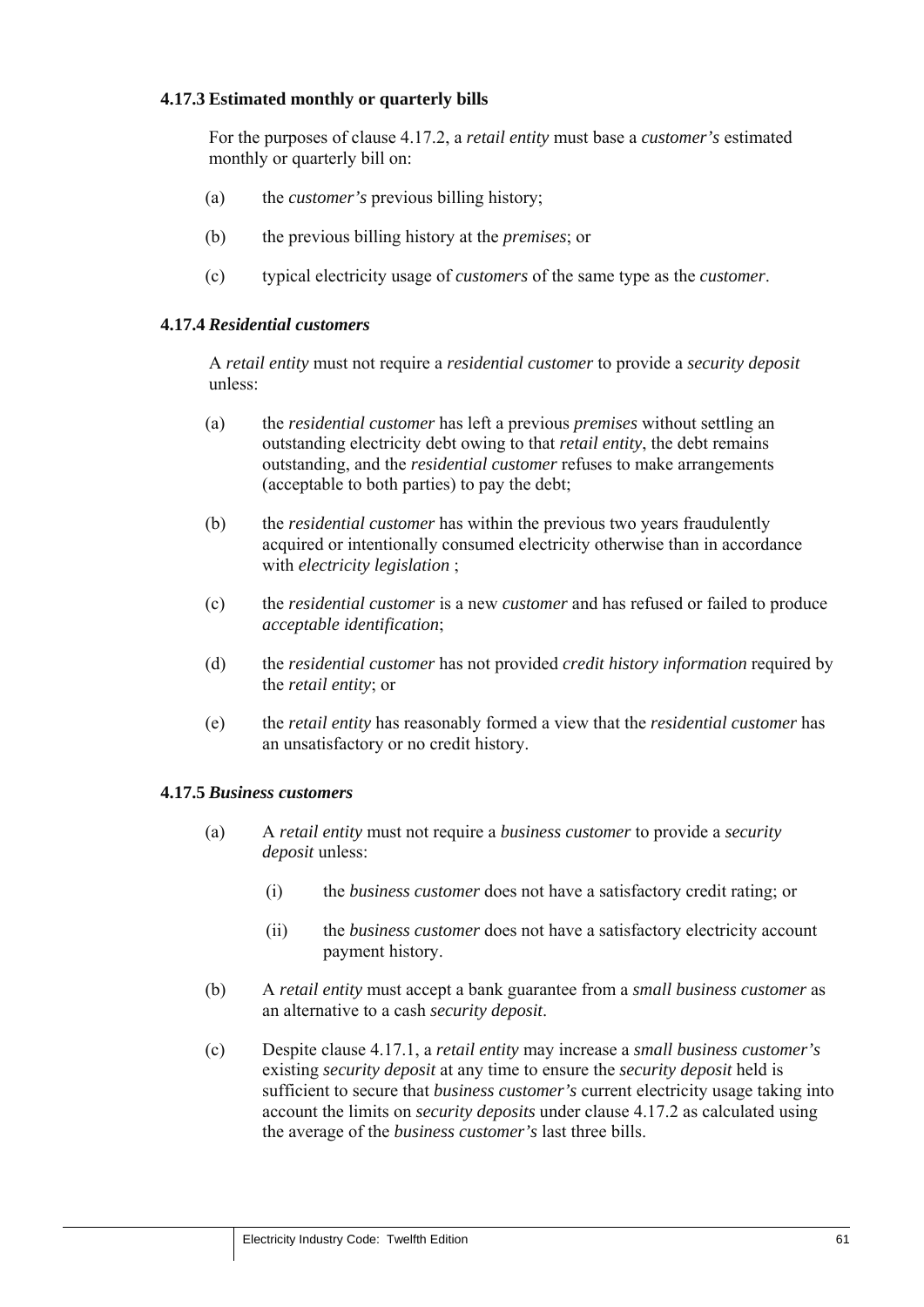### **4.17.6 Interest on** *security deposits*

Where a *retail entity* has received a *security deposit* from a *small customer*, the *retail entity* must pay interest, if any, to the *small customer*, on the deposit at the *contract interest rate*.

### **4.17.7 Obligation to return a** *security deposit*

- (a) Where a *small customer* has been required by a *retail entity* to pay a *security deposit*, the *retail entity* must repay to the *small customer* in accordance with the *small customer's* reasonable instructions the amount of the *security deposit*, together with accrued interest, within 10 *business days* of the *small customer*:
	- (i) completing one year's payment (in the case of a *residential customer*) or two years' payment (in the case of a *business customer*) by the payby dates on the *retail entity's* initial bills; or
	- (ii) ceasing to take supply at the relevant *premises*.
- (b) If no reasonable instructions are given by the *small customer,* a *retail entity*  must credit the amount of the *security deposit*, together with accrued interest, on the *small customer's* next bill.

## **4.17.8 Return of bank guarantee**

Where a *retail entity* has accepted a bank guarantee from a *business customer* in lieu of a *security deposit*, the *retail entity* must return the bank guarantee within 10 *business days* to the *business customer* in the circumstances set out in clause 4.17.7.

#### **4.17.9 Identification in a** *retail entity's* **accounts**

A *retail entity* must keep *security deposits* in a separate account and separately identify in its company accounts, at all times, the value of *security deposits* which it holds for *small customers*.

#### **4.17.10 Use of a** *security deposit*

Despite clause 4.17.7, a *retail entity* may, subject to clause 4.17.11, use a *small customer's security deposit* and interest which has accrued to it to offset any amount owed by that *small customer* to the *retail entity*:

- (a) if the *small customer* fails to pay a bill resulting in disconnection of the *premises*; or
- (b) in relation to a final bill issued by the *retail entity* when the *small customer*  vacates a *premises* or ceases to purchase *customer retail services* from the *retail entity* at that *premises* or asks that the *premises* be disconnected.

#### **4.17.11 No unauthorised offset for goods and services other than electricity**

The *retail entity* must not, without the *small customer*'*s explicit informed consent*, use a *small customer's security deposit* to offset charges in respect of any goods or services (other than *customer retail services*) provided by the *retail entity.*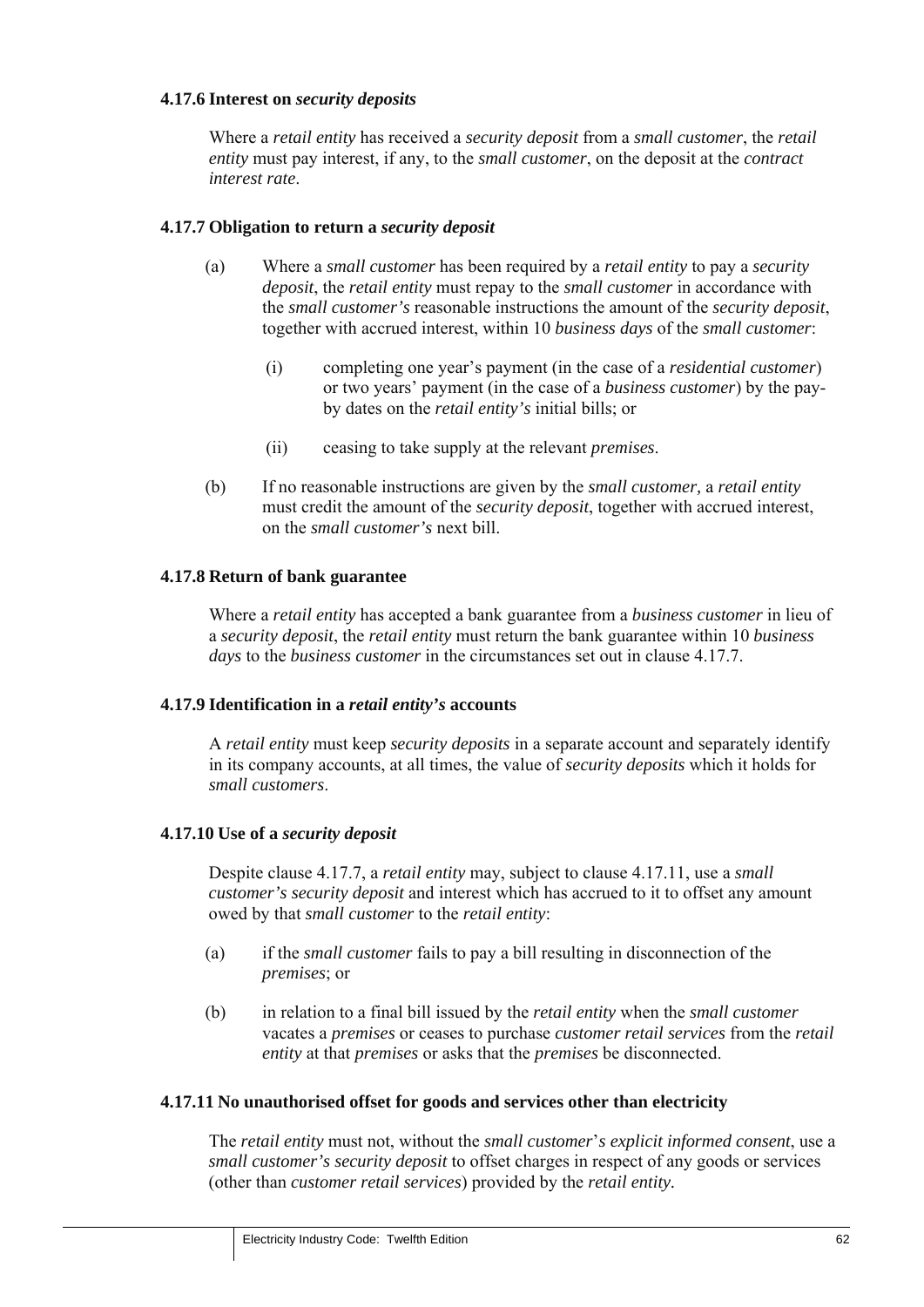#### **4.17.12 Obligation to account**

The *retail entity* must account to the *small customer* for any use of the *security deposit*  (and pay the balance, if any, to the *small customer*) within 10 *business days*.

#### **4.17.13 Transitional provision**

A *retail entity* is not required to return any *security deposits* (or any amount which is in excess of that permitted under clause 4.17.2) collected prior to the *FRC commencement date* until the earlier of:

- (a) the date the *customer* qualifies under clause 4.17.7(a) for its return based on:
	- (i) the one year period commencing on the *FRC commencement date* if the *customer* is a *residential customer*; or
	- (ii) the two year period commencing on the *FRC commencement date* if the *customer* is a *business customer*; and
- (b) the date the *small customer* would have qualified for its return under section 4.17.8 of the *Code* as it applied immediately prior to the *FRC commencement date*.

## **4.18 Disconnection of a** *premises*

#### **4.18.1 Disconnection**

A *retail entity* must not arrange to disconnect a *small customer's premises* except in accordance with this clause 4.18.

#### **4.18.2 Non-payment disconnection**

Subject to clauses 4.18.3 to 4.18.9, a *retail entity* may arrange to disconnect a *small customer's premises* in accordance with this clause 4.18 if a *small customer* has not paid a bill and has not:

- (a) agreed to an offer (made in accordance with clauses 4.13.10 and 4.14) of an *instalment plan* or other payment option to pay a bill; or
- (b) adhered to the *small customer's* obligations to make payments in accordance with an agreed *instalment plan* or other payment option relating to the payment of bills.

#### **4.18.3 Limitation on disconnection of** *residential customers* **in cases of financial difficulties**

Where, because of a lack of sufficient income on the part of a *residential customer* and any other person normally resident at the *customer's premises*, the *residential customer*  is unable to pay a bill, the *retail entity* must not arrange for disconnection of the *residential customer's premises* except where the *retail entity* has, in addition to complying with the requirements of clauses 4.18.4 and 4.18.5: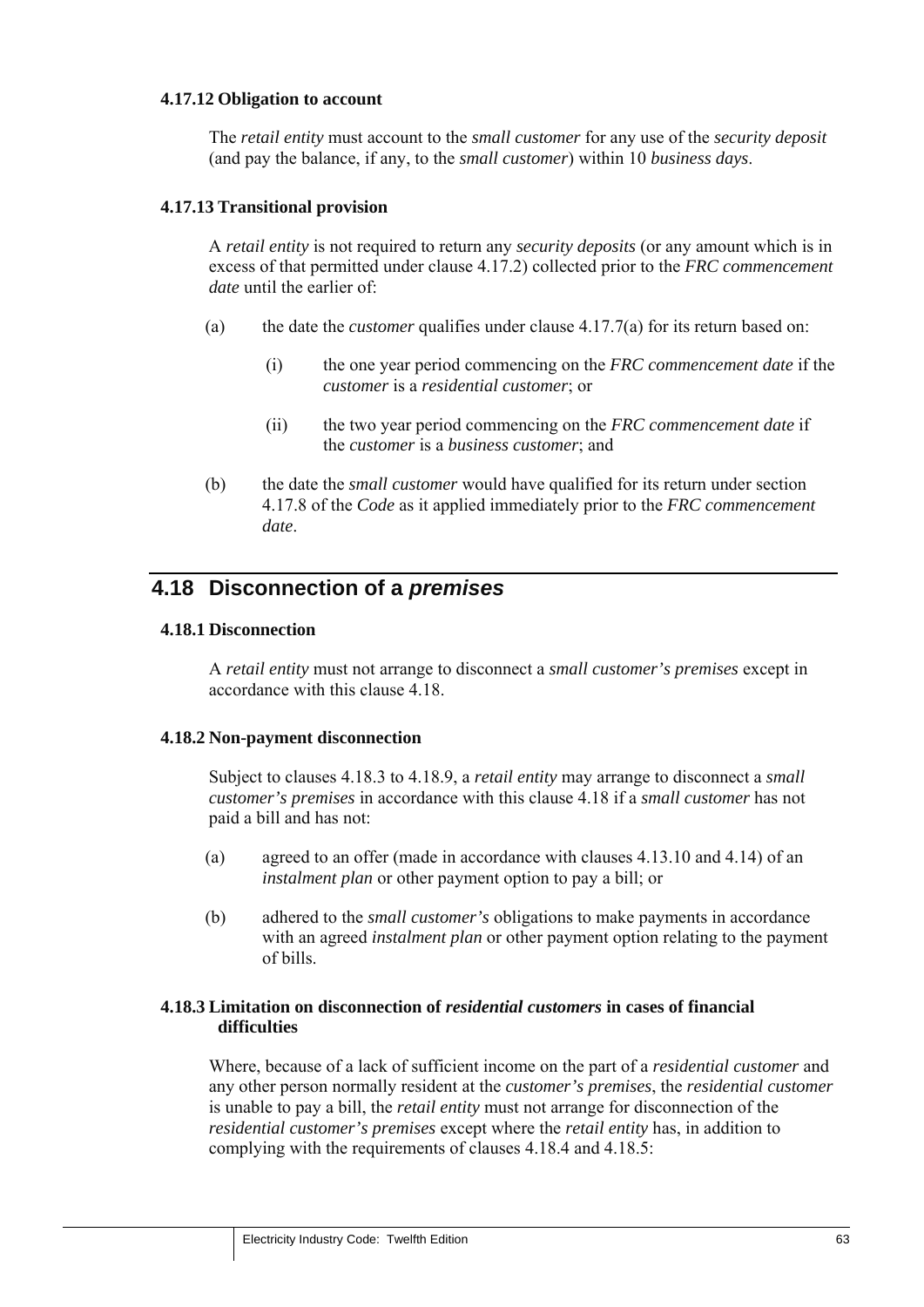- (a) used its best endeavours to contact the *residential customer* either:
	- (i) by telephone;
	- (ii) by mail;
	- (iii) by lettergram;
	- (iv) by facsimile;
	- (v) by email; or
	- (vi) by any other method approved by the *regulator* from time to time;
- (b) given the *residential customer* information on government funded concessions, rebates or grants as outlined in clause 4.13.9, if applicable, and referred the *residential customer* to the organisation responsible for that concession; and
- (c) offered the *residential customer* alternative payment options of the kind referred to in clauses 4.13 and 4.14.

#### **4.18.4 Obligations prior to disconnection of** *residential customers*

Subject to clause 4.16, before the *retail entity* arranges for disconnection of any *residential customer* the *retail entity* must have:

- (a) given the *residential customer* a reminder notice;
- (b) after the expiry of the period referred to in the reminder notice, given the *residential customer* a written *disconnection warning* that states the date it was issued and that allows not less than five *business days'* notice of its intention to arrange for the disconnection (the five *business days* shall be counted from the date of issue of the *disconnection warning*); and
- (c) included details of the existence and operation of the *Energy and Water Ombudsman Queensland*, including the *Energy and Water Ombudsman Queensland's* contact details, on the *disconnection warning*.

#### **4.18.5 Circumstances when a** *residential customer* **may be disconnected**

- (a) Provided the *retail entity* has complied with clause 4.18.4, the *retail entity* may arrange for disconnection of the *residential customer*:
	- (i) if the *retail entity* was required to make an offer under clause 4.18.3(c), immediately if the *residential customer*:
		- (A) has refused or failed to accept the offer before the expiry of the period in the *disconnection warning*; or
		- (B) has accepted the offer, but has refused or failed to take any reasonable action towards settling the debt before the expiry of the period in the *disconnection warning*; and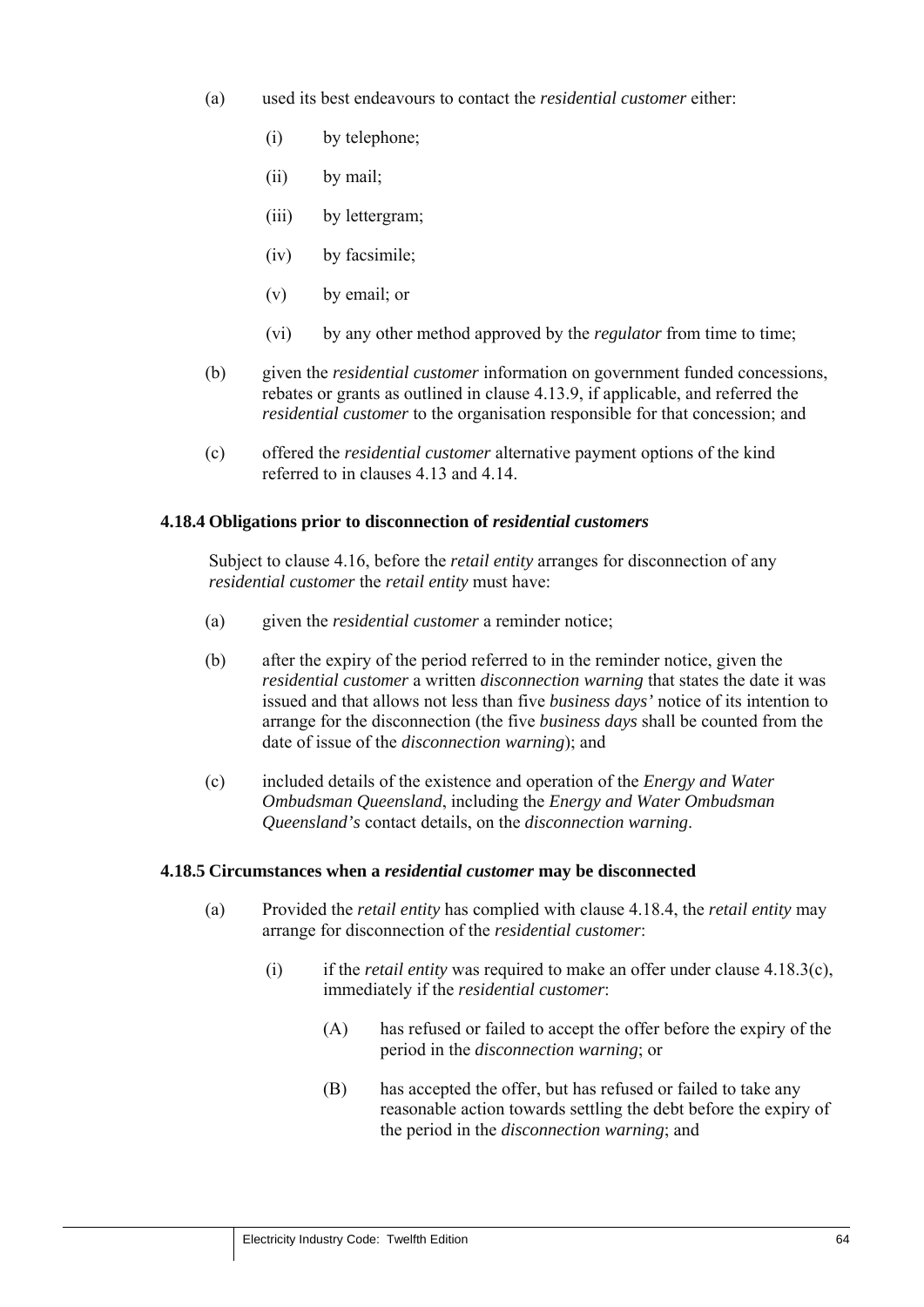- (ii) in all other circumstances, immediately after the expiry of the five *business days* period in the *disconnection warning*, if the *customer* has not rectified the situation that gave rise to the right to arrange for the disconnection of the *small customer's premises*.
- (b) Where the *retail entity* and the *residential customer* have entered into a *dual fuel contract***,** or two *negotiated retail contracts* for the sale of electricity and the sale and supply of gas, under which a single bill, or two simultaneous bills, for electricity and gas are, issued to the *residential customer,* the *retail entity*  may:
	- (i) arrange for the disconnection of the *residential customer's* gas supply in accordance with the *duel fuel contract*; and
	- (ii) only arrange for disconnection of the *residential customer's* electricity supply 15 *business days* after disconnecting the *residential customer's*  gas supply if the *residential customer* has refused or failed to take any reasonable action towards settling the debt since the date of disconnection of the *residential customer's* gas supply under subparagraph (i).

#### **4.18.6 No obligation to offer** *instalment plan*

A *retail entity* is not obliged to offer an *instalment plan* as provided in clause 4.14 where the *residential customer* has in the previous twelve months had two *instalment plan*s cancelled due to non payment.

#### **4.18.7 Limitation on disconnection of** *business customers*

A *retail entity* must not arrange for the disconnection of a *business customer's premises*  for failure to pay an account except in accordance with clauses 4.18.8 and 4.18.9.

#### **4.18.8 Obligations on** *retail entity* **prior to disconnection of a** *business customer*

Subject to clause 4.16, before the *retail entity* arranges for disconnection of any *small business customer* the *retail entity* must have:

- (a) if requested, offered the *business customer* an extension of time to pay on terms and conditions;
- (b) given the *business customer* a reminder notice;
- (c) after the expiry of the period referred to in the reminder notice, given the *business customer* a written *disconnection warning*, with five *business days'*  notice of its intention to arrange for the disconnection (the five *business days*  shall be counted from the date of issue of the *disconnection warning*); and
- (d) included details of the existence and operation of the *Energy and Water Ombudsman Queensland*, including the *Energy and Water Ombudsman Queensland's* contact details, on the *disconnection warning*.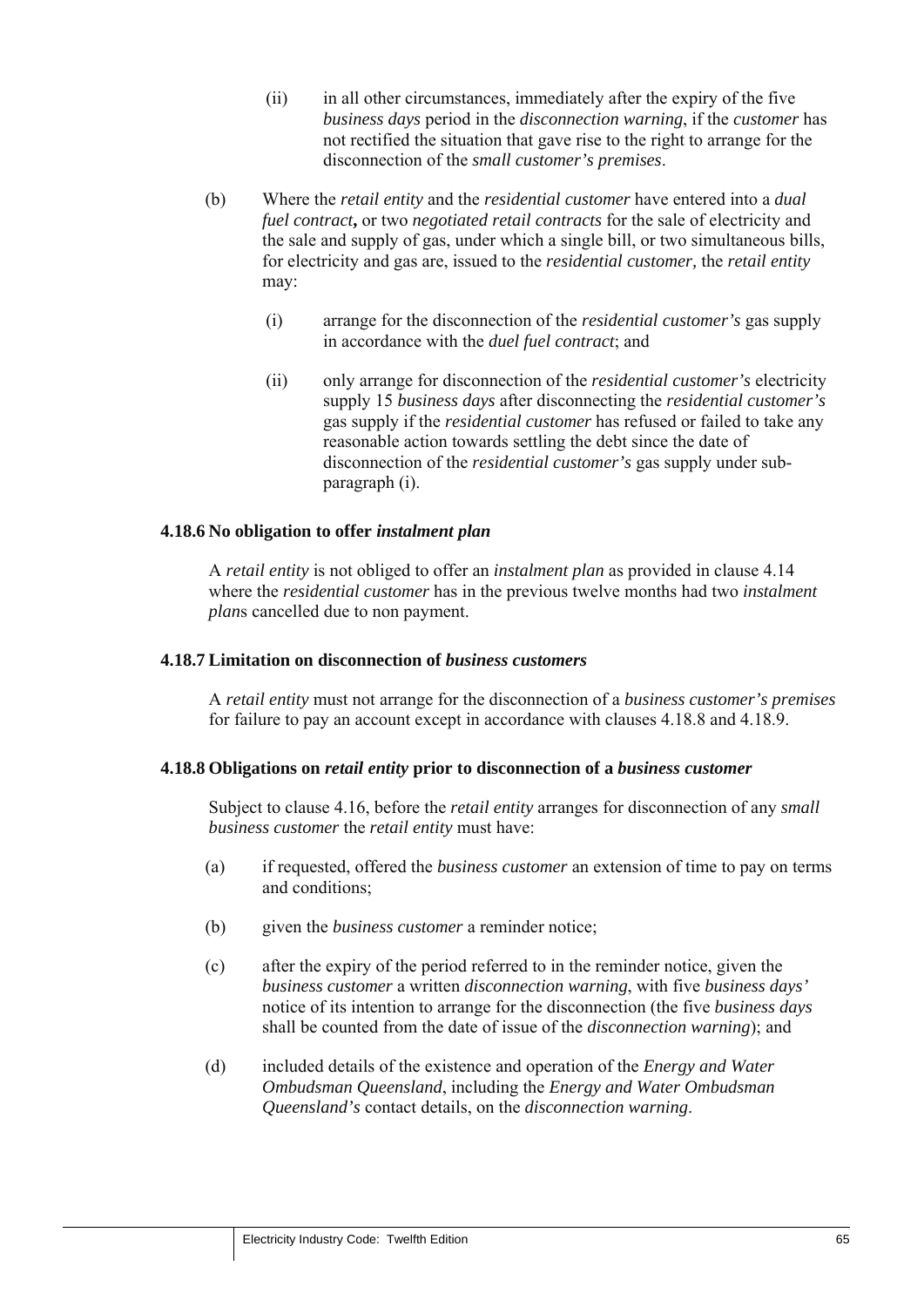#### **4.18.9 Circumstances when a** *business customer* **may be disconnected**

Provided the *retail entity* has complied with clause 4.18.8, the *retail entity* may arrange for the disconnection of the *business customer* immediately if the *business customer*:

- (a) has failed to request or refused or failed to accept the offer which the *business customer* could request under 4.18.8(a) before the expiry of the five *business days* period in the *disconnection warning*; or
- (b) has accepted the offer which the *business customer* could request under 4.18.8(a), but has refused or failed to take any reasonable action towards settling the debt before the expiry of the five *business days* period in the *disconnection warning*.

#### **4.18.10 Denying access to a** *meter*

- (a) Where a *small customer* fails to allow, for three consecutive *scheduled meter readings*, access to the *small customer's premises* to read a *meter*, the *retail entity* may arrange for the disconnection of the *small customer's premises*.
- (b) A *retail entity* must not exercise its right to arrange for disconnection under paragraph (a) unless the *retail entity* has:
	- (i) given the *small customer* an opportunity to offer reasonable alternative access arrangements that are acceptable to the *responsible person*;
	- (ii) on each of the occasions access was denied, arranged for the *small customer* to be given written notice requesting access to the *meter* or *meters* at the *premises* and advising of the *retail entity's* ability to arrange for disconnection under this clause 4.18.10;
	- (iii) used its best endeavours to contact the *small customer* either:
		- (A) by telephone;
		- (B) by mail;
		- (C) by lettergram;
		- (D) by facsimile;
		- (E) by email; or
		- (F) by any other method approved by the *QCA* from time to time;
	- (iv) given the *small customer* a written *disconnection warning* with five *business days'* notice of its intention to arrange for the disconnection (the five *business days* shall be counted from the date of receipt of the *disconnection warning*); and
	- (v) included details of the existence and operation of the *Energy and Water Ombudsman*, including the *Energy and Water Ombudsman Queensland's* contact details, on the *disconnection warning*.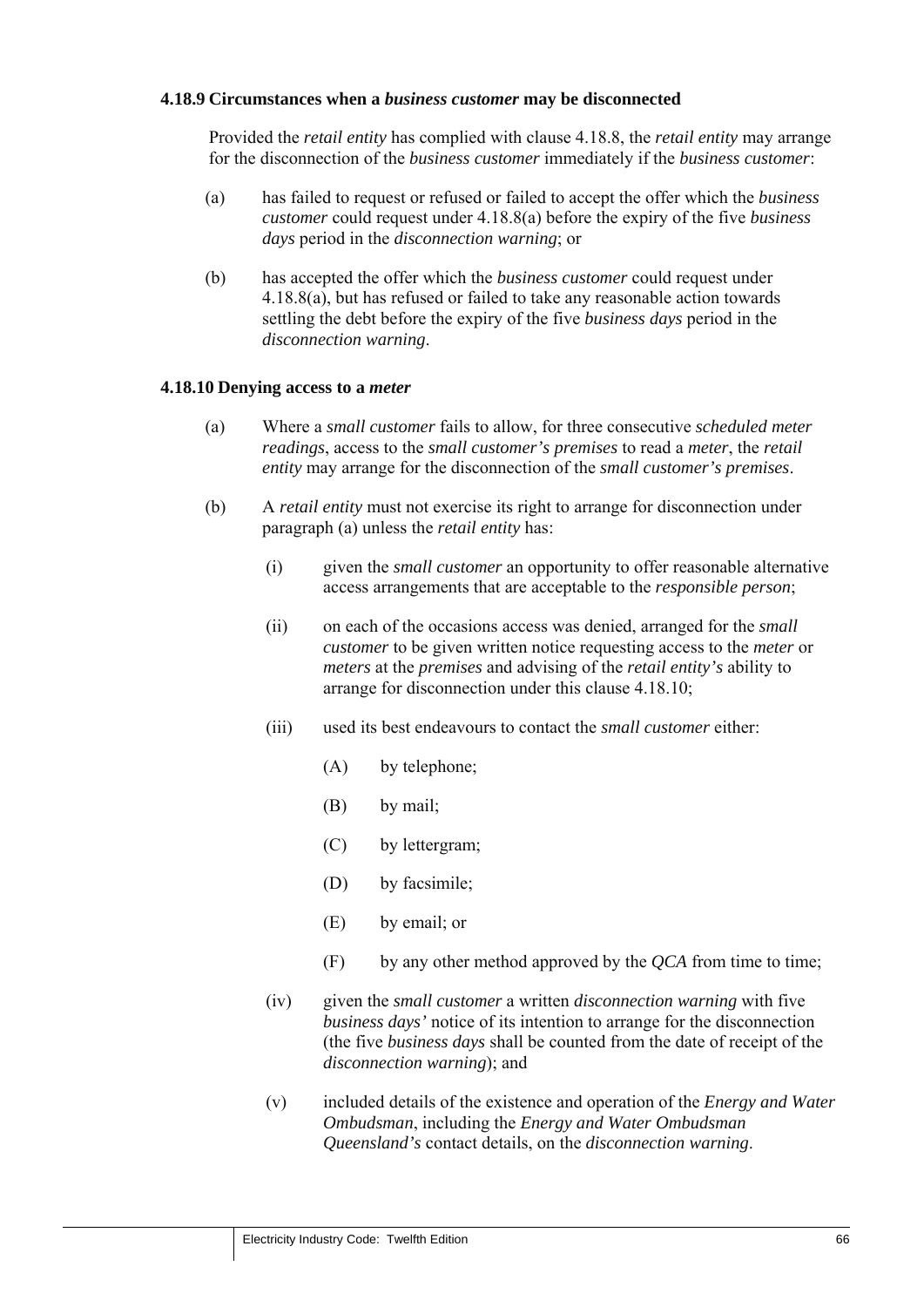### **4.18.11 Illegal use**

Notwithstanding any of the requirements in this clause 4.18, excepting the provisions of clause 4.18.14(a)(ii), a *retail entity* may arrange for the disconnection of a *small customer's premises* immediately where the *small customer* has fraudulently acquired or intentionally consumed electricity otherwise than in accordance with the *electricity legislation*.

## **4.18.12** *Security deposits*

- (a) A *retail entity* may arrange for the disconnection of a *small customer's premises* where the *small customer* refuses to pay a *security deposit* or provide a bank guarantee in accordance with clause 4.17.
- (b) A *retail entity* must not exercise its right to disconnect under paragraph (a) unless the *retail entity* has given the *small customer* not less than five *business days'* written notice of its intention to arrange for the disconnection (the five *business days* shall be counted from the date of receipt of the notice).

## **4.18.13** *Acceptable identification*

- (a) A *retail entity* may arrange for the disconnection of a *small customer's premises* where the *small customer* refuses to or fails to provide *acceptable identification* when requested by the *retail entity*.
- (b) A *retail entity* must not exercise its right to arrange for disconnection under paragraph (a) until the *retail entity* has:
	- (i) given the *small customer* a written notice; and
	- (ii) after the expiry of the period referred to in the reminder notice, not being less than five *business days* after it is sent*,* given the *residential customer* a written *disconnection warning* with five *business days'*  notice of its intention to arrange for the disconnection (the five *business days* shall be counted from the date of recept of the *disconnection warning*).

#### **4.18.14 When a** *retail entity* **must not arrange disconnection**

- (a) Despite any other provisions of this clause 4.18, a *retail entity* must not arrange for the disconnection of a *small customer's premises*:
	- (i) for non-payment of a bill where the amount outstanding is less than an amount approved by the *QCA* and the *small customer* has agreed with the *retail entity* to repay that amount;
	- (ii) where the *small customer* or a person residing at the *small customer's premises* has advised the *retail entity* that a person ordinarily residing at the *premises* is dependent on *life support equipment* in accordance with the provisions of clause 4.20;
	- (iii) where a *small customer* has made a complaint, directly related to the reason for the proposed disconnection, to the *Energy and Water*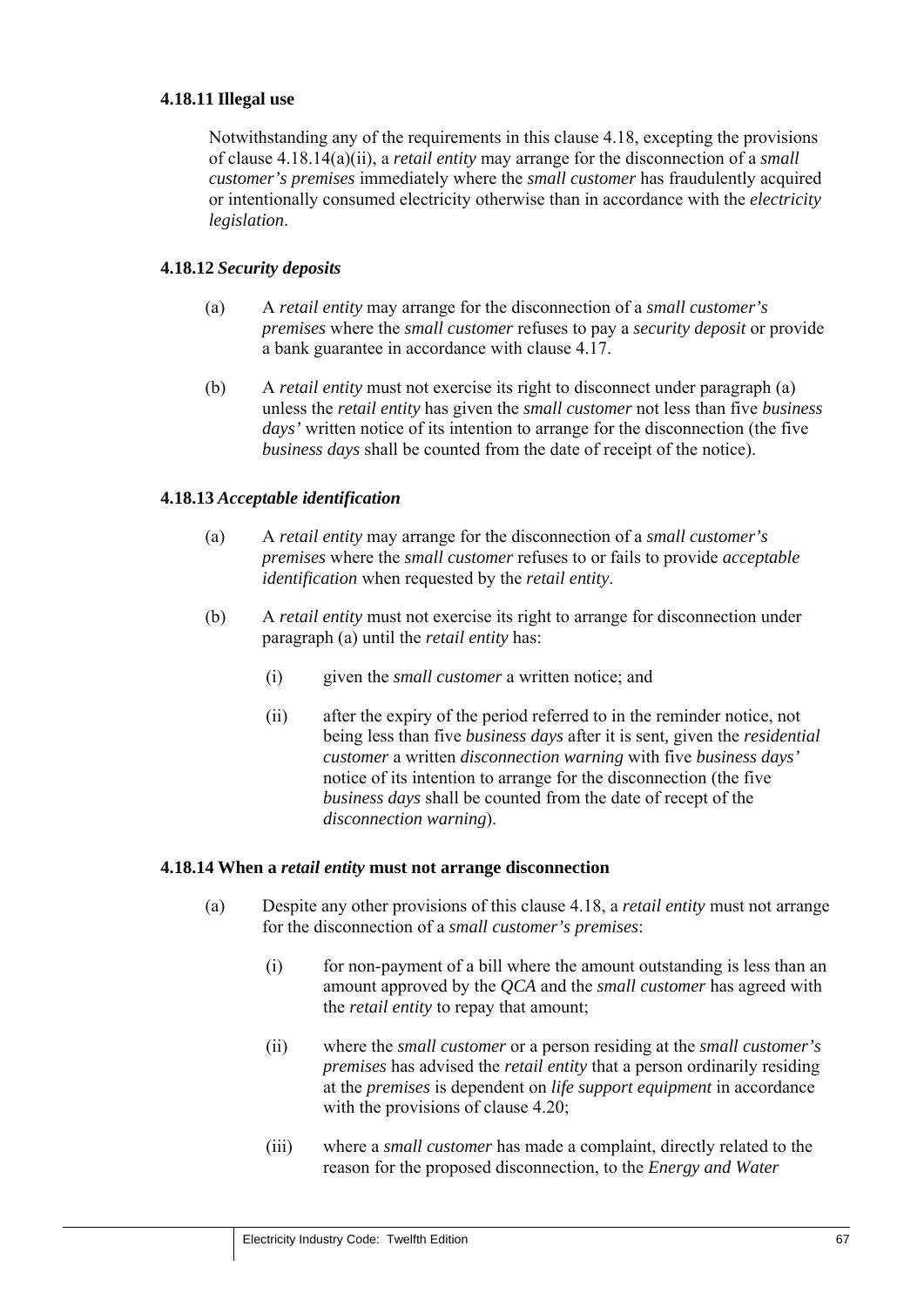*Ombudsman Queensland* or another external dispute resolution body and the complaint remains unresolved;

- (iv) where the *small customer* has formally applied for assistance from the agencies referred to in clause 4.13.9, and a decision on the application has not been made;
- (v) where the *small customer* has failed to pay an amount on a bill which relates to the charges listed in clause 4.9.5;
- (vi) before 8.00am or after 3.00pm on a *business day*;
- (vii) on a Friday, on a weekend, on a public holiday or on the day before a public holiday; or
- (viii) between 20 December and 31 December (inclusive) in any year,

except where requested by a *small customer*.

(b) In this clause 4.18.14, public holiday means a Queensland wide public holiday and a *local holiday* in the district where the *premises* is located.

#### **4.18.15 Request for final account or disconnection**

If a *small customer* requests the *retail entity* to arrange for the preparation and issue of a final bill for, or the disconnection of, the *small customer's premises*, the *retail entity*  must use its best endeavours to arrange for that bill or disconnection in accordance with the *small customer's* request.

# **4.19 Reconnection after disconnection**

#### **4.19.1** *Retail entity* **and** *small customer* **obligations**

Where a *retail entity* has arranged for the disconnection of a *small customer's premises* and the *small customer* has within 10 *business days* of the disconnection:

- (a) if relevant, rectified the matter that led to the disconnection;
- (b) made a request for reconnection; and
- (c) paid any *distribution non-network charge* levied by the *distribution entity* for reconnection.<sup>5</sup>

the *retail entity* must, in accordance with clause 2.5.5(b), initiate a request for reconnection with respect to the *small customer's premises* in accordance with Chapter 5 of this *Code*.

(*Clause 2.5.5 sets out the maximum timeframes in which reconnection of a small customer's premises must occur if the small customer is entitled to reconnection*.)

<sup>5</sup> The amount charged may be the subject of a maximum charge under the *Electricity Regulation* or Schedule 4.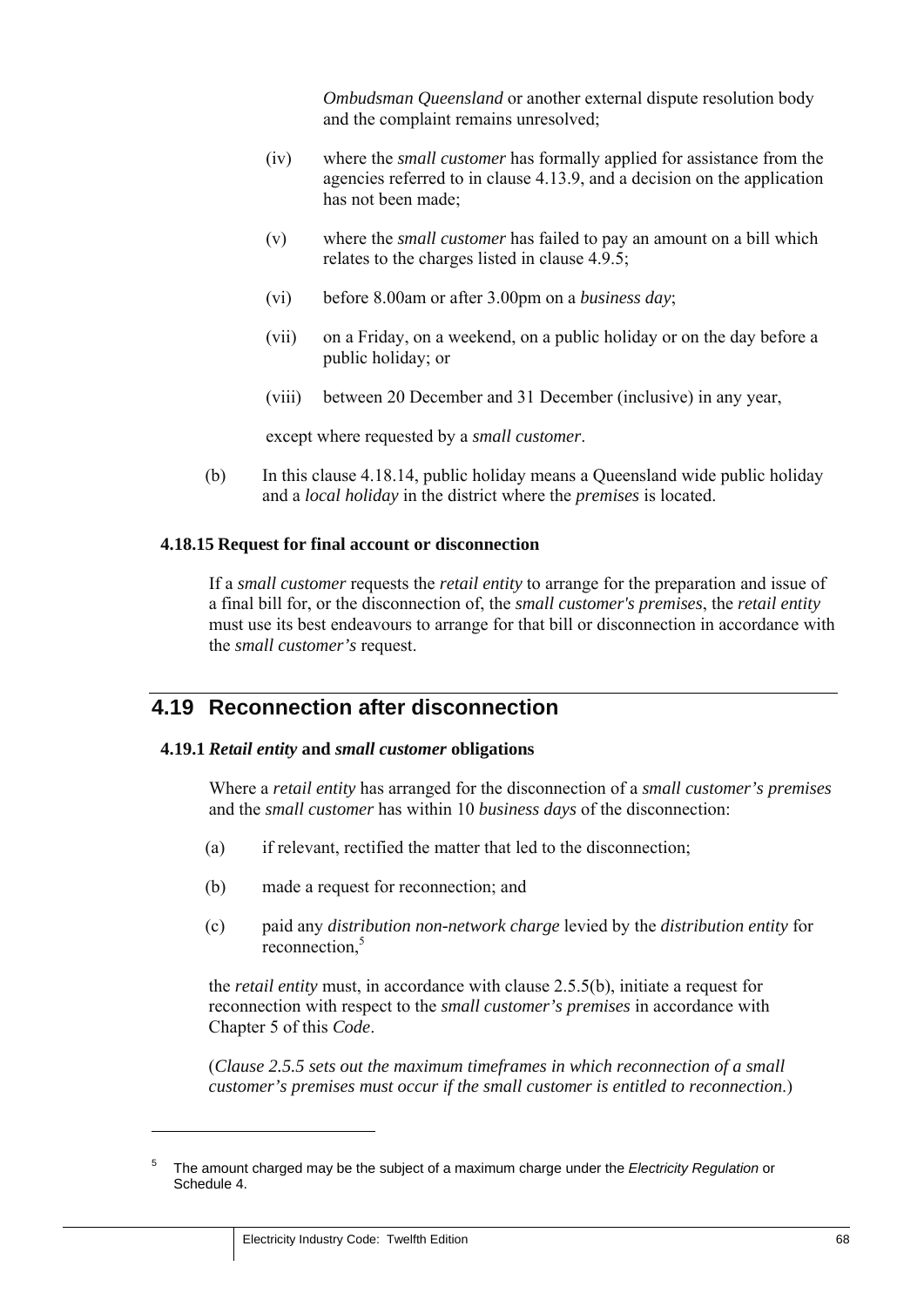# **4.20 Special needs**

### **4.20.1** *Life support equipment*

Where a *small customer* provides a *retail entity* with confirmation from a registered medical practitioner or a hospital that a person residing at the *small customer's premises* requires *life support equipment*, the *retail entity* must:

- (a) register the *premises* as having *life support equipment* and give to the *distribution entity* relevant information about the *premises* for the purposes of updating the *distribution entity's* records and registers;
- (b) not arrange for the disconnection of that *premises* while the person continues to reside at that *premises* and requires the use of *life support equipment*; and
- (c) give the *small customer* an emergency telephone contact number for the *small customer'*s *distribution entity*.

#### **4.20.2 Cessation of requirement for** *life support equipment*

A *small customer* whose *premises* has been registered under this clause must inform the *retail entity* if the person for whom the *life support equipment* is required vacates the *premises* or no longer requires the *life support equipment*.

#### **4.20.3 Definition of** *life support equipment*

For the purposes of this *Code*, "*life support equipment*" means:

- (a) an oxygen concentrator;
- (b) an intermittent peritoneal dialysis machine;
- (c) a kidney dialysis machine;
- (d) chronic positive airways pressure respirators;
- (e) crigler najjar syndrome photo therapy equipment;
- (f) a ventilator for life support; or
- (g) in relation to a particular customer—any other equipment that a registered medical practitioner certifies is required for a person residing at the customer's premises for life support.

#### **4.20.4 Language and large print needs**

A *retail entity* must:

- (a) provide referral to multi-lingual services (for languages common to the relevant *residential customer* base) to meet the reasonable needs of its *residential customers*; and
- (b) provide, on request by a *residential customer*, large print versions of: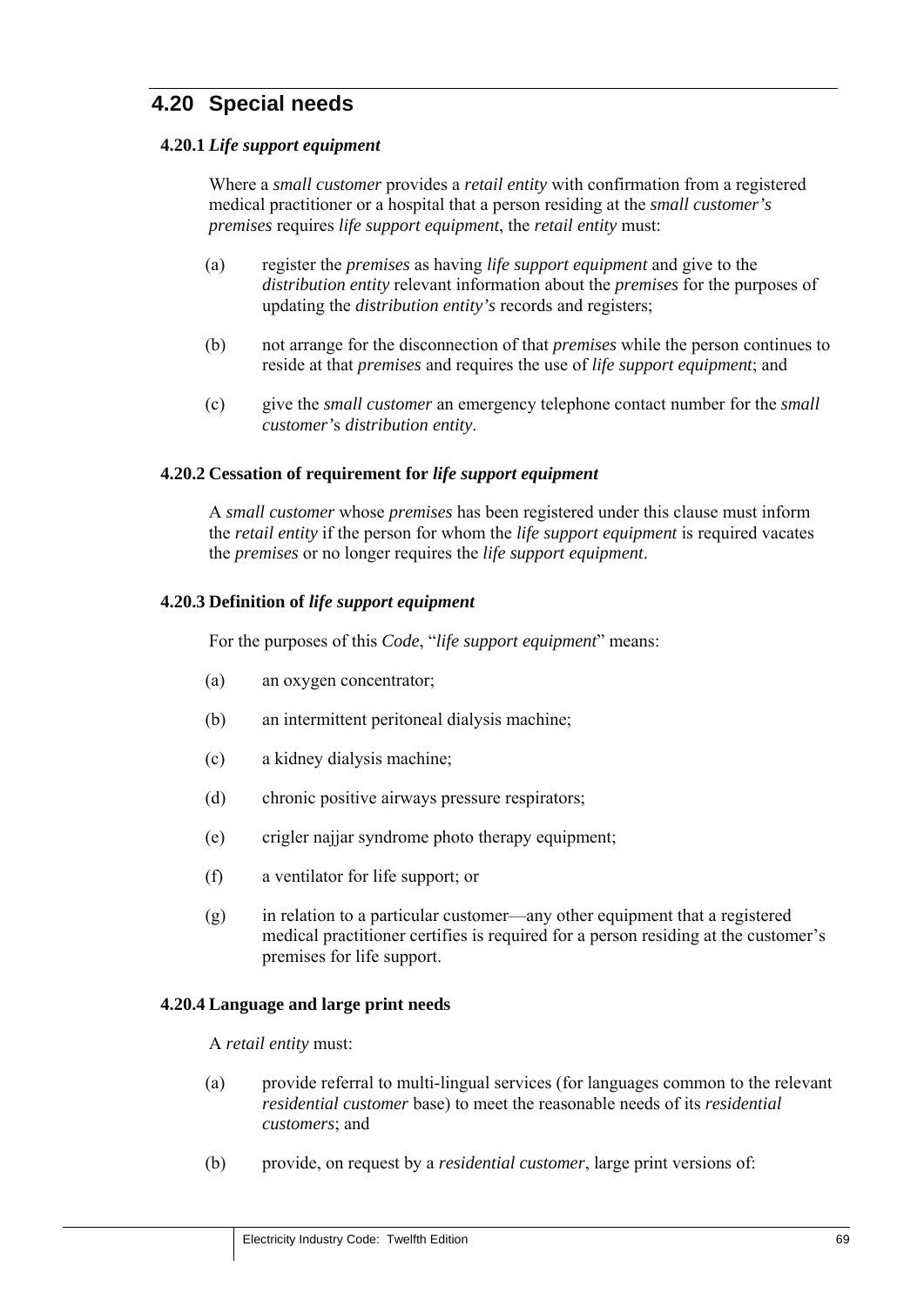- (i) Chapter 4 of this *Code*, at a reasonable charge; and
- (ii) the *retail entity's Customer Charter*, free of charge.

# **4.21 Advice on the use of electricity**

A *retail entity* must provide to a *residential customer* on request and free of charge:

- (a) general advice on how a *residential customer* may reduce its electricity costs;
- (b) to the extent available, advice on how, from whom, and at what estimated cost, a *residential customer* may arrange for an electricity audit of the *residential customer's premises*; and
- (c) advice on the typical running costs of major domestic appliances.

## **4.22 Force majeure**

#### **4.22.1 Effect of** *force majeure event*

If, but for this clause 4.22, a *retail entity* or a *small customer* would breach their *retail contract* due to the occurrence of a *force majeure event*:

- (a) the obligations of the *retail entity* or the *small customer*, other than an obligation to pay money, under their *retail contract* are suspended to the extent to which they are affected by the *force majeure event* for so long as the *force majeure event* or its effects continue; and
- (b) the *retail entity* or the *small customer* must use its best endeavours to give the other prompt notice of that fact including full particulars of the *force majeure event*, an estimate of its likely duration, the obligations affected by it and the extent of its effects on those obligations and the steps taken to remove, overcome or minimise those effects.

### **4.22.2 Deemed prompt notice**

For the purposes of clause 4.22.1, if the effects of a *force majeure event* are widespread the *retail entity* will be deemed to have given a *small customer* prompt notice if it makes the necessary information available by way of a 24 hour telephone service within 30 minutes of being advised of the *force majeure event* or otherwise as soon as practicable.

#### **4.22.3 Situations where clause 4.22.1(a) does not apply**

A *retail entity* may agree with a *small customer* that the *retail entity* is not to have the benefit of clause 4.22.1(a) in respect of any *force majeure event*.

#### **4.22.4 Obligation to overcome or minimise effects of** *force majeure event*

A *retail entity* or a *small customer* relying on clause 4.22.1(a) by claiming a *force majeure event* must use its best endeavours to remove, overcome or minimize the effects of that *force majeure event* as quickly as practicable.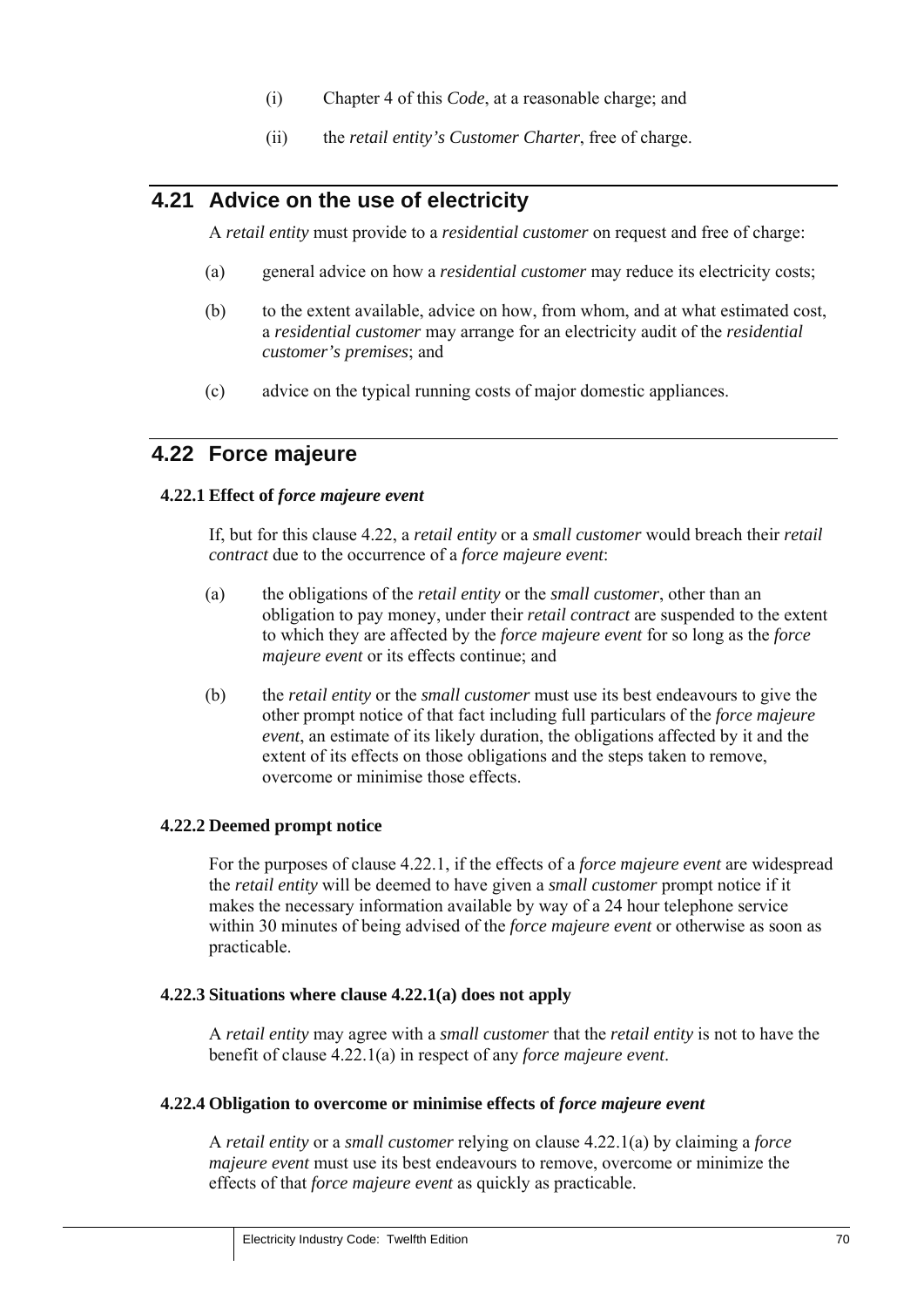#### **4.22.5 Settlement of industrial disputes**

Nothing in clause 4.22.4 requires a *retail entity* or a *small customer* to settle an industrial dispute which constitutes a *force majeure event* in any manner other than the manner preferred by that *retail entity* or a *small customer*.

#### **4.22.6 Non-exclusion**

Nothing in this clause 4.22 varies or excludes the operation of sections 119 and 120 of the *National Electricity Law* or sections 97 and 97A of the *Electricity Act*.

#### **4.22.7 Obligation to include force majeure clause in** *negotiated retail contracts*

A *retail entity* must ensure that each *negotiated retail contract* it enters into expressly confers on the *retail entity* and the *small customer* the rights and obligations provided for in this clause 4.22, except as provided in clause 4.22.3.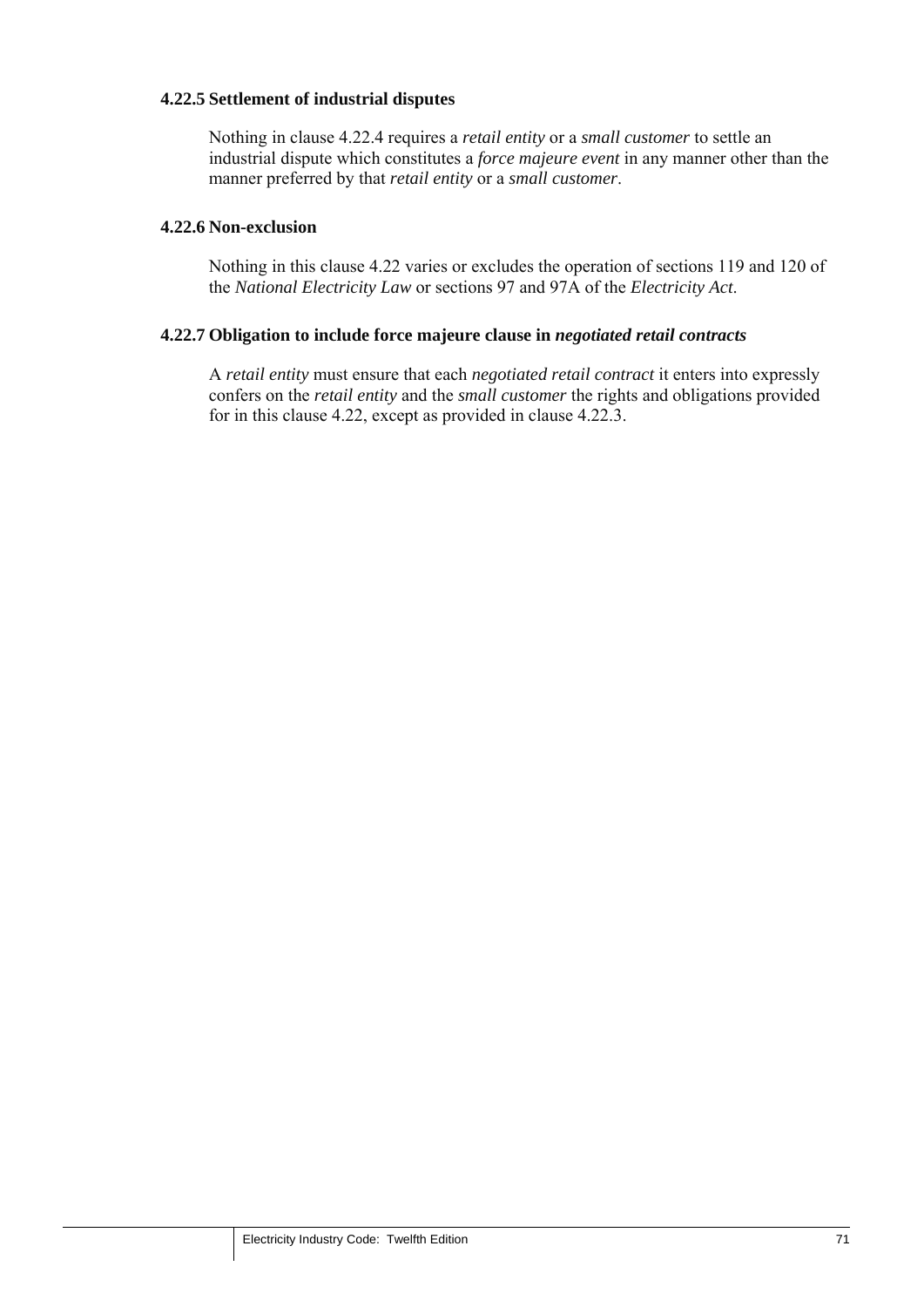# CHAPTER 5: SERVICES BETWEEN DISTRIBUTION AND RETAIL ENTITIES

# **5.1 Application of this Chapter**

This chapter applies to:

- (a) all *distribution entities*; and
- (b) all *retail entities*.

# **5.2** *Standard co-ordination agreement*

For the purposes of section 55I of the *Electricity Act*, the terms of the *standard co-ordination agreement* are the terms set out in Annexure C to this *Code*.

## **5.3 Network billing**

- (a) The *distribution entities* will be responsible for the development of standardised *B2B Procedures* for network billing in Queensland, and the amendment of those *B2B Procedures* for network billing as required from time to time.
- (b) The *B2B Procedures* for network billing in Queensland will be based upon the equivalent *B2B Procedures* in New South Wales, varied as required to account for jurisdictional differences and operational efficiencies not otherwise accounted for in the New South Wales *B2B Procedures.*
- (c) The *distribution entities* will be responsible for the establishment of a consultative forum at which *retail entities* and other interested parties can participate in the development of *B2B Procedures* for network billing.
- (d) *Distribution entities* and *retail entities* must act in a cooperative and timely manner and do all such things as are reasonably necessary to establish, maintain and operate systems, processes and procedures that are compatible and compliant with the *B2B Procedures* for network billing established under clause 5.3(a).
- (e) Nothing in clause 5.3(a) prevents a *distribution entity* and *retail entity* agreeing to vary the *B2B Procedures* for network billing as it applies between those parties.
- (f) In the event that a network billing specification is approved by the *Information Exchange Committee* (or its successor), the *distribution entities* and *retail entities* agree that, from the date the national network billing specification becomes effective:
	- (i) the *B2B procedure* for network billing in Queensland established under clause 5.3(a) will cease to apply; and
	- (ii) the national network billing specification will apply.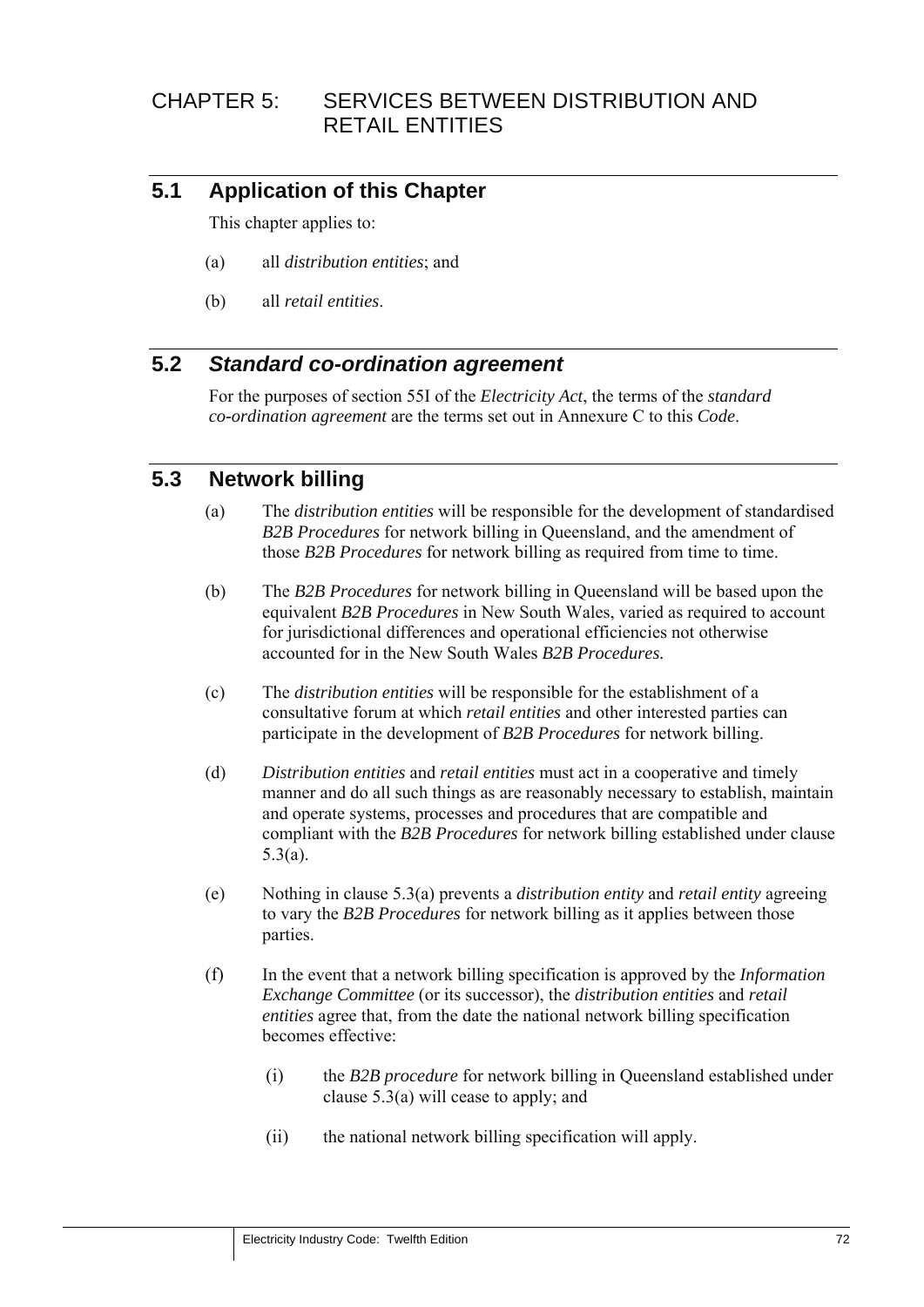# **5.4 Service requests**

#### **5.4.1 Purpose of clause 5.4 to 5.7**

- (a) The requirements of clauses 5.4 to 5.7 operate in conjunction with the *National Electricity Rules* and the *B2B Procedures* (*service order process*) which form part of the *B2B Procedures* under the *National Electricity Rules.*
- (b) The purpose of clauses 5.4 to 5.7 are to identify the obligations and timeframes required to support the initiation and completion of *standard service orders* from a *retail entity* to a *distribution entity* relating to supply to a *customer's premises*.

# **5.5 Process for initiating**

#### **5.5.1 Authority for** *standard service orders*

A *distribution entity* must not carry out a *standard service order* in relation to a *customer's premises* unless:

- (a) a request to do so is made by:
	- (i) a *customer's* current *retail entity*, prospective *retail entity* or former *retail entity*, as permitted by the *B2B Procedures (service order process)*; or
	- (ii) a *customer*, if the *customer* is a *wholesale market customer* in the wholesale market;
- (b) there is a relevant *emergency*; or
- (c) the activity is otherwise expressly authorised or required by the *electricity legislation*.

#### **5.5.2 Initiating** *standard service orders*

Unless otherwise agreed between the *retail entity* and *distribution entity*, a *retail entity* may only initiate a request of the *distribution entity* to undertake a *standard service order* by raising a *service order request* with the *distribution entity*.

# **5.6** *NMI* **classification**

### **5.6.1** *NMI* **classification – 'LARGE'**

Where a *NMI* for a *connection point* that is the subject of a *service order request* has a *NMI classification code* of 'LARGE', the *service order request* will be carried out by the *distribution entity* in accordance with the timeframes agreed between the parties.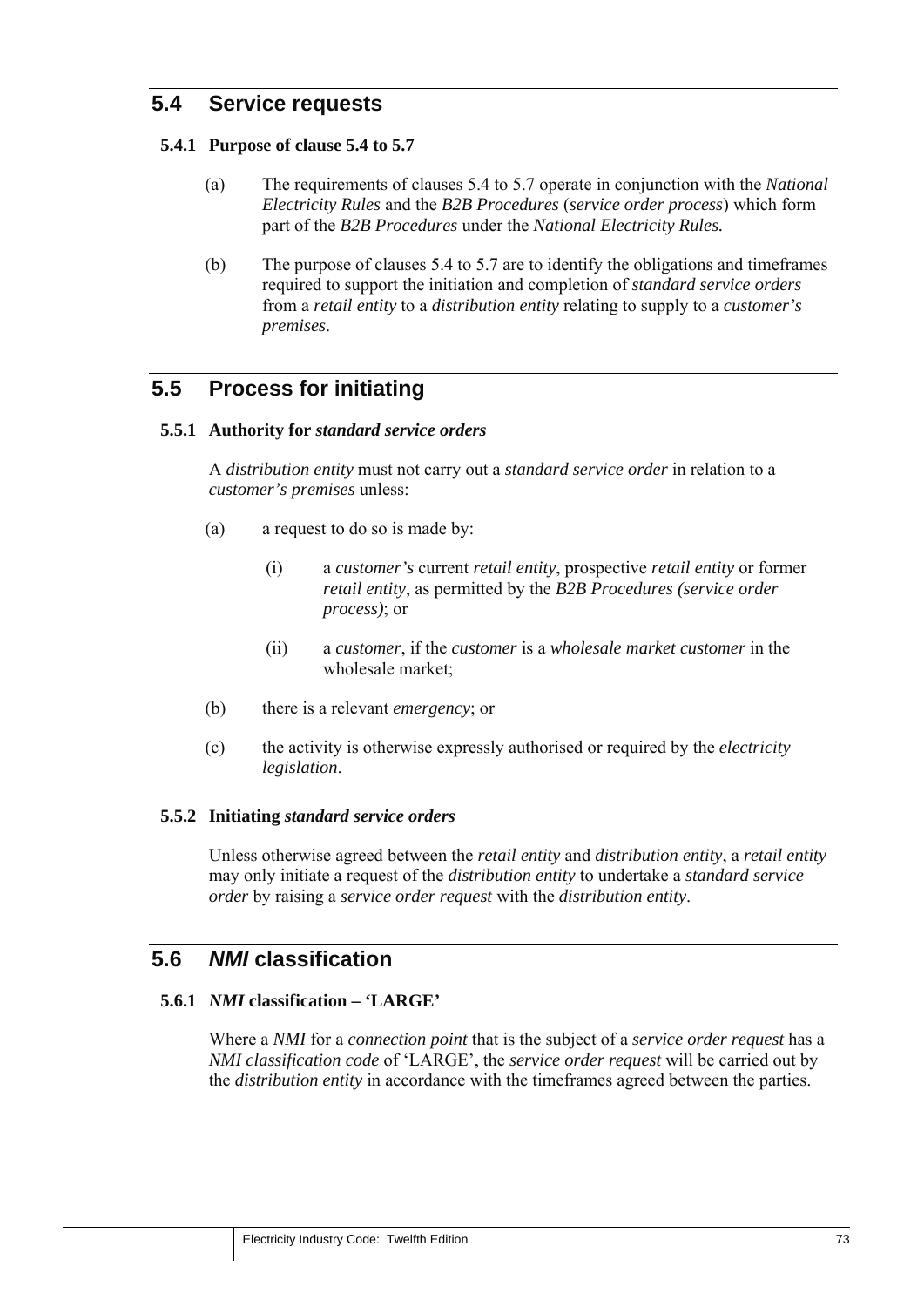## **5.6.2** *NMI* **classification – 'SMALL'**

Where a *NMI* for a *connection point* that is the subject of a *service order request* has a *NMI classification code* of 'SMALL', the *service order request* will be carried out by the *distribution entity* in accordance with the timeframes specified in clause 5.7.

# **5.7 Completion of** *standard service order*

#### **5.7.1 Requirement to complete** *standard service order*

- (a) Except as otherwise stated in clause 5.7, a *distribution entity* must complete each type of *standard service order*:
	- (i) on the date agreed (or subsequently agreed) with the *retail entity* or *retail entity* on behalf of the *customer* (as appropriate); or
	- (ii) where no date is agreed, within the period specified in clause 5.7.3.
- (b) If a *service order request* relates to a new connection, a *distribution entity* must complete the *standard service order*:
	- (i) on the date agreed (or subsequently agreed) with the *customer*, the *customer's* electrical contractor on behalf of the *customer*, or with the *retail entity* on behalf of the *customer*; or
	- (ii) where no date is agreed and the *customer* does not require any extension of, or augmentation to, the *supply network* to enable the *premises* to be connected, then within the period specified in clause 5.7.3.
- (c) If a *service order request* relates to a new connection where the *distribution entity* deals directly with the *customer* or the *customer's* electrical contractor on behalf of the *customer*, the *distribution entity* must use its best endeavours to immediately notify the *customer's retail entity* of any change in circumstance likely to impact completion of the *standard service order* or the fee associated with the *standard service order*, providing such information as the *retail entity* may reasonably request.

#### **5.7.2 Preconditions for completion**

- (a) The timeframes for completion of a *standard service order* will commence on the later of:
	- (i) satisfaction by the *customer* or the *retail entity* (as appropriate) of all preconditions required under *electricity legislation*; and
	- (ii) receipt by the *distribution entity* of all relevant documentation, including a valid *service order request.*
- (b) Once all preconditions have been satisfied and all relevant documentation has been received, the *distribution entity* must carry out the *standard service order* in accordance with the requirements of this Chapter, the *B2B Procedures (service order process)* and the *electricity legislation.*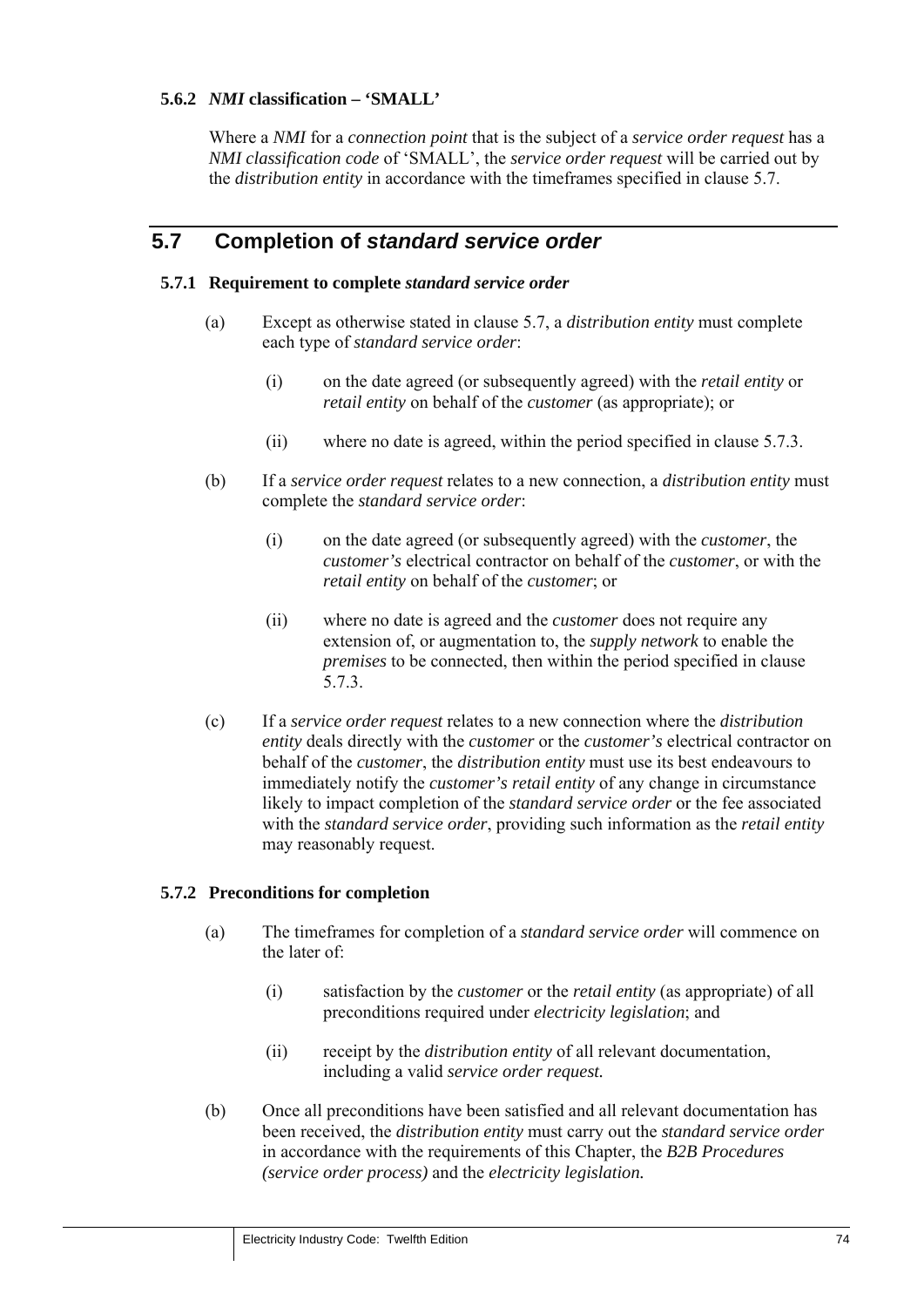(c) Where a *distribution entity* is not obliged to comply with its obligations under clause 5.7.2(a) by virtue of a failure by the *customer* or the *retail entity* to satisfy all preconditions, the *distribution entity* must comply with such obligations as soon as practicable after the satisfaction, removal or elimination of the reason for which the *standard service order* was not commenced.

## **5.7.3 Timeframes for completion**

- (a) The following timeframes for completion apply to each type of *standard service order* for the respective *distribution entities* and *feeder type.*
- (b) In this clause 5.7.3, a "*business day*" does not include a *local holiday* in the district where the *premises* is located.
- (c) Unless the *small customer* has requested to be disconnected, for the purposes of this clause 5.7.3, where the relevant *customer* is a *small customer* and the *standard service order* is "disconnection", a "*business day*" does not include a day between 20 December and 31 December (inclusive) in any year.
- (d) If the timeframe for completion of a *standard service order* for "disconnection" of *small customer's premises* ends on a Friday or on a day before a Queensland wide or *local holiday* in the district where the *premises* is located, the *distribution entity* is not required to disconnect on that day but must disconnect by the next *business day*. This does not apply if the *small customer* has requested the disconnection.
- (e) Until the end of 30 June 2008, the time required for completion of works on *premises* in *ENERGEX's distribution area*, other than *premises* in *excluded locations*, is six *business days* from receipt of a valid *service order* request, where the *standard service order* is "disconnection".

| <b>Standard service</b><br><i>order</i> type | <i>Feeder type through</i><br>which the <i>customer's</i><br><i>premises</i> is supplied | Time required for completion of<br>works                                                           |
|----------------------------------------------|------------------------------------------------------------------------------------------|----------------------------------------------------------------------------------------------------|
| New connection                               | CBD feeder / urban<br>feeder                                                             | 5 business days of receipt of a valid<br>service order request and all relevant<br>documentation.  |
|                                              | short rural feeder                                                                       | 10 business days of receipt of a valid<br>service order request and all relevant<br>documentation. |
|                                              | long rural feeder                                                                        | 10 business days of receipt of a valid<br>service order request and all relevant<br>documentation. |
|                                              | <i>isolated</i> feeder                                                                   | 30 business days of receipt of a valid<br>service order request and all relevant<br>documentation. |

#### *Premises* **in** *Ergon Energy's distribution area*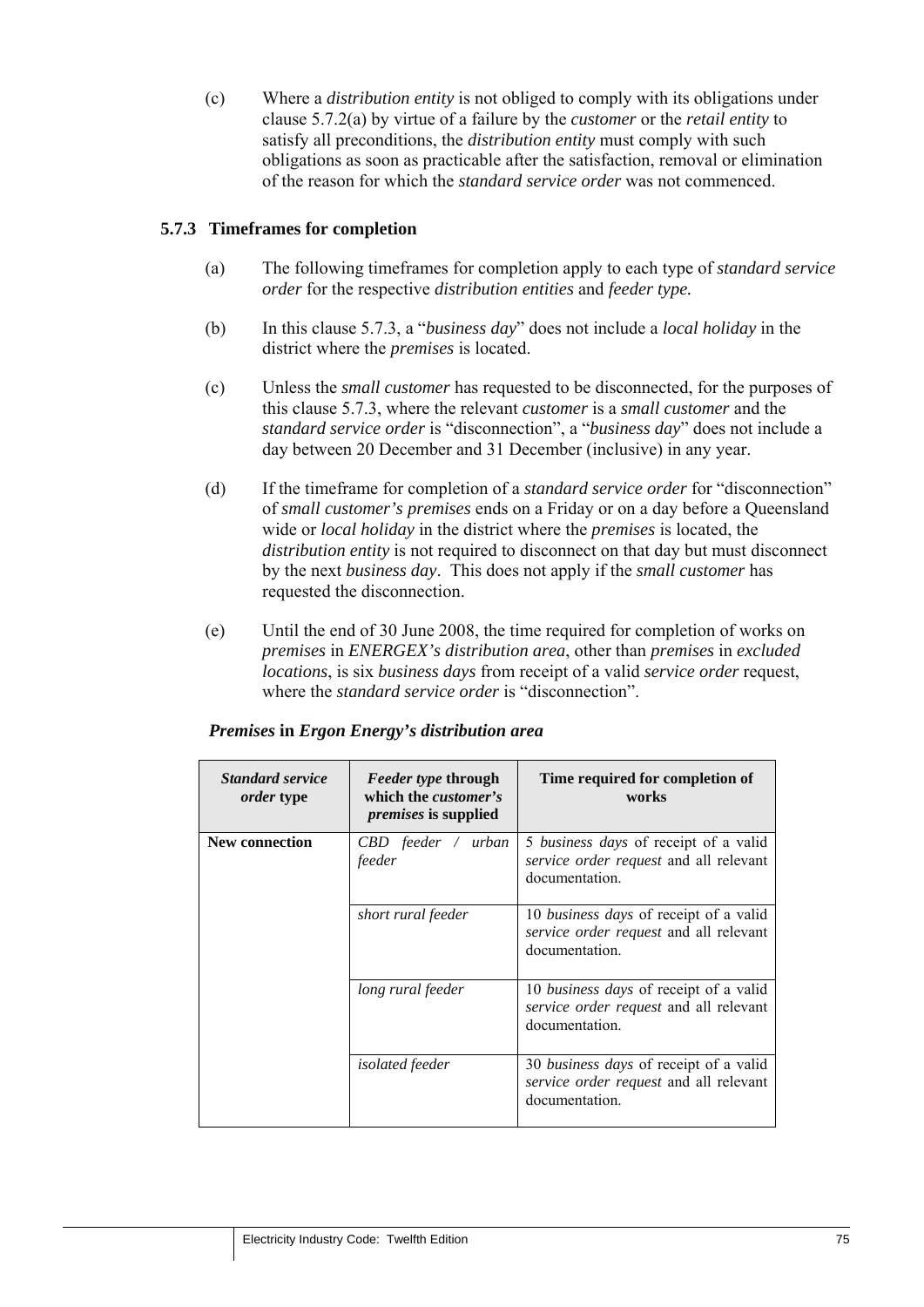| <b>Standard service</b><br>order type                                                                                                                                                                                                         | <b>Feeder type through</b><br>which the customer's<br>premises is supplied | Time required for completion of<br>works                                                                                                         |
|-----------------------------------------------------------------------------------------------------------------------------------------------------------------------------------------------------------------------------------------------|----------------------------------------------------------------------------|--------------------------------------------------------------------------------------------------------------------------------------------------|
| <b>Reconnection</b>                                                                                                                                                                                                                           | CBD feeder / urban<br>feeder                                               | If a valid service order request is<br>received by 1.00pm on a business day,<br>then on the same day. Otherwise the<br>next business day.        |
|                                                                                                                                                                                                                                               | short rural feeder                                                         | The next business day after receipt of<br>a valid service order request.                                                                         |
|                                                                                                                                                                                                                                               | long rural feeder<br>isolated feeder                                       | 10 business days of receipt of a valid<br>service order request.                                                                                 |
| <b>Disconnection</b>                                                                                                                                                                                                                          | CBD feeder / urban<br>feeder / short<br>rural<br>feeder                    | 5 business days of receipt of a valid<br>service order request.                                                                                  |
|                                                                                                                                                                                                                                               | long rural / feeder<br>isolated feeder                                     | 10 business days of receipt of a valid<br>service order request.                                                                                 |
| <b>Special read</b>                                                                                                                                                                                                                           | $CBD$ feeder / urban<br>feeder                                             | 4 business days of receipt of a valid<br>service order request.                                                                                  |
|                                                                                                                                                                                                                                               | short rural feeder                                                         | 4 business days of receipt of a valid<br>service order request.                                                                                  |
|                                                                                                                                                                                                                                               | long rural feeder                                                          | 5 business days of receipt of a valid<br>service order request.                                                                                  |
|                                                                                                                                                                                                                                               | isolated feeder                                                            | By the <i>business day</i> agreed between<br>the distribution entity and the retail<br>entity after receipt of a valid service<br>order request. |
| <b>Additions and</b><br>alterations<br>Exchange<br>$\bullet$<br>meters<br>Install meters<br>$\bullet$<br>Move meters<br>Install<br>$\bullet$<br>controlled load<br>Install hot water<br>$\bullet$<br><i>meter</i> and<br>control<br>equipment | $CBD$ feeder / urban<br>feeder                                             | 5 business days of receipt of a valid<br>service order request and all relevant<br>documentation.                                                |
|                                                                                                                                                                                                                                               | short rural feeder                                                         | 10 business days of receipt of a valid<br>service order request and all relevant<br>documentation.                                               |
|                                                                                                                                                                                                                                               | long rural feeder                                                          | 10 business days of receipt of a valid<br>service order request and all relevant<br>documentation.                                               |
|                                                                                                                                                                                                                                               | isolated feeder                                                            | 30 business days of receipt of a valid<br>service order request and all relevant<br>documentation.                                               |
| <b>Meter</b><br><b>Reconfigurations</b>                                                                                                                                                                                                       | CBD feeder / urban<br>feeder                                               | 20 business days of receipt of a valid<br>service order request.                                                                                 |
|                                                                                                                                                                                                                                               | short rural feeder                                                         | By the business day agreed between<br>the distribution entity and the retail<br>entity after receipt of a valid service<br>order request.        |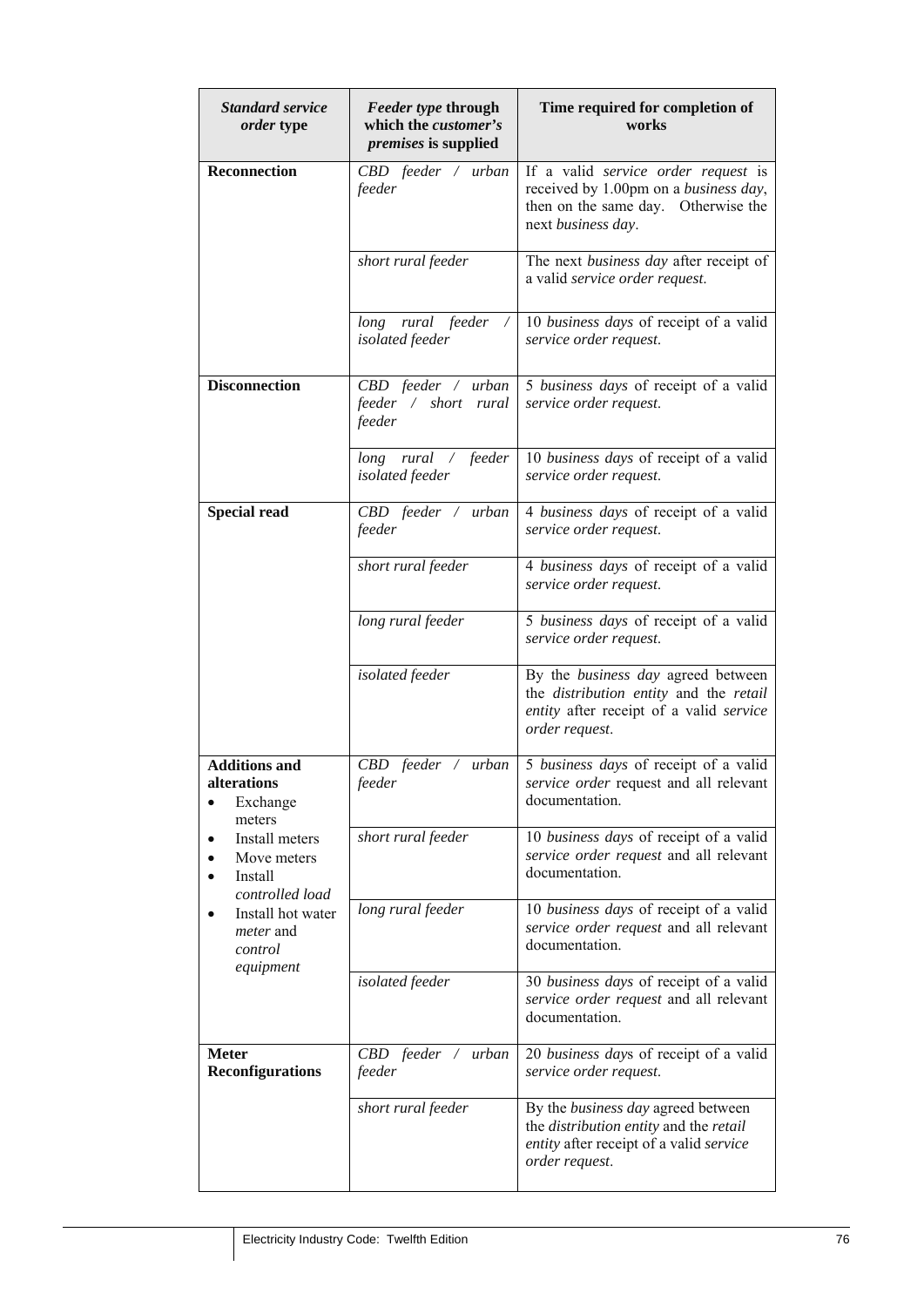| <b>Standard service</b><br>order type   | Feeder type through<br>which the <i>customer's</i><br>premises is supplied | Time required for completion of<br>works                                                                                                                                                                           |
|-----------------------------------------|----------------------------------------------------------------------------|--------------------------------------------------------------------------------------------------------------------------------------------------------------------------------------------------------------------|
|                                         | long rural feeder                                                          | By the business day agreed between<br>the distribution entity and the retail<br>entity after receipt of a valid service<br>order request.                                                                          |
|                                         | isolated feeder                                                            | By the <i>business day</i> agreed between<br>the distribution entity and the retail<br>entity after receipt of a valid service<br>order request.                                                                   |
| <b>Meter Investigation</b>              | CBD feeder / urban<br>feeder                                               | 15 business days of receipt of a valid<br>service order request.                                                                                                                                                   |
|                                         | short rural feeder                                                         | 15 business days of receipt of a valid<br>service order request.                                                                                                                                                   |
|                                         | long rural feeder                                                          | 15 business days of receipt of a valid<br>service order request.                                                                                                                                                   |
|                                         | isolated feeder                                                            | 30 business days of receipt of a valid<br>service order request.                                                                                                                                                   |
| <b>Supply</b><br><b>Abolishment</b>     | $CBD$ feeder / urban<br>feeder                                             | 20 business days of receipt of a valid<br>service order request.                                                                                                                                                   |
|                                         | short rural feeder                                                         | By the business day agreed between<br>the <i>distribution entity</i> and the <i>retail</i><br>entity after receipt of a valid service<br>order request.                                                            |
|                                         | long rural feeder                                                          | By the business day agreed between<br>the <i>distribution entity</i> and the <i>retail</i><br>entity after receipt of a valid service<br>order request.                                                            |
|                                         | isolated feeder                                                            | By the business day agreed between<br>the distribution entity and the retail<br>entity after receipt of a valid service<br>order request.                                                                          |
| <b>Miscellaneous</b><br><b>Services</b> | CBD feeder / urban<br>feeder                                               | The timeframe will depend on the<br>work requested and will be subject to<br>commercial negotiation between the<br>distribution entity and the retail entity<br>after receipt of a valid service order<br>request. |
|                                         | short rural feeder                                                         | The timeframe will depend on the<br>work requested and will be subject to<br>commercial negotiation between the<br>distribution entity and the retail entity<br>after receipt of a valid service order<br>request. |
|                                         | long rural feeder                                                          | The timeframe will depend on the<br>work requested and will be subject to                                                                                                                                          |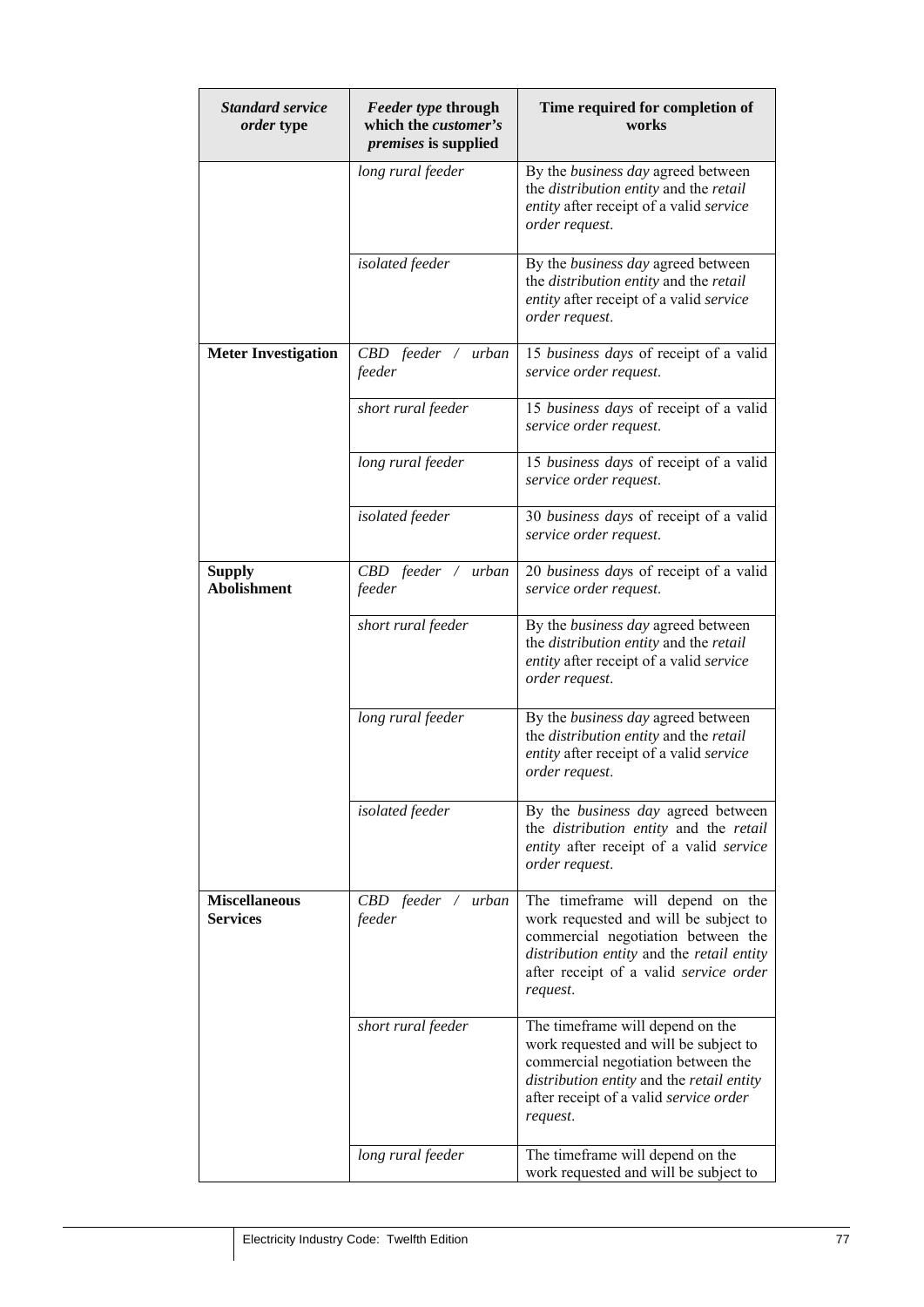| <b>Standard service</b><br><i>order</i> type | <i>Feeder type through</i><br>which the <i>customer's</i><br><i>premises</i> is supplied | Time required for completion of<br>works                                                                                                                                                                            |
|----------------------------------------------|------------------------------------------------------------------------------------------|---------------------------------------------------------------------------------------------------------------------------------------------------------------------------------------------------------------------|
|                                              |                                                                                          | commercial negotiation between the<br>distribution entity and the retail entity<br>after receipt of a valid service order<br>request.                                                                               |
|                                              | <i>isolated</i> feeder                                                                   | The time frame will depend on the<br>work requested and will be subject to<br>commercial negotiation between the<br>distribution entity and the retail entity<br>after receipt of a valid service order<br>request. |

## *Premises* **in** *ENERGEX's distribution area*

| <b>Standard service</b><br>order type                                                                                                                                        | Feeder type through<br>which the <i>customer's</i><br><i>premises</i> is supplied or<br>location of <i>premises</i> | Time required for completion of<br>works                                                                                                  |
|------------------------------------------------------------------------------------------------------------------------------------------------------------------------------|---------------------------------------------------------------------------------------------------------------------|-------------------------------------------------------------------------------------------------------------------------------------------|
| <b>New connection</b>                                                                                                                                                        | All feeder types                                                                                                    | 5 business days of receipt of a valid<br>service order request and all relevant<br>documentation.                                         |
| <b>Reconnection</b>                                                                                                                                                          | All feeder types<br>but<br>excluding <i>premises</i> in<br>excluded locations                                       | If a valid service order request is<br>received by 1.00pm on a business day,<br>then on the same day. Otherwise the<br>next business day. |
|                                                                                                                                                                              | <b>Excluded</b> locations                                                                                           | 10 business days of receipt of a valid<br>service order request.                                                                          |
| <b>Disconnection</b>                                                                                                                                                         | All feeder types but<br>excluding <i>premises</i> in<br>excluded locations                                          | 5 <sup>6</sup> business days of receipt of a valid<br>service order request.                                                              |
|                                                                                                                                                                              | <b>Excluded</b> locations                                                                                           | 10 business days of receipt of a valid<br>service order request.                                                                          |
| <b>Special read</b>                                                                                                                                                          | All feeder types                                                                                                    | 4 business days of receipt of a valid<br>service order request.                                                                           |
| <b>Additions and</b><br>alterations<br>Exchange<br>meters<br>Install meters<br>Move meters<br>Install<br>controlled load<br>Install hot water<br><i>meter</i> and<br>control | All feeder types                                                                                                    | 10 business days of receipt of a valid<br>service order request and all relevant<br>documentation.                                        |

 $6$  This is subject to the transitional provisions in clause 5.7.3(e).

 $\overline{a}$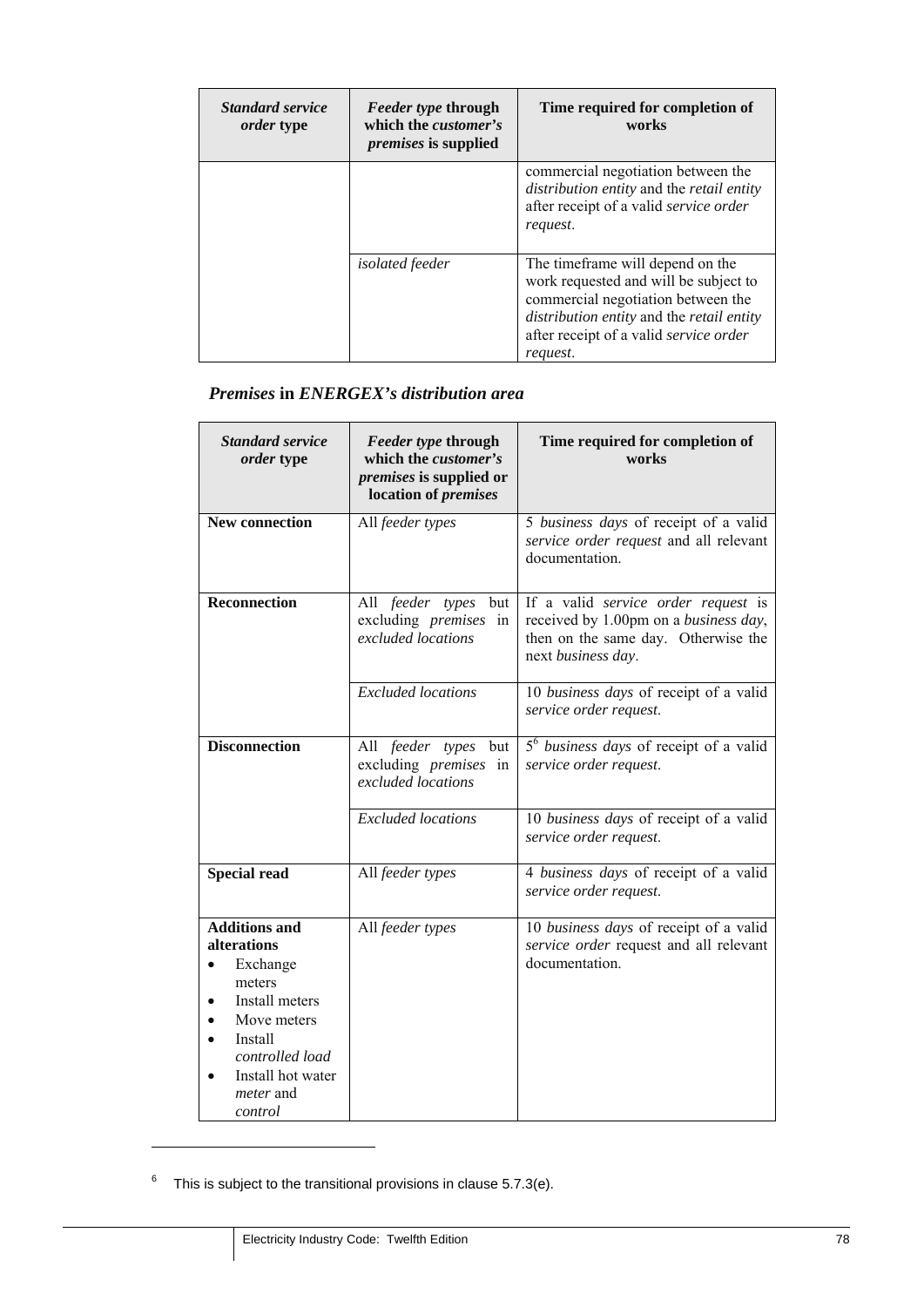| <b>Standard service</b><br><i>order</i> type | <i>Feeder type through</i><br>which the <i>customer's</i><br><i>premises</i> is supplied or<br>location of <i>premises</i> | Time required for completion of<br>works                                                                                                                                                                           |
|----------------------------------------------|----------------------------------------------------------------------------------------------------------------------------|--------------------------------------------------------------------------------------------------------------------------------------------------------------------------------------------------------------------|
| equipment                                    |                                                                                                                            |                                                                                                                                                                                                                    |
| <b>Meter</b><br><b>Reconfigurations</b>      | All feeder types                                                                                                           | 20 business days of receipt of a valid<br>service order request.                                                                                                                                                   |
| <b>Meter Investigation</b>                   | All feeder types                                                                                                           | 15 business days of receipt of a valid<br>service order request.                                                                                                                                                   |
| <b>Supply</b><br><b>Abolishment</b>          | All feeder types                                                                                                           | 20 business days of receipt of a valid<br>service order request.                                                                                                                                                   |
| <b>Miscellaneous</b><br><b>Services</b>      | All feeder types                                                                                                           | The timeframe will depend on the<br>work requested and will be subject to<br>commercial negotiation between the<br>distribution entity and the retail entity<br>after receipt of a valid service order<br>request. |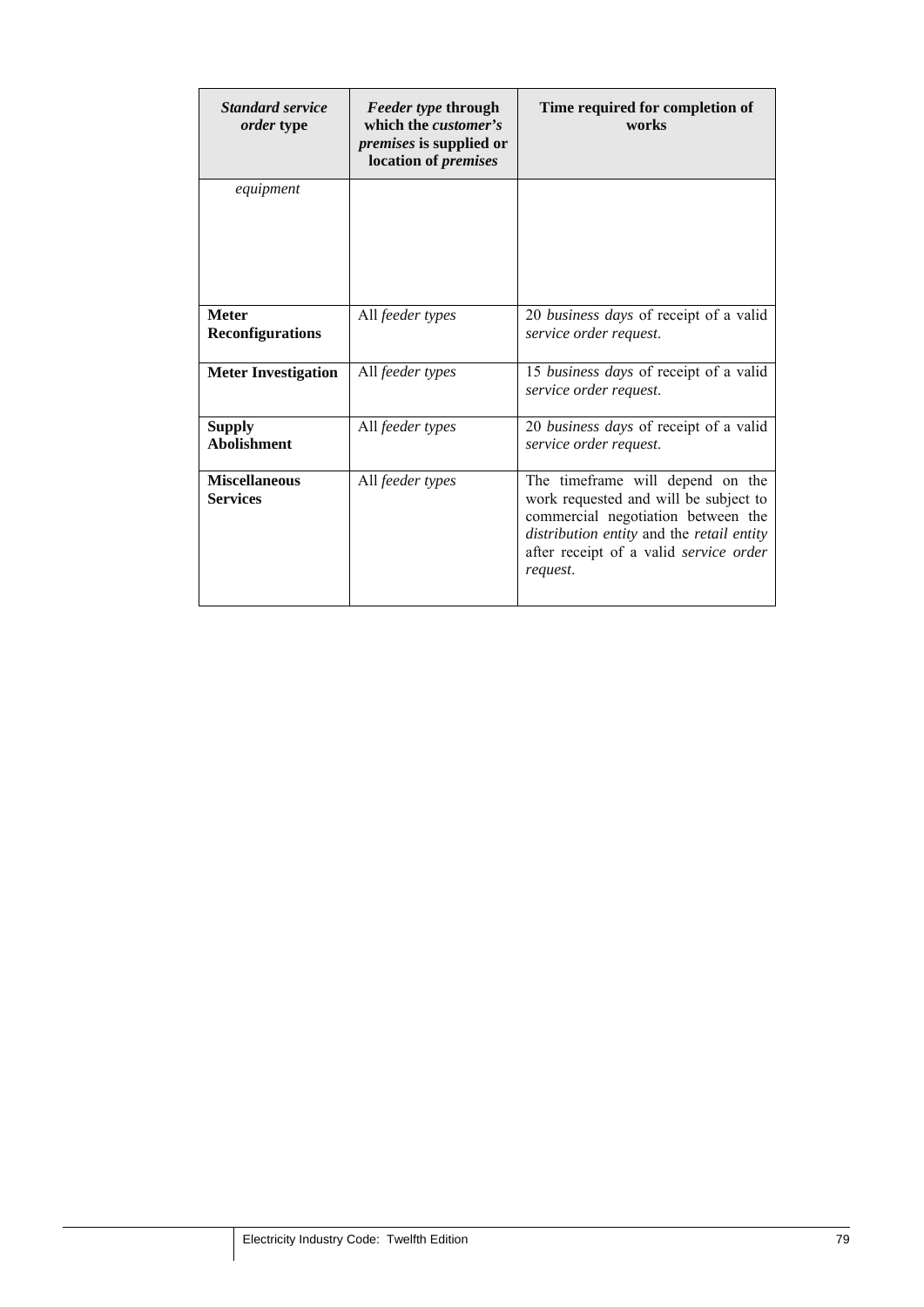# **6.1 Application of this Chapter**

### **6.1.1 Application**

This Chapter applies to:

- (a) all *distribution entities*;
- (b) all *retail entities*; and
- (c) unless otherwise specified, in relation to all *customers* for a *NMI premises*  connected to a *supply network* forming part of the national grid.

# **6.2 Compliance obligations**

### **6.2.1 Contracting** *customer* **transfer functions**

A *distribution entity* or a *retail entity* must only contract with or engage another party to perform a function in relation to a *customer* transfer on the basis that the other party agrees to comply with Chapter 6 of this *Code*.

### **6.2.2 Compliance with** *MSATS* **procedures**

A *distribution entity* or a *retail entity* must comply with any *MSATS* procedures as developed and published by *AEMO* from time to time pursuant to the *National Electricity Rules*.

# **6.3 Consent**

#### **6.3.1 Obligation to obtain consent**

- (a) A *retail entity* must not initiate the creation of a *NMI* or initiate or effect the transfer of a *customer* without obtaining the *explicit informed consent* of that *customer*.
- (b) While section 55G of the *Electricity Act* is in force, *Ergon Energy* and its subsidiaries are not required to comply with this clause 6.3.1.

#### **6.3.2 Form and retention of consent**

- (a) A *retail entity* may obtain the *explicit informed consent* of a *customer*:
	- (i) in writing signed by the *customer*;
	- (ii) verbally; or
	- (iii) by electronic communication signed by the *customer*.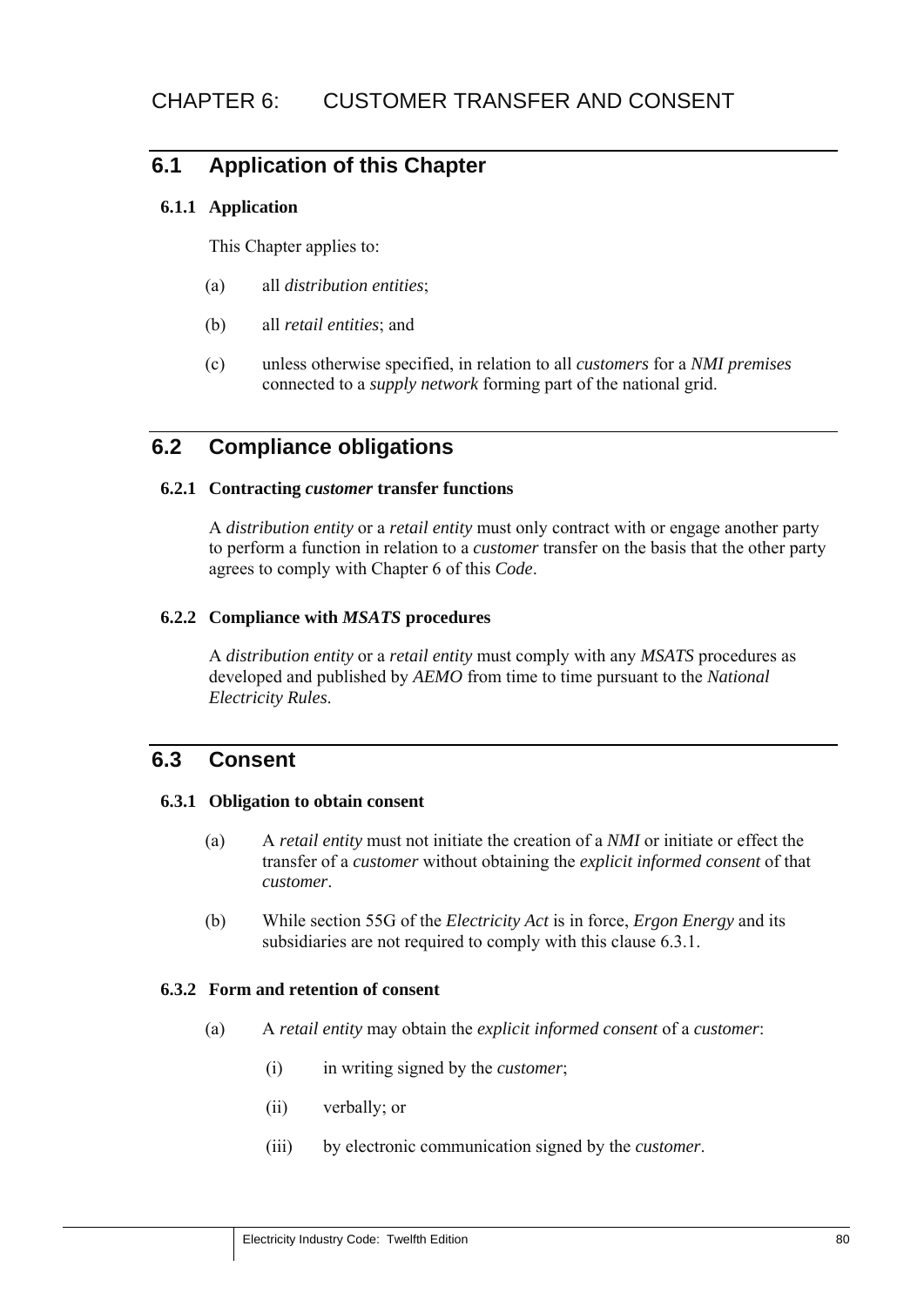- (b) A *retail entity* must retain records of any *explicit informed consent* obtained under Chapter 6 of this *Code* for at least two years.
- (c) Records retained under clause 6.3.2(b) must be retained by the *retail entity* in a format which permits the *retail entity* to answer any enquires relating to a *customer's explicit informed consent* by that *customer*, the *QCA*, the *Energy and Water Ombudsman Queensland* or any other entity permitted by *electricity legislation* to access that information.

## **6.4** *NMI* **discovery**

#### **6.4.1** *NMI* **and** *NMI checksum*

- (a) A *distribution entity* must within one *business day* of a *retail entity's* request provide that *retail entity* with the *NMI* and *NMI checksum* for a *NMI premises*.
- (b) A request made by a *retail entity* under paragraph (a) may be made by reference to a:
	- (i) unique *meter* identifier held by the *distribution entity* and advised to the *retail entity*;
	- (ii) *NMI* address; or
	- (iii) DPID (as that term is defined in the *CATS Procedures*).
- (c) Where a request made under paragraph (a) does not return a *unique match*, the *distribution entity* must provide all the returned matches to the *retail entity*, provided that if there are more than 99 matches, only the first 99 returned matches need be provided to the *retail entity*.
- (d) Where a request made under paragraph (a) returns a *unique match*, the *distribution entity* must, unless otherwise advised by the *retail entity*, provide that *NMI* and *NMI checksum* for the relevant *NMI premises*.

#### **6.4.2** *NMI standing data*

- (a) A *distribution entity* must within one *business day* of a *retail entity's* request provide that *retail entity* with the *NMI standing data* for a *NMI premises*.
- (b) A request made under paragraph (a) may only be made by reference to a *NMI*.

#### **6.4.3 Information must not be available though** *MSATS*

A request under clauses 6.4.1(a) or 6.4.2(a) may only be made by a *retail entity* if the relevant *NMI*, *NMI checksum* or *NMI standing data* are not available to that *retail entity* through *MSATS*.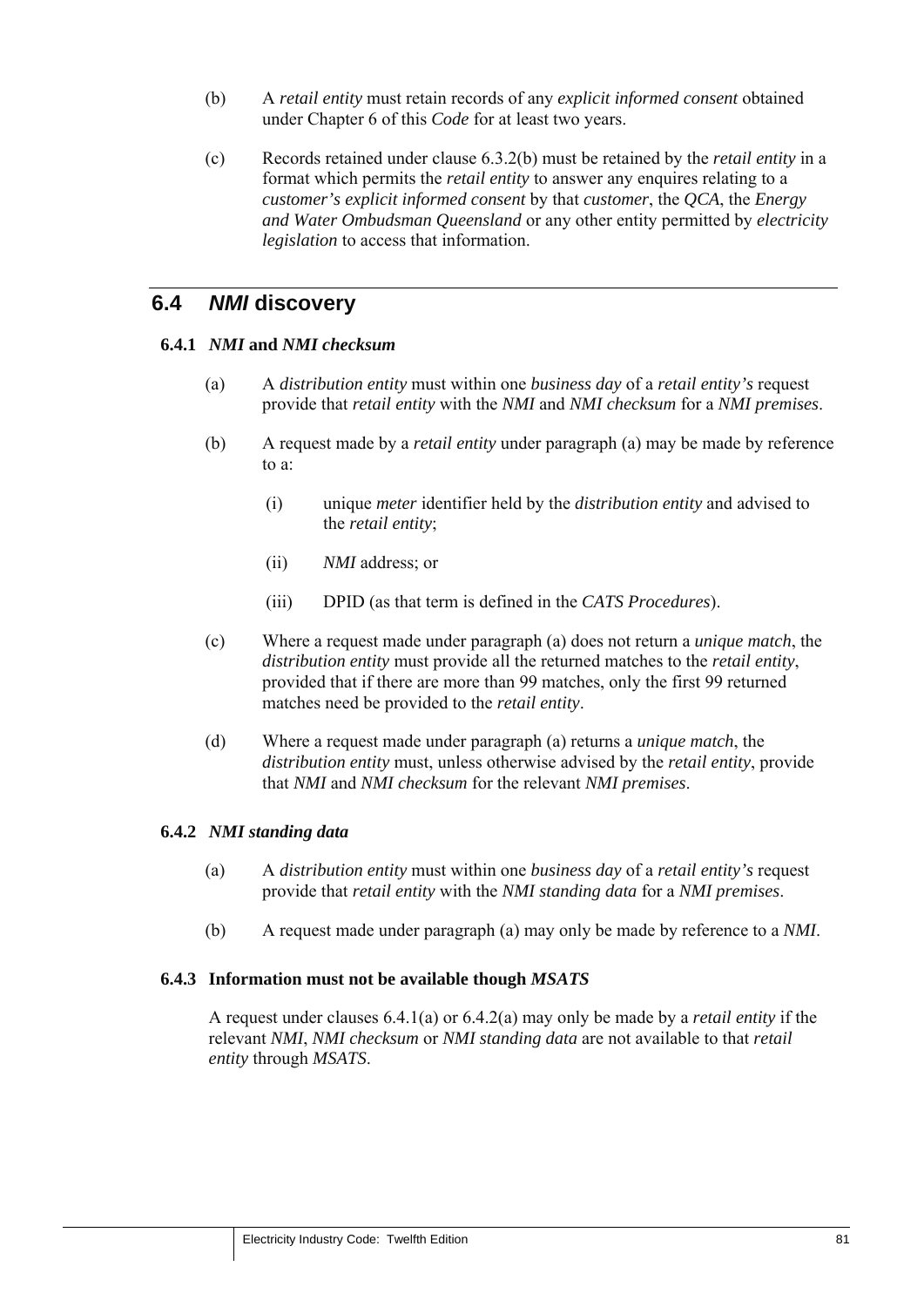### **6.4.4 Transitional provisions**

For:

- (a) in relation to all *distribution entities,* a period of three months from the *FRC commencement date*; and
- (b) in relation to *Ergon Energy*, the entire period *Ergon Energy* is operating under the *minimalist transitioning approach*,

the relevant *distribution entity* will have two *business days* to provide the relevant data in response to a request under clause 6.4.1(a) or 6.4.2(a) rather than one *business day*.

# **6.5 Initiation of transfers by** *retail entities*

### **6.5.1 Proposed transfers**

- (a) A proposed transfer of a *customer's NMI* to a new *retail entity* must be initiated by the new *retail entity* in accordance with any *MSATS* procedures as developed and published by *AEMO* from time to time pursuant to the *National Electricity Rules*. The proposed transfer may be initiated prior to the expiry of any applicable cooling off period in the *retail contract* between the new *retail entity* and the *customer*.
- (b) A *retail entity* must ensure that a transfer is not completed until the applicable cooling off period under the relevant *retail contract* has expired.

#### **6.5.2 Cancellation of transfer**

Where a *retail entity* has initiated a transfer in accordance with clause 6.5.1, it must cancel the *customer* transfer request in accordance with any *MSATS* procedures as soon as practicable where the *retail contract* is terminated by the *customer* during any applicable cooling-off period.

## **6.6** *Meter* **read methods**

- (a) All permitted forms of *meter* readings used for the purposes of transferring a *customer* must be performed in accordance with the *electricity legislation*.
- (b) Subject to paragraph (c), a transfer on an *actual meter reading* date must be based on an *actual meter reading* that is a *scheduled meter reading* or a *special meter reading* which:
	- (i) conforms with the *CATS Procedures* retrospectivity rule; or
	- (ii) occurred after the *customer* entered into the new *retail contract.*
- (c) A *retail entity* must not transfer a *customer* on the basis of a *special meter reading*, unless it obtains *explicit informed consent* from that *customer* to:
	- (i) conduct the *special meter reading*; and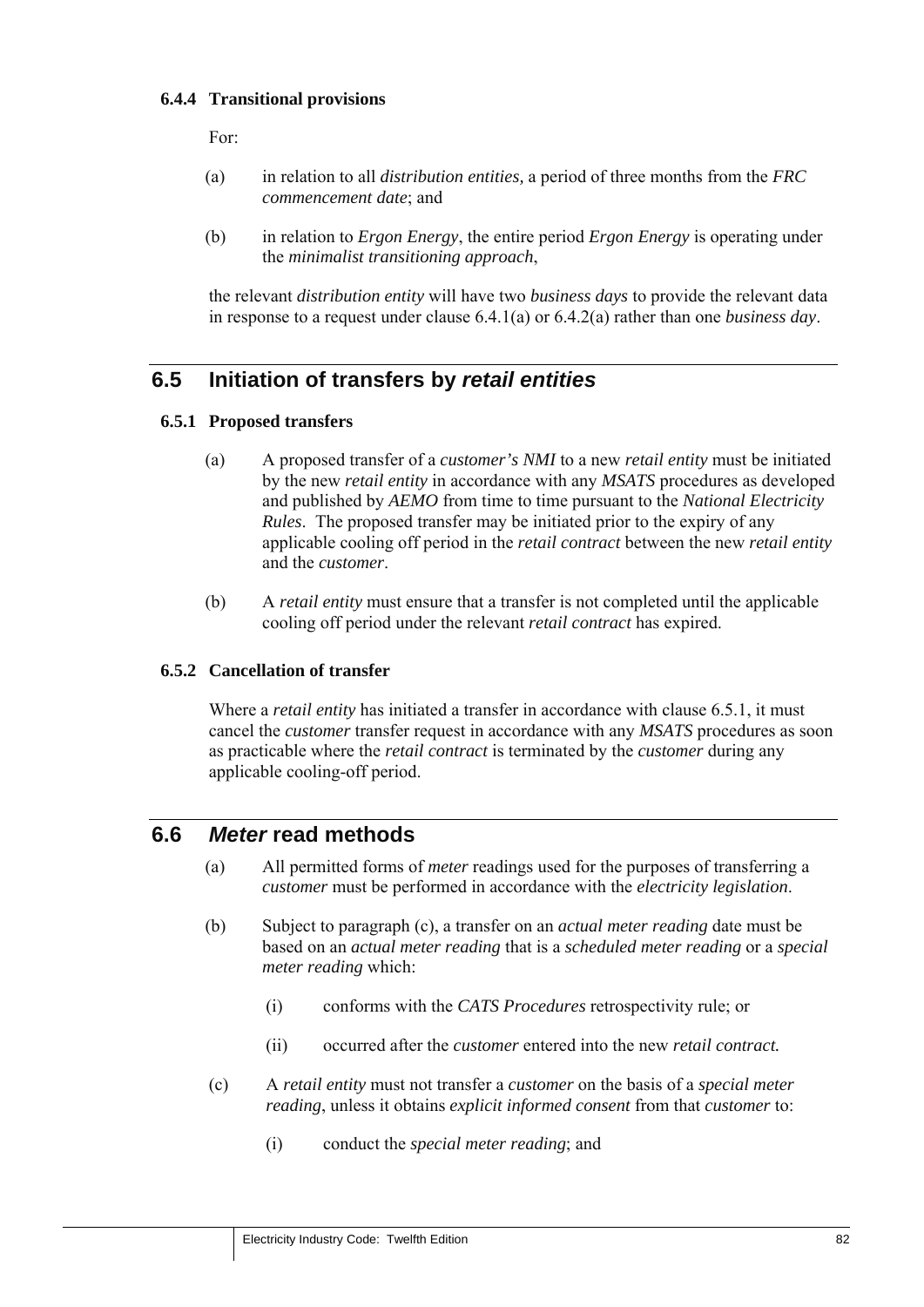- (ii) charge the *customer* for that *special meter reading* a fee which must be disclosed to the *customer*.
- (d) A *retail entity* is not obliged to obtain *explicit informed consent* under clause 6.6(c) if it does not charge the *customer* for that *special meter reading*.

# **6.7 Notification of non-occurrence of transfer**

Where a proposed new *retail entity* has previously advised a *customer* of the expected date of completion of a *NMI* transfer and that *NMI* transfer does not occur on that date and is not expected to occur within one month of that date, the *retail entity* must, within a reasonable time of becoming aware of the non-occurrence of the *NMI* transfer, use its best endeavours to advise the *customer*:

- (a) that the *customer* transfer did not occur;
- (b) of the reasons for the delay; and
- (c) of the new expected date of completion of the *customer* transfer (if it is still proceeding).

## **6.8** *Minimalist transitioning approach*

#### **6.8.1 Application**

- (a) *Ergon Energy* is declared, at the *FRC commencement date*, to be operating under the *minimalist transitioning approach*.
- (b) The *QCA* may issue a notice to *Ergon Energy* declaring it will no longer be operating under the *minimalist transitioning approach* from the date 12 months from the date of the notice.
- (c) *Ergon Energy* must include a notice on its website stating the *minimalist transitioning approach* applies to it until the *minimalist transitioning approach* ceases to apply to it.
- (d) The *QCA* will review whether to issue a notice in accordance with paragraph (b) on an annual basis. In conducting this review, the *QCA* must consult with *Ergon Energy*, *retail entities* and any other person who has a legitimate interest in whether such a notice is to be issued.
- (e) Clauses 6.8.2 and 6.8.5 only apply to *Ergon Energy* while it operates under the *minimalist transitioning approach*.

#### **6.8.2 Discovery requests under a** *minimalist transitioning approach*

- (a) *Ergon Energy* must have the capacity to process a minimum of 150 requests each *business day* in total under clauses 6.4.1(a) and 6.4.2(a).
- (b) If more than 150 requests are received in total under clauses 6.4.1(a) and 6.4.2(a) by *Ergon Energy* in a *business day* then *Ergon Energy* will employ a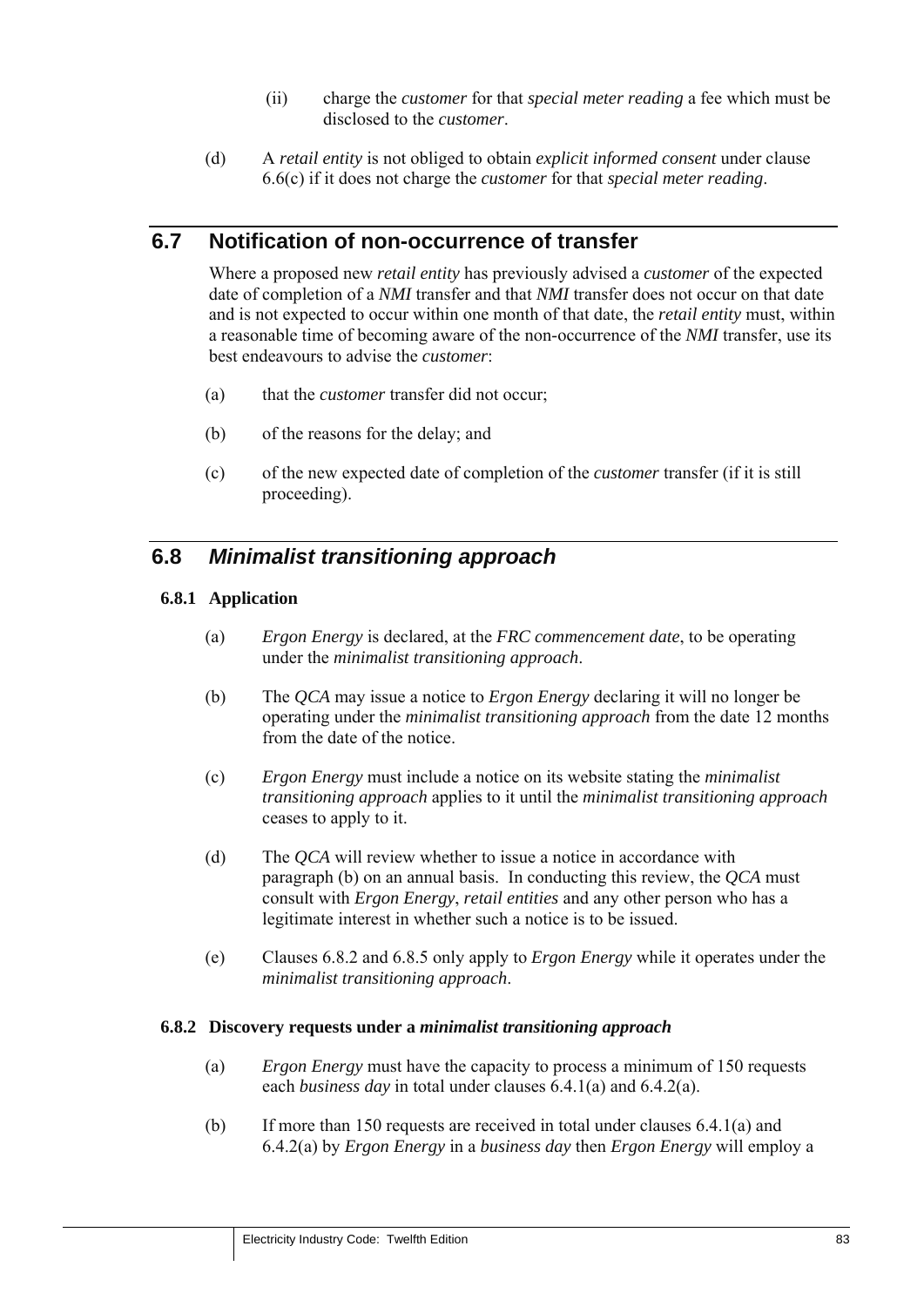combination of the following measures as appropriate to minimise or temporarily change transaction completion times:

- (i) increase the resources available for completing requests for information from *retail entities*, for example by increasing the total number of resources or the hours during which requests are processed;
- (ii) increase the time for completing requests for information from *retail entities* beyond two *business days*; and
- (iii) institute a queuing policy on the basis of the order of the receipt of requests for information from *retail entities*.
- (c) If *Ergon Energy* is consistently receiving more than 150 requests in total under clauses 6.4.1(a) and 6.4.2(a) and reasonably expects that it is unable to complete these within two *business days* then it must advise affected *retail entities*:
	- (i) which of the measures it is taking to minimise transaction completion times; and
	- (ii) of the revised expected timeframes for completing requests for information.

#### **6.8.3** *NMI* **creation requests under a** *minimalist transitioning approach*

- (a) *Ergon Energy* must have the capacity to process a minimum of 40 *NMI* creation requests each *business day* under clause 6.8.4.
- (b) If more than 40 *NMI* creation requests under clause 6.8.4 are received by *Ergon Energy* in a *business day* then *Ergon Energy* will employ a combination of the following measures as appropriate to minimise or temporarily change *NMI* creation completion times:
	- (i) increase the resources available for initiating *NMI* creations, for example by increasing the total number of resources or the hours during which *NMI* creation requests are processed;
	- (ii) increase the time for initiating *NMI* creations beyond two *business days*; and
	- (iii) institute a queuing policy on the basis of the order of receipt of *NMI* creation requests.
- (c) If *Ergon Energy* is consistently receiving more than 40 *NMI* creation requests under clause 6.8.4 and reasonably expects that it is unable to initiate the requests in *MSATS* within two *business days*, then it must advise affected *retail entities*:
	- (i) which of the measures it is taking to minimise the timeframe for initiating *NMI* creations in *MSATS*; and
	- (ii) of the revised expected timeframes for initiating in *MSATS* the *NMI* creations requested.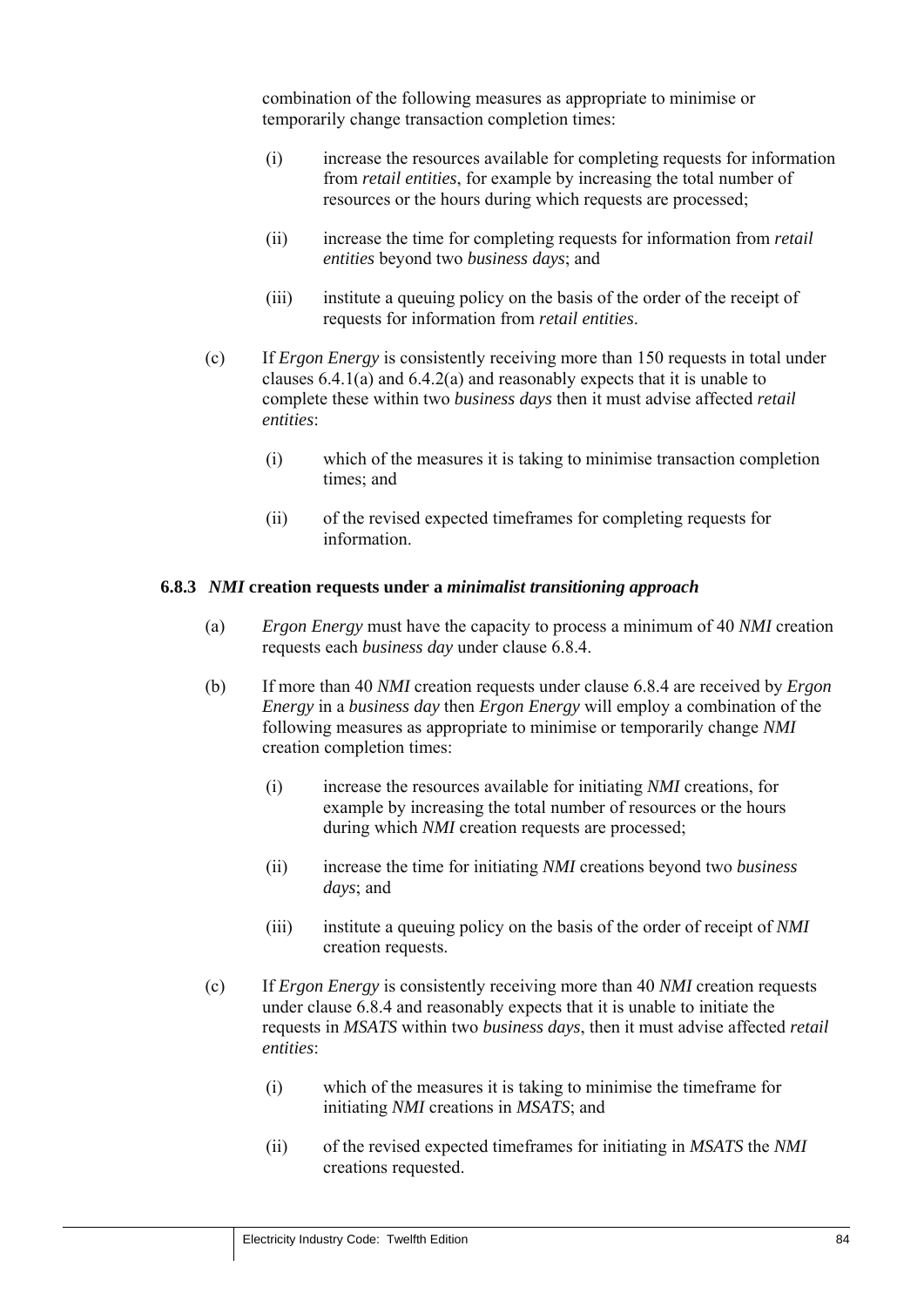#### **6.8.4 Request to create a** *NMI*

Where the *NMI* that is the subject of a proposed transfer is a *small customer's NMI* of *Ergon Energy* and that *NMI* is not in *MSATS*, the new *retail entity* must request the *distribution entity* to create the *NMI* and associated standing data in *MSATS* as soon as practicable after a *negotiated retail contract* has been entered into between the *customer* and the new *retail entity*.

## **6.8.5 Population of** *MSATS*

*Ergon Energy*, while operating under the *minimalist transitioning approach*, will provide to *AEMO* the *NMI* and each required item of *NMI standing data* in respect of each *connection point* for which it is the *distribution entity* for those *NMIs*:

- (a) with a *NMI* classification code of "LARGE"; or
- (b) that have been the subject of a transfer request.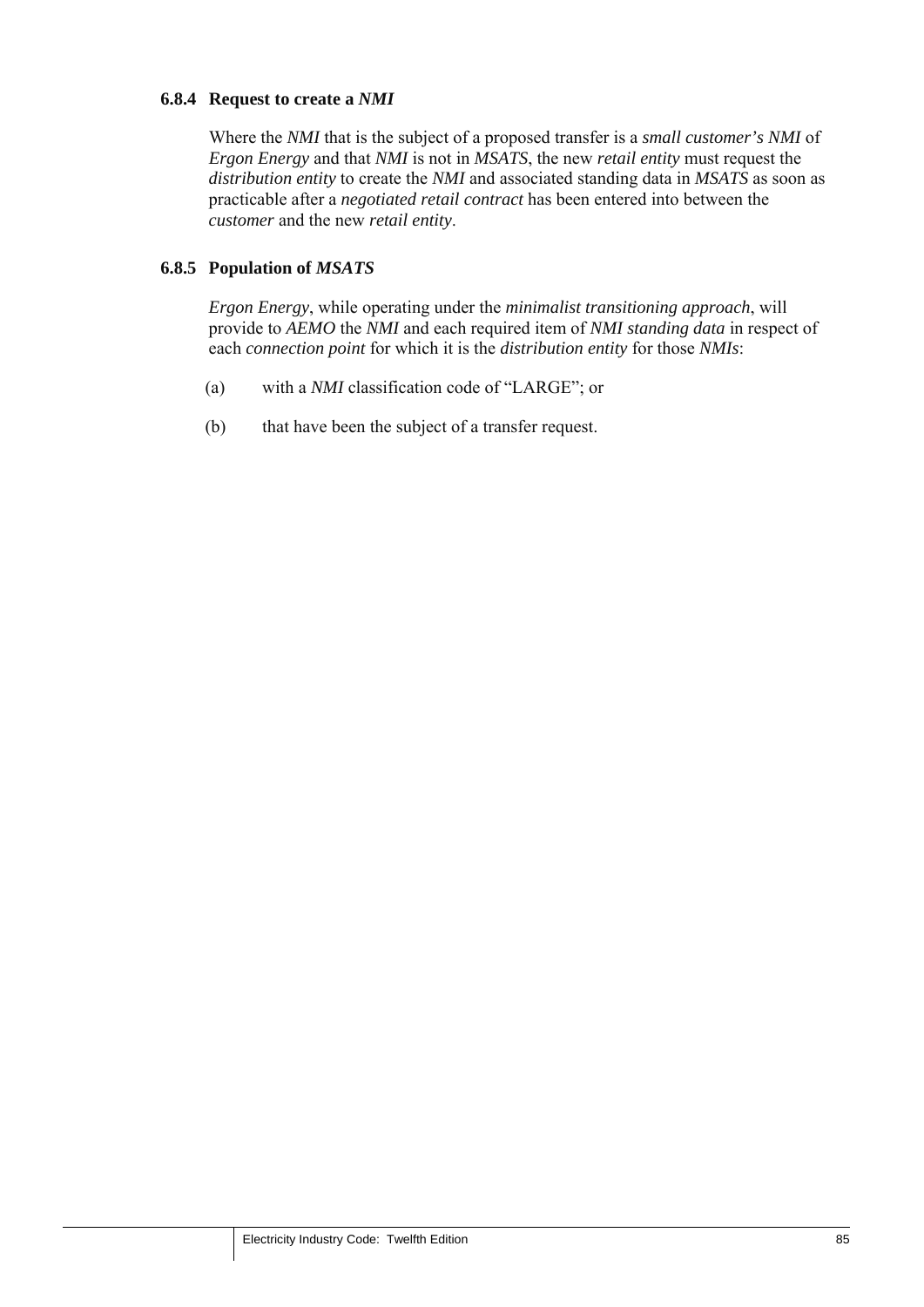# CHAPTER 7: RETAIL MARKETING CONDUCT

# **Preamble**

The *Telecommunications Act 1997*, the *Do Not Call Register Act 2006* and the Australian Consumer Law set out in Schedule 2 to the *Competition and Consumer Act 2010* of the Commonwealth may also apply to retail marketers carrying out energy marketing activities. Chapter 7 of this *Code* is intended to operate in conjunction with these laws of general application. To the extent that there is any inconsistency between this Chapter and an applicable Commonwealth or State law, that law will take precedence.

Sections 120ZL and 120ZN of the *Electricity Act* deal with the interaction of this Chapter and the *Fair Trading Act*.

# **7.1 Application of this Chapter**

## **7.1.1 Application**

Subject to clauses 7.1.2 and 7.1.3, this Chapter applies to:

- (a) all *retail entities*;
- (b) in respect of clause **Error! Reference source not found.**, in relation to *large customers*; and
- (c) unless otherwise specified, in relation to *small customers*,

and *non-regulated marketers* are encouraged to comply with this Chapter 7.

#### **7.1.2 Non-application to** *Ergon Energy*

While section 55G of the *Electricity Act* is in force, *Ergon Energy* and its subsidiaries are not required to comply with this Chapter 7.

#### **7.1.3 Non-application by agreement**

This Chapter 7, or specified provisions of this Chapter 7, will not apply to a *retail entity*, or a *marketer* acting on the *retail entity's* behalf, where the *retail entity* has agreed in writing with a *customer*, by obtaining that *customer's explicit informed consent*, that this Chapter 7, or specified provisions of this Chapter 7, will not apply in respect of that *customer*, if:

- (a) the *customer*:
	- (i) is a *business customer*;
	- (ii) has one or more *premises* or a group of *premises*;
	- (iii) is a *small customer* in respect of one or more of those *premises*; and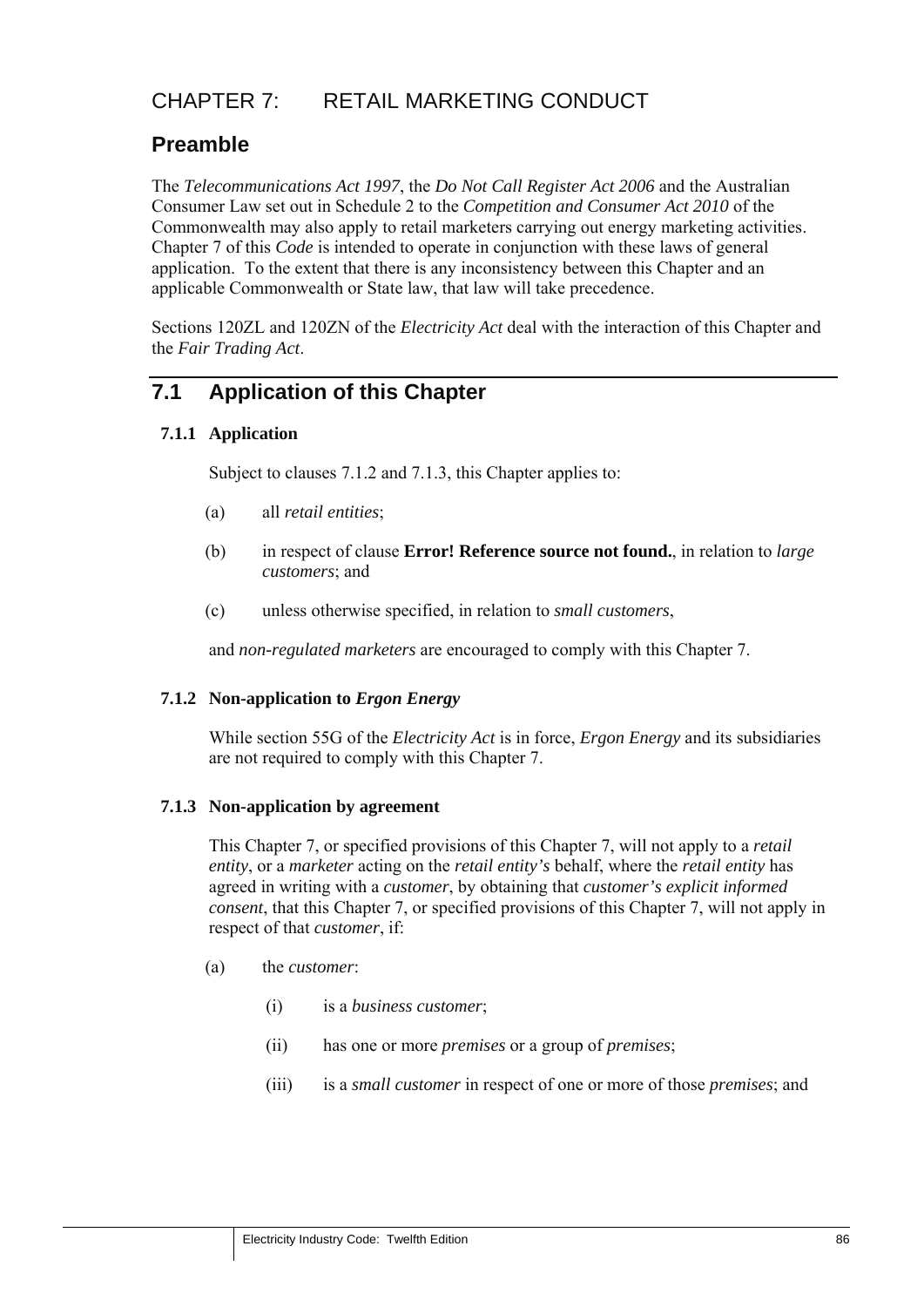- (b) the aggregate of the actual or expected annual energy consumption level for those *premises* equals or exceeds:
	- (i) in the case of a proposed electricity contract, 100*MWh* of electricity per annum; or
	- (ii) in the case of a proposed *dual fuel contract*, 100*MWh* of electricity per annum or 1TJ of gas per annum.

# **7.2 Compliance**

### **7.2.1 Compliance**

- (a) A *retail entity* is responsible under this Chapter 7 for the conduct of any person who is employed, engaged or authorised by the *retail entity* to carry out *marketing* on the *retail entity's* behalf, including a *non-regulated marketer* whose actions result, or are intended to result, in the *retail entity* entering into a *retail contract* with a *small customer* for the provision of *customer retail services*.
- (b) A *retail entity* will not be responsible for the conduct of a *non-regulated marketer* who is employed, engaged or authorised by a *small customer* or group of *small customers* to act on their behalf, whose actions result, or are intended to result, in the *small customer* or group of *small customers* entering into a *retail contract* with a *retail entity* for the provision of *customer retail services*.

### **7.2.2 Statement of compliance**

A *retail entity* must use its best endeavours to obtain a written statement from a *nonregulated marketer* confirming the *non-regulated marketer's* compliance with this Chapter 7 where the *non-regulated marketer* has introduced a *small customer* to the *retail entity* or has arranged or facilitated a *retail contract* on behalf of that *retail entity*.

# **7.3 General conduct standards**

A *marketer* or *salesperson* must while engaged in *marketing*:

- (a) comply with all applicable Commonwealth and State laws;
- (b) not engage in misleading, deceptive or unconscionable conduct, whether by act or omission;
- (c) not exert undue pressure on a *small customer*, nor harass or coerce a *small customer*;
- (d) use words and images that promote *small customers'* comprehension of *retail contracts*;
- (e) ensure that information provided to *small customers* is truthful and in plain language;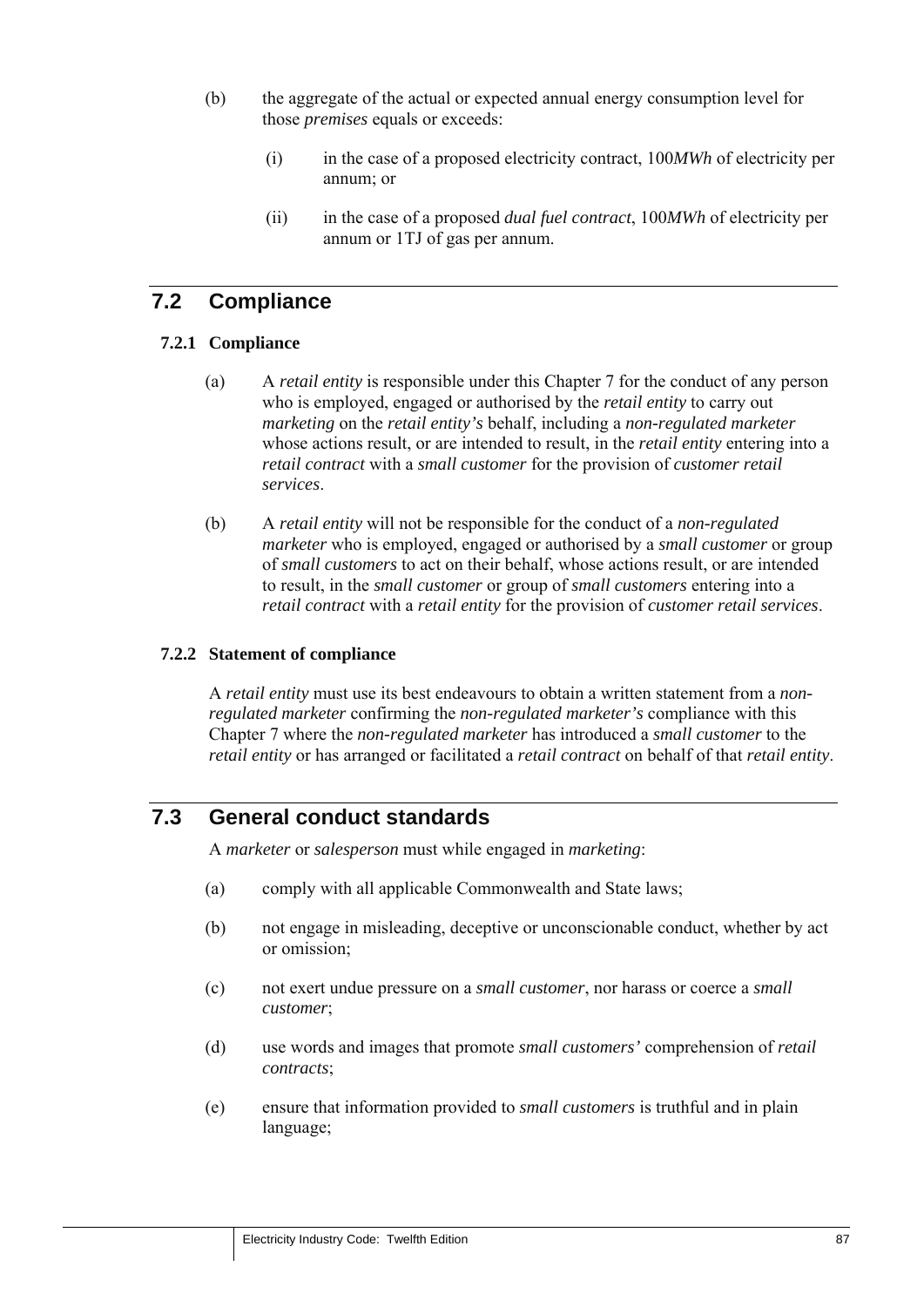- (f) ensure that information provided to individual *small customers* is relevant to that *small customer's* circumstances; and
- (g) provide only timely, accurate, verifiable and truthful comparisons.

# **7.4 Time of contact**

### **7.4.1 Door knocking**

Except by prior appointment, a marketer or salesperson must not visit a small customer for the purpose of marketing a retail contract:

- (a) at any time on a Sunday or a public holiday; or
- (b) on a Saturday:
	- (i) between midnight and 9.00 a.m.; or
	- (ii) between 5.00 p.m. and midnight; or
- (c) on any other day:
	- (i) between midnight and 9.00 a.m.; or
	- (ii) between 6.00 p.m. and midnight.

#### **7.4.2 Telephone marketing**

Except by prior appointment, a *marketer* or *salesperson* must not telephone a *small customer* for the purpose of *marketing* a *retail contract*:

- (a) at any time on a Sunday or a public holiday; or
- (b) on a Saturday:
	- (i) between midnight and 9.00 a.m.; or
	- (ii) between 5.00 p.m. and midnight; or
- (c) on any other day:
	- (i) between midnight and 9.00 a.m.; or
	- (ii) between 8.00 p.m. and midnight.

## **7.5** *Marketing contacts*

## **7.5.1 Identification**

As soon as practicable following the commencement of any *marketing contact* with a *small customer*, a *marketer* or *salesperson* must advise the *small customer* of:

(a) the purpose of the *marketing contact;*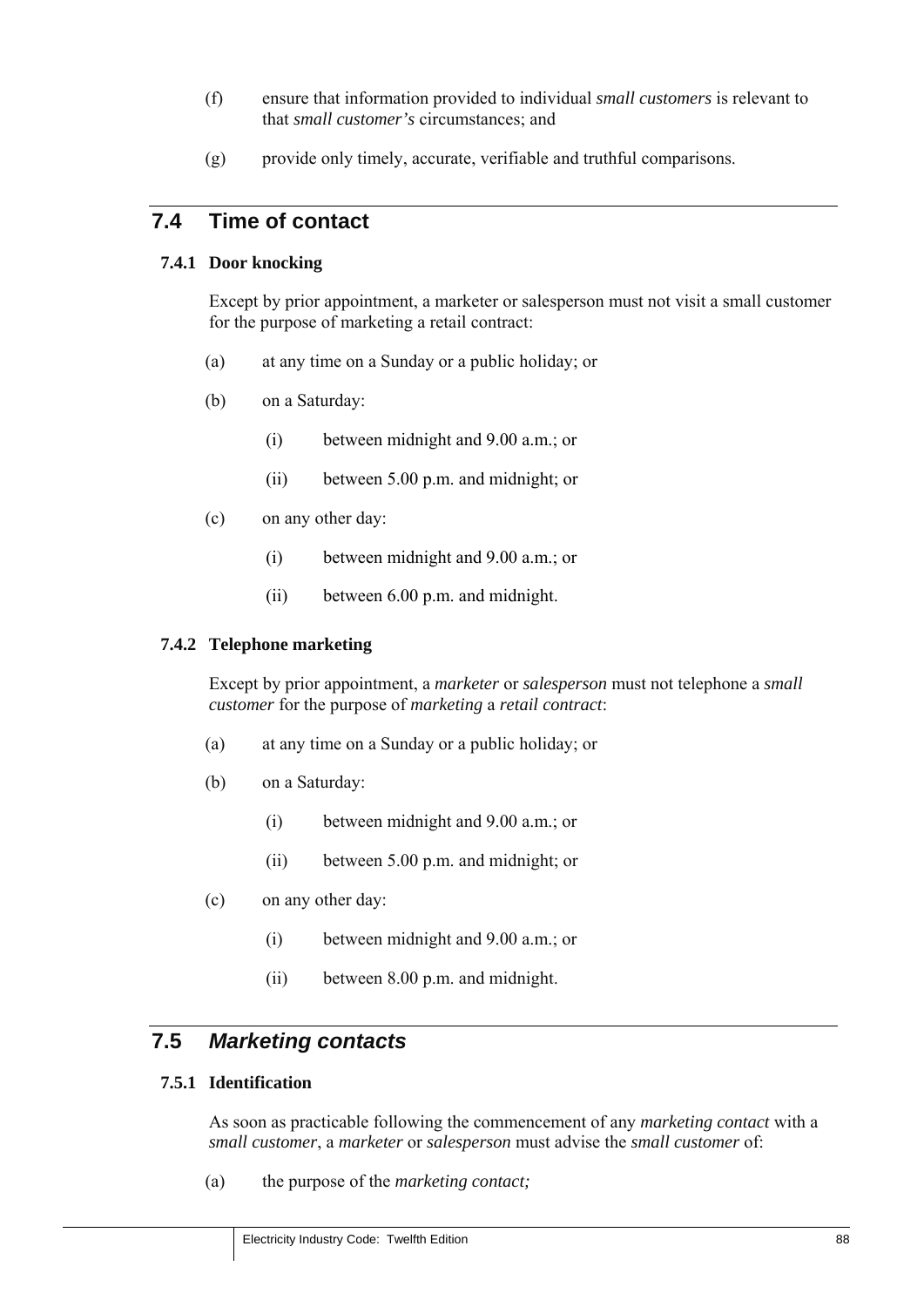- (b) the name of the *salesperson*; and
- (c) the name of the *marketer* and, if different, the name of the *retail entity* on whose behalf the *marketer* is acting.

#### **7.5.2 Contact details**

Prior to completion of a *marketing contact* with a *small customer*, the *marketer* or *salesperson* must use its best endeavours to provide a *small customer* with contact details for the *marketer* and, if different, the *retail entity* on whose behalf the *marketer* or *salesperson* is acting.

#### **7.5.3 Termination of** *marketing contacts*

- (a) If a *small customer* requests the termination of a *marketing contact*, the *marketer* or *salesperson* must:
	- (i) immediately comply with that request;
	- (ii) refrain from contacting that *small customer* again for the purposes of *marketing* or for an incidental or related purpose for a period of 30 days from the date of the request, unless otherwise advised by the *small customer*;
	- (iii) advise the *small customer* of the existence of the dispute resolution service provided by the *marketer*, or, if the *marketer* is not a *retail entity*, the *retail entity* on whose behalf the *marketer* or *salesperson* is acting; and
	- (iv) if requested by the *small customer*, provide details, including contact details, of that dispute resolution service.
- (b) To avoid doubt, paragraph (a) does not apply where a *small customer* defers a *marketing contact* to another date.

#### **7.5.4** *Marketing* **in person**

- (a) A *marketer* or *salesperson* who makes a *marketing contact* by visiting a *small customer* must wear an identification card on his or her chest containing:
	- (i) a photograph of the *marketer* or *salesperson*; and
	- (ii) the name of the *marketer* or *salesperson* and, if different, the *retail entity* on whose behalf the *marketer* is acting.
- (b) A *marketer* or *salesperson* who makes a *marketing contact* by visiting a *small customer* must also provide the *small customer* with:
	- (i) the *retail entity's* telephone number for enquiries, verifications and complaints; and
	- (ii) the address (not being a post office box) of the *retail entity* on whose behalf the *marketer* or *salesperson* is acting as soon as practicable and in any event before starting to negotiate.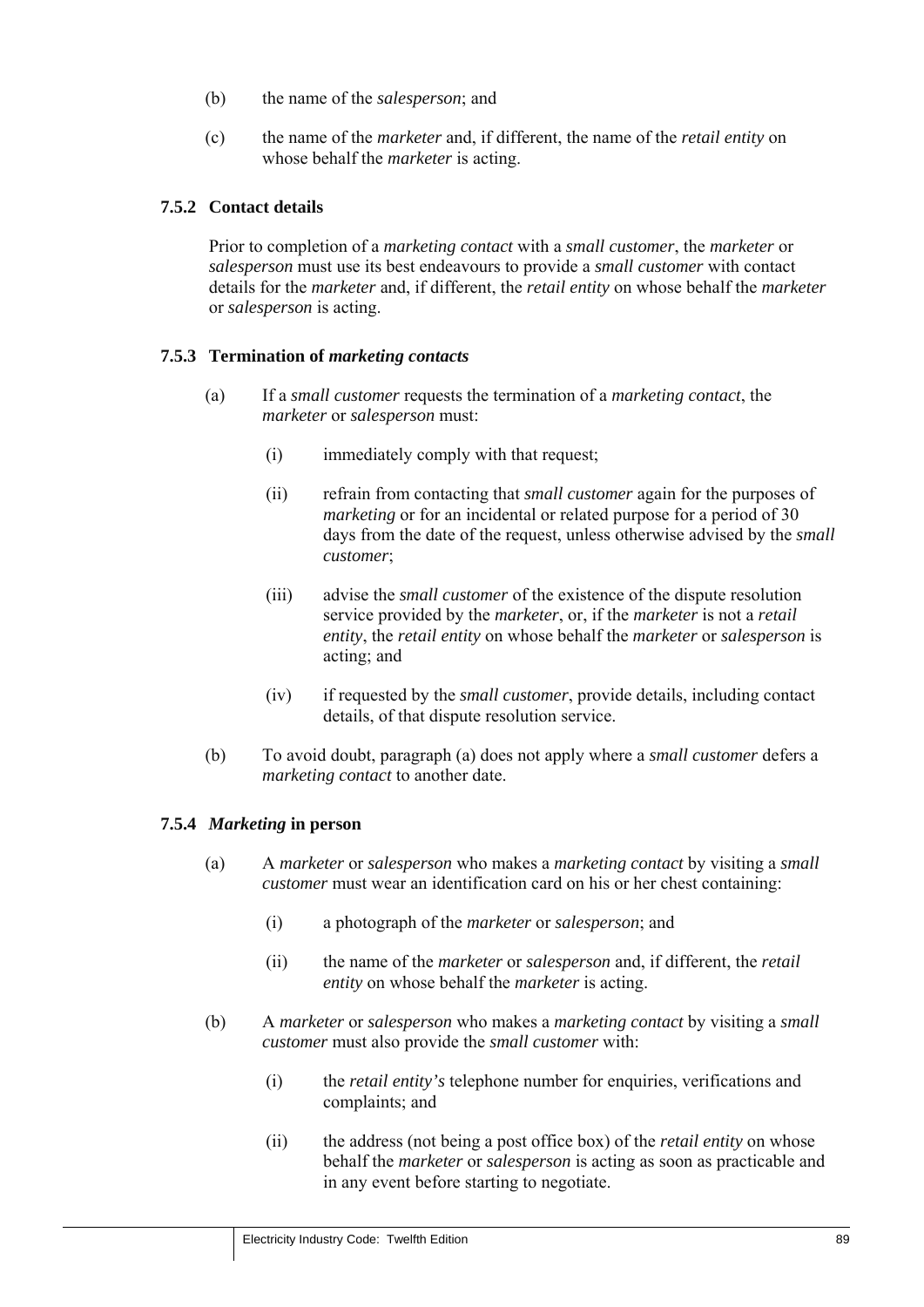### **7.5.5 Information and details to be provided in writing where** *marketing* **is in person**

Information or details required to be provided to a *small customer* under clause 7.5.1, 7.5.2 or 7.5.3 must be provided to the *small customer* in writing if the *marketer* or *salesperson* is making the *marketing contact* by visiting the *small customer*.

#### **7.5.6** *Marketing* **by telephone**

A *marketer* or *salesperson* who makes a *marketing contact* with a *small customer* by telephone must use its best endeavours to:

- (a) comply with the requirements of clauses 7.5.1 and 7.5.2; and
- (b) provide the *small customer* with sufficient contact details so that the *small customer* can contact the *marketer* or a *salesperson* by return telephone call if he or she requires.

### **7.5.7** *Marketing* **by electronic means**

A *marketer* or *salesperson* who makes a *marketing contact* with a *small customer* by means of an electronic communication must:

- (a) comply with the requirements of clauses 7.5.1 and 7.5.2; and
- (b) provide the *small customer* with sufficient contact details so that the *small customer* can contact the *marketer* or a *salesperson* by return electronic communication if he or she requires.

#### **7.5.8 Record keeping standards**

To enable the identification of *marketers* and *salespeople* by *small customers* and to assist *marketers* and *small customers* in dealing with enquiries, verifications and complaints, a *marketer* must, for at least one year from the date of a *marketing contact,* use its best endeavours to keep records of:

- (a) all *marketing contacts* with *small customers*, whether initiated by the *marketer* or the *small customer*;
- (b) *small customer* requests not to be contacted by the *marketer*; and
- (c) *marketing contacts* which have been terminated at the request of the *small customer*.

# **7.6 Written disclosure statement**

When a *marketing contact* results, or is intended to result, in a *small customer* entering into a *negotiated retail contract*, or when a *small customer* contacts a *marketer* for the purposes of entering into a *negotiated retail contract*, the following information must be provided in writing to the *small customer* by the *marketer* in a written disclosure statement at the time the *negotiated retail contract* is entered into or, if the contract is entered into over the telephone, within two *business days* of the *negotiated retail contract* being entered into: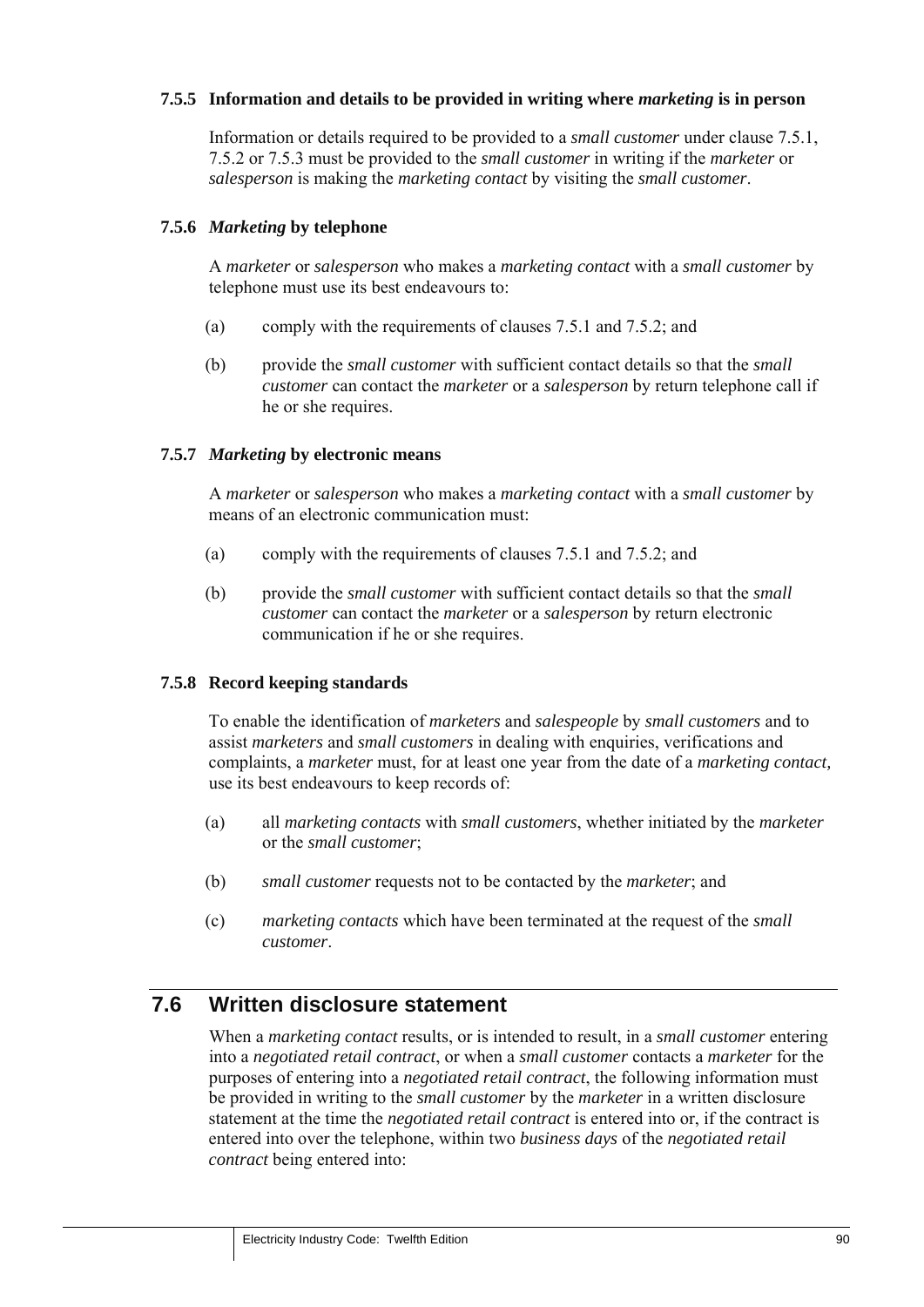- (a) the name and address for service of the *marketer*, or, if different, the *retail entity* on whose behalf the *marketer* is acting;
- (b) the postal address, facsimile number and email address of the *marketer* or, if different, the *retail entity* on whose behalf the *marketer* is acting;
- (c) the date of commencement of the *negotiated retail contract*;
- (d) the prices, charges, tariffs and service levels that will be applicable in respect of the *negotiated retail contract*;
- (e) if the prices, charges, tariffs or service levels are able to be changed by the *retail entity* under the *negotiated retail contract*, the manner in which any such change may be effected;
- (f) the costs to the *small customer* associated with entering into the *negotiated retail contract*, outside of the prices, charges and tariffs payable (including any costs associated with the provision of infrastructure such as *meters*);
- (g) the type and frequency of bills which will be rendered under the *negotiated retail contract*;
- (h) the payment methods and options which are available in respect of the *negotiated retail contract*;
- (i) the early termination charges which may apply in the event that the *small customer* terminates a *fixed-term contract* prior to its expiry date and the method of calculation of those charges;
- (j) the enforcement expenses which may become payable in the event of a breach of the *negotiated retail contract* by the *small customer*;
- (k) the dispute resolution options which are available to *small customers*;
- (l) details of the right conferred on the *small customer* to rescind the *negotiated retail contract* in accordance with the *Code*;
- (m) if a commission, fee or reward is to be paid for the introduction of business to the *retail entity*:
	- (i) a statement of that fact;
	- (ii) details of the person by whom the commission, fee or reward is payable; and
	- (iii) details of the person to whom the commission, fee or reward is payable.

# **7.7 Consent**

(a) Whenever a *marketer* is required to obtain the consent of a *small customer*, including the consent to enter into a *retail contract*, that consent must be the *explicit informed consent* of a *small customer* obtained only after timely, accurate, verifiable and truthful information on the consequences of providing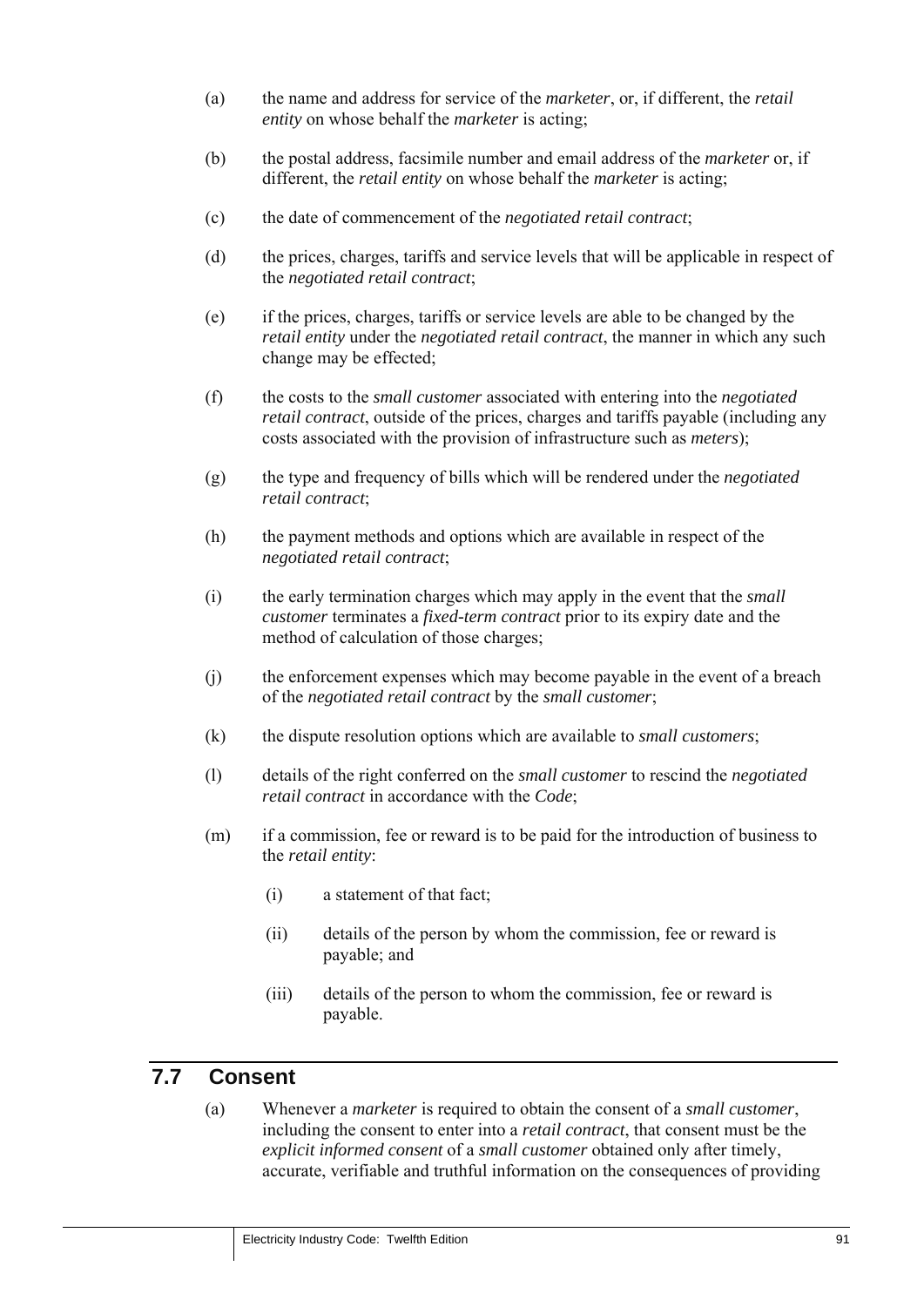consent has been made available to the *small customer* by the *marketer* (for example, through the use of a disclosure statement under clause 7.6).

- (b) A *marketer* must retain records of any *explicit informed consent* obtained under this *Code* for at least two years.
- (c) Records retained under paragraph (b) must be retained by the *marketer* in a format which permits the *marketer* to answer any enquiries relating to a *customer's explicit informed consent* by that *small customer*, the *QCA*, the *Energy and Water Ombudsman Queensland* or any other entity permitted by *electricity legislation* to access that information.

# **7.8 Training and product knowledge**

A *marketer* must ensure that the *marketer*'s employees, agents and contractors have sufficient training and knowledge so as to be able to comply with Chapter 7 of this *Code* and all other relevant legislative requirements.

## **7.9 Privacy**

While engaged in *marketing*, a *marketer* must, in dealing with a *small customer's customer information*, comply with the *Privacy Act 1988* (Cwlth).

A *marketer* must inform a *small customer* of the *marketer*'s privacy obligations at the request of the *small customer*.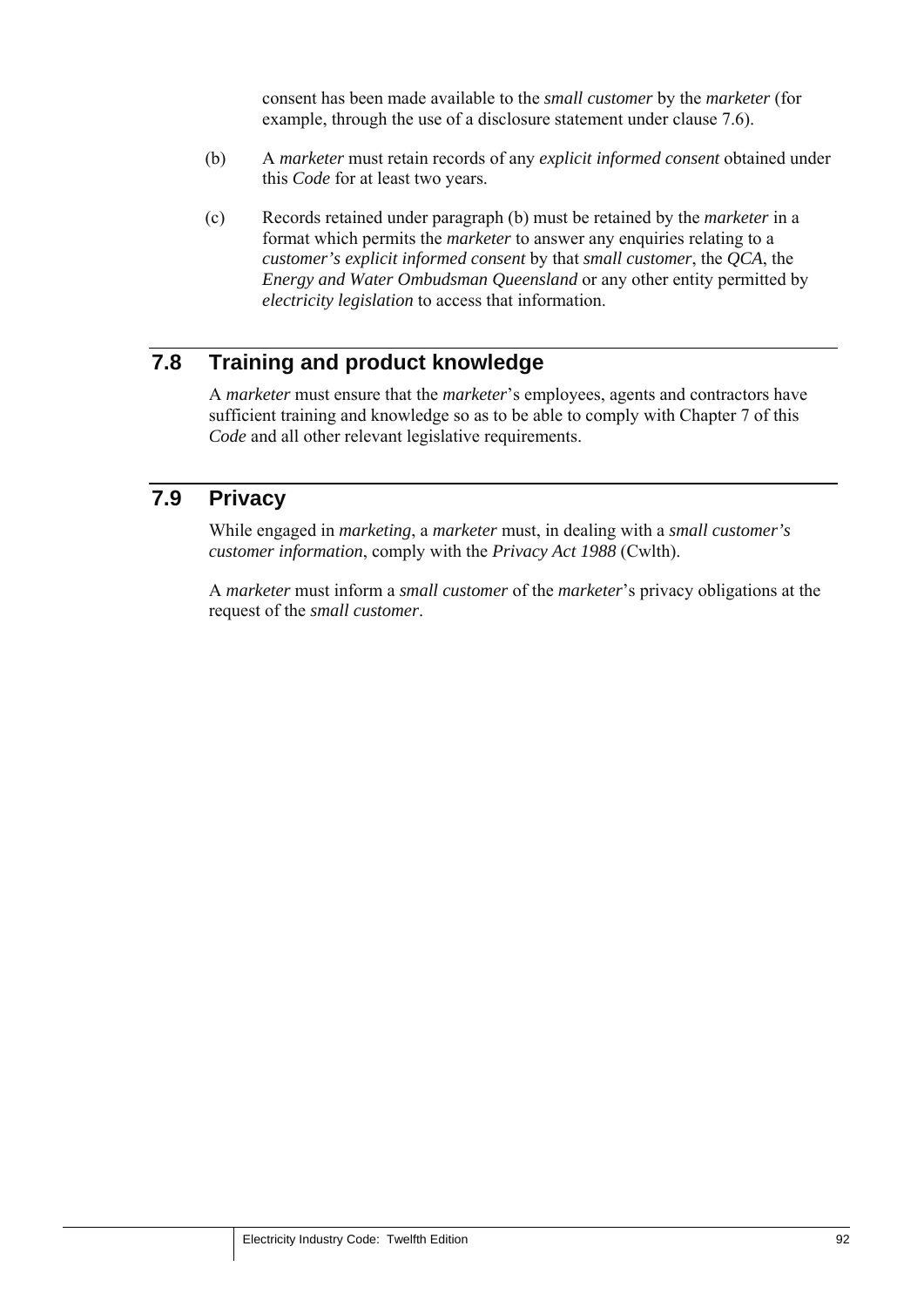# **8.1 Application of this Chapter**

### **8.1.1 Application**

Subject to clause 8.1.2, this Chapter applies to all *retail entities* and, with respect to clause 8.5.5, all *distribution entities*.

### **8.1.2 Non-application to** *Ergon Energy*

While section 55G of the *Electricity Act* is in force, *Ergon Energy* and its subsidiaries are only required to comply with clause 8.5 of this Chapter 8.

## **8.2 Price fact sheets**

#### **8.2.1 Publishing price fact sheets**

For each *negotiated retail contract* that a *retail entity* offers to *residential customers* the *retail entity* must, in relation to that *negotiated retail contract*:

- (a) publish a price fact sheet on its website;
- (b) in combination with, or included within, any written disclosure statement provided to a *residential customer* under the requirements of clause 7.6 of this *Code,* provide a price fact sheet; and
- (c) provide a price fact sheet to a *residential customer* on request.

#### **8.2.2 Form of price fact sheet**

A price fact sheet published or provided in accordance with clause 8.2.1 may take the form of an *energy price fact sheet* that complies with the requirements of the *AER Retail Pricing Information Guideline*. This does not include a requirement that an *energy price fact sheet* be generated by the AER Price Comparator website (www.energymadeeasy.gov.au); or that it be identified by a unique reference code, or a unique name and unique reference code, generated by that website; or that it include information about that website.

Nothing in this clause 8.2 restricts a *retail entity* providing the price fact sheets in conjunction with other *marketing* or information material.

#### **8.2.3 Expression of price information**

In any promotional or *marketing* information provided by a *retail entity* or on behalf of a *retail entity* to a *residential customer*, prices must be expressed as inclusive of *GST*.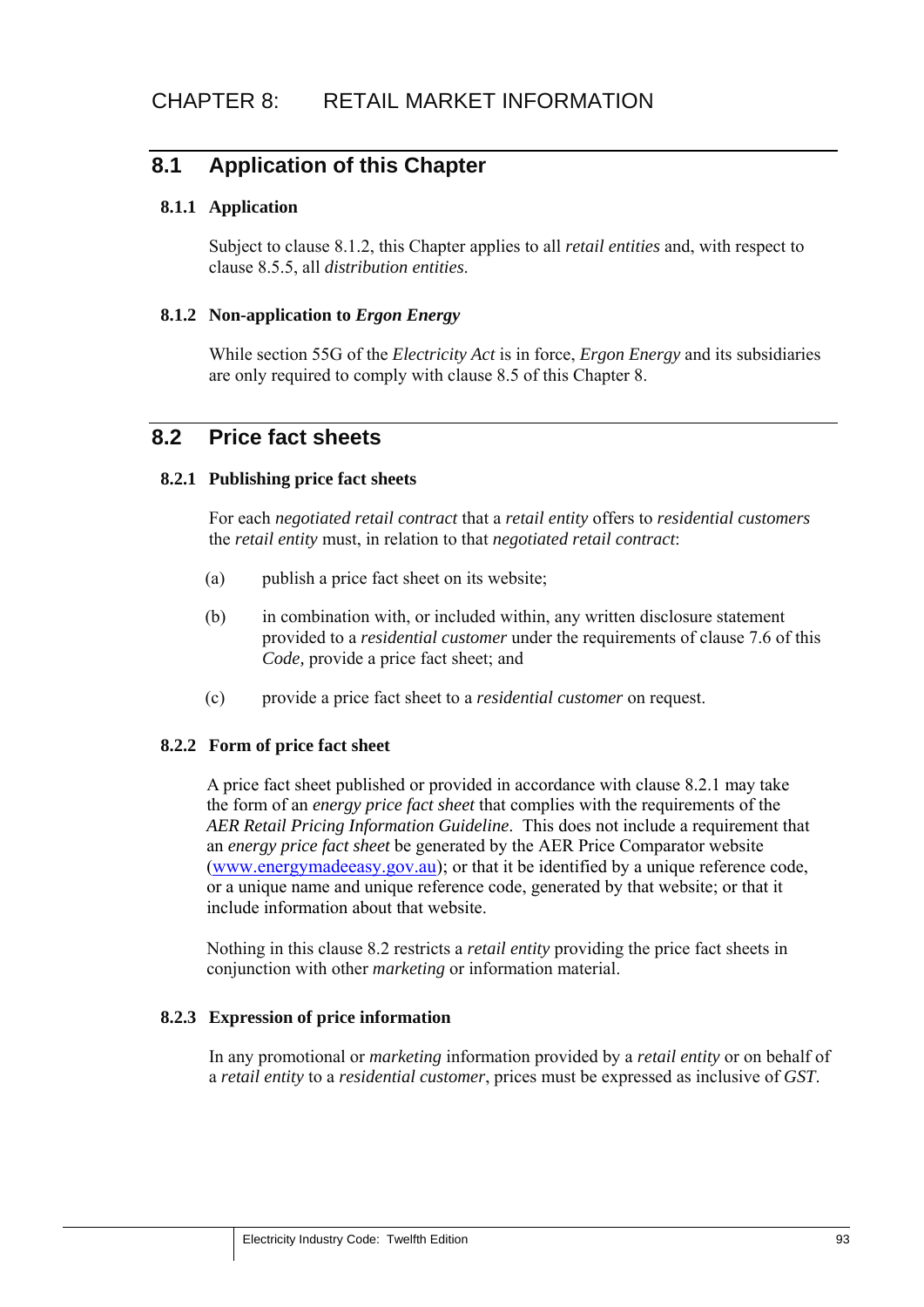# **8.3 Provision of information to the** *QCA*

## **8.3.1 Provision of information to the** *QCA*

In relation to each type of *negotiated retail contract* that a *retail entity* offers to *residential customers*, the *retail entity* must provide the *QCA* with accurate and full information about that type of *negotiated retail contract*.

A *retail entity* may satisfy its obligations under this clause 8.3.1 by providing the *QCA* with information in the form of an *energy price fact sheet* that complies with the requirements of the *AER Retail Pricing Information Guideline*. This does not include a requirement that an *energy price fact sheet* be generated by the AER Price Comparator website (www.energymadeeasy.gov.au); or that it be identified by a unique reference code, or a unique name and unique reference code, generated by that website; or that it include information about that website.

## **8.4 Price comparator**

#### **8.4.1 Development of price comparator**

- (a) The *QCA* must develop and make available on its website a price comparator so that a *residential customer* can compare an offer it receives to enter into a *negotiated retail contract* against the types of *negotiated retail contracts* offered by *retail entities* and the *standard retail contract*.
- (b) The price comparator must:
	- (i) be developed with the objective of enabling *residential customers* to compare types of *negotiated retail contracts* and the *standard retail contract*;
	- (ii) prompt the *residential customer* to provide details of electricity consumption from their bills (up to four) and details from any offer they have received from a *retail entity*; and
	- (iii) show the estimated annual electricity costs under each type of *negotiated retail contract* and *standard retail contract* when electricity consumption details are entered by *residential customers* and any savings the *residential customer* could make by entering into a *standard retail contract* or a *negotiated retail contract* other than the offer they have received from the *retail entity*.
- (c) The price comparator will only be a guide and this should be made clear to *residential customers* that use the price comparator.
- (d) The price comparator need only deal with price components of *negotiated retail contracts* in monetary terms and need not deal with non-cash rewards such as vouchers, discounts on other products or services or any eligibility for an energy concession in financial comparisons. However, the price comparator must include a field that provides for a text description of any non-cash rewards offered by the *retail entity* under the contract.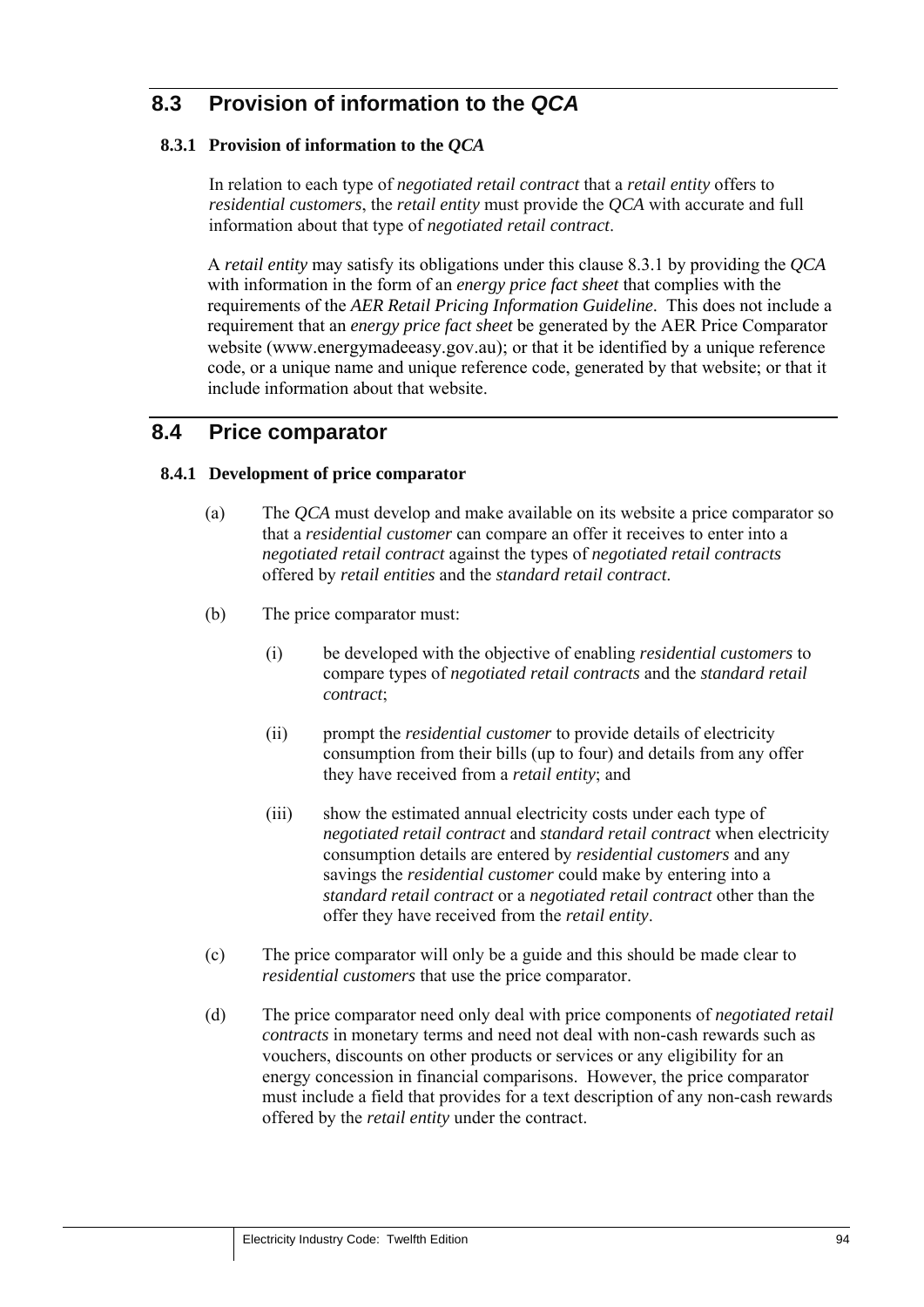(e) Nothing in this clause 8.4 prohibits the *QCA* developing and making available a single price comparator that compares prices for the provision of both electricity and gas.

# **8.5 Review of developments in full retail competition**

### **8.5.1** *QCA* **monitoring and reporting role**

The *QCA* must,

- (a) monitor the development of the Queensland electricity market by reviewing the data provided by all *retail entities* under clauses 8.5.2 to 8.5.4 and by all *distribution entities* under clause 8.5.5 and 8.5.6;
- (b) publish on a quarterly basis in aggregate:
	- (i) the number of *LARGE* and *SMALL NMIs*;
	- (ii) the indicative number of *market NMIs* relating to *large customers*; and
	- (iii) the indicative number of *market NMIs* relating to *small customers*;
- (c) publish on a quarterly basis by *retail entity* the information on *customer* disconnections provided by *retail entities* under clause 8.5.3; and
- (d) publish on a quarterly basis by *retail entity* the information on *customer* complaints provided by the *retail entities* under clause 8.5.4.

#### **8.5.2** *Retail entities* **to supply the number of market and non-market** *customers*

- (a) Each *retail entity* must, within one month after the end of each *quarter,* provide to the *QCA* the number of large and small *market NMIs* as at the end of that previous *quarter*.
- (b) Each *retail entity* must, within one month after the end of each *quarter,* provide to the QCA the number of large and small *non-market NMIs* as at the end of that previous *quarter*.

#### **8.5.3** *Retail entities* **to supply** *customer* **disconnection data**

Each *retail entity* must, within one month after the end of each *quarter,* supply to the *QCA* data that details:

- (a) the total number of the *retail entity's small business customers* that were disconnected;
- (b) the number of the *retail entity's small business customers* that were disconnected in each of the following categories;
	- (i) due to non payment;
	- (ii) at a *premises* due to non payment but who have been reconnected with the same name at the *premises*;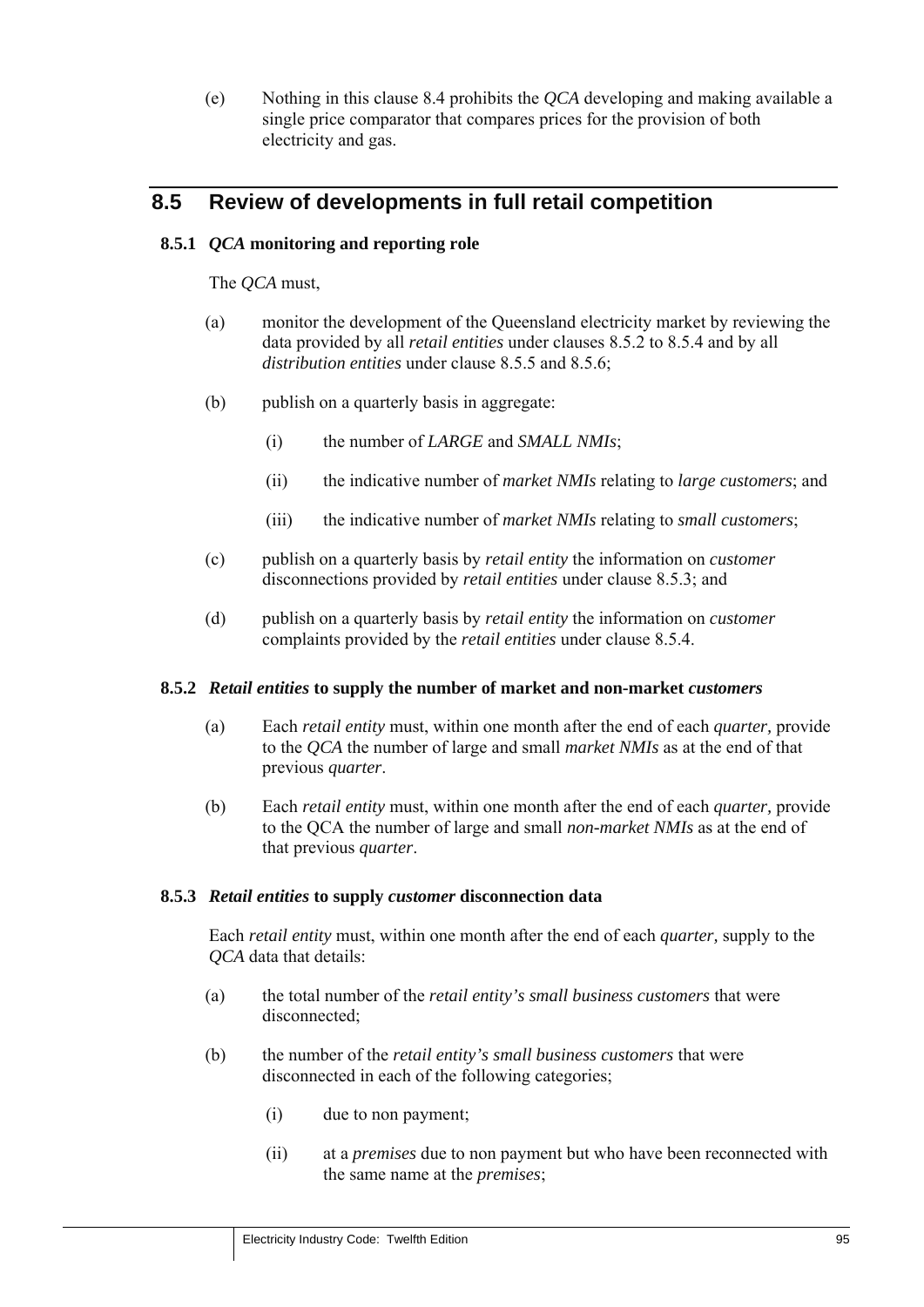- (iii) at a *premises* due to non payment but who have been reconnected within seven days with the same name at the *premises*;
- (c) the total number of the retail entity's *small residential customers* that were disconnected;
- (d) the number of the retail entity's *small residential customers* that were disconnected in each of the following categories:
	- (i) due to non payment;
	- (ii) at a *premises* due to non payment but who have been reconnected with the same name at the *premises*;
	- (iii) at a *premises* due to non payment but who have been reconnected within seven days with the same name at the *premises*;
	- (iv) at a *premises* due to non payment and who hold a pensioner or concession card; and
	- (v) at a *premises* due to non payment and who hold a pensioner or concession card, but who have been reconnected with the same name at the *premises*.
- (e) the number of the *retail entity's small residential customers* that:
	- (i) are participating in a hardship program;
	- (ii) were denied access to a hardship program; and
	- (iii) have exited a hardship program.
- (f) the average debt on entry to a *retail entity's* hardship program, of the *retail entity's small residential customers* that are participating in that hardship program,
- (g) the average length of time the retail entity's *small residential customers* that are participating in a hardship program remain in that program

for the previous quarter.

#### **8.5.4** *Retail entities* **to supply** *customer* **complaint data**

Each *retail entity* must, within one month after the end of each quarter, supply to the *QCA* data that details the number of complaints received from *small customers* (separated into those received from *small business customers* and *small residential customers*) in respect of their actions or omissions as a *retail entity*, for the following categories:

- (a) total number of complaints;
- (b) billing or account complaints;
- (c) marketing complaints; and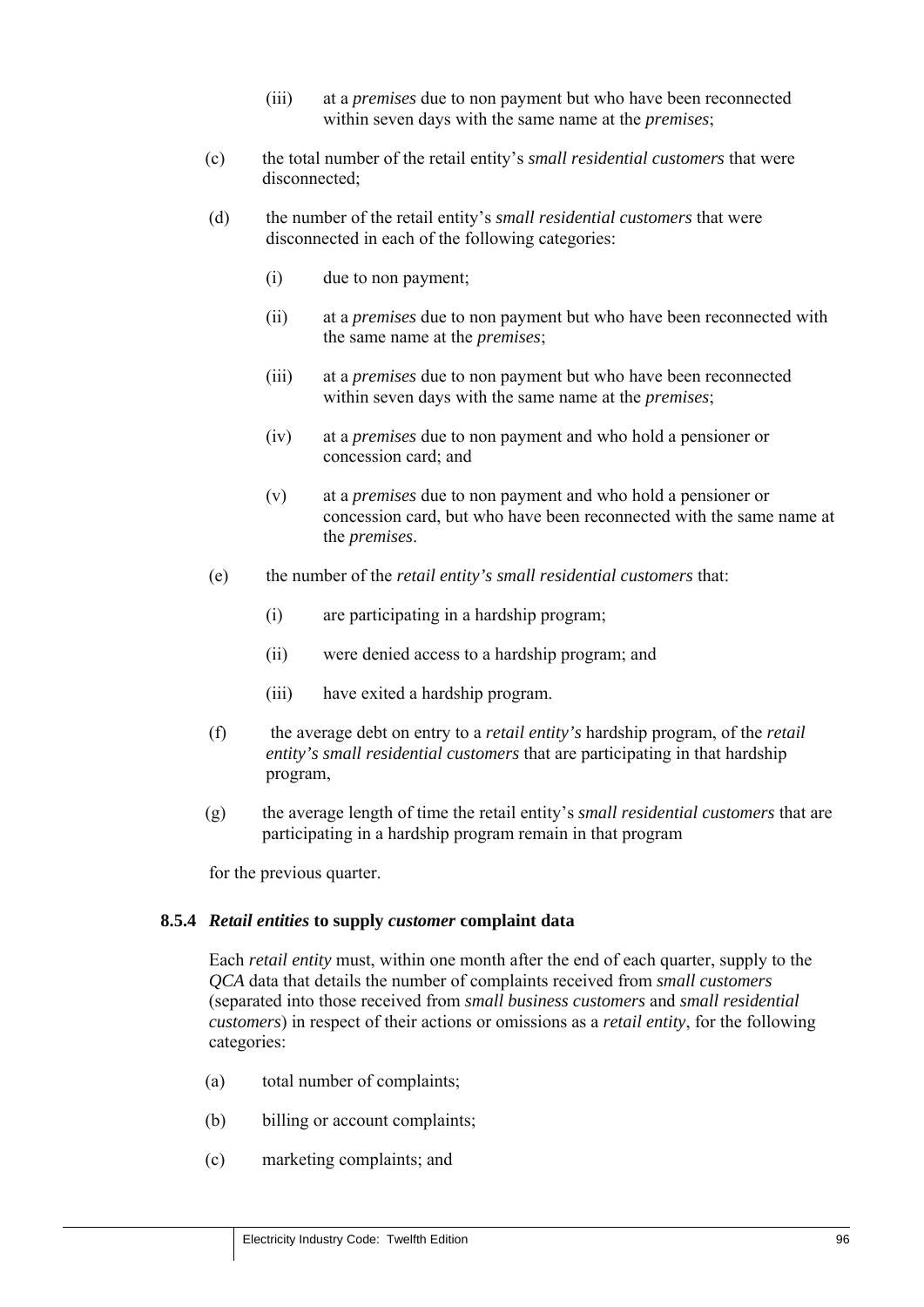(d) other complaints,

for the previous quarter.

### **8.5.5** *Distribution entities* **to supply number of** *NMI premises*

- (a) Each *distribution entity* must, within one month after the end of each *quarter* provide to the *QCA* the number of large and small *NMI premises* as at the end of that previous *quarter*.
- (b) *Ergon Energy* and its subsidiaries will exclude all *NMI premises* on *supply networks* not forming part of the national grid from the information provided to the *QCA* under clause 8.5.5(a).

### **8.5.6 Distribution entities to supply disconnection data**

Each *distribution entity* must, within one month after the end of each *quarter*, provide the QCA data that details:

- (a) the total number of *small business customers* that were disconnected at the instigation of the distribution entity;
- (b) the number of *small business customers* that were disconnected at the instigation of the distribution entity for non payment;
- (c) the number of *small business customers* that were disconnected at the instigation of the distribution entity for safety reasons;
- (d) the number of *small business customers* that were disconnected at the instigation of the distribution entity for other reasons;
- (e) the total number of *small residential customers* that were disconnected at the instigation of the distribution entity;
- (f) the number of *small residential customers* that were disconnected at the instigation of the distribution entity for non payment;
- (g) the number of *small residential customers* that were disconnected at the instigation of the distribution entity for safety reasons;
- (h) the number of *small residential customers* that were disconnected at the instigation of the distribution entity for other reasons;
- (i) the total number of *small business customer disconnections* and the number of *small business customer disconnections* due to non payment that the distributor performed at the request of each retail entity,
- (j) the total number of *small residential customer disconnections* and the number of *small residential customer disconnections* due to non payment that the *distributor* performed at the request of each *retail entity*,

for the previous *quarter*.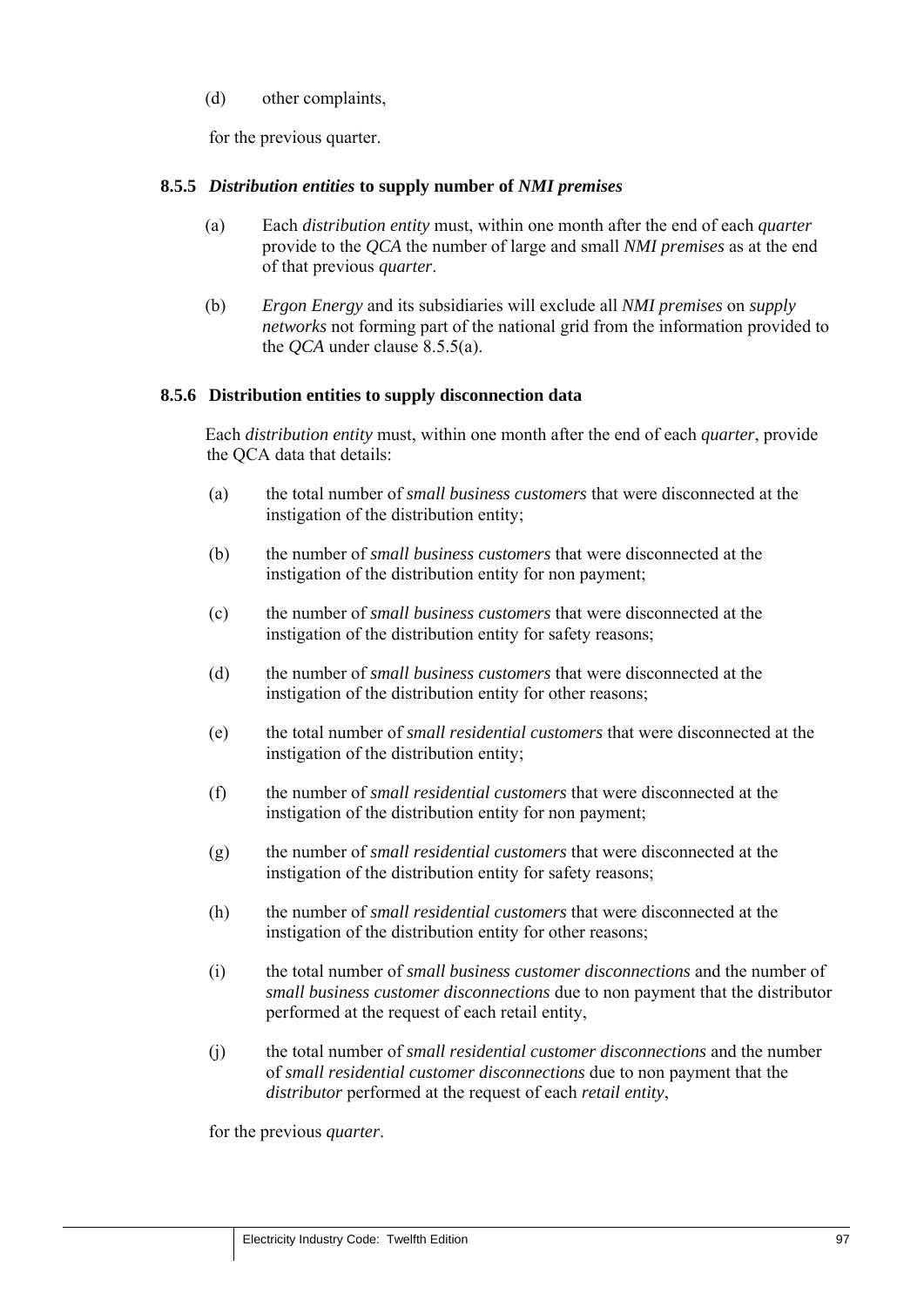# **9.1 Application**

## **9.1.1 Purpose**

The purpose of this Chapter is to regulate those matters that relate to electricity metering for:

- (a) *connection points* for type 7 *metering installations* where the relevant *customer*  is, or is taken to be, an excluded customer under the *Electricity Act*; and
- (b) *points of supply* in *isolated power systems*.

### **9.1.2 Application of this chapter**

This chapter applies:

- (a) to all *distribution entities* in regard to metering for those matters specified in clause 9.1.3;
- (b) to all *area retail entities* in regard to:
	- (i) metering to the extent specified in clause 9.1.3; and
	- (ii) their *first-tier connection points* in relation to clause 9.4.8; and
- (c) to *isolated generators* that operate in parallel with electricity supplied from a *distribution entity's supply network.* To avoid doubt, a *generator* in this *Code* includes an *IES generator* and other very small *generators*.

#### **9.1.3 Scope**

- (a) This Chapter applies to type 1 to 7 *metering installations* that are not covered by the *National Electricity Rules*, being *connection points* where the *customer* for the relevant *premises* is, or is taken to be, an excluded customer under the *Electricity Act.*
- (b) This chapter applies to *card operated meters*.
- (c) This chapter applies to *metering installations* located in *isolated power systems*.
- (d) This chapter applies to *interval meters.* However, an *interval meter* will be either read remotely (a type 1 to 4 *metering installation*) or the accumulation display will be manually read (a type 6 *metering installation*). There is no obligation on the *responsible person* to manually read the *interval energy data* from an *interval meter* (a type 5 *metering installation*).
- (e) A *distribution entity* may only classify a *connection point* as a type 7 *metering installation* if the *metering installation* meets the criteria for the classification of a type *7 metering installation* in Schedule 7.2.3 of the *National Electricity Rules*.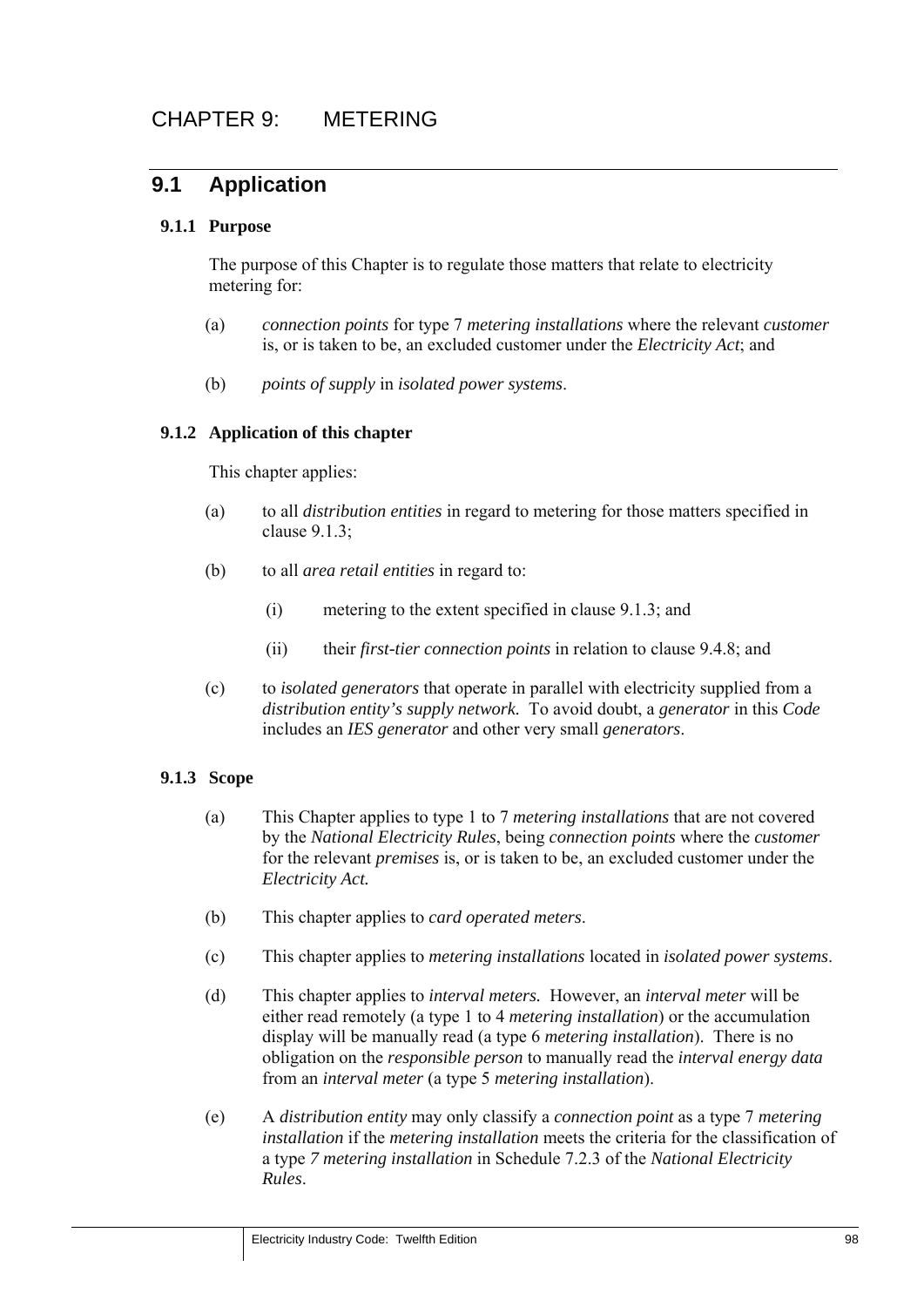(f) This Chapter does not regulate metering requirements for *connection points* that may be classified as *first-tier*, *second-tier*, market load or intending load in accordance with clause 2.3.1 of the *National Electricity Rules*.

### **9.1.4 Responsibility for** *meter* **provision and** *energy data services*

- (a) The *distribution entity* or the *area retail entity*, at the *area retail entity's* discretion, is the *responsible person* for *first-tier* type 1, type 2, type 3 and type 4 *metering installations*.
- (b) The *distribution entity* is the *responsible person* for *first-tier* type 5, type 6 and type 7 *metering installations*.
- (c) The *responsible person* is responsible for the provision, installation, replacement, maintenance, inspection and testing of the *metering installation* at the *metering point*.
- (d) The *responsible person* is responsible for the reading and processing of *energy data* for *metering installations*.
- (e) The *distribution entity* is responsible for determining the *connections points* or *points of supply* allowed to be type 7 *metering installations* in accordance with clause 9.1.3(e).

### **9.1.5 Background information**

The references contained in clause 1.5 of Part A of the *Metrology Procedure* provide background information to this Chapter.

#### **9.1.6 Interpretation**

- (a) In this Chapter 9, a reference to 'Schedule' is a reference to a Schedule in the *Metrology Procedure* unless otherwise specified.
- (b) The volume threshold for a *connection point*, other than determining the volume threshold for a *metering installation*, should be determined in accordance with the methodology for deciding the classification of *customers* contained in the *Electricity Regulations*.

# **9.2 Preliminary issues**

#### **9.2.1** *Metering installation* **components**

- (a) Primary components associated with the *metering installation* for a *connection point* or a *point of supply*, where applicable, are identified as:
	- (i) the *metering point*;
	- (ii) the *current transformers* and *voltage transformers*, as applicable;
	- (iii) the *measurement element*;
	- (iv) the *data logger*;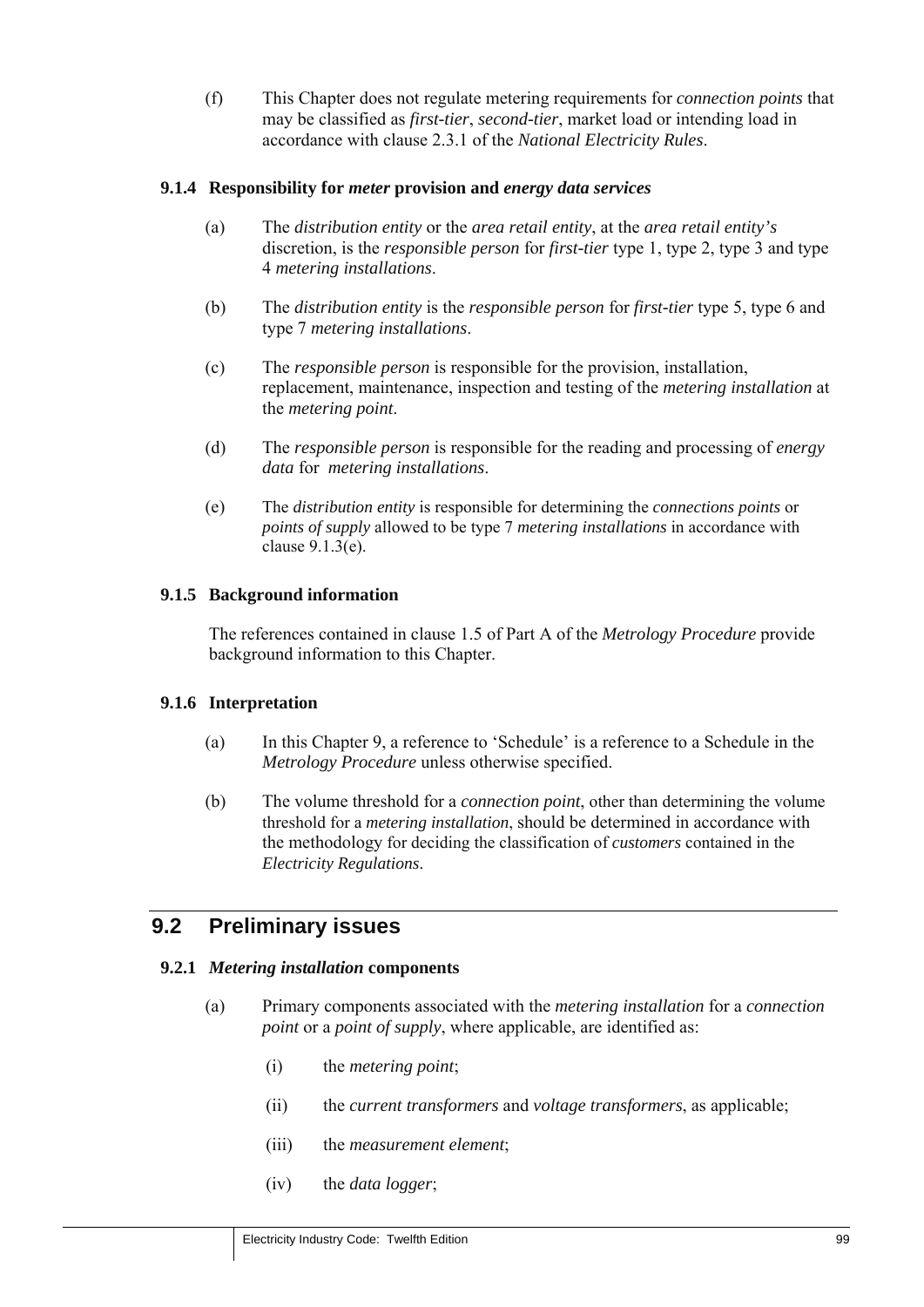- (v) the *communications link*;
- (vi) *energy data* services within the *communication link*;
- (vii) testing and inspection; and
- (viii) management, maintenance and auditing.
- (b) In addition to the primary components specified in paragraph (a) above, the *metering installation* includes the *distribution entity's control equipment* for the purpose of this Chapter 9.
- (c) The primary components, their characteristics and associated service requirements as itemised in Schedules 1 to 6 of the *Metrology Procedure* apply to this *Code*, except where varied in this Chapter 9.
- (d) The following indicative diagram applies to a type 1 to 4 m*etering installation* installed at a *point of supply*:

Types 1 to 4 Metering Installation



*[Consultation Note: in this diagram the reference to AEMO at the Metering Database point has been removed.]*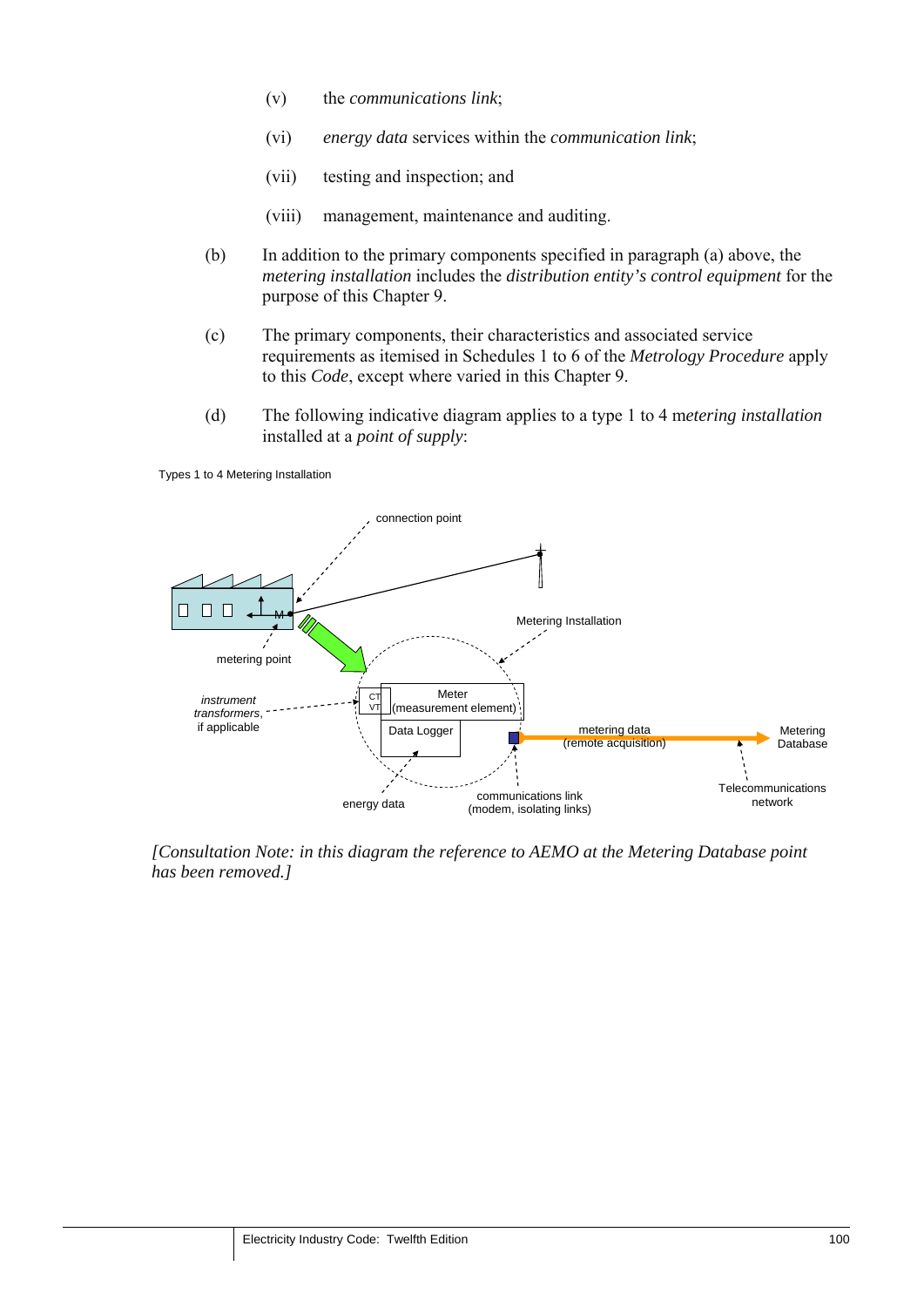(e) The following indicative diagram applies to a type 6 m*etering installation*  installed at a *point of supply*:

Type 6 Metering Installation



*[Consultation Note: in this diagram the reference to AEMO at the Metering Database point has been removed.]* 

### **9.2.2 Dispute resolution**

- (a) Dispute resolution on any matter associated with this Chapter 9 must be managed in the following way:
	- (i) any dispute arising under this Chapter 9 between a *responsible person* and a *distribution entity* or an *area retail entity* must be resolved by agreement between the parties in accordance with the relevant *co-ordination agreement*;
	- (ii) any dispute arising under this Chapter 9 between a *responsible person* and an *isolated generator* must be resolved by agreement between the parties. If an agreement cannot be reached, the *responsible person* must offer to submit the dispute to commercial arbitration for resolution; and
	- (iii) a dispute between a *responsible person* and a *customer* is to be resolved in accordance with the relevant *connection contract*, where the *responsible person* is a *distribution entity*, or the relevant *retail contract*, where the *responsible person* is the *area retail entity*, that exists between the parties.
- (b) In any dispute about records of the amount of electricity supplied to a *metering point*, clause 9.4.10(d) applies for type 1 to 6 *metering installations* and a *distribution entity* procedure applies for type 7 *metering installations*.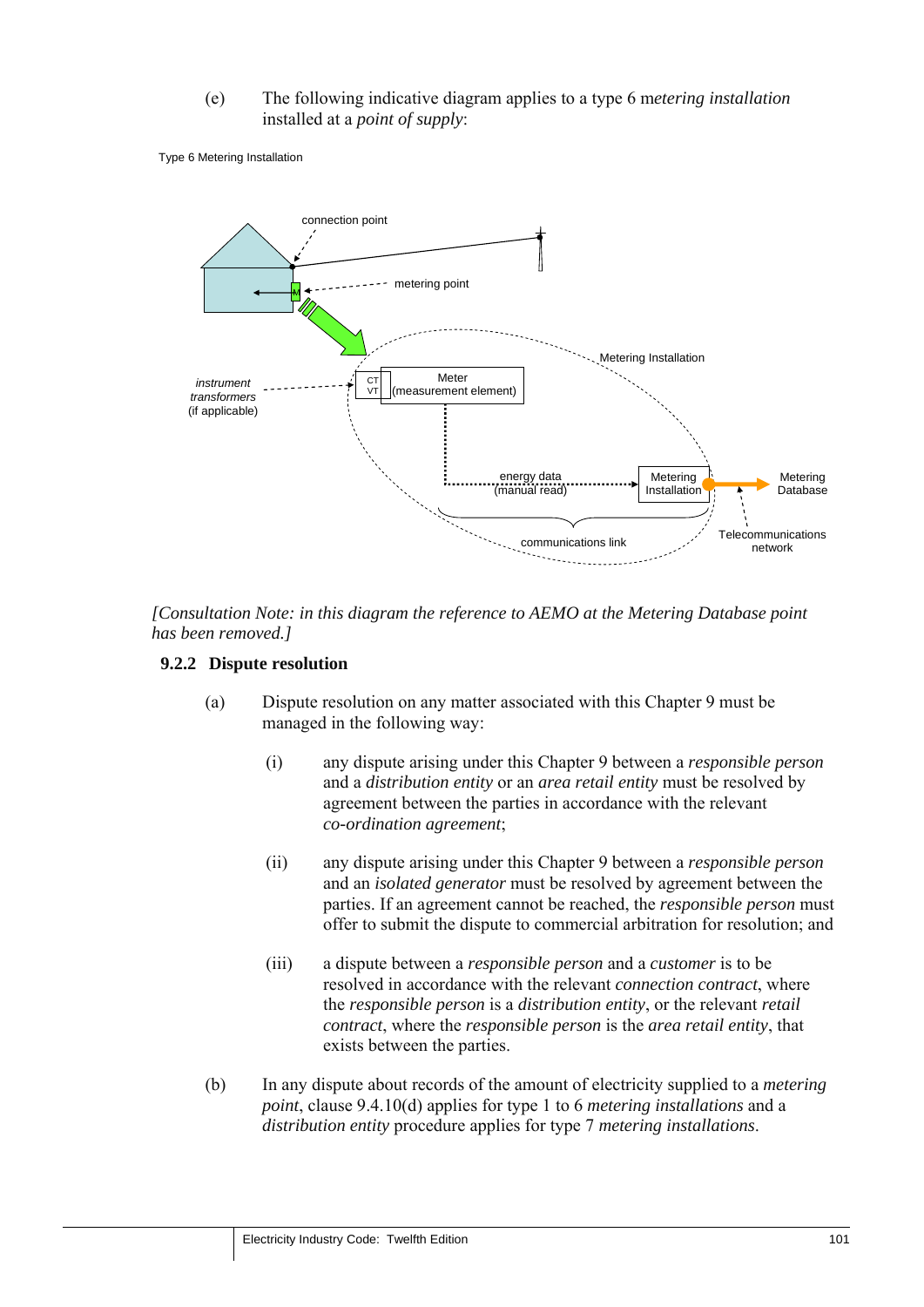(c) The *responsible person* involved in a dispute of the kind referred to in paragraph (b) must keep all records in relation to the dispute for a period of seven (7) years from the resolution of the dispute.

### **9.2.3 Disaster recovery**

The *responsible person* must use its reasonable endeavours to ensure that the *metering installation database* is operated in accordance with sound disaster recovery practices.

### **9.2.4 Document responsibility**

- (a) A *distribution entity* must make available a copy of this Chapter through its website, and on request of a *customer*, provide that *customer* with a copy of this Chapter.
- (b) A *distribution entity* may impose a reasonable charge on a person who requests multiple or subsequent hard copies of this Chapter.

## **9.2.5 Appendix and Schedules**

Those Appendices and Schedules in the *Metrology Procedure* that are referenced in this Chapter form part of this *Code*.

# **9.3 Responsibility for meter provision**

## **9.3.1 Application of clause 9.3**

- (a) This clause 9.3 relates to the provision of *meters* to *points of supply* in *isolated power systems*.
- (b) A reference to a *Metering Provider* in this clause 9.3 is a reference to a *Metering Provider* that is registered with *AEMO* as either class MPA or MPB.

## **9.3.2 Overall responsibility requirements**

- (a) *Metering Providers* must be registered with *AEMO* on the basis of the capabilities required for type 1, type 2, type 3 and type 4 *metering installations* as specified in Schedule 7.4 of the *National Electricity Rules*, as appropriate*.*
- (b) Within one year after the *FRC commencement date*, *Metering Providers* must be registered with *AEMO* on the basis of the capabilities required for type 5, type 6 and type 7 *metering installations* as specified in Schedules 15, 16 and 17 of the *Metrology Procedure*, respectively.
- (c) A *responsible person* is required to use *Metering Providers* to provide, install, routinely test and maintain the relevant primary components, characteristics and service requirements of the *metering installation*.
- (d) A *responsible person* is responsible for the design of a *metering installation* and warrants that the design delivers the primary components, characteristics and service requirements as specified in Schedules 1 to 6 of the *Metrology Procedure*, as appropriate.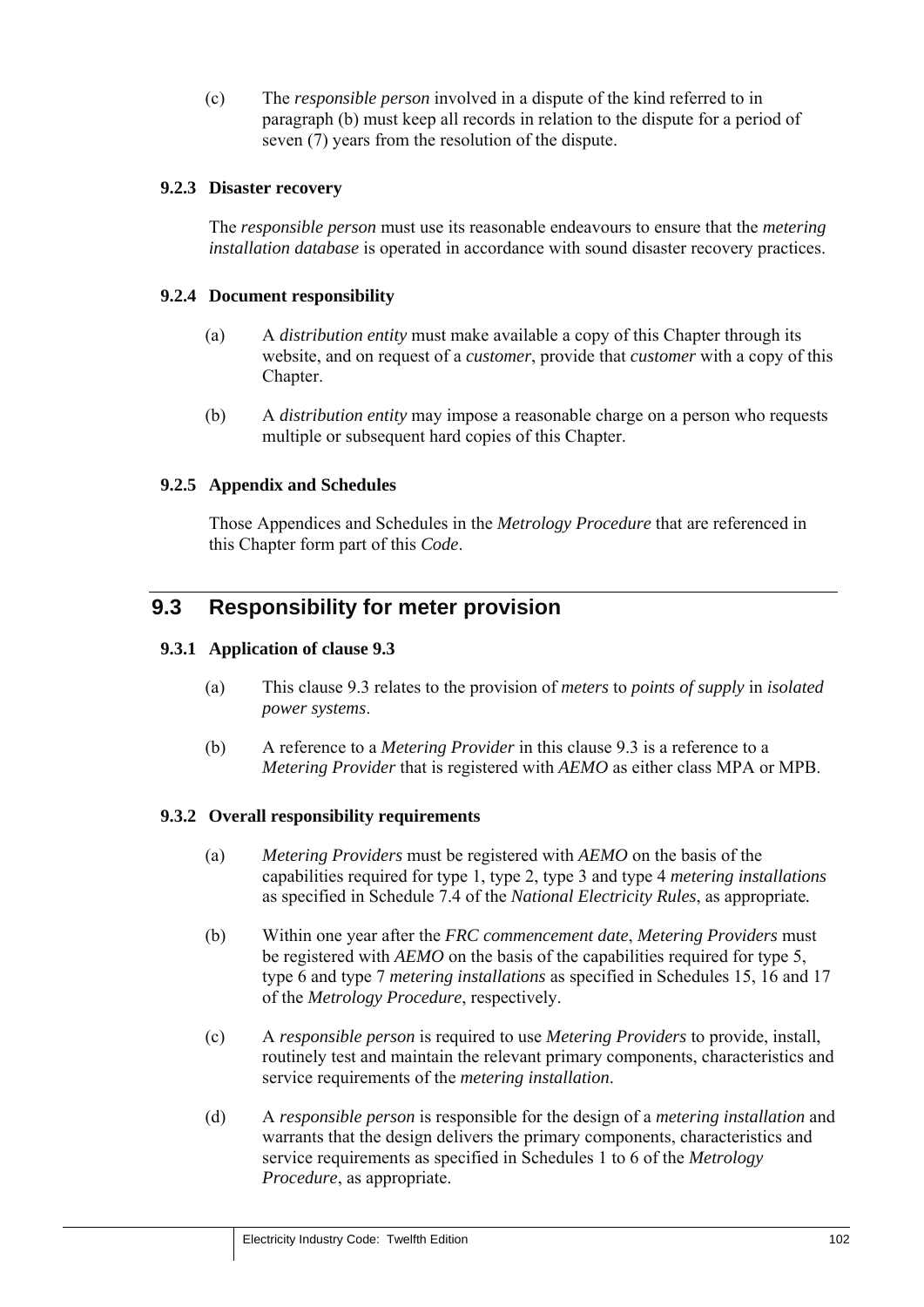- (e) A *responsible person* must ensure the components have been selected, properly installed and initially tested so that the *metering installation* satisfies the accuracy and performance requirements for *metering installations*.
- (f) A *Metering Provider* is required to provide, install, routinely test and maintain the *metering installation* and its associated primary components in accordance with the service requirements of Schedules 1 to 6 of the *Metrology Procedure*.
- (g) A *metering installation* may be used for purposes other than billing, providing:
	- (i) such additional usage does not compromise compliance with the requirements of this *Code*; and
	- (ii) the *responsible person* must coordinate the different uses of the *metering installation* so that the characteristics of the *metering installation* and access to the *energy data* from the *metering installation* remain consistent with the requirements of this *Code*.

### **9.3.3** *Metering installation* **components – meter provision**

- (a) The *Metering Provider* appointed by the *responsible person* is permitted to use:
	- (i) *interval meters* and associated equipment;
	- (ii) *accumulation meters* and associated equipment, but only where they do not contravene the new and replacement requirements as specified in clause 9.3.7; and
	- (iii) communication arrangements (manual or electronic) that allow the *meter* to be read and the *energy data* to be transported to an approved database.

Combinations of communication arrangements are also permitted.

- (b) The *responsible person* must ensure that the components, characteristics and service requirements for *meter* provision for type 1, type 2, type 3, type 4, type 5 and type 6 *metering installations* comply with Schedules 1, 2 and 3 of the *Metrology Procedure*, as appropriate.
- (c) Where the *responsible person* has engaged a *Metering Provider* in order to undertake the work required by paragraph (b), the *responsible person* must advise the *Metering Provider* of the appropriate components, characteristics and service requirements that are to be used for the *metering installation*, as outlined in Schedules 1 to 3 of the *Metrology Procedure*.
- (d) *Metering installation*s which have been installed, or which are planned to be installed by the *responsible person*, prior to the *FRC commencement date*, and which met the Queensland requirements at that date, are deemed to meet the requirements of this *Code*.
- (e) Where the *metering installation* includes equipment for time switching or load control, or the measurement of reactive energy, the installation and operation of that equipment may be governed by an instrument other than Chapter 9 of this *Code*, for example, the *co-ordination agreement*.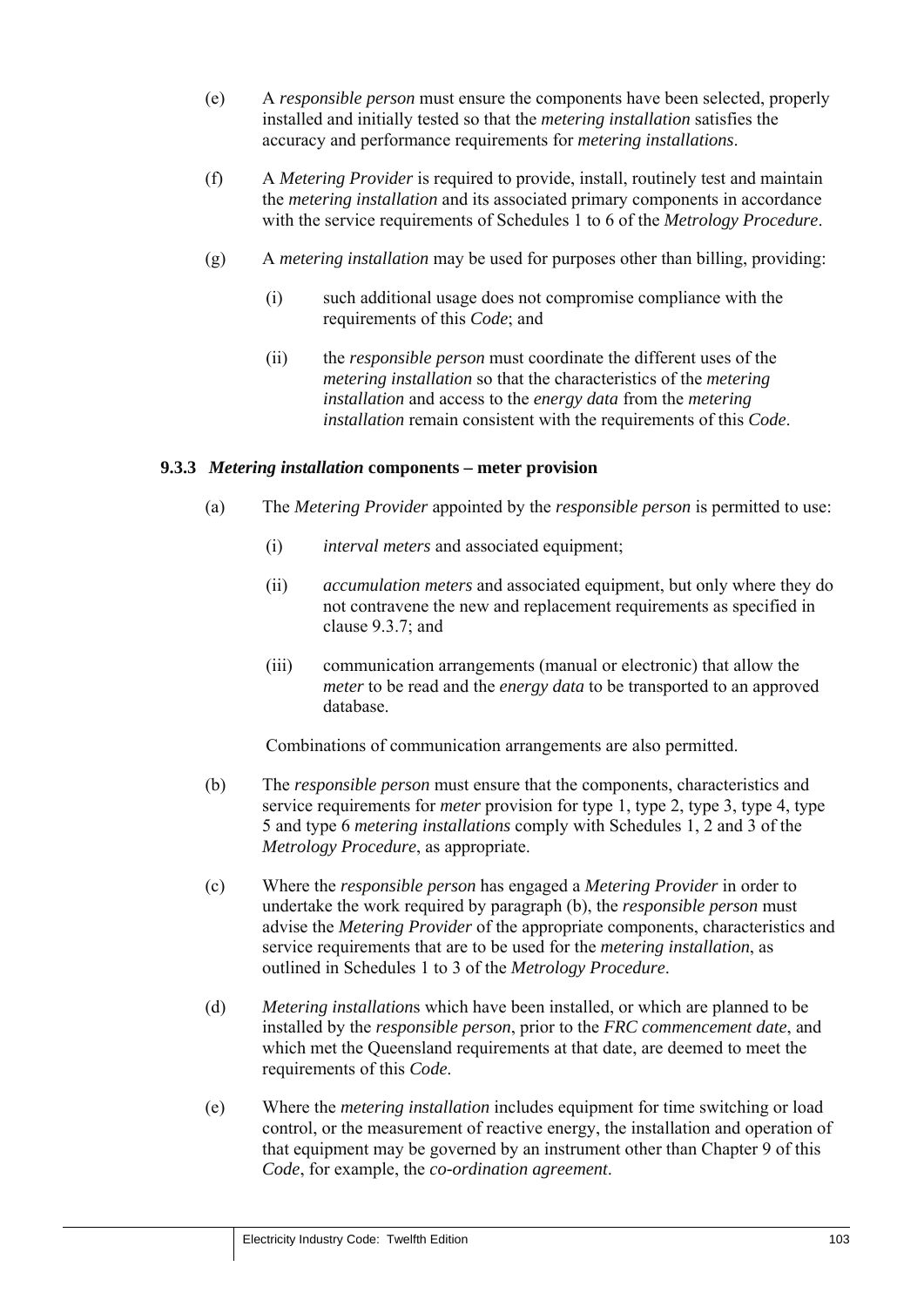(f) *Metering equipment* used for *controlled loads* must have the characteristics and requirements in accordance with Schedules 1, 2 and 3 of the *Metrology Procedure*, as applicable.

### **9.3.4 Transitional provision for existing temporary builders' supplies**

Despite clause 9.3.3(d) and any other provision of this *Code:* 

- (a) temporary supplies to builders' installations connected before 1 July 2007 may remain unmetered until the end of 31 December 2007, but must be metered in accordance with this *Code* from this date; and
- (b) all new temporary supplies to builders' installations connected on and from 1 July 2007 must be metered in accordance with this *Code*.

### **9.3.5 Reversion of** *metering installation* **types**

- (a) The *responsible person* must ensure that an *interval meter*, whether manually read or remotely read, once installed, is not replaced by an *accumulation meter*.
- (b) The *responsible person* must ensure that if a *second-tier interval meter* which is installed for a *LARGE NMI premises* reverts to *first-tier*, it is not replaced by an *accumulation meter.*
- (c) The *responsible person* may convert a remotely read *interval meter* to an *interval meter*, which will be manually read as an *accumulation meter*, if the *point of supply* is reclassified as a *SMALL NMI premises*.

#### **9.3.6 Testing and inspection of** *metering equipment*

- (a) The *responsible person* must ensure that type 1, type 2, type 3, type 4, type 5 and type 6 *metering installations* are tested and inspected in accordance with the *Metrology Procedure*.
- (b) A *responsible person* must ensure the repair or replacement of any *defective* or damaged *metering equipment*, including the replacement of any broken seals, as soon as practicable after the *responsible person* is notified of, or becomes aware of, the *defect*, damage or broken seal.
- (c) A *customer*, *isolated generator* or *area retail entity* may request a test of the accuracy of *metering equipment* as set out below:
	- (i) in accordance with Chapter 4 of this *Code*, a *customer* may request its *area retail entity* to arrange a test of the accuracy of the *metering equipment* at its *metering point*;
	- (ii) an *area retail entity*, in accordance with Chapter 5 of this *Code*, may request the *responsible person* to perform a test of the accuracy of the *metering equipment* installed at their *metering point*. The request by the *area retail entity* may be on behalf of the *customer* or for the *area retail entity's* purpose;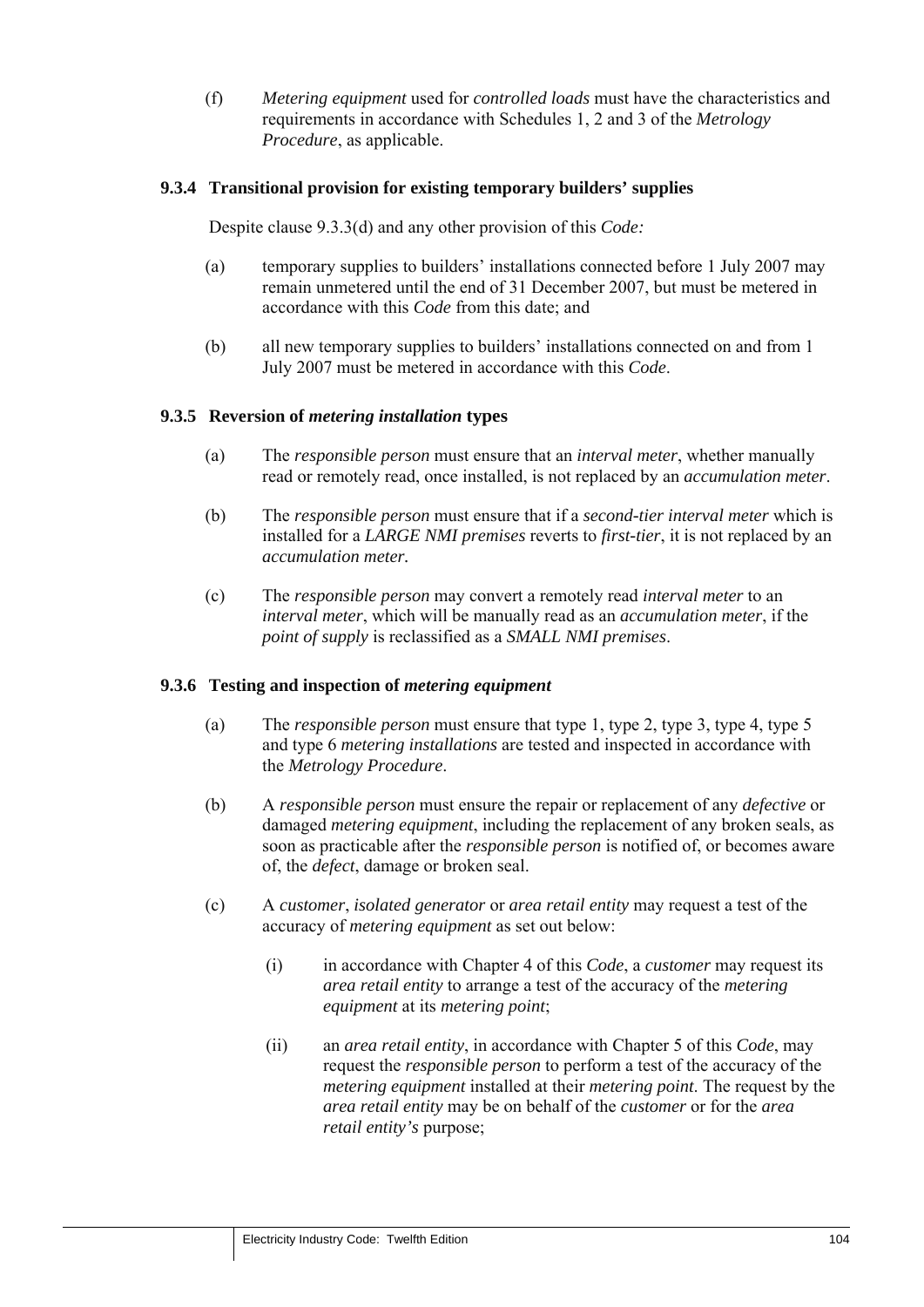- (iii) an *isolated generator* may request the *responsible person* to perform a test of the accuracy of the *metering equipment* installed at their *metering point*;
- (iv) the *responsible person* must ensure that a test of the *metering equipment* is carried out in accordance with Chapter 5 for the *area retail entity* request, and with similar service levels for a *customer* request;
- (v) a representative of the *customer*, *isolated generator* or *area retail entity*  may be present during the test of the *metering equipment*;
- (vi) the *responsible person* must give notice of the results of the test to the person requesting the test; and
- (vii) the *responsible person* may charge for performing the test of the *metering equipment* unless the tests show that the *metering equipment* is *defective*.

#### **9.3.7 Installation of** *meter*

- (a) The *responsible person* must ensure that when each *meter* and associated *data logger* (where the *data logger* is located at the *metering point*) of a type 1, type 2, type 3, type 4 or type 5 *metering installation* or each *meter* of a type 6 *metering installation* is installed, it is checked to ensure that it:
	- (i) complies with the relevant requirements of Schedules 1, 2 or 3 of the *Metrology Procedure*, respectively;
	- (ii) has been tested and inspected prior to installation in accordance with the relevant requirements of Schedules 1, 2 and 3 of the *Metrology Procedure*, respectively;
	- (iii) has the optical port, communications port, and/or visual display located so that the optical port, communications port, and/or visual display can be readily accessed for *meter* reading; and
	- (iv) complies with the relevant *Electricity Connection and Metering Manual*, which each *distribution entity* must publish and update from time to time.
- (b) The *responsible person* must, when requested by an *area retail entity,* make a *metering installation* available to a *connection point* or *point of supply* within the period specified in Chapter 5 of this *Code*.
- (c) The *responsible person* must, when requested by an *isolated generator,* make a *metering installation* available to a *point of supply* within a period as agreed between the parties.
- (d) The *area retail entity* must ensure that, where the *connection point* has a *customer* with a *negotiated retail contract* and the *consumption* is above the *Y Value*, the *connection point* must have a type 1, type 2, type 3 or type 4 *metering installation* in accordance with Schedule 1 of the *Metrology Procedure*.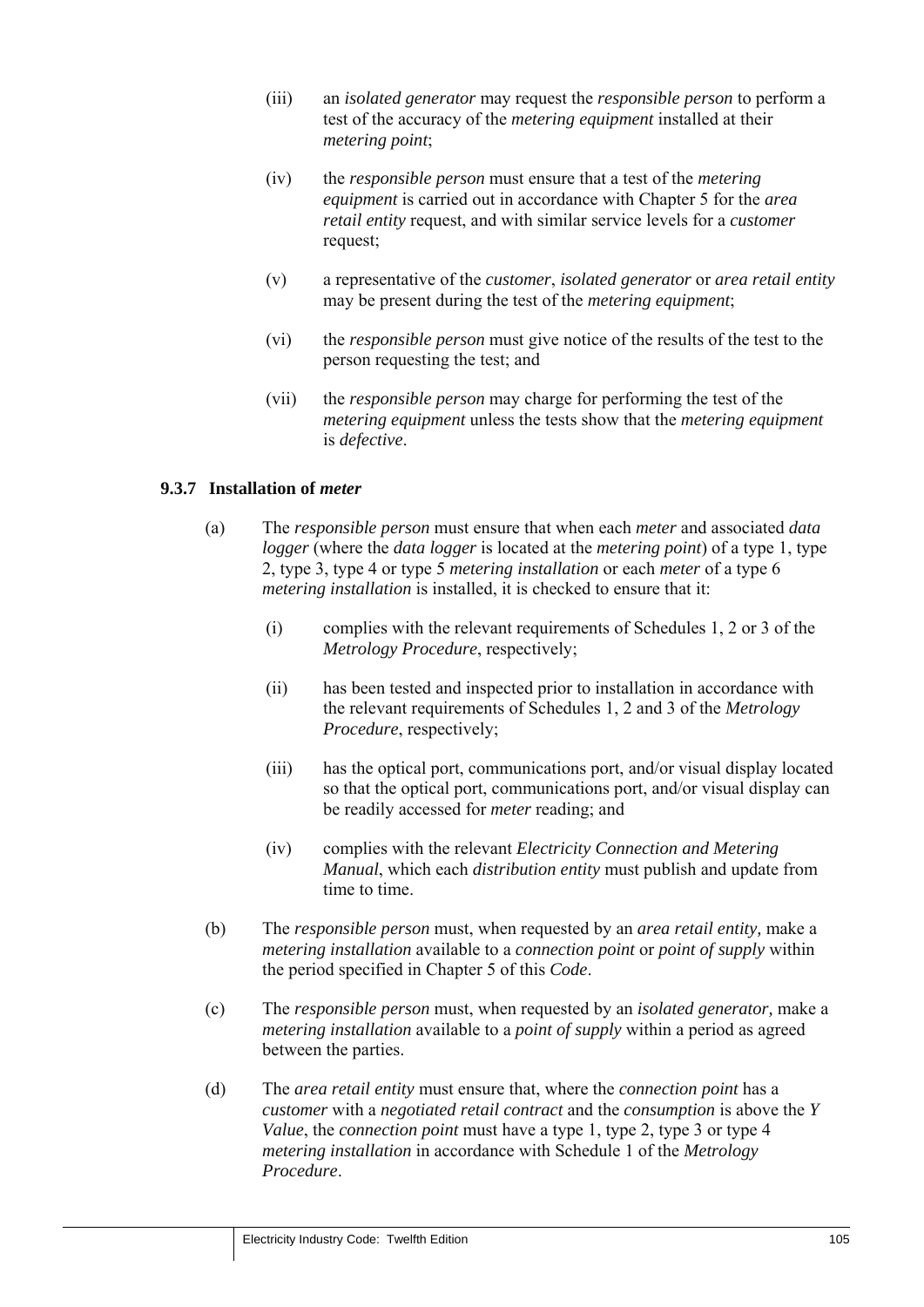- (e) To avoid doubt, the *responsible person* is not required to ensure that, where a *premises* connected to *isolated power systems* has never had a *customer* with a *negotiated retail contract*, or *consumption* is below the *Y value*, *interval meters* are to be installed in new or replacement situations.
- (f) The *responsible person* must ensure that where electricity is *imported* to the *supply network* by a *customer*, and a *metering installation* is required for the purpose of billing that *imported* electricity, the quantity of *imported* electricity must be separately measured to that of any *exported* electricity.
- (g) The *responsible person* must ensure that in all situations, an *interval meter* installed after the *FRC commencement date* must be capable of being upgraded for use in a type 4 *metering installation* (as defined in the version of the *National Electricity Rules* or *Metrology Procedure* effective at the time the *interval meter* is installed) without replacing the *meter*.
- (h) Where:
	- (i) the *area retail entity* alters a type 5, 6 or 7 *metering installation* to make it capable of *remote acquisition*;
	- (ii) the alteration leads to a change in the classification of that *metering installation*; and
	- (iii) the *distribution entity* is the *responsible person* for that *metering installation*,

the parties must negotiate in good faith to ensure the *distribution entity* is reasonably compensated for the alteration to the *metering installation*.

# **9.4 Responsibility for** *energy data services*

#### **9.4.1 Application of clause 9.4**

(a) The requirements of this clause 9.4 apply to type 1, type 2, type 3, type 4, type 5, type 6 and type 7 *metering installations* where applicable.

Type 1, type 2, type 3 and type 4 *metering installations* do not in general have a *metering installation database*, and accordingly are not referenced in a number of clauses in this clause 9.4.

(b) A reference to a *Metering Provider* in this clause 9.4 is a reference to a *Metering Provider* that is registered with *AEMO* as an *MDP*.

#### **9.4.2** *Metering installation* **components –** *energy data services*

- (a) The *responsible person* must ensure that, as a minimum, the components, characteristics and service requirements for *energy data services* for type 1, type 2, type 3 and type 4 *metering installations* comply with the Service Level Requirements published by *AEMO*.
- (b) The *responsible person* must ensure that, as a minimum, the components, characteristics and service requirements for *energy data services* for type 5 and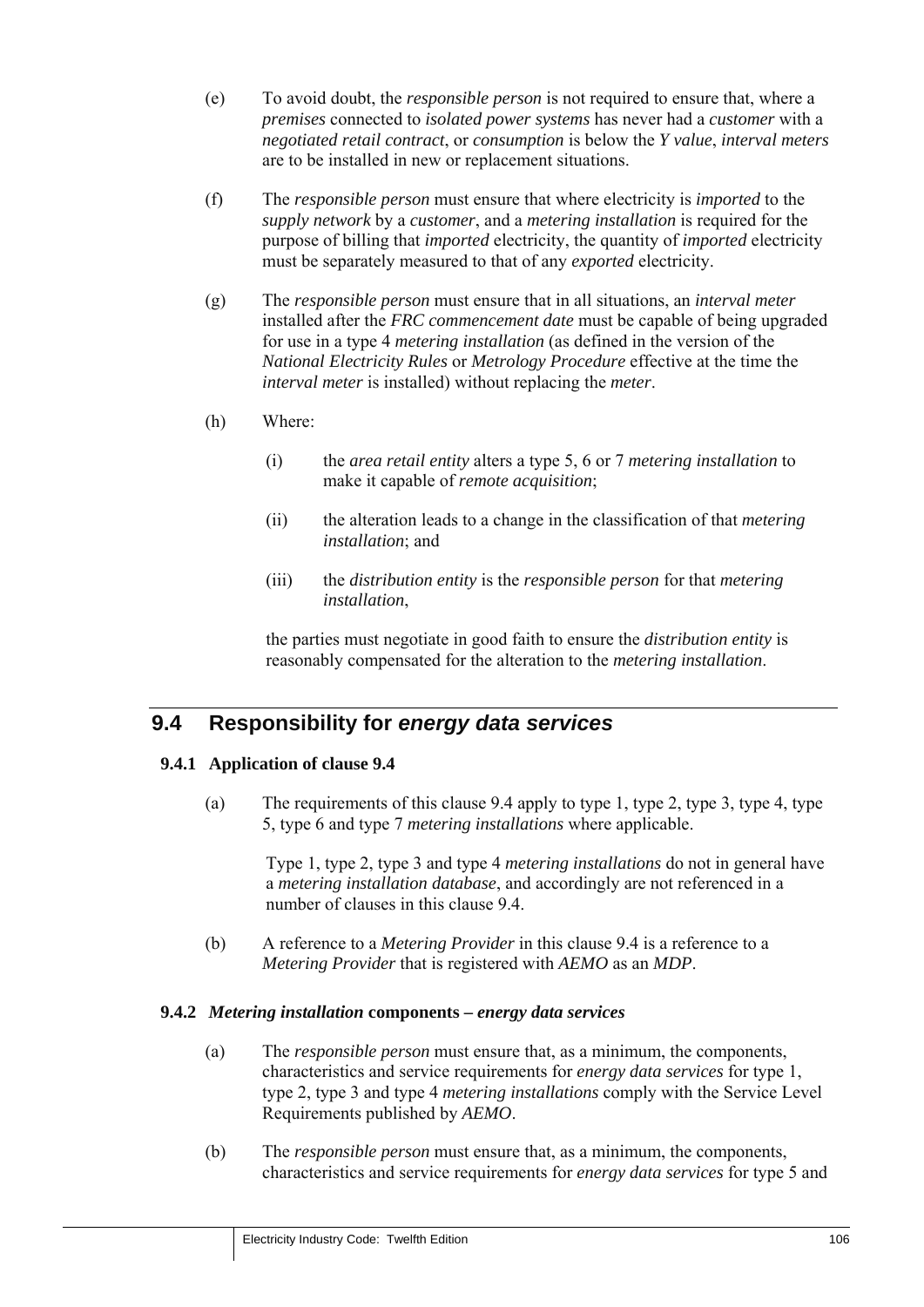type 6 *metering installations* comply with Schedules 4 and 5 of the *Metrology Procedure* respectively.

- (c) The *responsible person* is required to use a *Metering Provider* to undertake the reading and processing of *energy data* for relevant *metering installations*.
- (d) Where the *responsible person* has engaged a *Metering Provider,* the *responsible person* must advise that *Metering Provider* of the components, characteristics and service requirements that are to be used for the *metering installation* (as outlined in Schedules 4 and 5 of the *Metrology Procedure*).

## **9.4.3 Meter reading**

- (a) An *interval meter* installed for a *SMALL NMI* will be read as an *accumulation meter* unless the *metering installation* is classified as types 1 to 4.
- (b) An *interval meter* installed for a *large market customer* must be read as a remotely read *interval meter*.
- (c) An *interval meter* installed for a *large non-market customer* where the *connection point* has never had a *customer* with a *negotiated retail contract* will be read as an *accumulation meter* by the *Metering Provider*.
- (d) Where an *interval meter* is installed for an *import connection point* the *Metering Provider* must read the *energy data* in accordance with the request by the *isolated generator* or the *area retail entity*.
- (e) *Interval energy data* from an *interval meter* that measures *exported* electricity must not be manually collected. If the *interval energy data* is required, it will be collected by *remote acquisition*. Otherwise the *interval meter* will be read as an *accumulation meter*.
- (f) Deleted
- (g) Deleted
- (h) The *distribution entity* may make arrangements to alter any type 5, 6 or 7 *metering installation* and remotely acquire *energy data*. This will not alter the classification of those *metering installations* where the *distribution entity* decides on reasonable grounds that operational difficulties require the *remote acquisition* of *energy data*.
- (i) For the purposes of paragraph (f), operational difficulties may include locational difficulties where the *metering installation* is:
	- (i) at a site where access is difficult; or;
	- (ii) on a remote rural property.
- (j) The *Metering Provider* is the only person permitted to provide *metering data* to the *responsible person*, who must provide that data:
	- (i) Deleted;
	- (ii) to the *distribution entity* for network billing; and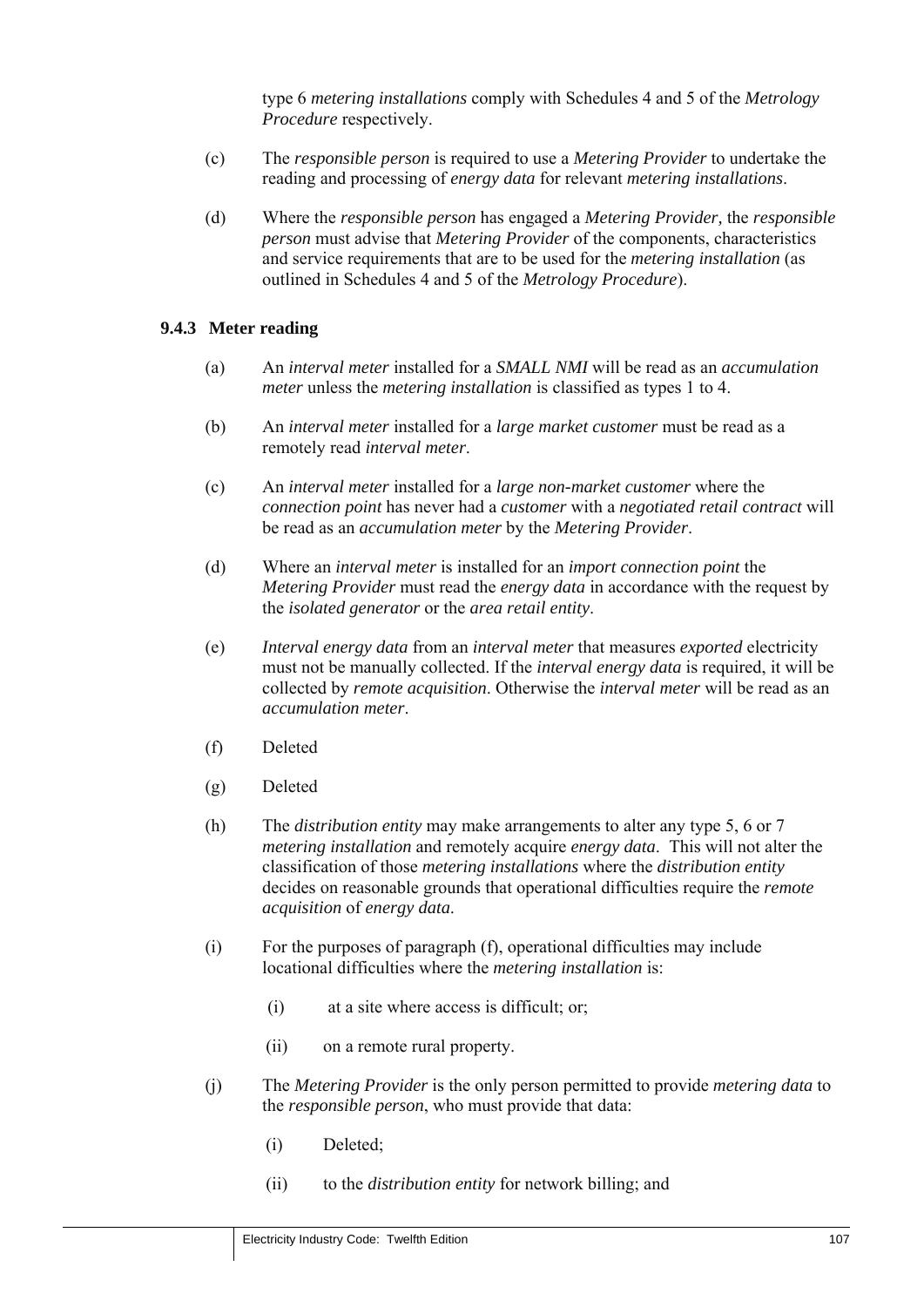- (iii) to the *area retail entity* for retail billing and wholesale reconciliation purposes.
- (k) A *distribution entity* is permitted to read the *metering equipment* for its own purpose providing the reading schedule is coordinated with the *responsible person*.
- (l) The *responsible person* must:
	- (i) use reasonable endeavours to collect an *actual meter reading* for every *meter* associated with a *scheduled meter reading*;
	- (ii) arrange for a *scheduled meter reading* to be performed at least once every 14 weeks, except:
		- (A) for a *SMALL NMI premises* with a *card operated meter*, a *scheduled meter reading* is to be arranged at least once every 52 weeks; and
		- (B) for an operational grouping of *NMIs* for *connection points* that are not supplied through a *CBD feeder* or an *urban feeder* with a *meter* reading rate of less than 100 *NMIs* per *business day*, a *scheduled meter reading* is to be arranged at least once every 52 weeks.
		- (C) Deleted
- (m) Deleted.
- (n) Subject to paragraph (l), for type 6 *metering installations*, the *responsible person* must:
	- (i) ensure that *accumulated energy data* is collected from *meters*  representing at least 99.8% of estimated total *consumption*, based on the previous 12 month period, for type 6 *metering installations* for which that *responsible person* is responsible and this data is transferred to the *metering installation database* of a type 6 *metering installation* at a frequency which is at least once every 28 weeks; and
	- (ii) deleted
- (o) For the purposes of paragraphs (m) and (C), data collected includes *energy data*  that has been *substituted* in accordance with clause 9.4.4(c).
- (p) The *responsible person* must use best endeavours to ensure that *energy data* is collected from a *meter* and this data is transferred to the relevant *metering installation database,* no more than two *business days* prior to, or two *business days* subsequent to, the date of a *scheduled meter reading* for that *metering installation*.
- (q) The *responsible person* must ensure that a schedule is developed and maintained to determine the dates of the next *scheduled meter reading* for each *metering installation* in accordance with clause 3.3.3 of the *Metrology Procedure*.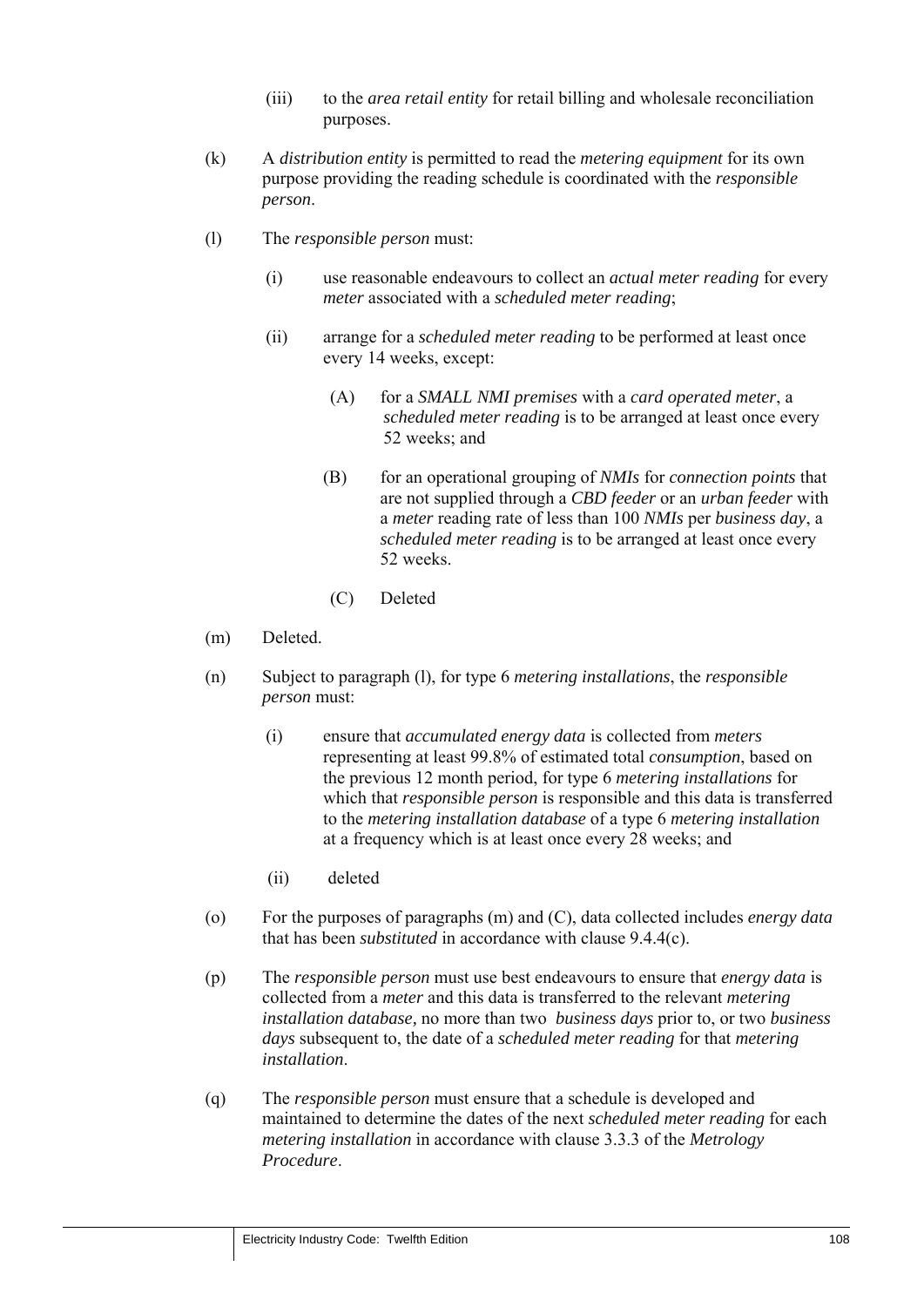- (r) The *area retail entity* may, in accordance with the Chapter 5 of this *Code*, request that the *responsible person* arrange for a *special meter reading* on a nominated date.
- (s) The *responsible person* must arrange, in accordance with Chapter 5 of this *Code*, for any *special meter reading* to be undertaken in accordance with *customer* transfer arrangements as specified in Chapter 6 of this *Code*.

## **9.4.4 Validation and substitution of** *energy data*

- (a) For the purpose of this clause 9.4.4, a reference to a type 5 *metering installation* in Schedule 7 of the *Metrology Procedure* is also to be taken as a reference to type 1, type 2, type 3 and type 4 *metering installations*.
- (b) Subject to clause 9.4.3(j), the *responsible person* must ensure that *energy data* collected for a type 1, type 2, type 3, type 4 or type 6 *metering installation* in accordance with clause 9.4.3, is validated in accordance with the validation rules in clause 1 of Schedule 7 or clause 1 of Schedule 9 of the *Metrology Procedure* respectively.
- (c) The *responsible person* must ensure that the *energy data* is *substituted* where:
	- (i) the *metering installation* installed at a *customer's metering point* can not be read due to access limitations and in this situation the *responsible person* has the discretion to use a self read in preparing the *substituted* value;
	- (ii) the *energy data* collected for a type 1 to 4 *metering installation* fails the validation test conducted in accordance with paragraph (b), in which case the *interval energy data* is *substituted* in accordance with clause 3 of Schedule 7 of the *Metrology Procedure*;
	- (iii) the *energy data* collected for a type 6 *metering installation* fails the validation test conducted in accordance with paragraph (b), in which case the *consumption energy data* is *substituted* in accordance with clause 3 of Schedule 9 of the *Metrology Procedure*;
	- (iv) there has been a failure of the *metering equipment*, or the *metering equipment* has been found to be *defective*, or interference to the *metering equipment* has occurred, in which case the *energy data* for a type 1 to 4 or type 6 *metering installation* is *substituted* in accordance with clause 3 of Schedule 7 or clause 3 of Schedule 9 of the *Metrology Procedure* respectively;
	- (v) an inspection or test on the *metering equipment* has established that a measurement error exists, in which case the *energy data* for a type 1 to 4 or type 6 *metering installation* is *substituted* in accordance with clause 3 of Schedule 7 or clause 3 of Schedule 9 of the *Metrology Procedure* respectively; or
	- (vi) an estimated read is permitted in accordance with clause 9.4.3(s), in which case the *energy data* for a type 6 *metering installation* is *substituted* in accordance with clause 3 of Schedule 9 of the *Metrology Procedure*.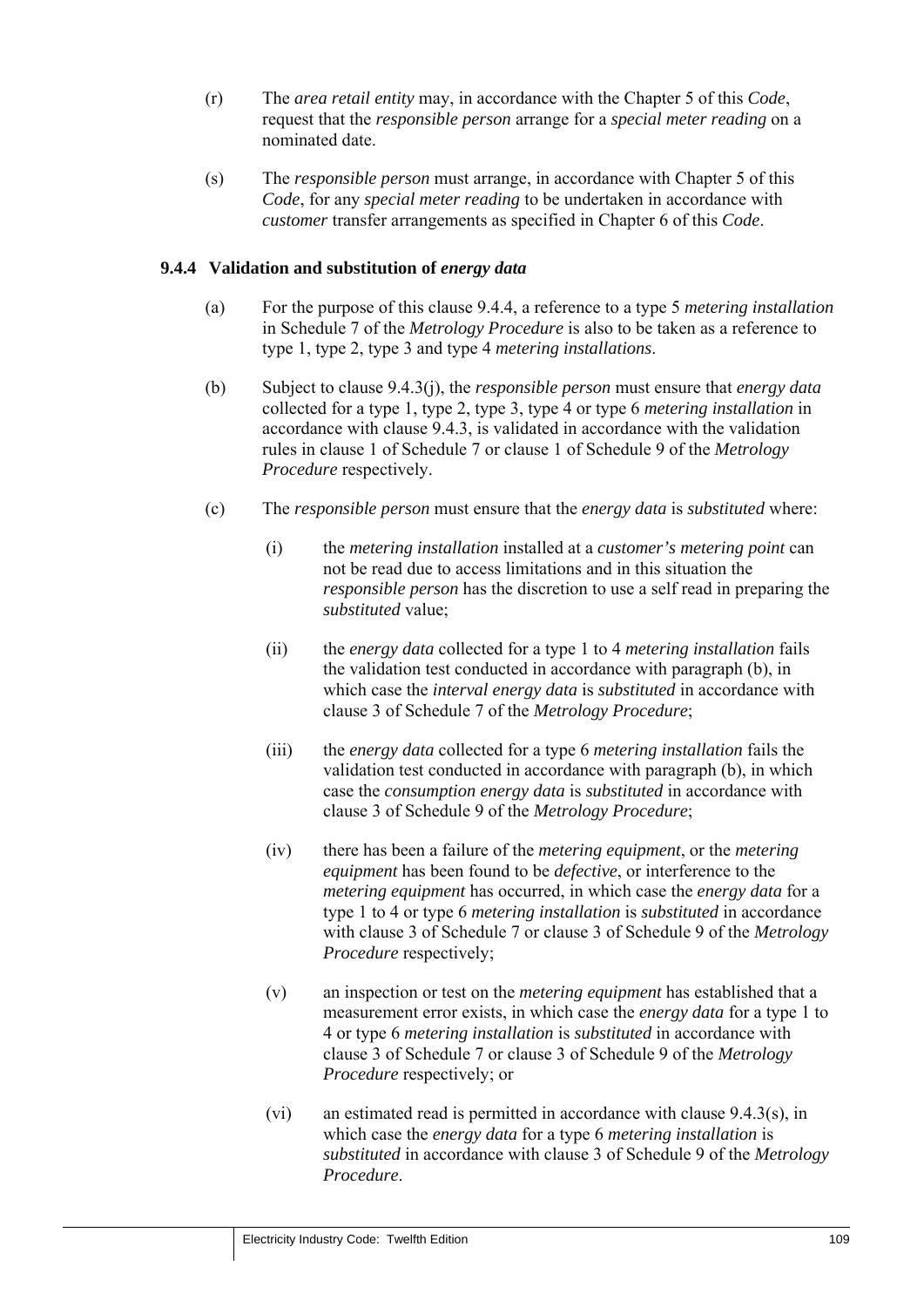## **9.4.5 Deleted**

## **9.4.6 Calculation of** *energy data* **for type 7** *metering installation*

- (a) The *responsible person* must ensure that *energy data* for a *metering installation* type 7 is calculated in accordance with a *distribution entity's* procedure.
- (b) The *responsible person* must ensure that the *energy data* for a type 7 *metering installation*, which is calculated in accordance with paragraph (a), is validated in accordance with a *distribution entity* procedure.
- (c) The *responsible person* must ensure that the *energy data* is *substituted* in accordance with a *distribution entity* procedure where the *energy data* calculated for a type 7 *metering installation* fails the validation test conducted in accordance with paragraph (b).

### **9.4.7 Data storage**

- (a) The *responsible person* must retain records of the characteristics of *metering equipment* for seven years after that *metering equipment* has been removed from service.
- (b) The records specified in paragraph (a) may be held in electronic form.
- (c) The *responsible person* must make available the records specified in paragraph (a) to the *QCA* if requested in writing by the *QCA*. The *QCA* must only use those records for the purpose of performing an audit of the *metering equipment*.
- (d) The *responsible person* must ensure a *metering installation database* containing *energy data* in respect of a type 6 *metering installation* is provided, in accordance with the service requirements in Schedule 5 of the *Metrology Procedure*.
- (e) To avoid doubt, the *energy data* for a type 6 *metering installation* is the data collected from the *meter* in accordance with clause 9.4.3, and/or *substituted* in accordance with clause 9.4.4.
- (f) The rights of access to the data held within the *metering installation database*  are set out in clause 7.7 of the *National Electricity Rules* and in clause 9.4.7(f) of this *Code*. For a type 7 *metering installation*, the right of access to the data is specified in a *distribution entity's* procedure.

#### **9.4.8 Information**

- (a) The *responsible person* must ensure that *energy data* is provided to the *area retail entity* and the *distribution entity* for each *metering installation* that is installed in relation to a *connection point* or *point of supply* that relates to the *area retail entity* or the *distribution entity*, respectively.
- (b) The *responsible person* must not hinder an *isolated generator's* or *customer's* access to *metering equipment* for the purpose of reading the *meter* display.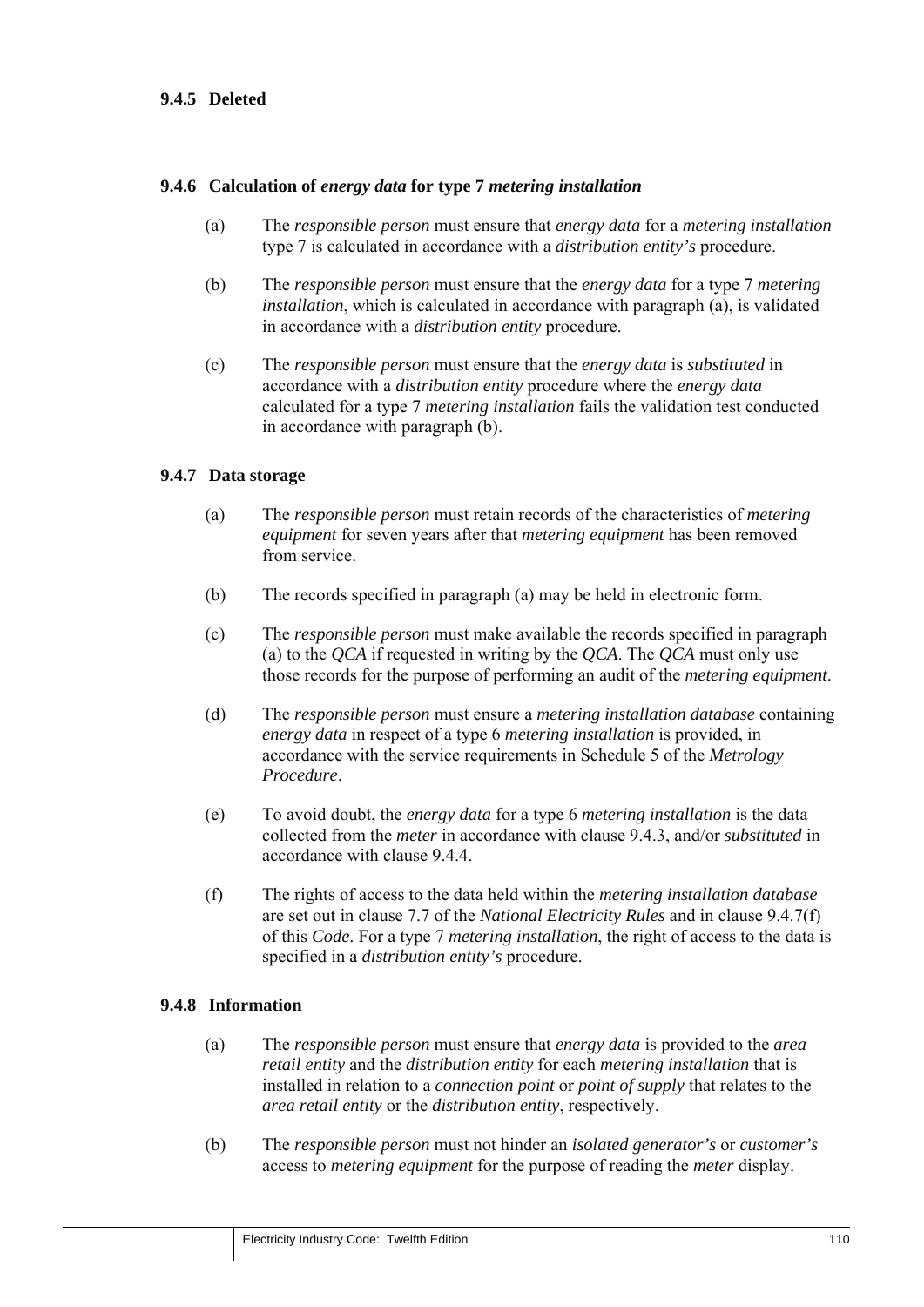- (c) A *customer* of an *area retail entity* may request its *energy data* from that *area retail entity*. With respect to this *energy data*:
	- (i) the *area retail entity* must not unreasonably withhold the *energy data* from the *customer*;
	- (ii) the *area retail entity* must store the *energy data* for a minimum of two years;
	- (iii) the first request for *energy data* by a *customer* for the previous two years will be provided free of charge by the *area retail entity*;
	- (iv) the *area retail entity* may impose a reasonable charge for providing *energy data* on any request from the *customer* if the *customer* has been provided with its *energy data* within the 12 month period prior to the request; and
	- (v) if the request is for *energy data* beyond two years, the *area retail entity* may apply a reasonable charge for providing that data.
- (d) For the purposes of paragraph (a), access to *energy data* must be provided as follows:
	- (i) where *energy data* for a type 1, type 2, type 3, type 4 or type 6 *metering installation* has been collected in accordance with clause 9.4.3, and validated and *substituted* in accordance with clause 9.4.4, by 5.00 pm on the second *business day* after that *energy data* has been collected.

## **9.4.9 Validation of** *metering installation database*

- (a) The *responsible person* must ensure that a *sampling plan* is established and maintained, in accordance with *Australian Standards* "AS 1199: Sampling Procedures for Inspection by Attributes" or "AS 2490: Sampling Procedures and Charts for Inspection by Variables for Percent Nonconforming" to validate that the data stored in the *metering installation database* for a type 6 *metering installation* is consistent with the data stored in the *meter*.
- (b) The validation test must be conducted at a frequency in accordance with the *sampling plan* described in paragraph (a), which must not be less than once every 12 months.
- (c) If there is an inconsistency between the *energy data* held in a *meter* and the *energy data* held in the *metering installation database*, the *energy data* in the *meter* is to be taken as prima facie evidence of the *energy data* for that *metering point*.
- (d) Actions in event of non-compliance with accuracy requirements are set out in ID references 3.2 – 3.4 of Schedule 5 of the *Metrology Procedure* for type 6 *metering installations*.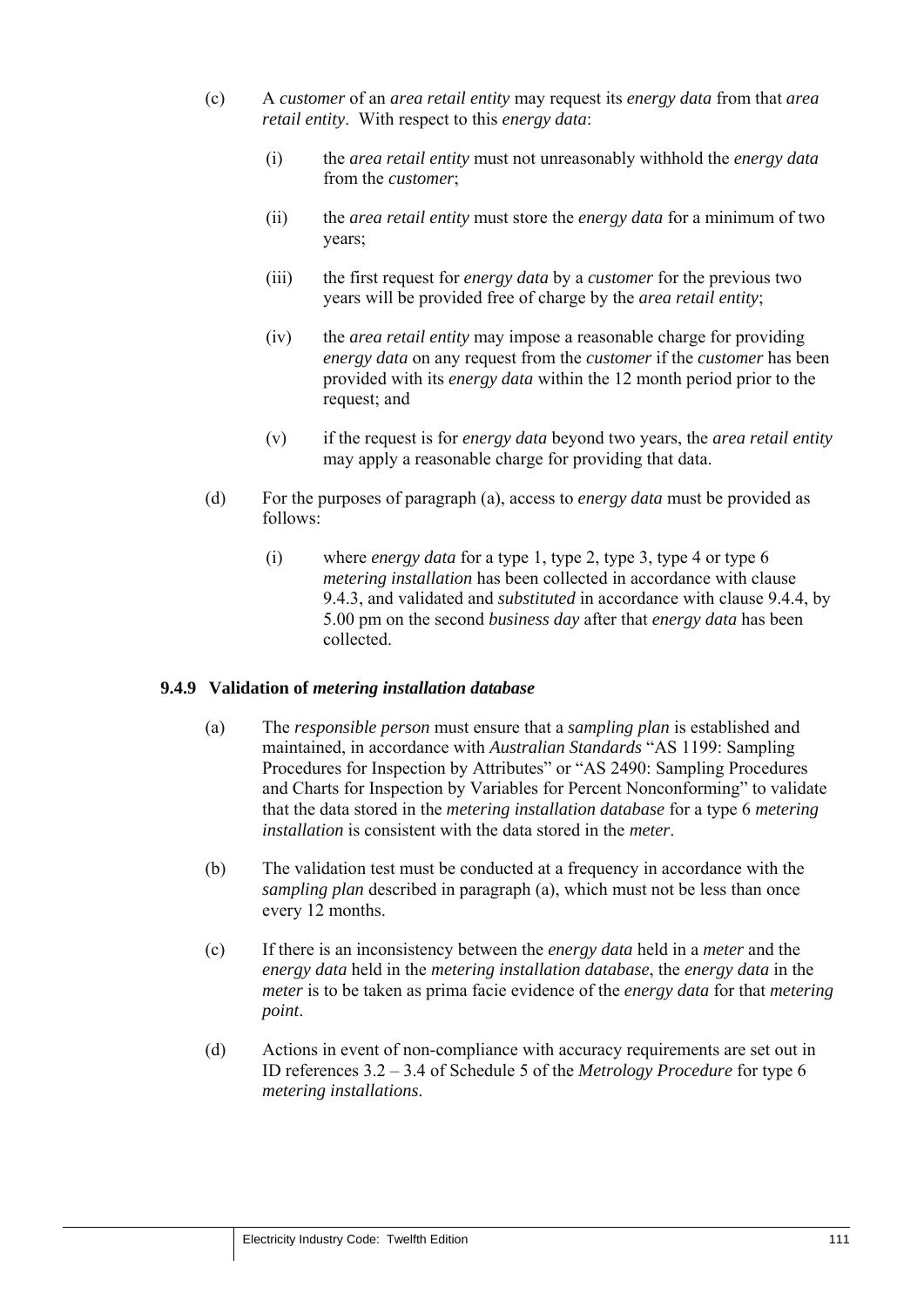## **9.4.10 Request for testing of the** *metering installation*

- (a) If requested by a *isolated generator* or the *area retail entity*, the *responsible person* must conduct a test to determine the consistency of data held in the *metering installation database* and data held in the *meter* of a type 6 *metering installation*.
- (b) The *responsible person* must make available the results of the test described in paragraph (a) to the *area retail entity* or the *isolated generator*, as applicable, as soon as practicable.
- (c) Where the test undertaken in accordance with paragraph (a) determines an inconsistency, the *responsible person* must pay the costs of, and associated with, that test.
- (d) Where the test undertaken in accordance with paragraph (a) determines no inconsistency, the *area retail entity* or *isolated generator* who requested the test under paragraph (a) must pay the costs of, and associated with, that test in accordance with clause 7.3.6(e) of the *National Electricity Rules*.
- (e) Where there is a discrepancy between:
	- (i) *energy data* stored in the *meter*; and
	- (ii) *energy data* stored in the *metering installation database* in respect of that *meter*,

the *energy data* stored in the *meter* or *meter/*associated *data logger* is prima facie evidence of the amount of electricity supplied to that *metering point*.

- (f) If requested by an *area retail entity* or *isolated generator*, the *responsible person* must, prior to any test being undertaken in accordance with paragraph (a), provide an estimate of the costs of, or associated with, that test.
- (g) Actions in event of non-compliance with accuracy requirements are set out in ID references 3.2 – 3.4 of Schedule 5 of the *Metrology Procedure* for type 6 *metering installations*.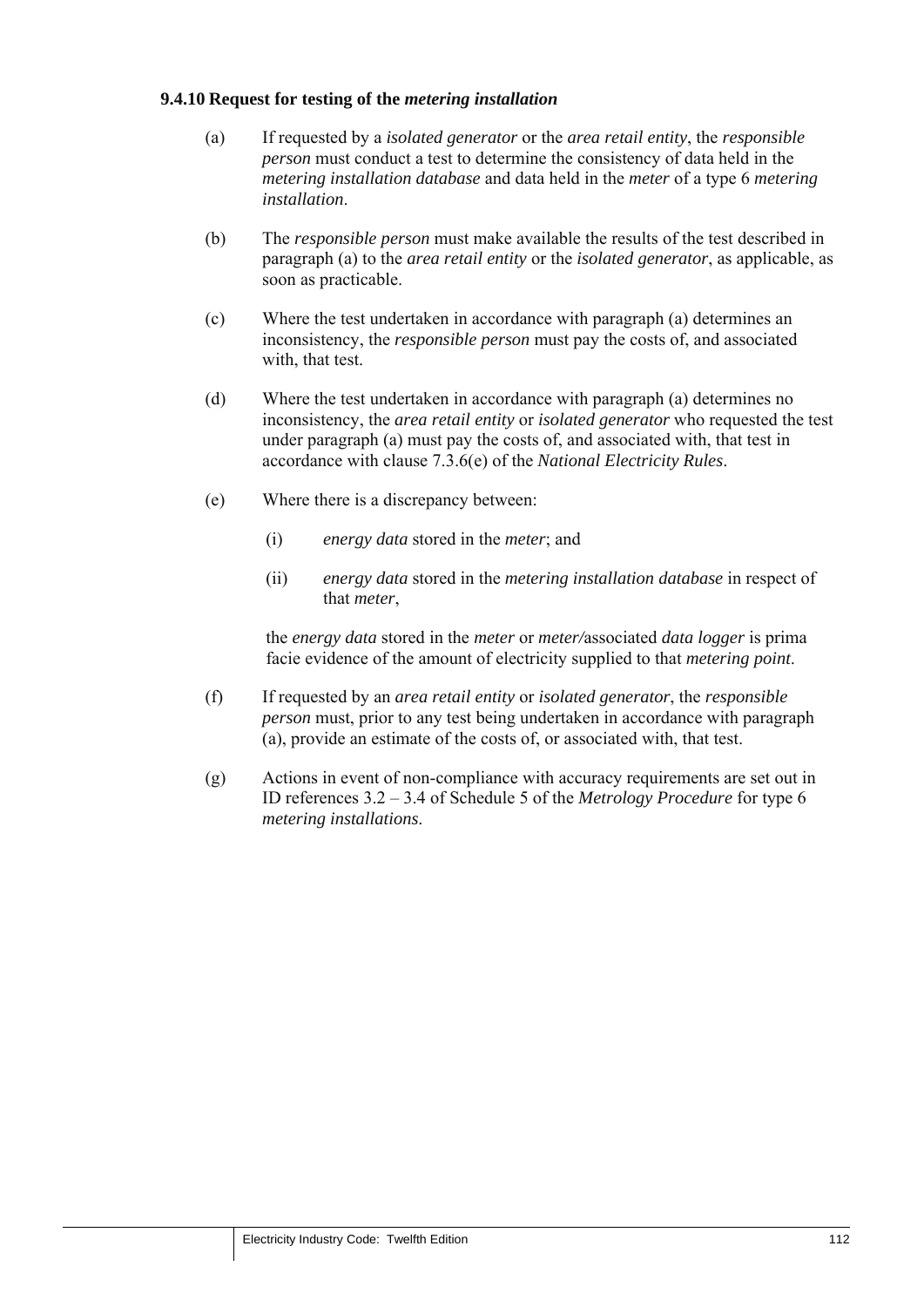## **10.1 Definitions and interpretation**

## **10.1.1 Definitions**

*acceptable identification* in relation to:

- (a) a *residential customer*, includes one or more of the following:
	- (i) a driver's licence, a current passport or other form of photographic identification;
	- (ii) a Pensioner Concession Card or other entitlement card issued by the State or Commonwealth Government; and
	- (iii) a birth certificate;
- (b) a *business customer* which is a sole trader or partnership, includes one or more of the forms of identification for a *residential customer* for each of the individuals that conduct the business; and
- (c) a *business customer* which is a body corporate, includes the body corporate's Australian Company Number or Australian Business Number.

*accumulation meter* has the meaning given in the *Metrology Procedure*.

*actual energy data* means the *energy data* that represents an actual measurement of the flow of electricity in a power conductor.

*actual meter reading* has the meaning given in the *Metrology Procedure*.

*AEMO* has the meaning given in the Electricity Act.

*AER Retail Pricing Information Guideline* is the AER Retail Pricing Information Guideline — January 2012 Version 2.0, as amended from time to time, and published on the AER website.

*area retail entity* means a *retail entity* whose *retail authority* states a *retail area*.

## *Australian Standard* means:

- (a) in Chapter 9, the relevant standard published by Standards Australia; and
- (b) for all other chapters, the Australian Standard AS ISO 10002-2006 as amended and updated from time to time.

*bank* means an authorised deposit taking institution within the meaning of the *Banking Act 1959* (Cwlth).

*billing cycle* means the regular recurrent period for which a *customer* receives a bill from a *retail entity*.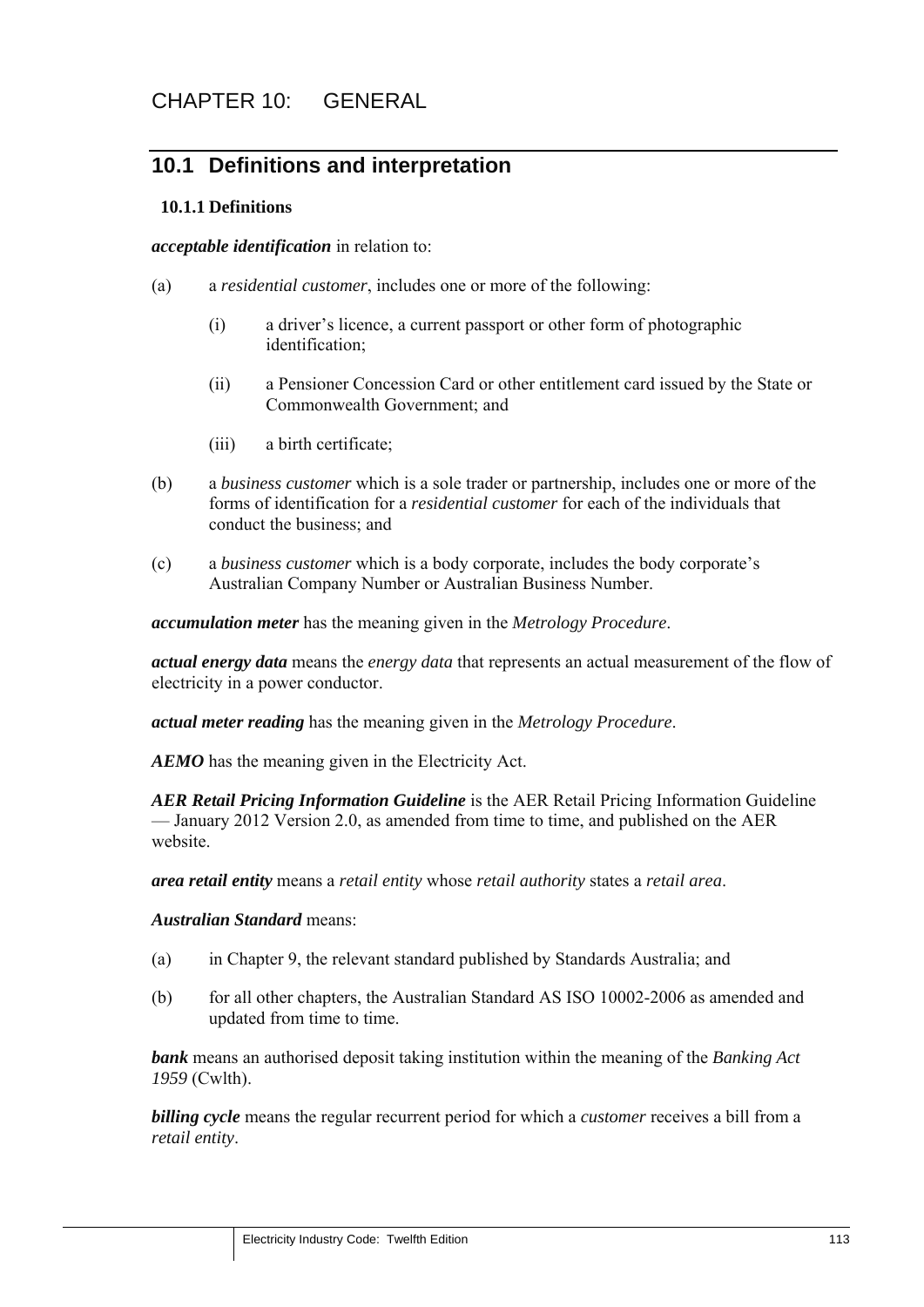*B2B Procedures* means the procedures under the *National Electricity Rules* or as otherwise agreed between the parties, prescribing the content of, the processes for, and the information to be provided to support communications between the *distribution entity* and the *retail entity* relating to a *customer* or supply of electricity to a *customer*.

*B2B Procedures (service order process)* means the procedure set out in the document "*B2B Procedures* (Service Order Process)" which forms part of the *B2B Procedures* under the *National Electricity Rules* and defines the *standard service order* process and transactions data requirements to be adopted by national electricity market participants.

*business customer* means a *customer* who is not a *residential customer*.

*business day* means a day other than a Saturday, a Sunday or a Queensland wide public holiday (as appointed under the *Holidays Act 1983* (Qld)).

*CAIDI* means the sum of the duration of each *interruption* (measured in minutes) divided by the total number of *interruptions* for that *distribution entity*. This is a measure of the average time (measured in minutes) for electricity supply to be restored to a *customer* when an *interruption* has occurred.

*CAIDI Limits* means the limits calculated as *SAIDI Limits* divided by *SAIFI Limits* for that *distribution entity*. The *CAIDI Limits* set out in clause 3 of Schedule 1 are provided for interpretive purposes only and do not constitute standards which are enforceable against a *distribution entity* by individual *customers*

*card operated meter* means a *meter* that contains *control equipment* that switches on and off in accordance with the amount of credit stored in the *meter*.

*CATS Procedures* means the procedures set out in the document "MSATS Procedures: CATS Procedures part 1 Principles and Obligations", issued by *AEMO* under the *National Electricity Rules*.

*CBD feeder* means a feeder supplying predominantly commercial high-rise buildings, supplied by a predominantly underground *supply network* containing significant interconnection and redundancy when compared to urban areas.

*Code* means this Electricity Industry Code.

*communications link* has the meaning given in the *National Electricity Rules.*

## *connection contract* means:

- (a) for the purposes of Chapter 9, the contract (either classified as standard or negotiated) that prescribes the conditions of connection between a *distribution entity* and a *generator* or *customer* (as the case may be) when that party connects to the *distribution entity's supply network*; and
- (b) for all other chapters, means any contract under which a *distribution entity* agrees to provide *customer connection services* to a *customer's premises*.

*connection point* has the meaning given in the *National Electricity Rules*.

*consumption* means, for the purposes of Chapter 9, the annual consumption as determined by a *distribution entity*.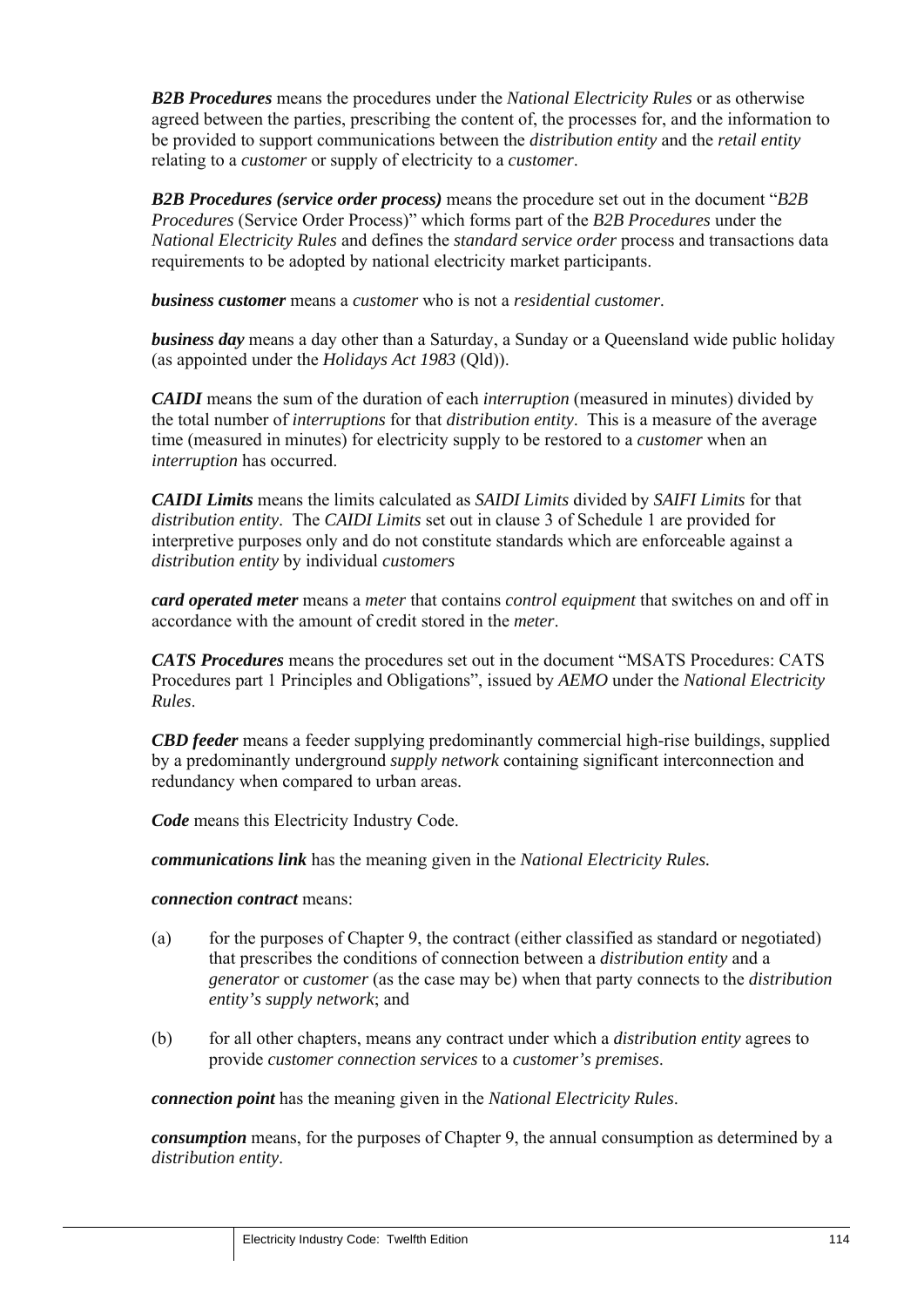*consumption energy data* has the meaning given in the *Metrology Procedure*.

*contract interest rate* means, for any year, the bank bill swap rate for one year, as reported in the Australian Financial Review Money and Bond Market section on the first Friday of December of the previous year, less one full percentage point, or such other rate approved by the *QCA*.

*control equipment* means the equipment needed to switch a circuit(s) on or off by a device installed or operated by the *distribution entity*. For example, local or remote timing devices would form part of *control equipment*. This equipment forms part of a *metering installation* for the purpose of testing and inspection.

*controlled load* means those loads that are controlled by means of control equipment, and are separately metered from the remaining load at the connection point. For example, a residential hot water heating circuit will be a controlled load in Queensland and may have a timing device known as the ripple frequency control system.

*co-ordination agreement* has the meaning given in the *Electricity Act*.

### *credit history information* means:

- (a) providing the *retail entity* with permission to obtain a credit check of the credit history of the *customer*; and
- (b) any other information that relates to the credit history of the *customer* that is reasonably required for the *retail* or *distribution entity* to assess the ability of the *customer* to meet its financial obligations under a *retail* or *connection contract.*

*current transformer* means a transformer for use with *meters* or protection devices in which the current in the secondary winding is, within prescribed limits, proportional to and in phase with the current in the primary winding.

*customer* has the meaning given in the *Electricity Act*.

*Customer Charter* means the charter prepared by the *distribution entity* under clause 3.2 or the *retail entity* under clause 4.5.

*customer connection services* has the meaning given in the *Electricity Act*.

*customer information* means information relating to a specific *small customer* obtained by a *marketer*, its employees, agents or contractors through the process of *marketing retail contracts* to the *small customer*, and includes information obtained without the consent of the *small customer*.

*customer retail services* has the meaning given in the *Electricity Act*.

*data logger* has the meaning given in the *National Electricity Rules*

*defective* or *defect* means the condition where the *metering equipment* does not measure or record the flow of electricity to a level of accuracy prescribed in the *National Electricity Rules*.

*disconnection warning* means a notice in writing issued in accordance with clause 3.6 or clause 4.18.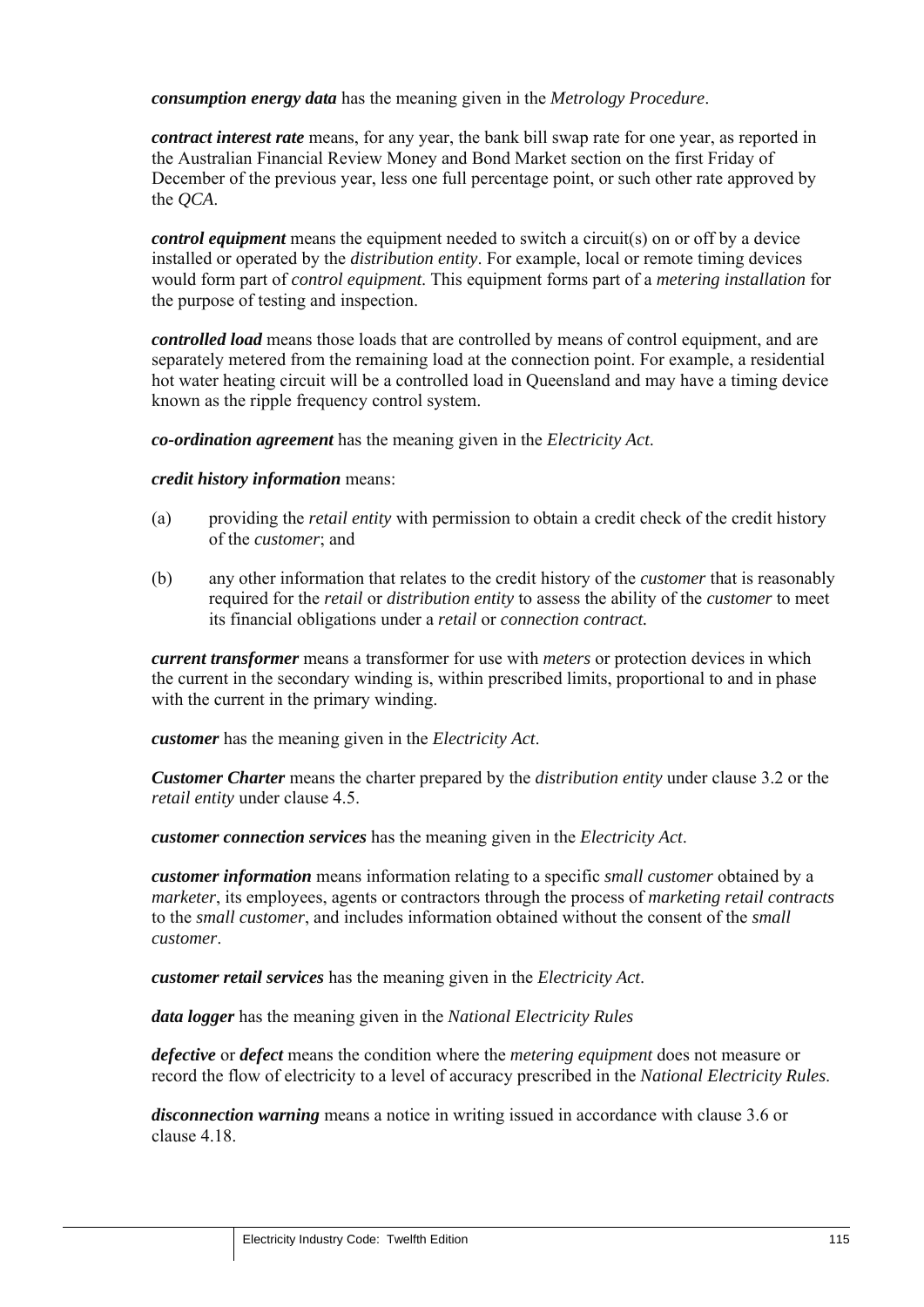*distribution area* for a *distribution entity* is the area specified in its *distribution authority* as its distribution area.

*distribution authority* has the meaning given in the *Electricity Act*.

*distribution entity* means an entity that holds a *distribution authority*.

*distribution non-network charges* means charges of a *distribution entity* set out in the *distribution entity's* price list that:

- (a) are referable to a specific request by a *small customer* or its *retail entity*; or
- (b) are referable to a requirement under *electricity legislation*,

and do not include *network charges*.

*dual fuel contract* means a single *negotiated retail contract* for the sale of electricity and for the sale and supply of gas by a *retail entity* to a *customer*.

*electrical installation* has the meaning given in the *Electricity Act*.

*Electrical Safety Act* means the *Electrical Safety Act 2002* (Qld).

*Electrical Safety Regulation* means the *Electrical Safety Regulation 2002* (Qld).

*Electricity Act* means the *Electricity Act 1994* (Qld).

*Electricity Connection and Metering Manual, ECMM*, means the document of that title produced by either the *ENERGEX distribution entity* or *Ergon Energy distribution entity*.

*electricity legislation* means the *Electricity Act*, *Electrical Safety Act*, the *Electricity - National Electricity Scheme (Queensland) Act 1997* (Qld) and regulations, standards, codes, protocols and rules made under those Acts.

*Electricity Regulation* means the *Electricity Regulation 2006* (Qld).

*emergency* means an emergency due to the actual or imminent occurrence of an event which in any way endangers or threatens to endanger the safety or health of any person, or normal operation of the *supply network* or *transmission grid*, in the state of Queensland or which destroys or damages, or threatens to destroy or damage, any property in the state of Queensland.

*ENERGEX* means ENERGEX Limited (ACN 078 849 055).

*energy data* has the meaning given in the *Metrology Procedure.*

*energy data services* has the meaning given in the *Metrology Procedure*.

*energy price fact sheet* is an Energy Price Fact Sheet, within the meaning of the *AER Retail Pricing Guideline*, relating to electricity prices.

*Energy and Water Ombudsman Queensland* means the Energy and Water Ombudsman Queensland established by the *Energy Ombudsman Act 2006* (Qld).

*Ergon Energy* means Ergon Energy Corporation Limited (ACN 087 646 062).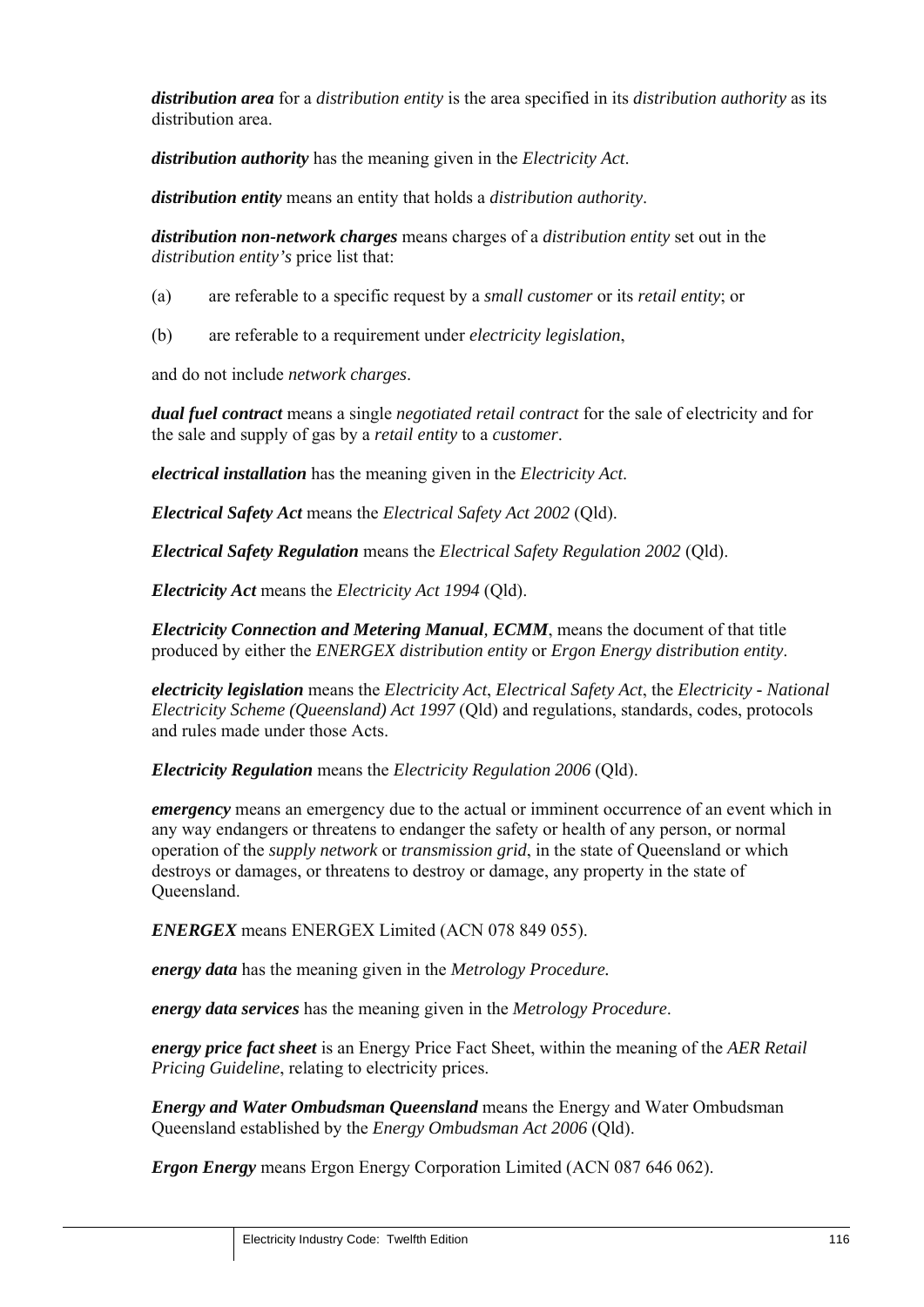*Essential Energy* means Essential Energy established under the *Energy Services Corporations Act 1995* (NSW).

*excluded locations* means the locations specified in Schedule 2.

*explicit informed consent* is the consent provided by a *customer* where:

- (a) the *customer* provides express conscious agreement;
- (b) the relevant *retail entity* has fully and adequately disclosed all matters relevant to that *customer*, including each specific purpose for which the consent will be used; and
- (c) all disclosures referred to in paragraph (b) are truthful and have been provided in plain English.

*export* or *exported* means the direction of flow of electricity at a *connection point* or *point of supply* where that electricity flows from a *transmission grid* or a *supply network* into a load, as specified in the National Metering Identifier Procedure published by *AEMO*.

*Fair Trading Act* means the *Fair Trading Act 1989* (Qld).

*feeder type* means a *CBD feeder*, *isolated feeder*, *long rural feeder*, *short rural feeder* or *urban feeder* as the case may be.

*final meter reading* means the last recording of *actual energy data* for a *customer* when they vacate an address or change *retail entity*.

*financial year* means a year commencing 1 July and ending 30 June.

*financially responsible retail entity* has the meaning given in the *Electricity Act*.

*first-tier* means the status of load when the electricity purchased at a *connection point* directly and in its entirety from the *area retail entity* from the *NEM* and which is classified as a *first-tier load* in accordance with Chapter 2 of the *National Electricity Rules*.

*fixed term* means the term specified by a *fixed-term contract*.

*fixed-term contract* means a *negotiated retail contract* which has start and finish dates set expressly under the terms and conditions of that *negotiated retail contract*.

*force majeure event* means an event outside the control of a *retail entity* or a *small customer*.

*FRC commencement date* means 1 July 2007.

*generator* means the operator of one or more generating units that produce 50 hertz alternating current at a voltage suitable for connection to the *supply network*, where the generating units supply electricity to the *supply network* without providing any electricity internally to an enduser's load (other than a small amount to operate the generating unit, if necessary).

*GSL payment* means a *guaranteed service level* payment to be made in accordance with clause 2.5 for the amounts set out in clause 2.5.10.

*GST* has the meaning it has in the *A New Tax System (Goods and Services Tax) Act 1999*  (Cwlth).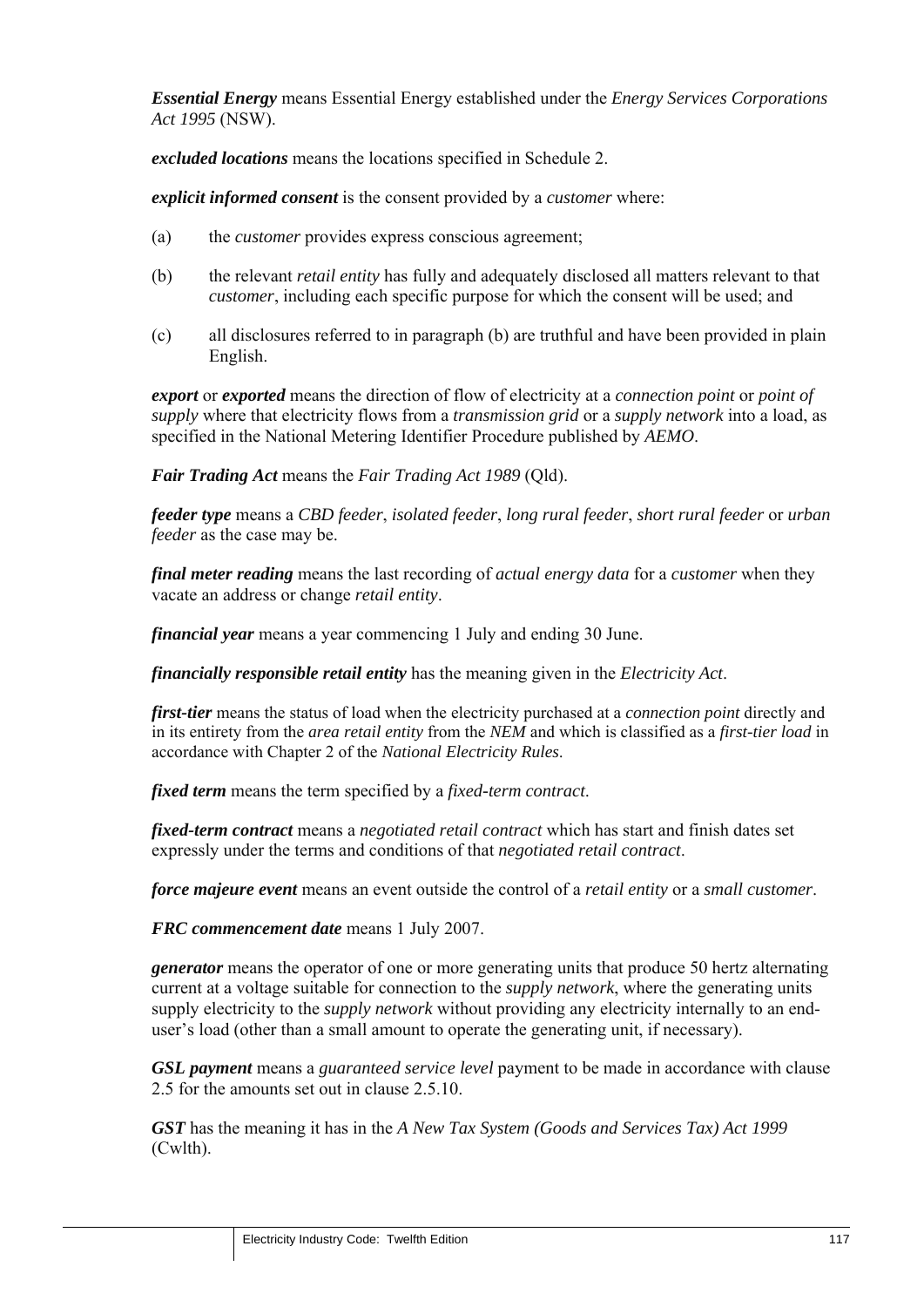*guaranteed service level* means a guaranteed service level set out in clause 2.5.

*hot water supply* means a hot water supply connected on a controlled supply tariff, for example Tariff 31 or Tariff 33.

*IES generator* means an 'inverter energy system' and represents generating units that produce direct current and then convert that direct current to 50 hertz alternating current suitable for synchronising to the power system supplied by the *supply network*. For example, a solar cell or PV *generator* or fuel cell, where the direct current produced by these devices in passed through an inverter and transformed to 240 volt single phase 50 hertz alternating current.

*import* or *imported* means the direction of flow of electricity at a *connection point* or *point of supply* where that electricity flows from a *customer* or a *generator* to a *transmission grid* or a *supply network*, as specified in the National Metering Identifier Procedure published by *AEMO*.

*Information Exchange Committee* has the meaning given in the *National Electricity Rules*.

*in-situ termination* means a termination of a *retail contract* where the *customer* is not vacating his or her *premises*.

*instalment plan* means a plan for a *customer* to pay to the *retail entity*, by periodic instalments, all arrears (including any disconnection or reconnection charges) and charges relating to continued usage of electricity but, to avoid doubt, does not include an informal arrangement under which a *customer* is granted additional time to pay an amount owed.

*instrument transformer* has the meaning given in the *Metrology Procedure*.

*interruption* means any temporary unavailability of electricity supply to a *customer* associated with an outage of the *supply network* including outages affecting a single *premises*, but does not include disconnection.

*interruption duration GSL* has the meaning given in clause 2.5.9(a)(i).

*interruption frequency GSL* has the meaning given in clause 2.5.9(a)(ii).

*interval energy data* has the meaning given in the *Metrology Procedure*.

*interval meter* has the meaning given in the *Metrology Procedure*.

*isolated feeder* means a feeder which is not connected to the national grid, but excludes the Mt Isa-Cloncurry *supply network*, as that network is defined in the *Electricity Act*.

*Isolated generator* means one or more generating units that are connected to an *isolated power system*.

*Isolated power system* means a *supply network* that does not form part of and is not connected to the *national grid* and may include an *isolated feeder.*

*large customer* means any *customer* who is not a *small customer*.

*large market customer* has the meaning given the *Electricity Act*.

*large non-market customer* has the meaning given in the *Electricity Act*.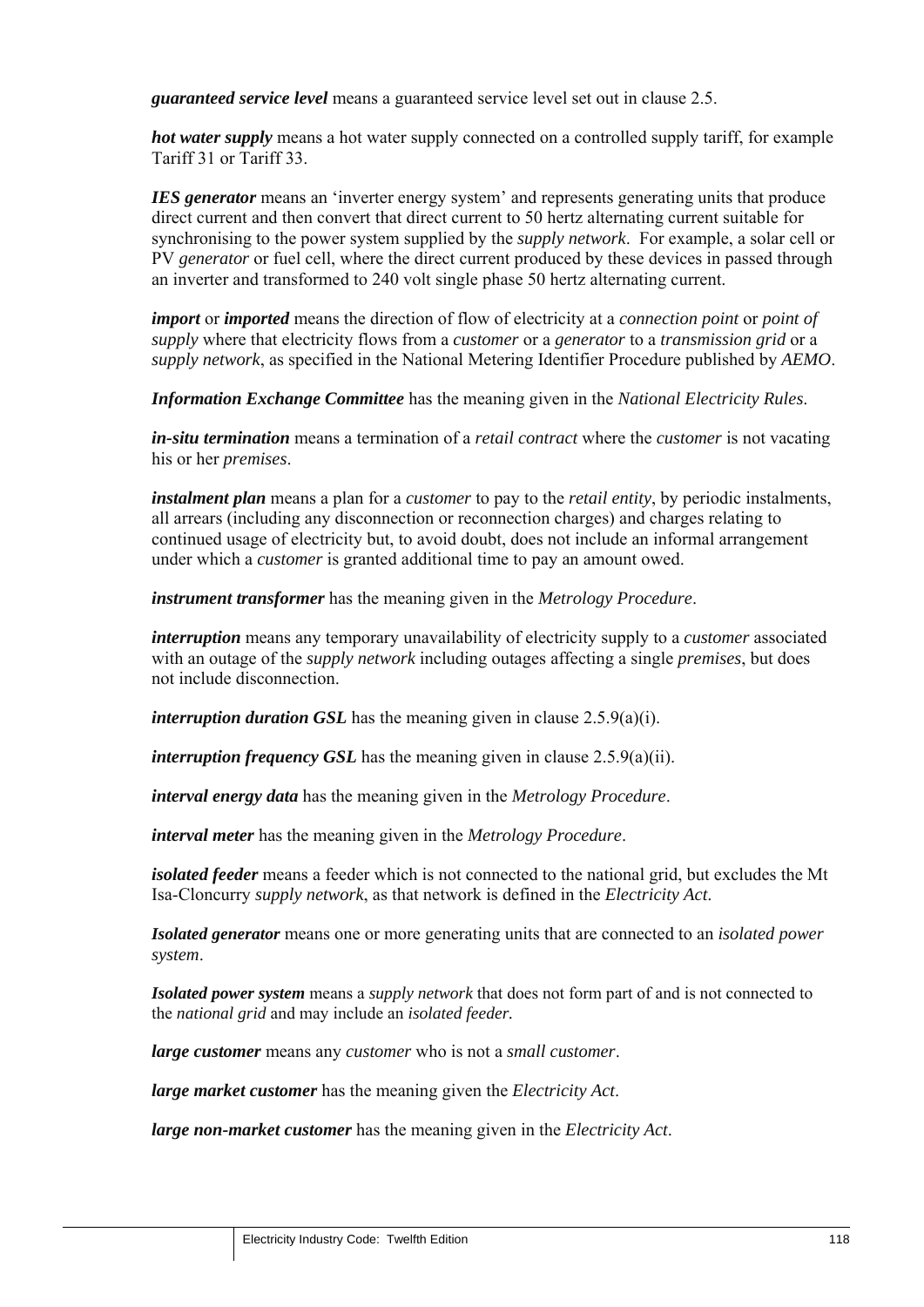*LARGE NMI* means the description given to a *connection point* where the flow of electricity at the *connection point* is equal to or greater than 100 *MWh* per annum.

*life support equipment* has the meaning set out in clause 4.20.3.

*local holiday* means a show holiday or special holiday appointed for a particular district under the *Holidays Act 1983* (Qld).

*long rural feeder* means a feeder which is not a *CBD feeder*, *urban feeder* or *isolated feeder* with a total feeder route length greater than 200 km.

*major event day* means a day determined under clause 3 of Schedule 1.

*market customer* has the meaning given in the *Electricity Act*.

*market NMI* means a *NMI* for which the *customer* is a *market customer*.

*marketer* means a person who carries on the business of *marketing retail contracts* and includes a *retail entity* and *non-regulated marketer*.

*marketing* includes, but is not limited to, advertising, sales, promotions, market research, public relations, discussions or negotiations by any means in the nature of a personal contact with a *small customer* whether solicited or unsolicited for the purposes of entering into a *retail contract*.

*marketing complaint* means a complaint associated with a *retailer's* actions in seeking to sign up a *small customer* for a market *contract*.

*marketing contact* means a contact made by a *marketer* with a *small customer* for the purposes of *marketing* a *contract*.

*MDP* means either a *Metering Provider* category D or a metering data agent.

*measurement element* has the meaning given in the *Metrology Procedure*.

*meter* has the meaning given in the *National Electricity Rules*.

*metering data* has the meaning given that term in the *National Electricity Rules*.

*metering equipment* means network assets that include the *meter*, *current transformer*, *voltage transformer*, associated wiring and fittings that together convert and display the electricity flowing in a power conductor at a location within the local vicinity of that power conductor.

*metering installation* has the meaning given in the *Metrology Procedure*.

*metering installation database* has the meaning given in the *Metrology Procedure*.

*metering point* has the meaning given in the *National Electricity Rules*.

*Metering Provider* has the meaning given in the *Metrology Procedure*.

*Metrology Procedure* has the meaning given in the *National Electricity Rules.*

*minimalist transitioning approach* means the approach set out in clause 6.8.

*minimum service standard* means a service standard set out in clause 2.4.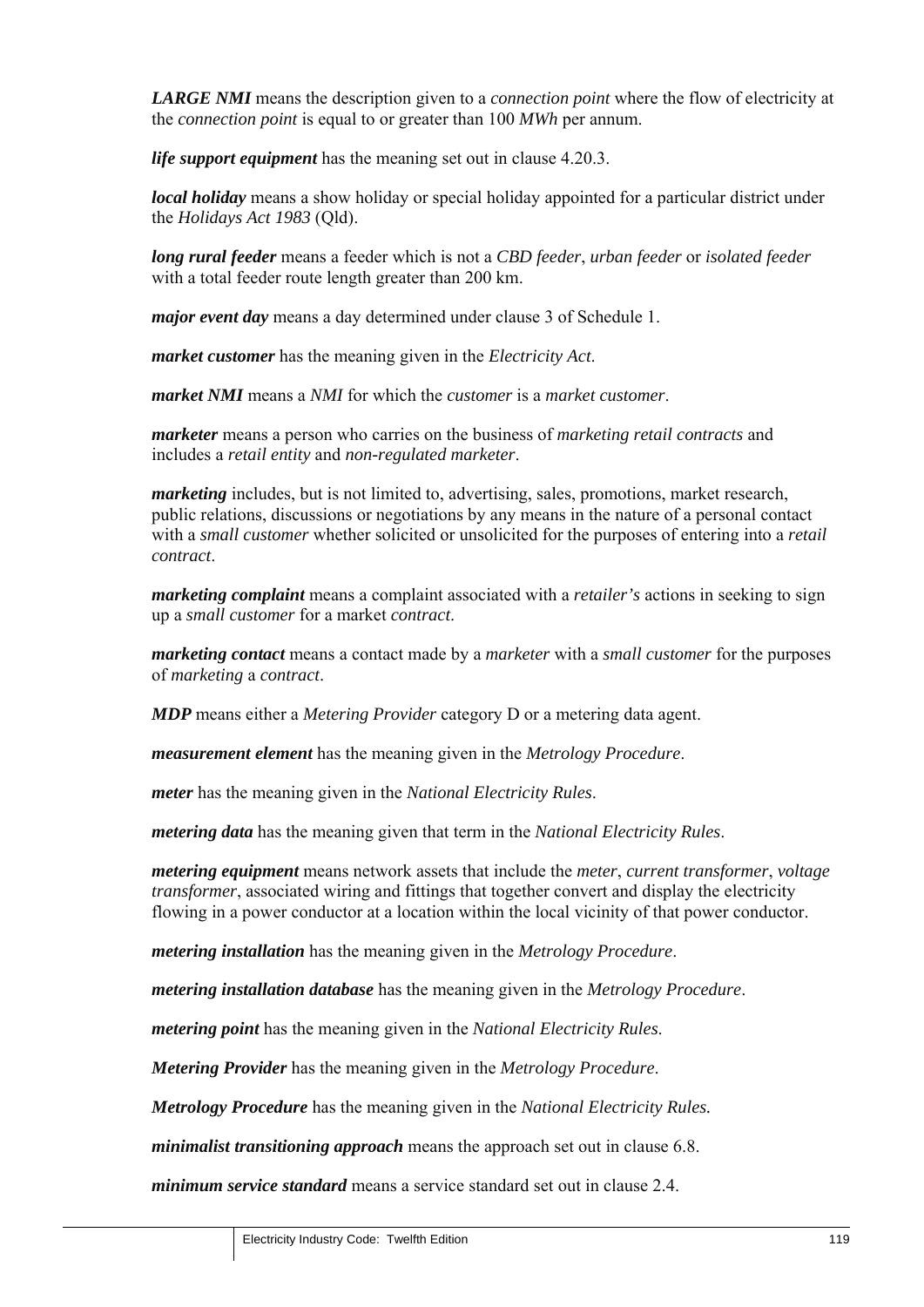*Minister* means the Minister under the *Electricity Act*.

*move-in customer* means a *customer* who starts consuming *customer retail services* from a *premises* without first applying to a *retail entity* for the provision of such services.<sup>7</sup>

*MSATS* means the Market Settlement and Transfer Solution operated by *AEMO*.

*MWh* means megawatt hours.

*National Electricity Law* has the meaning given in the Electricity - National Scheme (Queensland) Act 1997 (Qld).

*National Electricity Rules* means the rules made under the *National Electricity Law* applied as the law of Queensland.

*National Energy Retail Law* means the Schedule to the *National Energy Retail Law (South Australia) Act 2011*, as in force from time to time.

*national grid* has the meaning given in the *National Electricity Rules*

*Natural Disaster Relief and Recovery Arrangements* means Natural Disaster Relief and Recovery Arrangements, administered by the Commonwealth Department of Transport and Regional Services.

*negotiated connection contract* has the meaning given in the *Electricity Act*.

*negotiated retail contract* has the meaning given in the *Electricity Act*.

*NEM* means the wholesale electricity market operated by *AEMO* under the *National Electricity Rules*.

*NEM settlements* means the process operated by *AEMO* for clearing the financial transactions associated with export and import of wholesale electricity in the national electricity market.

*network charges* has the meaning given in the *Electricity Act*.

*network management plan* means the plan outlined in clause 2.3.

*NMI* has the meaning given in the *National Electricity Rules*.

*NMI checksum* means a National Metering Identifier Checksum associated with a *NMI*.

*NMI classification code* has the meaning given in the *CATS Procedures*.

*NMI premises* has the meaning given in the *Electricity Act*.

*NMI standing data* means the approved data items associated with a *NMI* that are available to prospective *retail entities*, as specified in the *CATS Procedures*.

*non-market customer* has the meaning given in the *Electricity Act*.

 $\overline{a}$ 

<sup>7</sup> Under the *Electricity Act* a *small customer* is taken to have entered into a *standard retail contract* under section 51(2) where the *customer* has not applied for *customer retail services* under section 48C but the customer's *premises* are connected to a *supply network*.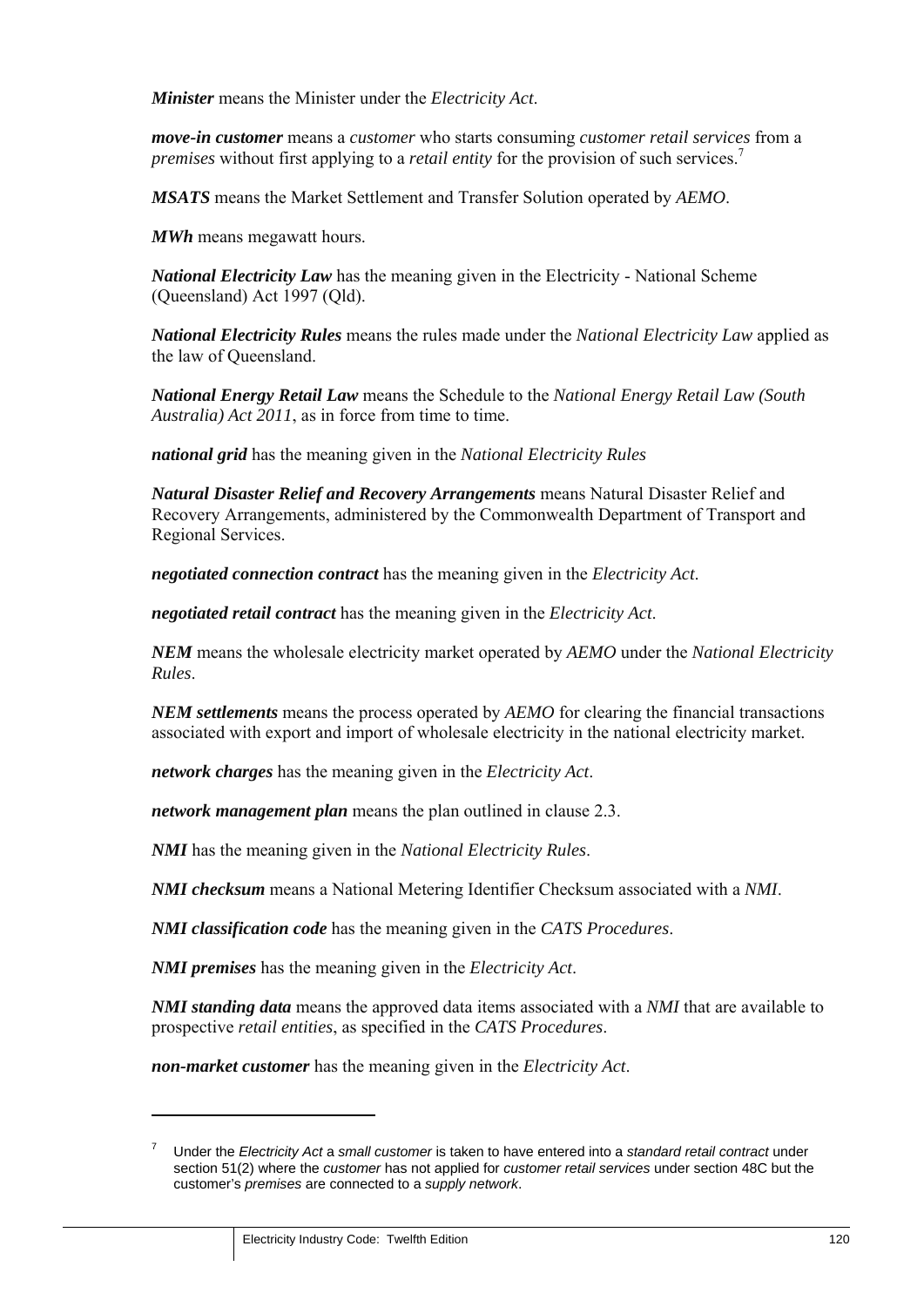*non-market NMI* means a *NMI* for which the *customer* is a *non-market customer*.

*non-regulated marketer* means a person who carries on the business of *marketing retail contracts* for the provision of *customer retail services* to *small customers* but does not have an authority issued by the *regulator*.

*notice period* has the meaning given in clause 4.4.5.

*notified prices* has the meaning given in the *Electricity Act*.

*off peak hot water* means hot water which is charged under an off-peak *controlled load* electricity tariff.

*Origin Energy* means Origin Energy Electricity Limited (ACN 071 052 287).

*planned interruption* means an *interruption* for which the *distribution entity* has, or should have, given a notice under clause 2.5.8 or for which the *distribution entity* is excused from giving a notice under this *Code*, or *electricity legislation* or contractual arrangements with a *customer*.

*point of supply* means the point at which supply is established between a *distribution entity* and a *generator* or *customer* as defined in the SAA Wiring Rules (*AS* 3000).

*power system security and reliability standards* has the meaning given in the *National Electricity Rules*.

*premises* has the meaning given in the *Electricity Act*.

*price change* includes any change to a tariff rate or charge or type of tariff applying to a *small customer* but excludes any change to *distribution non-network charges*.

*QCA* has the meaning given in the *Electricity Act*.

*quarter* means a period of three months commencing 1 January, 1 April, 1 July and 1 October as the case may be.

*regulator* has the meaning given in the *Electricity Act*.

*regulatory control period* has the meaning given in the *National Electricity Rules*.

*relevant authority* means— (a) AEMO; or

(b) State or federal police; or

(c) a person or body who has the power under law to direct a distributor to de-energise premises;

*remote acquisition* has the meaning given in the *National Electricity Rules*.

*residential customer* means a *customer* who acquires electricity for domestic use.

*responsible person* has the meaning given under the *National Electricity Rules*.

*retail area* has the meaning given in the *Electricity Act*.

*retail authority* has the meaning given in the *Electricity Act*.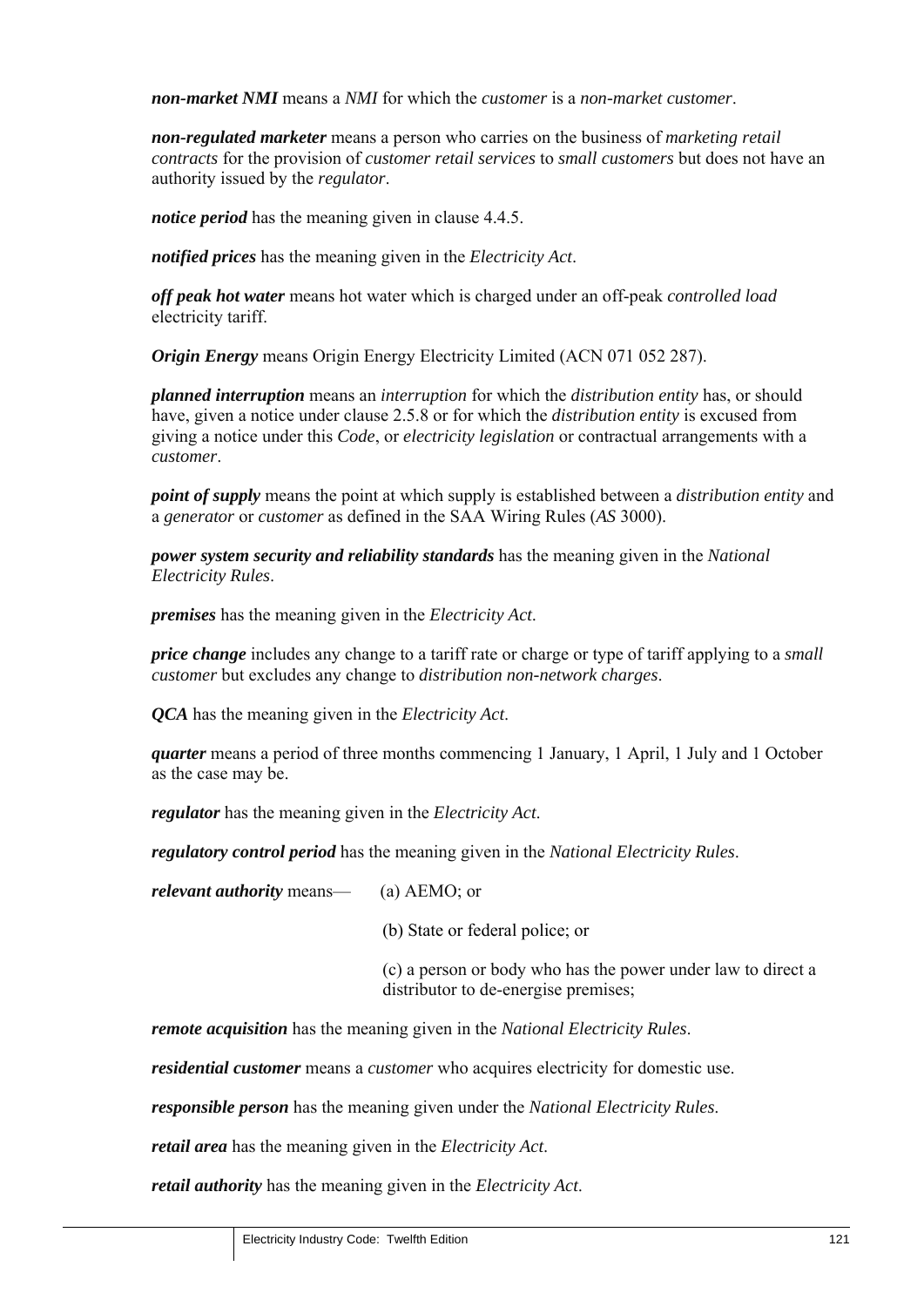*retail contract* means either a *standard retail contract* or *negotiated retail contract*.

*retail entity* means an entity that holds a *retail authority* and, if a person is providing *customer retail services* as a *retailer of last resort*, that *retailer of last resort*.

*retailer of last resort* has the meaning given in the *Electricity Regulations.*

*SAIDI* means the sum of the duration of each *interruption* (measured in minutes) divided by the total number of *customers* (averaged over the *financial year*) of that *distribution entity*.

*SAIDI Limits* mean the limits set out in clause 1 of Schedule 1.

*SAIFI* means the total number of *interruptions* divided by the total number of *customers* (averaged over the *financial year*) of that *distribution entity*.

*SAIFI Limits* mean the limits set out in clause 2 of Schedule 1.

*salesperson* means an employee or contractor acting on behalf of a *marketer* in the *marketing* of *retail contracts*, and *salespeople* has a corresponding meaning.

*sampling plan* has the meaning given in the *Metrology Procedure*.

*scheduled meter reading* means the *meter* reading on a cycle that equates to the *customer's billing cycle*, usually monthly or quarterly.

*second-tier* means the status of load when electricity is purchased at a *connection point* in its entirety other than directly from the *area retail entity* or the *NEM* and which is classified as a *second-tier load* in accordance with Chapter 2 of the *National Electricity Rules*.

*security deposit* means an amount of money or other arrangement acceptable to the *retail entity*  as a security against a *customer* defaulting on a bill. To avoid doubt, a *security deposit* does not include an insurance levy whereby a *customer* makes a non-refundable payment that is used to insure against non-payment by that *customer*.

*service order request* mean a request for service raised in accordance with the *B2B Procedures (service order process)* as applicable to Queensland, or as otherwise varied by agreement between the parties in accordance with the *National Electricity Rules*.

*short rural feeder* means a feeder with a total feeder route length less than 200 km, and which is not a *CBD feeder*, *urban feeder* or *isolated feeder*.

*small business customer* means a *customer* who is both a *small customer* and a *business customer*.

*small customer* has the meaning given in the *Electricity Act*.

*SMALL NMI* means the description given to a *connection point* where the flow of electricity at the *connection point* is less than 100 *MWh* per annum.

*small residential customer* means a *customer* who is both a *small customer* and a *residential customer*.

*special meter reading* means an *actual meter reading* that occurs at a time other than the time of a *scheduled meter reading*.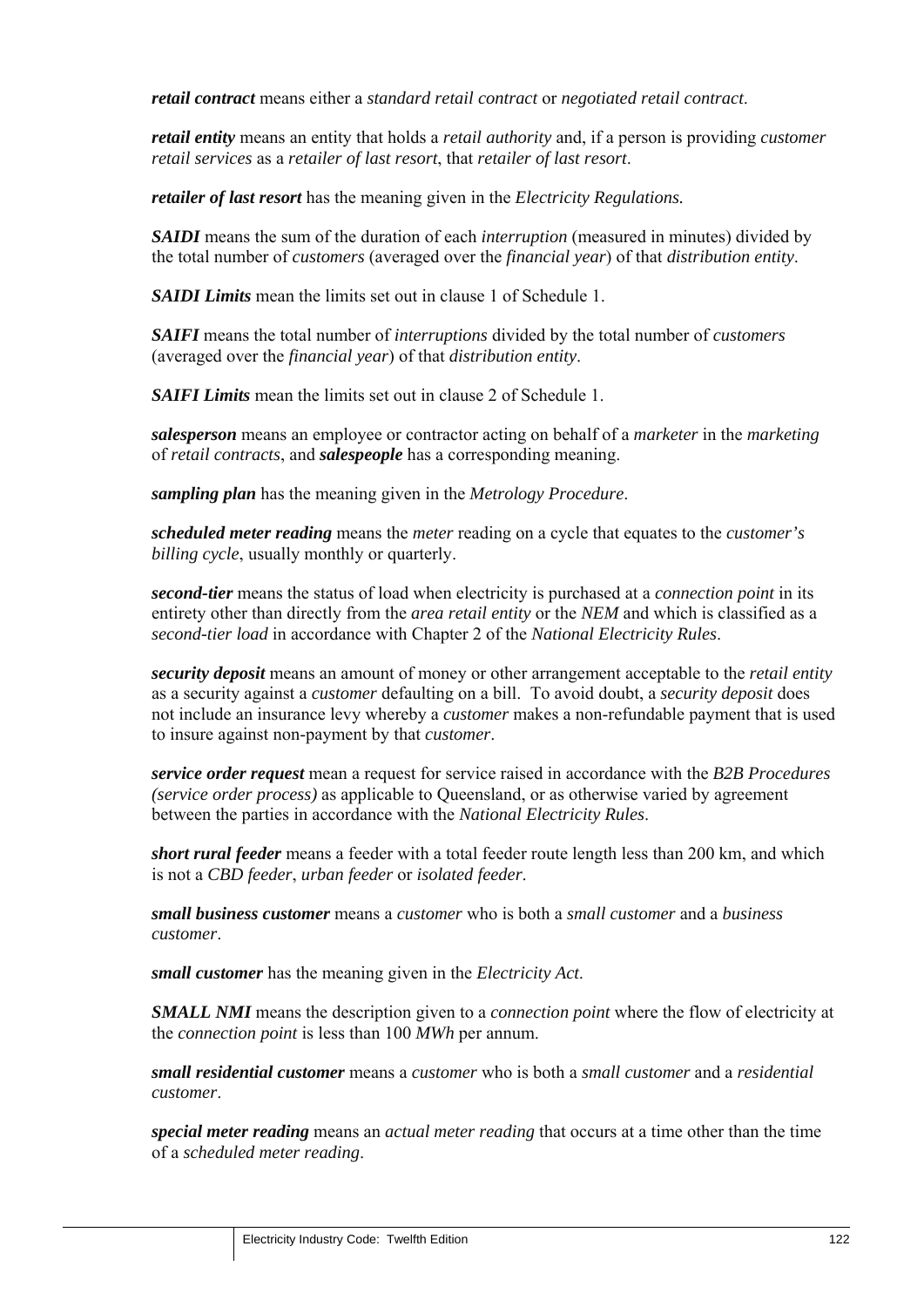*standard co-ordination agreement* has the meaning given in the *Electricity Act*.

*standard connection contract* has the meaning given in the *Electricity Act*.

*standard retail contract* has the meaning given in the *Electricity Act*.

*standard service order* means a category of service activity as defined in the *B2B Procedures (service order process)* as applicable in Queensland.

*substituted* means the substitution of an *actual meter reading* under the circumstances described in clause 9.4.4(c).

*substituted meter reading* means a *meter* reading for which the *energy data* has been *substituted*.

*summer preparedness plan* means the plan outlined under clause 2.2.

*supply network* has the meaning given in the *Electricity Act*.

*system operator* means a person who *AEMO* has appointed as an agent under Chapter 4 of the *National Electricity Rules* and who is registered as a system operator with *AEMO* under Chapter 2 of the *National Electricity Rules*.

*termination notice* has the meaning given in clause 4.4.1.

*transmission grid* has the meaning given in the *Electricity Act*.

*unique match* means the return of a single set of *NMI* and *NMI Checksum* in response to a request made by a *retail entity* under clause 6.4.1(a) of this *Code*.

*urban feeder* means a feeder with annual actual maximum demand per total feeder route length greater than 0.3 MVA/km and which is not a *CBD feeder*, *short rural feeder*, *long rural feeder* or an *isolated feeder*.

*vacation notice* has the meaning given in clause 4.4.2.

*voltage transformer* means a transformer for use with *meters* or protection devices in which voltage across the secondary terminals is, within prescribed limits, proportional to and in phase with the voltage across the primary terminals.

*wholesale market customer* is a market customer in the wholesale market as defined in the *National Electricity Rules*.

*Y Value* means the value of the variable 'y' that applies to the type 6 *metering installation*, as specified in Schedule 3 of the *Metrology Procedures*.

Other grammatical forms of words defined in the dictionary are taken to have a corresponding meaning.

## **10.1.2 Interpretation**

Unless the contrary intention appears, a reference in this *Code* to:

(a) **(headings)** headings are for convenience only and do not affect the interpretation of this *Code*;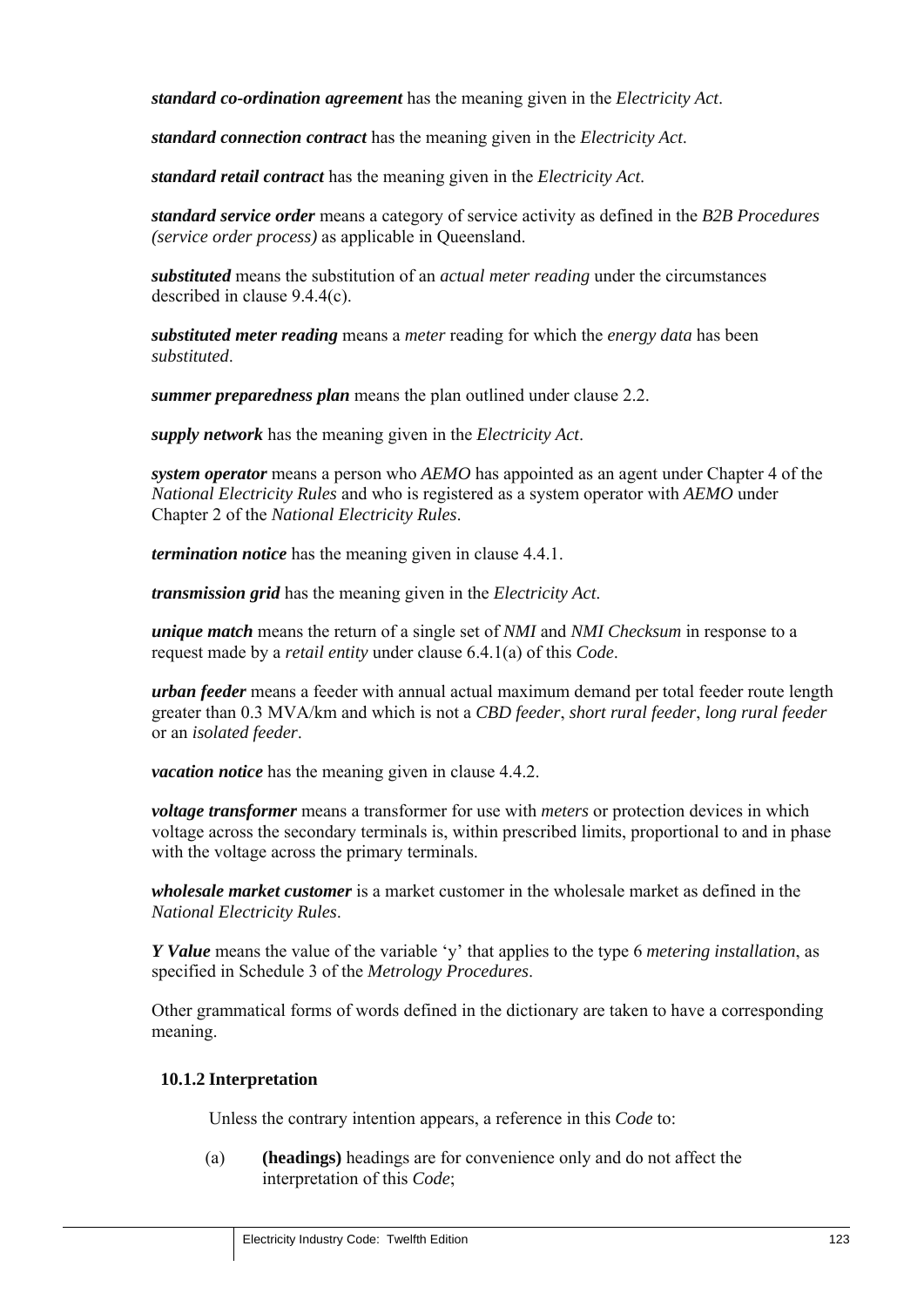- (b) **(variations or replacement)** a document (including this *Code*) includes any variation or replacement of it;
- (c) **(clauses, schedules and annexures)** a clause, schedule or annexure is a reference to a clause in, or schedule or annexure, to this *Code*;
- (d) **(reference to statutes)** a statute, ordinance, code or other law includes regulations and other instruments under it and consolidations, amendments, reenactments or replacements of any of them;
- (e) **(law)** law means common law, principles of equity, and laws made by parliament (and laws made by parliament include State, Territory and Commonwealth laws and regulations and other instruments under them, and consolidations, amendments, re-enactments or replacements of any of them);
- (f) **(singular includes plural)** the singular includes the plural and vice versa;
- (g) **(person)** the word "person" includes an individual, a firm, a body corporate, a partnership, a joint venture, an unincorporated body or association, or any government agency;
- (h) **(dollars)** \$ is a reference to the lawful currency of Australia;
- (i) **(calculation of time)** if a period of time dates from a given day or the day of an act or event, it is to be calculated exclusive of that day;
- (j) **(reference to a day)** a day is to be interpreted as the period of time commencing at midnight and ending 24 hours later;
- (k) **(meaning not limited)** the words "include", "including" or "for example" are not used as, nor are they to be interpreted as, words of limitation, and, when introducing an example, do not limit the meaning of the words to which the example relates to that example or examples of a similar kind;
- (l) **(next business day)** if an event under this agreement must occur on a stipulated day which is not a *business day* then the stipulated day will be taken to be the next *business day*;
- (m) **(reference to anything)** anything (including any amount) is a reference to the whole and each part of it; and
- (n) **(footnotes)** footnotes are for reference only and do not affect the interpretation of the *Code*.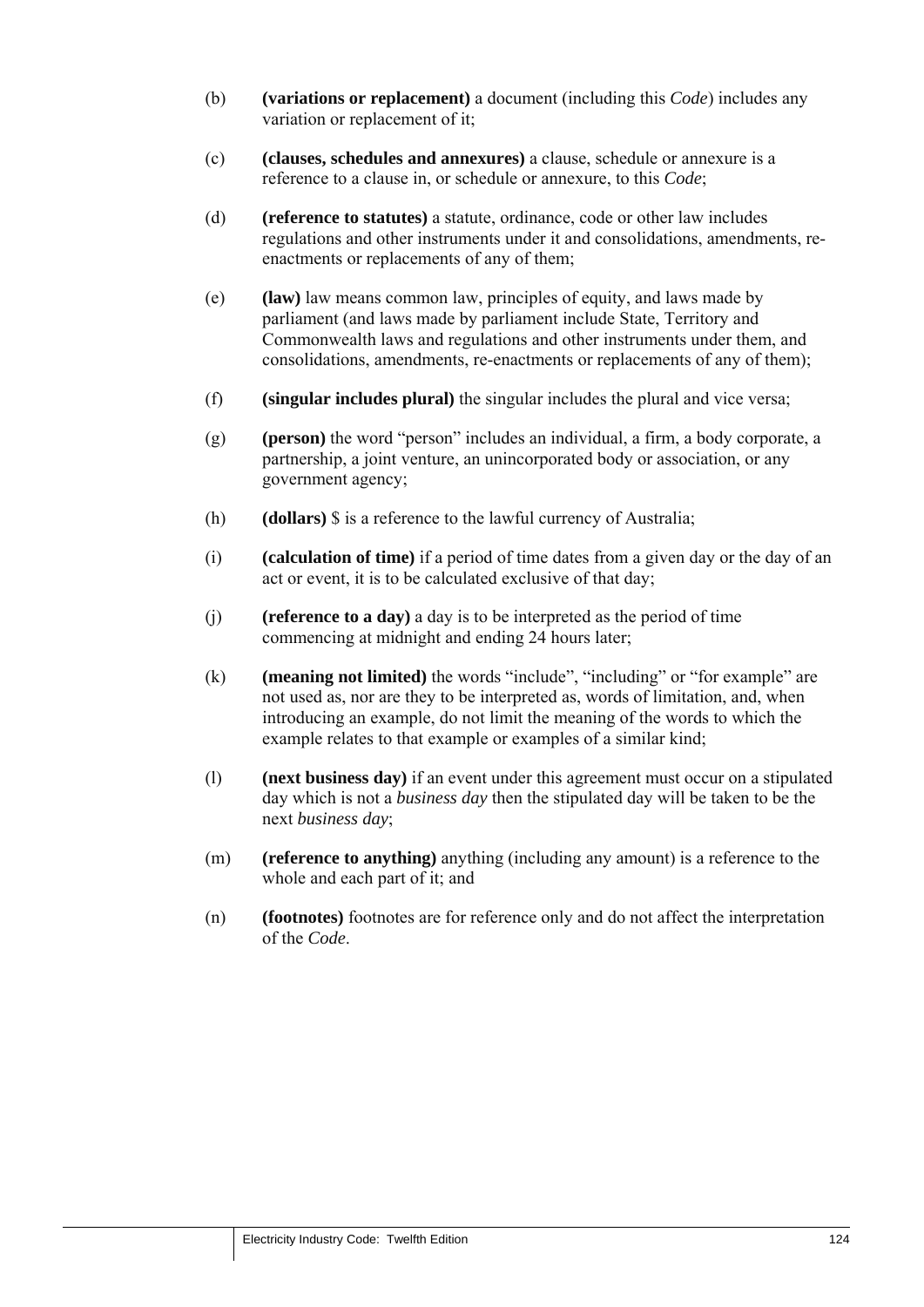## Schedule 1 - Reliability limits

## *1 SAIDI Limits*

### **1.1** *ENERGEX*

| feeder type | 2007/8 | 2008/9 | 2009/10 | 2010/11 | 2011/12 | 2012/13 | 2013/14 | 2014/15 |
|-------------|--------|--------|---------|---------|---------|---------|---------|---------|
| CBD         | 20     | 20     | 20      | 15      | ıь      | כ ו     | כ ו     | כ ו     |
| urban       | 134    | 122    | 110     | 106     | 102     | 102     | 102     | 102     |
| short rural | 244    | 232    | 220     | 218     | 216     | 216     | 216     | 216     |

### **1.2** *Ergon Energy*

| feeder type | ີ<br>2007/8 | 2008/9 | 2009/10 | 2010/11 | 2011/12 | 2012/13 | 2013/14 | 2014/15 |
|-------------|-------------|--------|---------|---------|---------|---------|---------|---------|
| urban       | 195         | 180    | 150     | 149     | 148     | 147     | 146     | 145     |
| short rural | 550         | 500    | 430     | 424     | 418     | 412     | 406     | 400     |
| long rural  | 1090        | 1040   | 980     | 964     | 948     | 932     | 916     | 900     |

## *2 SAIFI Limits*

## **2.1** *ENERGEX*

| feeder type | 2007/8 | 2008/9 | 2009/10 | 2010/11 | 2011/12 | 2012/13 | 2013/14 | 2014/15 |
|-------------|--------|--------|---------|---------|---------|---------|---------|---------|
| CBD         | J.33   | 0.33   | 0.33    | 0.15    | 0.15    | 0.15    | 0.15    | 0.15    |
| urban       | 1.54   | 1.43   | 1.32    | 1.26    | 1.22    | 1.22    | 1.22    | 1.22    |
| short rural | 2.63   | 2.56   | 2.50    | 2.46    | 2.42    | 2.42    | 2.42    | 2.42    |

## **2.2** *Ergon Energy*

|                   | --     |        |         |         |         |         |         |         |
|-------------------|--------|--------|---------|---------|---------|---------|---------|---------|
| feeder type       | 2007/8 | 2008/9 | 2009/10 | 2010/11 | 2011/12 | 2012/13 | 2013/14 | 2014/15 |
| urban             | 2.50   | 2.30   | 2.00    | 1.98    | .96     | 1.94    | 1.92    | 1.90    |
| short rural       | 5.00   | 4.50   | 4.00    | 3.95    | 3.90    | 3.85    | 3.80    | 3.75    |
| <u>long rural</u> | 8.50   | 7.80   | 7.50    | 7.40    | 7.30    | '.20    | 7.10    | .00     |
|                   |        |        |         |         |         |         |         |         |

## *3 CAIDI Limits (interpretive only)*

## **3.1** *ENERGEX*

| feeder type | 2007/8 | 2008/9         | 2009/10 | 2010/11 | 2011/12 | 2012/13 | 2013/14 | 2014/15 |
|-------------|--------|----------------|---------|---------|---------|---------|---------|---------|
| CBD         |        | 6 <sup>4</sup> |         | 100     | 100     | 100     | 100     | 100     |
| urban       | o,     | 85             | 83      | 84      | 84      | 84      | 84      | 84      |
| short rural | 93     | 91             | 88      | 89      | 89      | 89      | 89      | 89      |

## **3.2** *Ergon Energy*

| ີ           | ັ      |        |         |         |         |         |         |         |
|-------------|--------|--------|---------|---------|---------|---------|---------|---------|
| feeder type | 2007/8 | 2008/9 | 2009/10 | 2010/11 | 2011/12 | 2012/13 | 2013/14 | 2014/15 |
| urban       | 78     | 78     | 75      | 75      | 76      | 76      | 76      |         |
| short rural | 110    | 111    | 108     | 107     | 107     | 107     | 107     | 107     |
| long rural  | 128    | 133    | 131     | 130     | 130     | 129     | 129     | 129     |
|             |        |        |         |         |         |         |         |         |

Note:

1 CAIDI Limits are shown for interpretative purposes only, being derived from the *minimum service standards* for *SAIDI Limits* and *SAIFI Limits*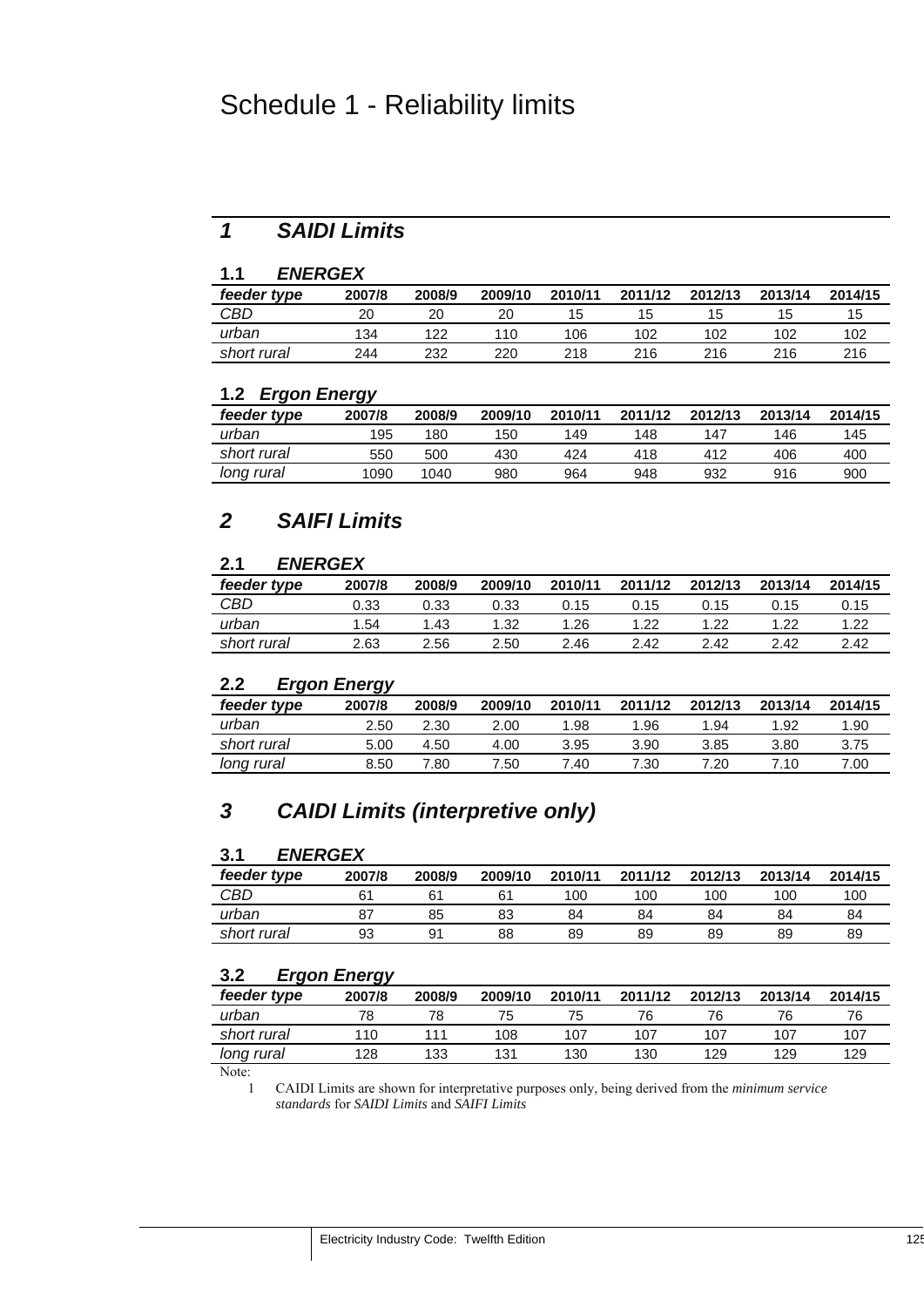## **3 Determination of a** *major event day*

The following material is reprinted with permission from ANSI.Std. 1366- 2003 "*IEEE Guide for Electric Power Distribution Reliability Indices*" Copyright 2003\* by IEEE. The IEEE disclaims any responsibility or liability resulting from the placement and use in the described manner.

## **3.1 Explanation and Purpose**

The following process ("**Beta Method**") is used to identify *major event days*  which are to be excluded from the *minimum service standards* under clause  $2.4.3(c)$ .

Its purpose is to allow major events to be studied separately from daily operation, and in the process, to better reveal trends in daily operation that would be hidden by the large statistical effect of major events.

A *major event day* under the Beta Method is one in which the daily total system (ie, not on a *feeder type* basis) *SAIDI* value ("**daily** *SAIDI* **value**") exceeds a threshold value, T*MED*. The *SAIDI* index is used as the basis of determining whether a day is a *major event day* since it leads to consistent results regardless of utility size and because *SAIDI* is a good indicator of operational and design stress.

In calculating the daily total system *SAIDI*, any *interruption* that spans multiple days is deemed to accrue on the day on which the *interruption* begins. That is, all minutes without supply resulting from an *interruption*  beginning on a *major event day* are deemed to have occurred on the *major event day,* including those minutes without supply occurring on following days*.*

## **3.2 Determining a** *major event day*

The *major event day* identification threshold value T*MED* is calculated at the end of each *financial year* for each *distribution entity* for use during the next *financial year* as follows:

- (a) Collect daily *SAIDI* values for the last five *financial year*s. If fewer than five years of historical data are available, use all available historical data for the lesser period.
- (b) Only those days that have a daily *SAIDI* value will be used to calculate the T*MED* (ie, days that did not have any *interruptions* are not included).
- (c) Take the natural logarithm (In) of each daily *SAIDI* value in the data set.
- (d) Find  $\alpha$  (Alpha), the average of the logarithms (also known as the logaverage) of the data set.

-

<sup>\*</sup> From Std. 1366-2003 "IEEE Guide for Electric Power Distribution Reliability Indices". Copyright 2003 IEEE. All rights reserved.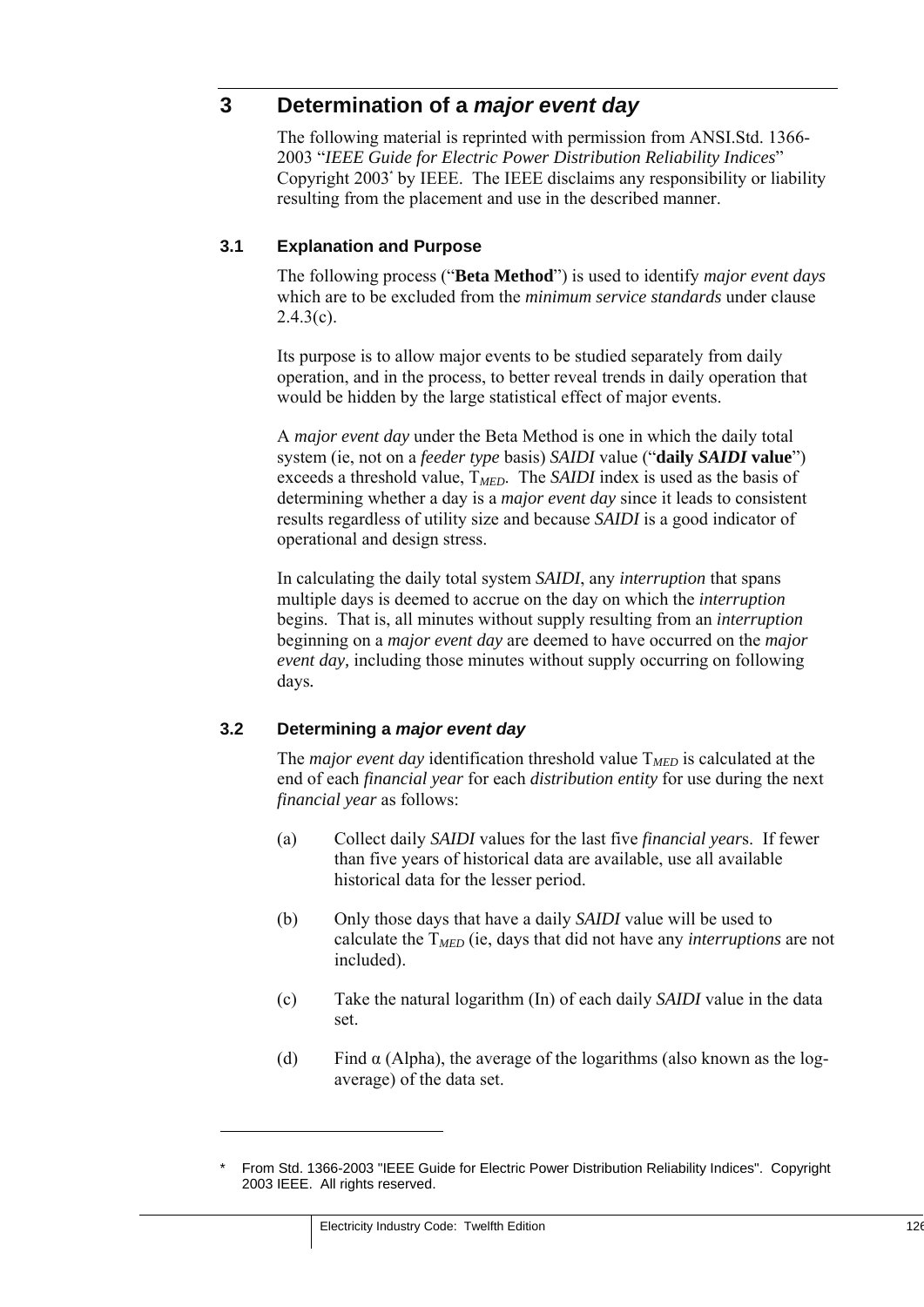- (e) Find  $\beta$  (Beta), the standard deviation of the logarithms (also known as the log-standard deviation) of the data set.
- (f) Complete the *major event day* threshold T*MED* using the following equation:

$$
T_{MED} = e^{(\alpha + 2.5 \beta)}
$$

(g) Any day with daily *SAIDI* value greater than the threshold value T*MED* which occurs during the subsequent *financial year* is classified as a *major event day*. \*

## **3.3 Treatment of a** *major event day*

To avoid doubt, a *major event day*, and all *interruptions* beginning on that day, are excluded from the calculation of a *distribution entity's SAIDI* and *SAIFI* in respect of all of its *feeder types*.

-

<sup>\*</sup> From Std. 1366-2003 "IEEE Guide for Electric Power Distribution Reliability Indices". Copyright 2003 IEEE. All rights reserved.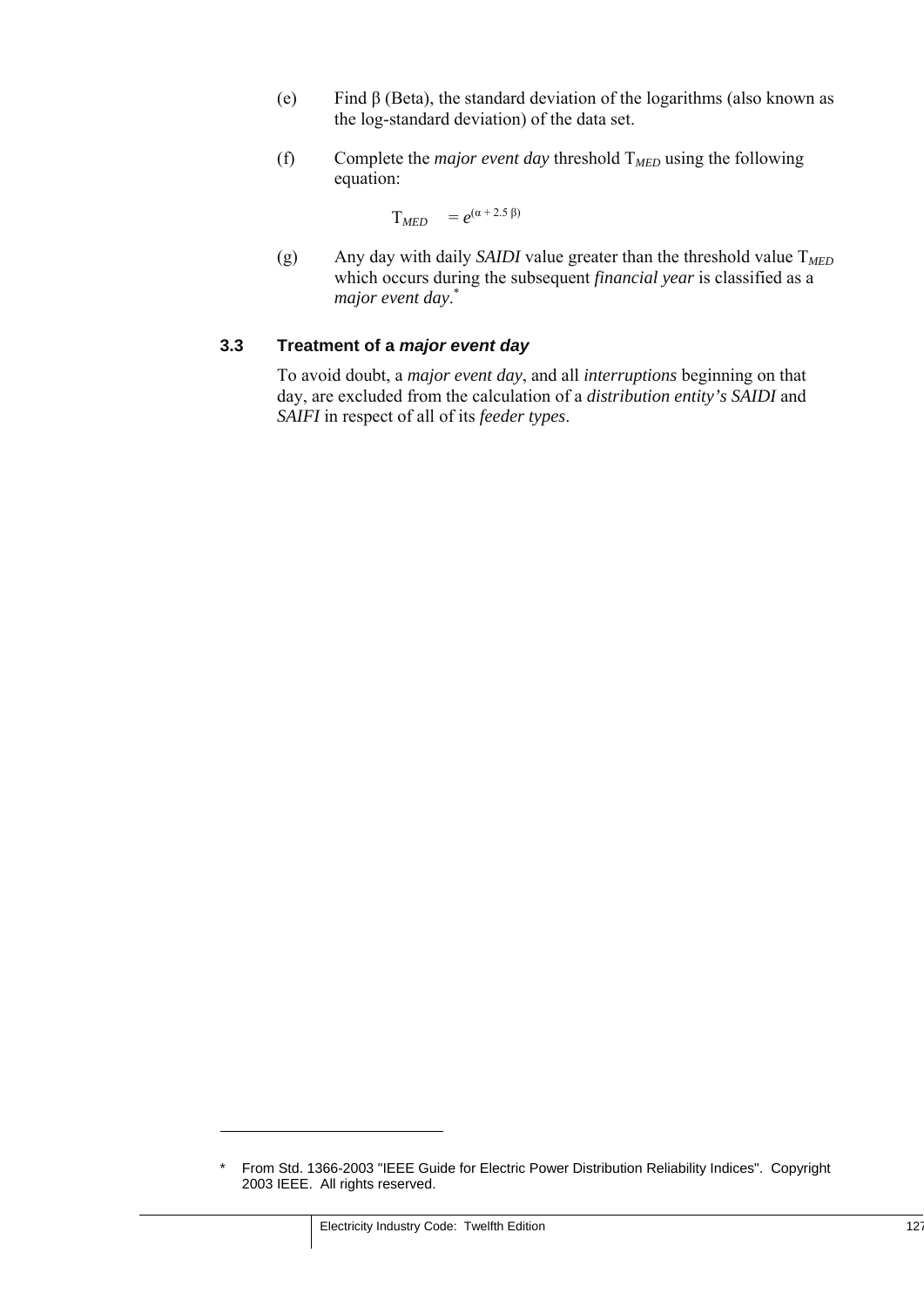# **Electricity Industry Code**

# Schedule 2 - Excluded Locations

| <b>Suburb</b>           | <b>Postcode</b> | <b>Suburb</b>         | Postcod |
|-------------------------|-----------------|-----------------------|---------|
| Amity                   | 4183            | <b>Running Creek</b>  | 4287    |
| Dunwich                 | 4183            | Avoca                 | 4306    |
| Herring Lagoon          | 4183            | Linville              | 4306    |
| North Stradbroke Island | 4183            | Moore                 | 4306    |
| Point Lookout           | 4183            | Mt Stanley            | 4306    |
| Coochiemudlo Island     | 4184            | Cambroon              | 4552    |
| Karragarra Island       | 4184            | <b>Boreen Point</b>   | 4565    |
| Lamb Island             | 4184            | Cooroibah             | 4565    |
| Macleay Island          | 4184            | Cooroibah Heights     | 4565    |
| Russell Island          | 4184            | Cootharaba            | 4565    |
| Beechmont               | 4211            | North Shore           | 4565    |
| Natural Bridge          | 4211            | Ringtail Creek        | 4565    |
| Numinbah                | 4211            | Teewah                | 4565    |
| Numinbah Valley         | 4211            | Anderleigh            | 4570    |
| Austinville             | 4213            | Curra                 | 4570    |
| Springbrook             | 4213            | Goomboorian           | 4570    |
| South Stradbroke Island | 4216            | Kia Ora               | 4570    |
| Pine Creek              | 4275            | Neerdie               | 4570    |
| Witheren                | 4275            | Rossmount             | 4570    |
| Allenview               | 4285            | <b>Toolara Forest</b> | 4570    |
| Woodhill                | 4285            | Wallu                 | 4570    |
| <b>Barney View</b>      | 4287            | Cooloola Cove         | 4580    |
| Mt Lindesay             | 4287            | Tin Can Bay           | 4580    |
| Palen Creek             | 4287            | Rainbow Beach         | 4581    |
| Rathdowney              | 4287            | Inskip                | 4581    |

| <b>Suburb</b>   | <b>Postcode</b> | <b>Suburb</b>         | <b>Postcode</b> |
|-----------------|-----------------|-----------------------|-----------------|
|                 | 4183            | <b>Running Creek</b>  | 4287            |
|                 | 4183            | Avoca                 | 4306            |
| agoon           | 4183            | Linville              | 4306            |
| adbroke Island  | 4183            | Moore                 | 4306            |
| kout            | 4183            | Mt Stanley            | 4306            |
| udlo Island     | 4184            | Cambroon              | 4552            |
| a Island        | 4184            | <b>Boreen Point</b>   | 4565            |
| nd              | 4184            | Cooroibah             | 4565            |
| sland           | 4184            | Cooroibah Heights     | 4565            |
| land            | 4184            | Cootharaba            | 4565            |
| $\mathfrak n$   | 4211            | North Shore           | 4565            |
| ridge           | 4211            | Ringtail Creek        | 4565            |
| $\mathbf{1}$    | 4211            | Teewah                | 4565            |
| n Valley        | 4211            | Anderleigh            | 4570            |
| e               | 4213            | Curra                 | 4570            |
| ok              | 4213            | Goomboorian           | 4570            |
| adbroke Island  | 4216            | Kia Ora               | 4570            |
| k               | 4275            | Neerdie               | 4570            |
|                 | 4275            | Rossmount             | 4570            |
| $\sqrt{2}$      | 4285            | <b>Toolara Forest</b> | 4570            |
|                 | 4285            | Wallu                 | 4570            |
| iew             | 4287            | Cooloola Cove         | 4580            |
| say             | 4287            | Tin Can Bay           | 4580            |
| $\overline{ek}$ | 4287            | Rainbow Beach         | 4581            |
| ey              | 4287            | Inskip                | 4581            |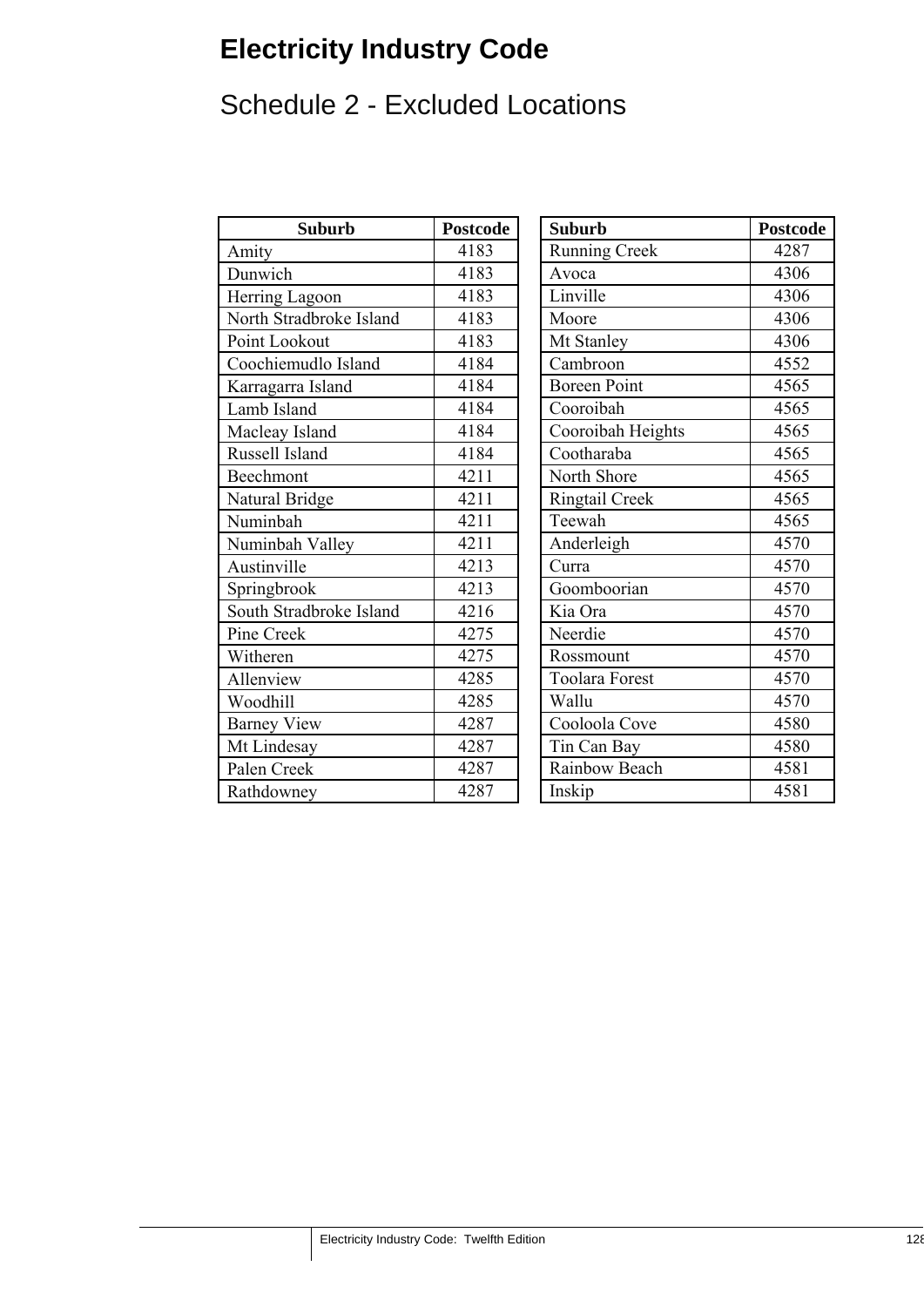## **Electricity Industry Code**

Schedule 3 - Not used

*Consultation note - following table to be deleted.*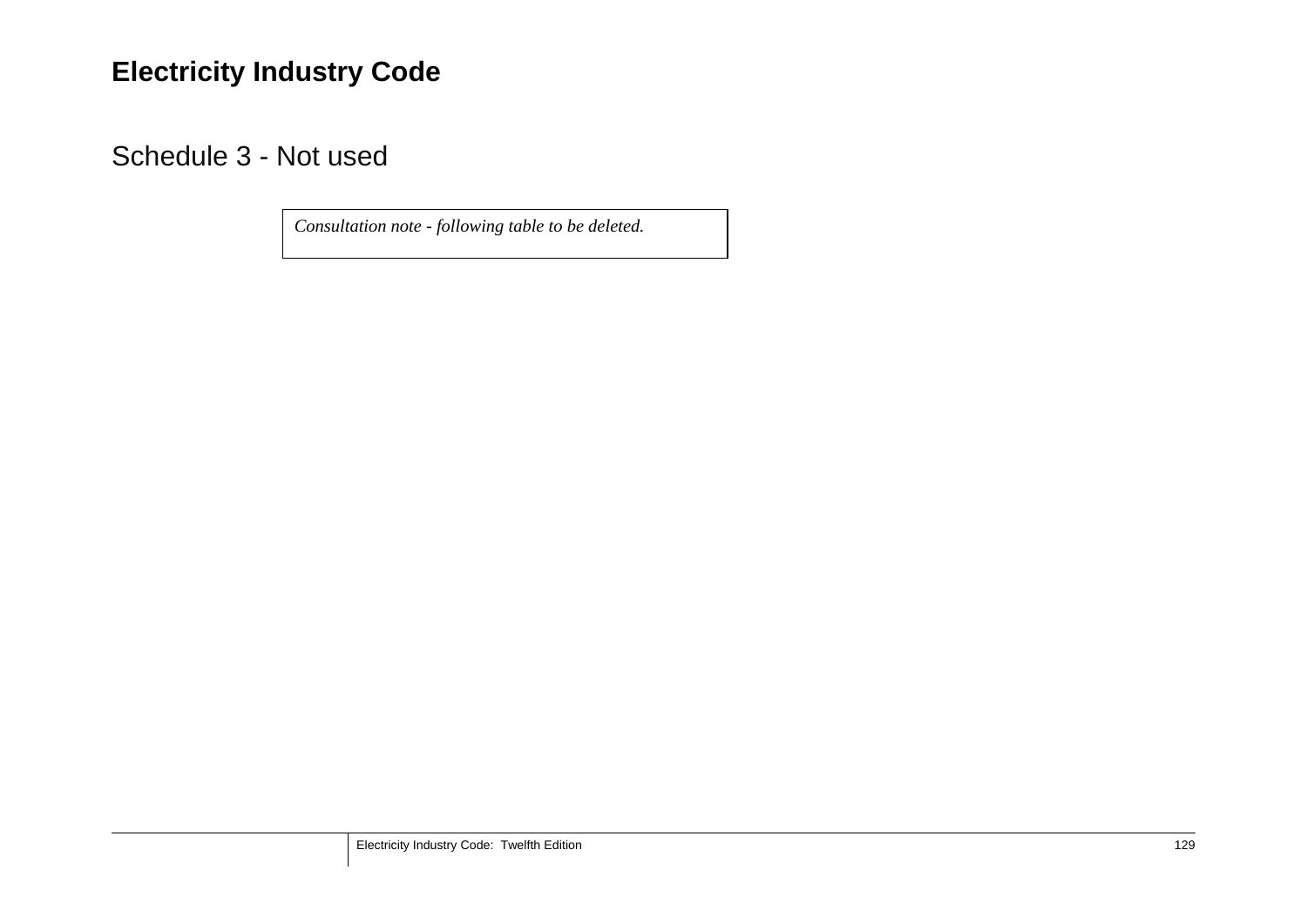|                                               | <b>Customer type</b>                                                                                                                                                                                                          |                                                                                                                                                                                                                                                            | Less than 100MWh pa                                                                                        | Equal to or greater than 100MWh pa                                                                                                                                                                                       |
|-----------------------------------------------|-------------------------------------------------------------------------------------------------------------------------------------------------------------------------------------------------------------------------------|------------------------------------------------------------------------------------------------------------------------------------------------------------------------------------------------------------------------------------------------------------|------------------------------------------------------------------------------------------------------------|--------------------------------------------------------------------------------------------------------------------------------------------------------------------------------------------------------------------------|
|                                               |                                                                                                                                                                                                                               |                                                                                                                                                                                                                                                            | <b>NMI classification: SMALL</b>                                                                           | <b>NMI classification: LARGE</b>                                                                                                                                                                                         |
|                                               | Already on<br>Negotiated<br><b>Customer Sale</b><br>term was defined<br>in the Electricity<br>Act 1994 prior to<br>the enactment of<br>the Electricity<br>and Other<br>Legislation<br><b>Amendment Act</b><br>2006) at 1/7/07 | Meter type:<br>Meter read as:<br>Contract (as that Meter install code in MSATS<br>Meter data used for wholesale<br>settlement?<br>Meter data used in preparation<br>of NSLP (pre peel-off if<br>applicable) on/after 1/7/07?<br>Is meter data used for CLP | n/a                                                                                                        | Already has remotely read interval meter.<br>Remotely read interval meter read as interval meter.<br>Remotely read interval meter: COMMS1-4<br><b>No</b><br>Yes<br>Yes, if meter is registered as controlled load meter. |
| 1st tier Negotiated<br><b>Retail Contract</b> |                                                                                                                                                                                                                               | calculation?<br>Meter type:                                                                                                                                                                                                                                | Accumulation meter existing.<br>Manually read interval meter (comms ready) for new &<br>replacement.       | Must install remotely read interval meter.                                                                                                                                                                               |
|                                               | Goes on<br>Negotiated<br>Retail<br>Contract                                                                                                                                                                                   | Meter read as:                                                                                                                                                                                                                                             | Accumulation meter read as accumulation meter.<br>Manually read interval meter read as accumulation meter. | Remotely read interval meter read as interval meter.                                                                                                                                                                     |
|                                               | on/after 1/7/07                                                                                                                                                                                                               | Meter install code in MSATS                                                                                                                                                                                                                                | <b>Accumulation meter: BASIC</b><br>Interval meter: BASIC                                                  | Remotely read interval meter: COMMS1-4                                                                                                                                                                                   |
|                                               |                                                                                                                                                                                                                               | Meter data used for wholesale<br>settlement?                                                                                                                                                                                                               | <b>No</b>                                                                                                  | <b>No</b>                                                                                                                                                                                                                |
|                                               |                                                                                                                                                                                                                               | Meter data used in preparation<br>of NSLP (pre peel-off if<br>applicable) on/after 1/7/07?                                                                                                                                                                 | <b>No</b>                                                                                                  | Yes                                                                                                                                                                                                                      |
|                                               |                                                                                                                                                                                                                               | Is meter data used for CLP<br>calculation?                                                                                                                                                                                                                 | Yes, if meter is registered as controlled load meter.                                                      | Yes, if meter is registered as controlled load meter.                                                                                                                                                                    |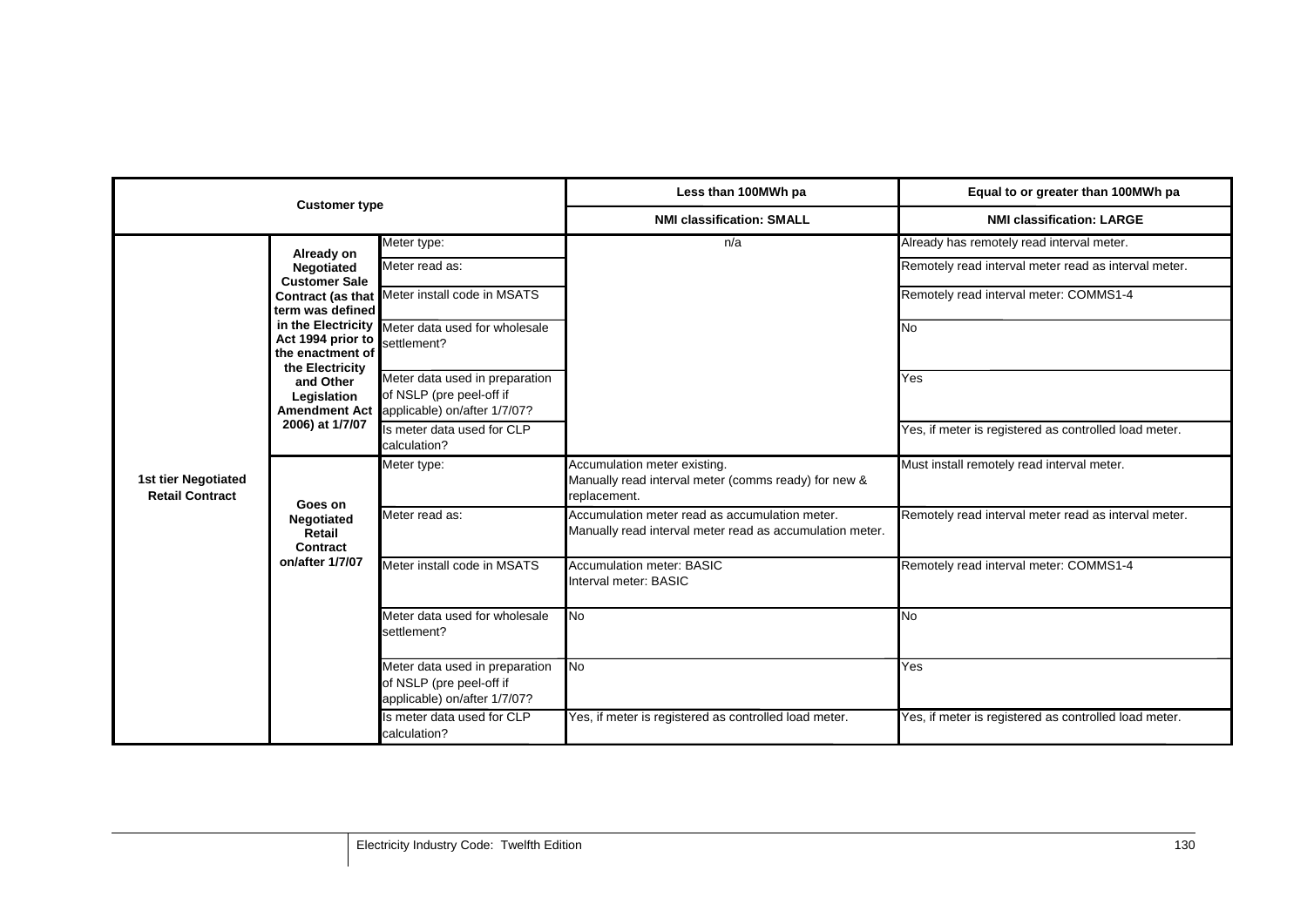|                                  | <b>Customer type</b>                       |                                                                                               | Less than 100MWh pa                                                                                           | Equal to or greater than 100MWh pa                    |
|----------------------------------|--------------------------------------------|-----------------------------------------------------------------------------------------------|---------------------------------------------------------------------------------------------------------------|-------------------------------------------------------|
|                                  |                                            |                                                                                               | <b>NMI classification: SMALL</b>                                                                              | <b>NMI classification: LARGE</b>                      |
|                                  |                                            | Meter type:                                                                                   | n/a                                                                                                           | Already has remotely read interval meter.             |
|                                  |                                            | Meter read as:                                                                                |                                                                                                               | Remotely read interval data                           |
|                                  |                                            | Meter install code in MSATS                                                                   |                                                                                                               | Remotely read interval meter: COMMS1-4                |
|                                  | Already on<br>retail contract<br>at 1/7/07 | Meter data used for wholesale<br>settlement?                                                  |                                                                                                               | Yes                                                   |
|                                  |                                            | Meter data used in preparation<br>of NSLP (pre peel-off if<br>applicable) on/after 1/7/07?    |                                                                                                               | Yes                                                   |
|                                  |                                            | Is meter data used for CLP<br>calculation?                                                    |                                                                                                               | Yes, if meter is registered as controlled load meter. |
| 2nd tier (all contract<br>types) |                                            | Meter type:                                                                                   | Accumulation meter existing.<br>Manually read interval meter (comms ready) for new &<br>replacement.          | Must install remotely read interval meter.            |
|                                  | Goes on retail                             | Meter read as:                                                                                | Accumulation meter read as accumulation meter.<br>Manually read interval meter read as accumulation<br>meter. | Remotely read interval meter read as interval meter.  |
|                                  | contract<br>on/after 1/7/07                | Meter install code in MSATS                                                                   | Accumulation meter: BASIC<br>Interval meter: BASIC                                                            | Remotely read interval meter: COMMS1-4                |
|                                  |                                            | settlement?                                                                                   | Meter data used for wholesale Yes, profile will be applied if meter is registered as<br><b>BASIC</b>          | Yes                                                   |
|                                  |                                            | Meter data used in preparation No<br>of NSLP (pre peel-off if<br>applicable) on/after 1/7/07? |                                                                                                               | Yes                                                   |
|                                  |                                            | Is meter data used for CLP<br>calculation?                                                    | Yes, if meter is registered as controlled load meter.                                                         | Yes, if meter is registered as controlled load meter. |

#### **Notes**

- "Comms ready' refers to manually read interval meters that are capable of having a communication device added so they can become part of a type 4 metering installation without replacing the meter

- An interval meter, whether manually read or remotely read, once installed, must not be replaced by an accumulation meter.

- A remotely read interval meter may only be converted to a manually read interval meter if the consumption drops below 100MWh per annum.

- Ergon Energy does not have a controlled load peel-off in its distribution area.